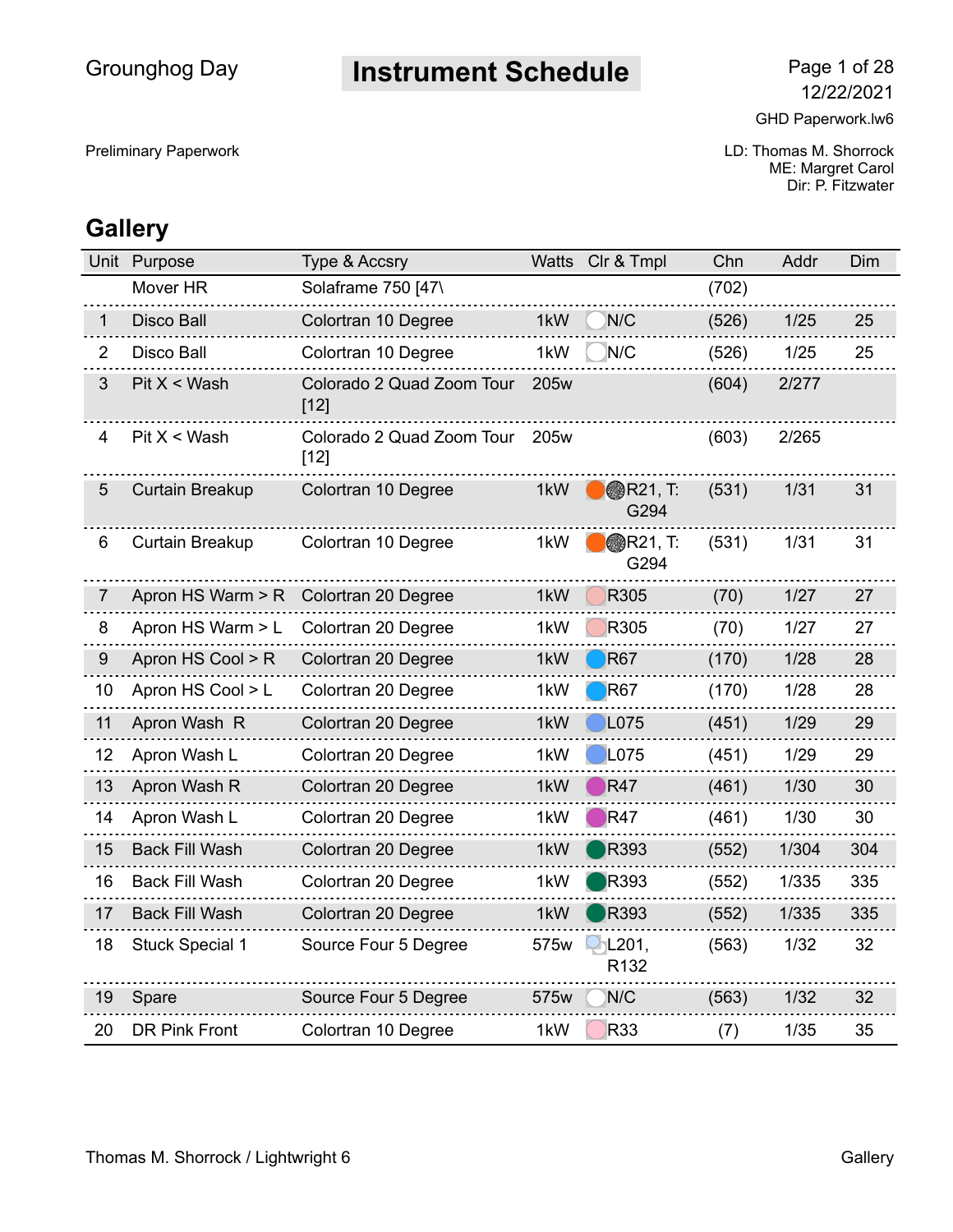# **Instrument Schedule** Page 2 of 28

| Unit | Purpose               | <b>Type &amp; Accsry</b> | <b>Watts</b> | Clr & Tmpl       | Chn   | Addr   | Dim |
|------|-----------------------|--------------------------|--------------|------------------|-------|--------|-----|
| 21   | <b>DR Blue Front</b>  | Colortran 10 Degree      | 1kW          | L <sub>174</sub> | (26)  | 1/36   | 36  |
| 22   | <b>DR Amber Front</b> | Colortran 10 Degree      | 1kW          | <b>R80</b>       | (44)  | 1/37   | 37  |
| 23   | R Blue Front          | Colortran 10 Degree      | 1kW          | <b>R93</b>       | (56)  | 1/38   | 38  |
| 24   | <b>DR Pink Front</b>  | Colortran 10 Degree      | 1kW          | <b>R33</b>       | (7)   | $1/35$ | 35  |
| 25   | <b>DR Blue Front</b>  | Colortran 10 Degree      | 1kW          | L <sub>174</sub> | (26)  | 1/36   | 36  |
| 26   | <b>DR Amber Front</b> | Colortran 10 Degree      | 1kW          | R80              | (44)  | 1/37   | 37  |
| 27   | R Blue Front          | Colortran 10 Degree      | 1kW          | R93              | (56)  | 1/38   | 38  |
| 28   | <b>DC Pink Front</b>  | Colortran 10 Degree      | 1kW          | <b>R33</b>       | (6)   | 1/39   | 39  |
| 29   | <b>DC Blue Front</b>  | Colortran 10 Degree      | 1kW          | L <sub>174</sub> | (25)  | 1/40   | 40  |
| 30   | <b>DC Amber Front</b> | Colortran 10 Degree      | 1kW          | R80              | (43)  | 1/41   | 41  |
| 31   | C Blue Front          | Colortran 10 Degree      | 1kW          | <b>R93</b>       | (55)  | 1/42   | 42  |
| 32   | <b>DC Pink Front</b>  | Colortran 10 Degree      | 1kW          | <b>R33</b>       | (6)   | 1/39   | 39  |
| 33   | <b>DC Blue Front</b>  | Colortran 10 Degree      | 1kW          | L <sub>174</sub> | (25)  | 1/40   | 40  |
| 34   | <b>DC Amber Front</b> | Colortran 10 Degree      | 1kW          | <b>R80</b>       | (43)  | 1/41   | 41  |
| 35   | C Blue Front          | Colortran 10 Degree      | 1kW          | <b>R93</b>       | (55)  | 1/42   | 42  |
| 36   | Spare                 | Source Four 10 Degree    | 575w         | N/C              | (562) | 1/33   | 33  |
| 37   | Bed Sp Red            | Source Four 5 Degree     | 575w         | R26              | (543) | 1/51   | 51  |
| 38   | Spare                 | Source Four 10 Degree    | 575w         | N/C              | (542) | 1/43   | 43  |
| 39   | Spare                 | Source Four 10 Degree    | 575w         | N/C              | (562) | 1/33   | 33  |
| 40   | <b>DC Blue Front</b>  | Colortran 10 Degree      | 1kW          | L <sub>174</sub> | (25)  | $1/45$ | 45  |
| 41   | <b>DC Pink Front</b>  | Colortran 10 Degree      | 1kW          | R33              | (6)   | 1/46   | 46  |
| 42   | Spare                 | Source Four 10 Degree    | 575w         | N/C              | (542) | 1/43   | 43  |
| 43   | Spare                 | Source Four 10 Degree    | 575w         | N/C              | (541) | 1/44   | 44  |
| 44   | <b>DC Pink Front</b>  | Colortran 10 Degree      | 1kW          | <b>R33</b>       | (6)   | 1/46   | 46  |
| 45   | DC Blue Front         | Colortran 10 Degree      | 1kW          | L174             | (25)  | 1/45   | 45  |
| 46   | L Blue Front          | Colortran 10 Degree      | 1kW          | <b>R93</b>       | (54)  | 1/47   | 47  |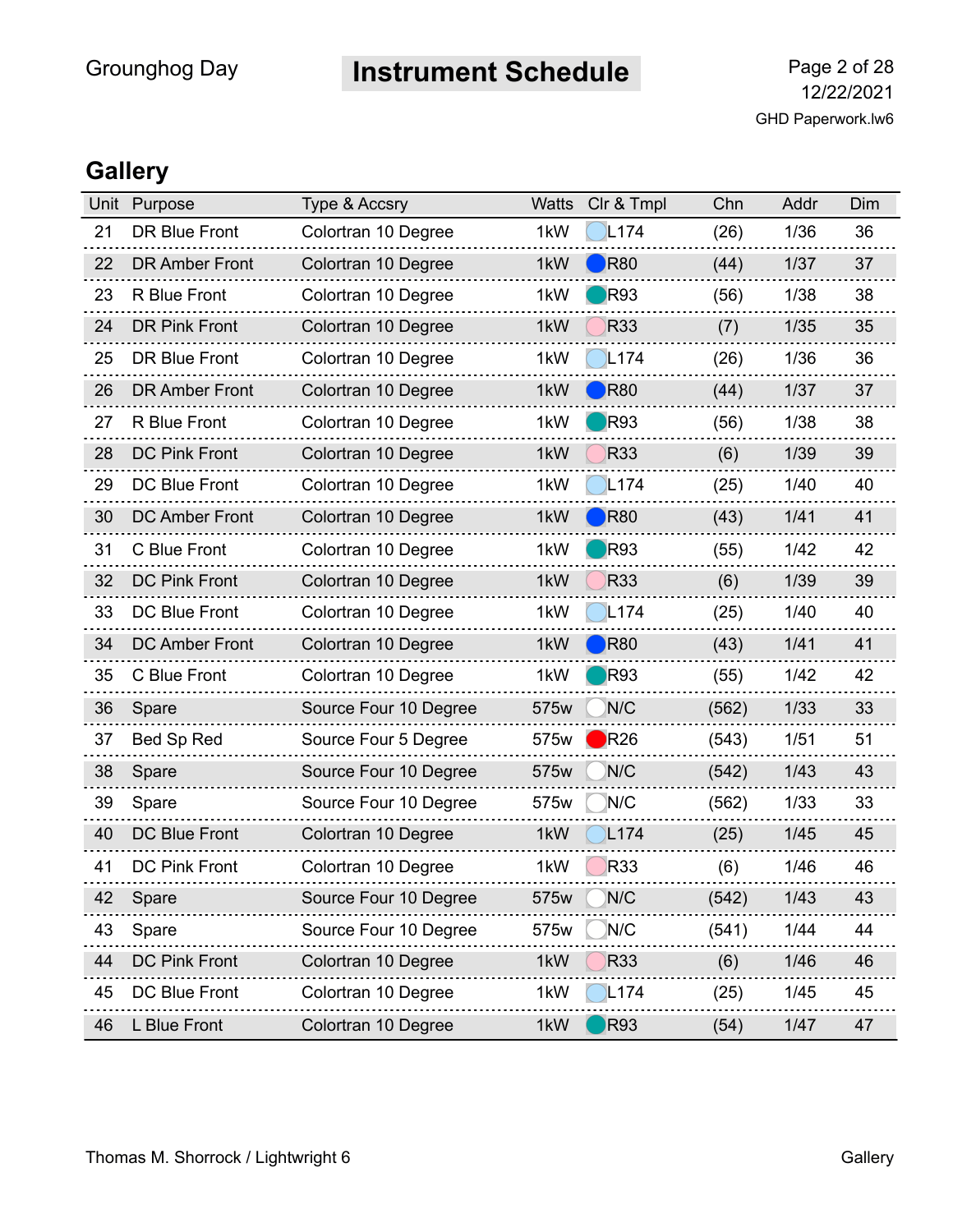# **Instrument Schedule** Page 3 of 28

| Unit | Purpose                               | <b>Type &amp; Accsry</b> | <b>Watts</b> | Clr & Tmpl               | Chn   | Addr   | Dim |
|------|---------------------------------------|--------------------------|--------------|--------------------------|-------|--------|-----|
| 47   | <b>DL Amber Front</b>                 | Colortran 10 Degree      | 1kW          | R80                      | (42)  | 1/48   | 48  |
| 48   | <b>DL Pink Front</b>                  | Colortran 10 Degree      | 1kW          | <b>R33</b>               | (5)   | 1/50   | 50  |
| 49   | <b>DL Blue Front</b>                  | Colortran 10 Degree      | 1kW          | L <sub>174</sub>         | (24)  | 1/49   | 49  |
| 50   | <b>DL Amber Front</b>                 | Colortran 10 Degree      | 1kW          | R80                      | (42)  | 1/48   | 48  |
| 51   | L Blue Front                          | Colortran 10 Degree      | 1kW          | <b>R93</b>               | (54)  | 1/47   | 47  |
| 52   | <b>DL Blue Front</b>                  | Colortran 10 Degree      | 1kW          | L <sub>174</sub>         | (24)  | 1/49   | 49  |
| 53   | <b>DL Pink Front</b>                  | Colortran 10 Degree      | 1kW          | R33                      | (5)   | 1/50   | 50  |
| 54   | Spare                                 | Source Four 5 Degree     | 575w         | N/C                      | (561) | 1/53   | 53  |
| 55   | <b>Stuck Speical 5</b>                | Source Four 10 Degree    | 575w         | L201,<br>R132            | (501) | 1/52   | 52  |
| 56   | <b>Stuck Special 6</b>                | Source Four 5 Degree     | 575w         | L201,<br>R132            | (561) | 1/53   | 53  |
| 57   | <b>Back Fill Wash</b>                 | Colortran 20 Degree      | 1kW          | <b>R370</b>              | (550) | 1/303  | 303 |
| 58   | <b>Back Fill Wash</b>                 | Colortran 20 Degree      | 1kW          | <b>R370</b>              | (550) | 1/336  | 336 |
| 59   | <b>Back Fill Wash</b>                 | Colortran 20 Degree      | 1kW          | <b>R370</b>              | (550) | 1/336  | 336 |
| 60   | Apron Wash L                          | Colortran 20 Degree      | 1kW          | R47                      | (460) | $1/55$ | 55  |
| 61   | Apron Wash R                          | Colortran 20 Degree      | 1kW          | R47                      | (460) | 1/55   | 55  |
| 62   | Apron Wash L                          | Colortran 20 Degree      | 1kW          | L075                     | (450) | 1/56   | 56  |
| 63   | Apron Wash R                          | Colortran 20 Degree      | 1kW          | L075                     | (450) | 1/56   | 56  |
| 64   | Apron HS Cool < L                     | Colortran 20 Degree      | 1kW          | <b>R67</b>               | (160) | 1/57   | 57  |
| 65   | Apron HS Cool < R                     | Colortran 20 Degree      | 1kW          | R67                      | (160) | 1/57   | 57  |
| 66   | Apron HS Warm < L                     | Colortran 20 Degree      | 1kW          | R305                     | (60)  | 1/58   | 58  |
| 67   | Apron HS Warm < R Colortran 20 Degree |                          | 1kW          | R305                     | (60)  | 1/58   | 58  |
| 68   | <b>Curtain Breakup</b>                | Colortran 10 Degree      | 1kW          | <b>BR77, T:</b><br>G294  | (530) | 1/54   | 54  |
| 69   | Curtain Breakup                       | Colortran 10 Degree      | 1kW          | <b>● R77, T:</b><br>G294 | (530) | 1/54   | 54  |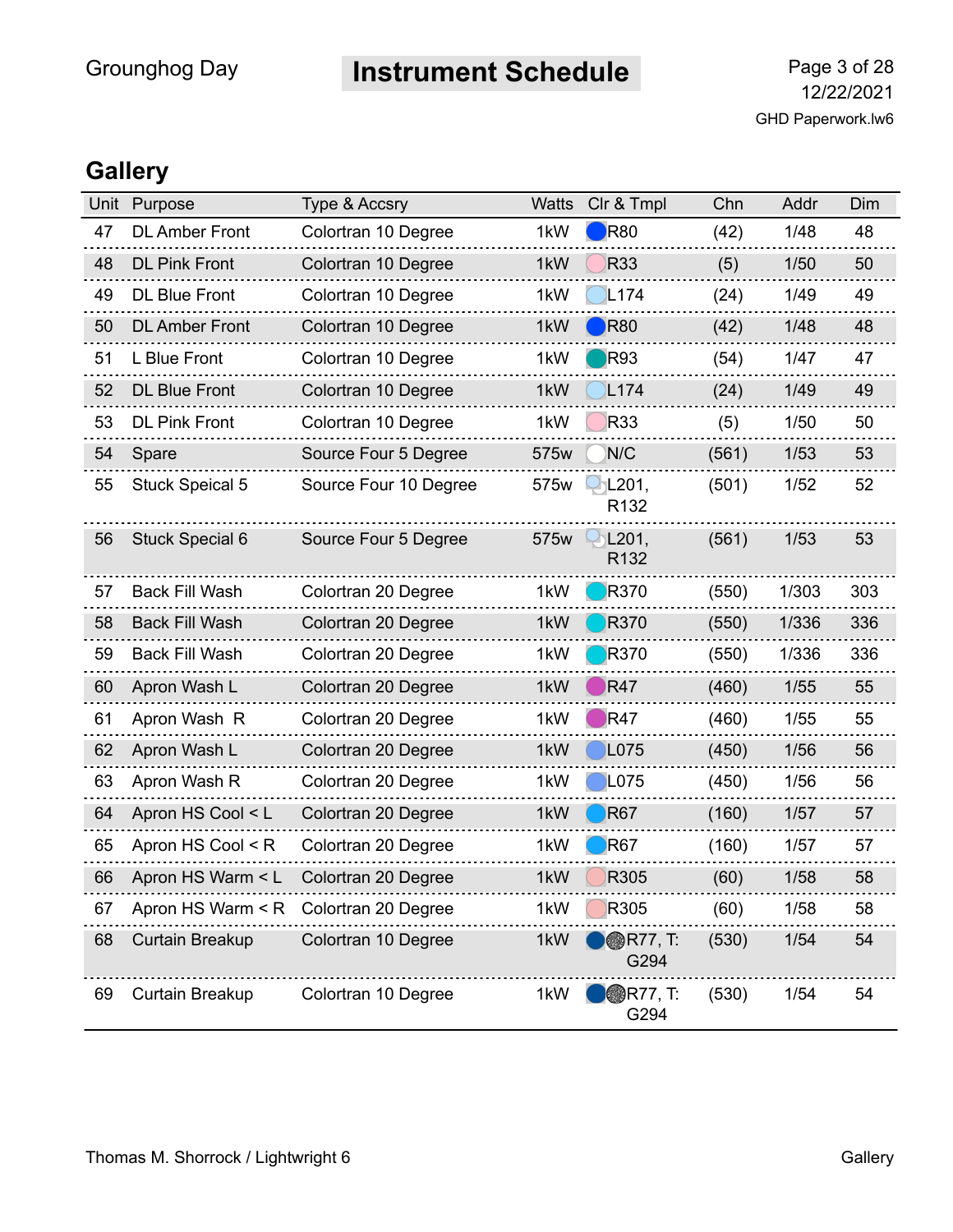**Instrument Schedule** Page 4 of 28

GHD Paperwork.lw6 12/22/2021

| Unit | Purpose      | <b>Type &amp; Accsry</b>            |      | Watts Clr & Tmpl | Chn   | Addr  | Dim |
|------|--------------|-------------------------------------|------|------------------|-------|-------|-----|
| 70   | Pit X > Wsah | Colorado 2 Quad Zoom Tour<br>$[12]$ | 205w |                  | (602) | 2/253 |     |
| 71   | Pit X > Wash | Colorado 2 Quad Zoom Tour<br>$[12]$ | 205w |                  | (601) | 2/241 |     |
| 72   | Disco Ball   | Colortran 10 Degree                 | 1kW  | N/C              | (525) | 1/60  | 60  |
| 73   | Disco Ball   | Colortran 10 Degree                 | 1kW  | N/C              | (525) | 1/60  | 60  |
| 74   | Mover HL     | Solaframe 750 [47\                  |      |                  | (701) |       |     |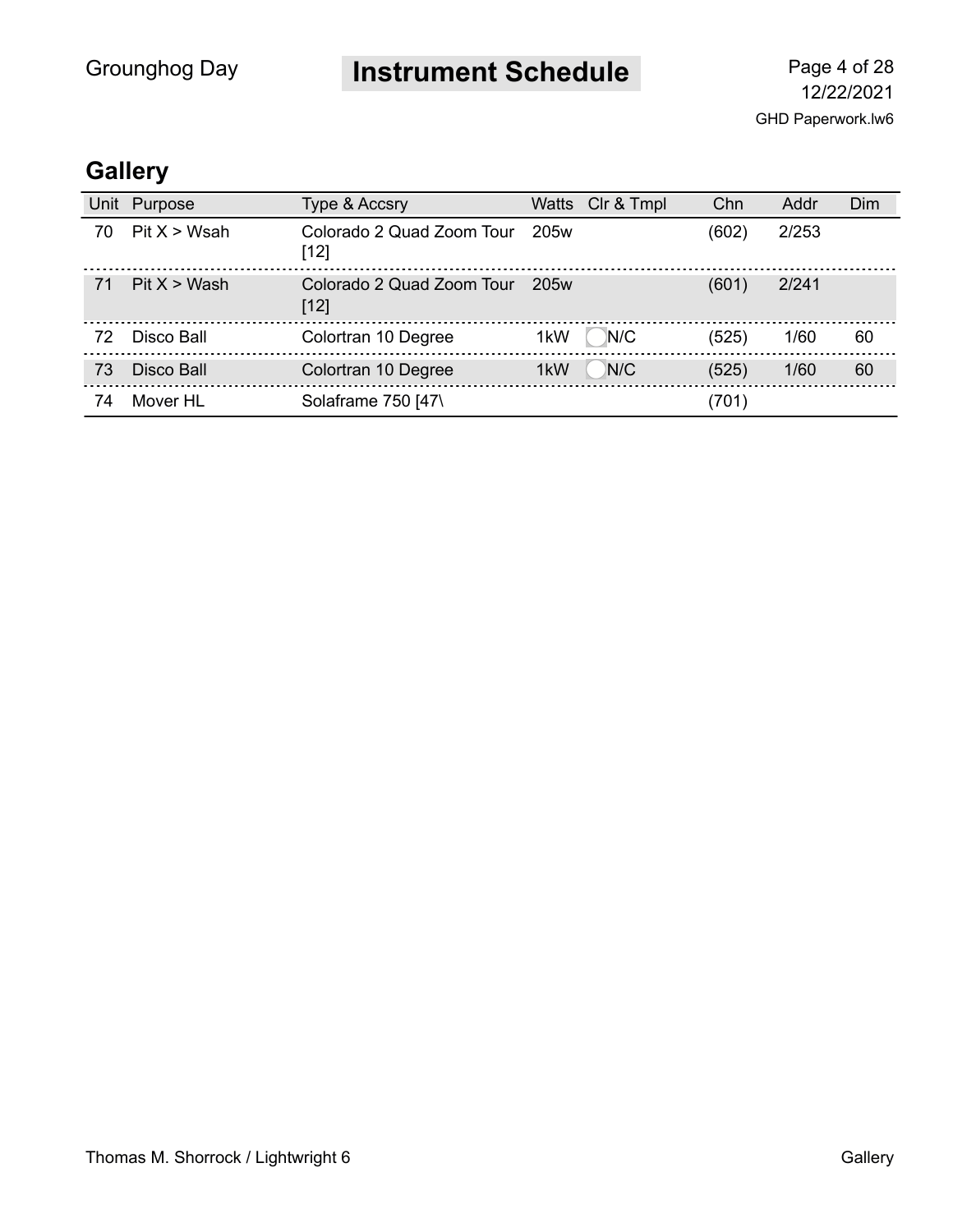**Instrument Schedule** Page 5 of 28

### **Bridge**

| Unit           | Purpose                | Type & Accsry         | <b>Watts</b> | Clr & Tmpl                | Chn   | Addr | Dim            |
|----------------|------------------------|-----------------------|--------------|---------------------------|-------|------|----------------|
| 1              | Apron DC Cool          | Colortran 20 Degree   | 1kW          | L <sub>174</sub>          | (20)  | 1/1  | 1              |
| $\overline{2}$ | Apron ML Pink          | Colortran 20 Degree   | 1kW          | <b>R33</b>                | (2)   | 1/3  | $\mathfrak{S}$ |
| 3              | <b>UR Pink Front</b>   | Colortran 20 Degree   | 1kW          | <b>R33</b>                | (11)  | 1/2  | 2              |
| $\overline{4}$ | <b>UR Blue Front</b>   | Colortran 20 Degree   | 1kW          | L <sub>174</sub>          | (30)  | 1/4  | 4              |
| 5              | Apron DC Cool          | Colortran 20 Degree   | 1kW          | L <sub>174</sub>          | (20)  | 1/1  | 1              |
| 6              | Apron ML Pink          | Colortran 20 Degree   | 1kW          | <b>R33</b>                | (2)   | 1/3  | 3              |
| $\overline{7}$ | <b>UR Pink Front</b>   | Colortran 20 Degree   | 1kW          | R33                       | (11)  | 1/2  | 2              |
| 8              | <b>UR Blue Front</b>   | Colortran 20 Degree   | 1kW          | L <sub>174</sub>          | (30)  | 1/4  | $\overline{4}$ |
| 9              | Apron L Blue Front     | Colortran 10 Degree   | 1kW          | R80                       | (50)  | 1/5  | 5              |
| 10             | Apron L Blue Front     | Colortran 10 Degree   | 1kW          | R80                       | (50)  | 1/5  | 5              |
| 11             | Apron LC Blue Front    | Colortran 15 Degree   | 1kW          | R80                       | (51)  | 1/6  | 6              |
| 12             | Apron LC Blue Front    | Colortran 15 Degree   | 1kW          | <b>R80</b>                | (51)  | 1/6  | $6\phantom{1}$ |
| 13             | <b>Stuck Speical 2</b> | Colortran 5 Degree    | 1kW          | L201,<br>R <sub>132</sub> | (504) | 1/34 | 34             |
| 14             | Apron MR Cool          | Colortran 20 Degree   | 1kW          | L <sub>174</sub>          | (23)  | 1/7  | $\overline{7}$ |
| 15             | <b>URC Blue Front</b>  | Colortran 20 Degree   | 1kW          | L <sub>174</sub>          | (29)  | 1/8  | 8              |
| 16             | Apron MR Cool          | Colortran 20 Degree   | 1kW          | L <sub>174</sub>          | (23)  | 1/7  | $\overline{7}$ |
| 17             | <b>Stuck Speical 2</b> | Colortran 5 Degree    | 1kW          | L201,<br>R <sub>132</sub> | (504) | 1/34 | 34             |
| 18             | <b>URC Blue Front</b>  | Colortran 20 Degree   | 1kW          | L <sub>174</sub>          | (29)  | 1/8  | 8              |
| 19             | Apron MR Pink          | Colortran 20 Degree   | 1kW          | <b>R33</b>                | (4)   | 1/11 | 11             |
| 20             | <b>Stuck Speical 3</b> | Colortran 5 Degree    | 1kW          | L201,<br>R132             | (503) | 1/26 | 26             |
| 21             | <b>House Fronts</b>    | Source Four 19 Degree | 575w         | <b>R73, T:</b><br>R77809  | (95)  | 1/12 | 12             |
| 22             | <b>Stuck Special 3</b> | Colortran 5 Degree    | 1kW          | L201,<br>R <sub>132</sub> | (503) | 1/26 | 26             |
| 23             | Apron MR Pink          | Colortran 20 Degree   | 1kW          | <b>R33</b>                | (4)   | 1/11 | 11             |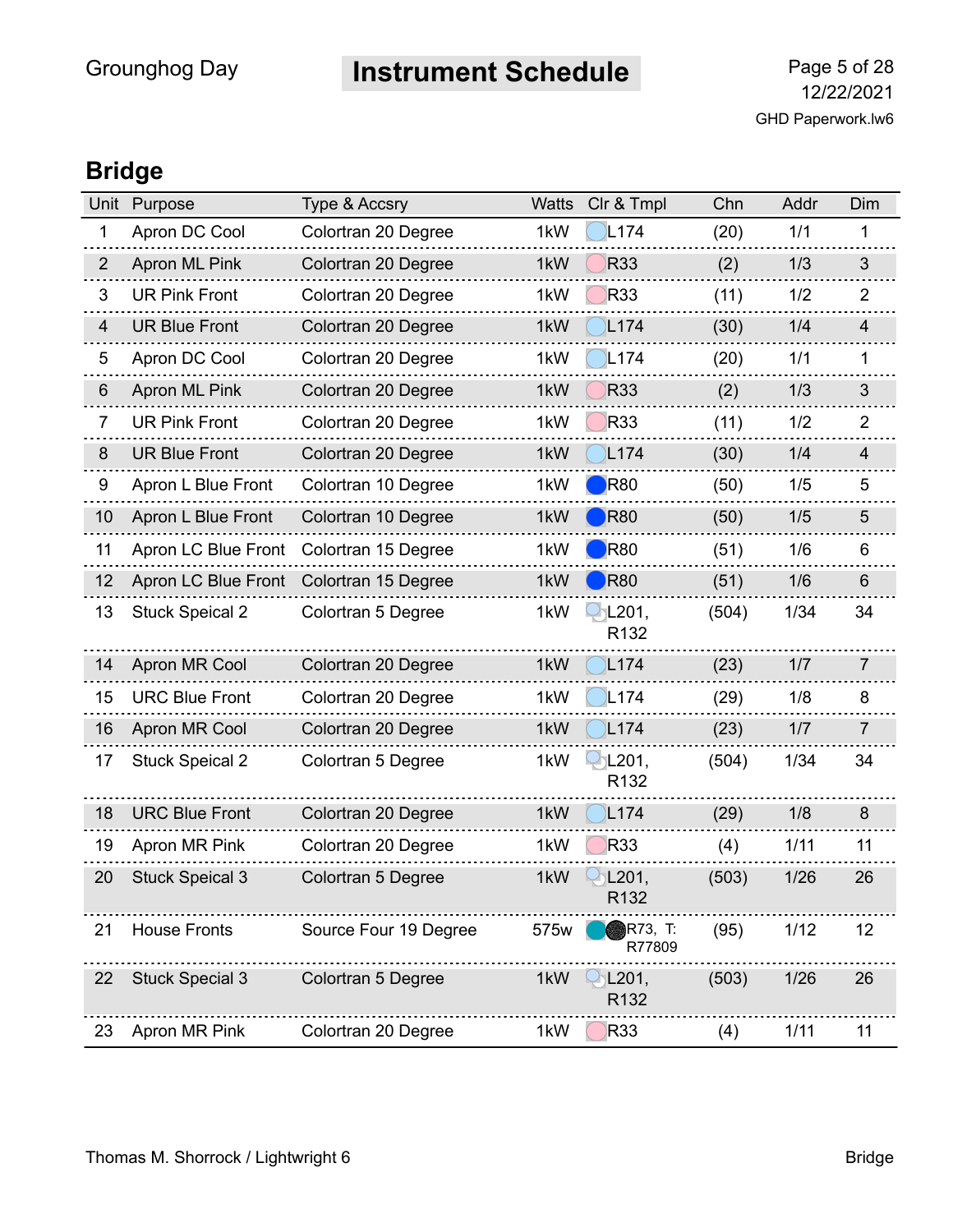**Instrument Schedule** Page 6 of 28

### **Bridge**

| Unit | Purpose                                 | Type & Accsry             | <b>Watts</b> | Clr & Tmpl               | Chn   | Addr | Dim |
|------|-----------------------------------------|---------------------------|--------------|--------------------------|-------|------|-----|
| 24   | <b>ULC Blue Front</b>                   | Colortran 20 Degree       | 1kW          | L <sub>174</sub>         | (28)  | 1/15 | 15  |
| 25   | <b>Stuck Speical 4</b>                  | <b>Colortran 5 Degree</b> | 1kW          | $\bigcup$ L201,<br>R132  | (502) | 1/59 | 59  |
| 26   | Apron MC Cool                           | Colortran 20 Degree       | 1kW          | L <sub>174</sub>         | (22)  | 1/16 | 16  |
| 27   | <b>ULC Blue Front</b>                   | Colortran 20 Degree       | 1kW          | L174                     | (28)  | 1/15 | 15  |
| 28   | Apron MC Cool                           | Colortran 20 Degree       | 1kW          | L <sub>174</sub>         | (22)  | 1/16 | 16  |
| 29   | <b>Stuck Speical 4</b>                  | Colortran 5 Degree        | 1kW          | L201,<br>R132            | (502) | 1/59 | 59  |
| 30   | <b>URC Pink Front</b>                   | Colortran 20 Degree       | 1kW          | <b>R33</b>               | (10)  | 1/9  | 9   |
| 31   | <b>UR Amber Front</b>                   | Colortran 30 Degree       | 1kW          | <b>R02</b>               | (46)  | 1/10 | 10  |
| 32   | <b>URC Pink Front</b>                   | Colortran 20 Degree       | 1kW          | R33                      | (10)  | 1/9  | 9   |
| 33   | <b>UR Amber Front</b>                   | Colortran 30 Degree       | 1kW          | <b>R02</b>               | (46)  | 1/10 | 10  |
| 34   | <b>House Fronts</b>                     | Source Four 19 Degree     | 575w         | <b>R73, T:</b><br>R77809 | (95)  | 1/12 | 12  |
| 35   | Apron MC Warm                           | Colortran 20 Degree       | 1kW          | R33                      | (3)   | 1/14 | 14  |
| 36   | Apron MC Warm                           | Colortran 20 Degree       | 1kW          | <b>R33</b>               | (3)   | 1/14 | 14  |
| 37   | <b>House Fronts</b>                     | Source Four 19 Degree     | 575w         | <b>R73, T:</b><br>R77809 | (95)  | 1/12 | 12  |
| 38   | <b>UL Amber Front</b>                   | Colortran 30 Degree       | 1kW          | <b>R02</b>               | (45)  | 1/17 | 17  |
| 39   | <b>ULC Pink Front</b>                   | Colortran 20 Degree       | 1kW          | <b>R33</b>               | (9)   | 1/18 | 18  |
| 40   | <b>UL Amber Front</b>                   | Colortran 30 Degree       | 1kW          | <b>R02</b>               | (45)  | 1/17 | 17  |
| 41   | <b>ULC Pink Front</b>                   | Colortran 20 Degree       | 1kW          | <b>R33</b>               | (9)   | 1/18 | 18  |
| 42   | Apron RC Blue Front                     | Colortran 15 Degree       | 1kW          | R80                      | (52)  | 1/19 | 19  |
| 43   | Apron RC Blue Front Colortran 15 Degree |                           | 1kW          | R80                      | (52)  | 1/19 | 19  |
| 44   | Apron R Blue Front                      | Colortran 10 Degree       | 1kW          | R80                      | (53)  | 1/20 | 20  |
| 45   | Apron R Blue Front                      | Colortran 10 Degree       | 1kW          | R80                      | (53)  | 1/20 | 20  |
| 46   | <b>UL Blue Front</b>                    | Colortran 20 Degree       | 1kW          | L <sub>174</sub>         | (27)  | 1/21 | 21  |
| 47   | <b>UL Pink Front</b>                    | Colortran 20 Degree       | 1kW          | <b>R33</b>               | (8)   | 1/23 | 23  |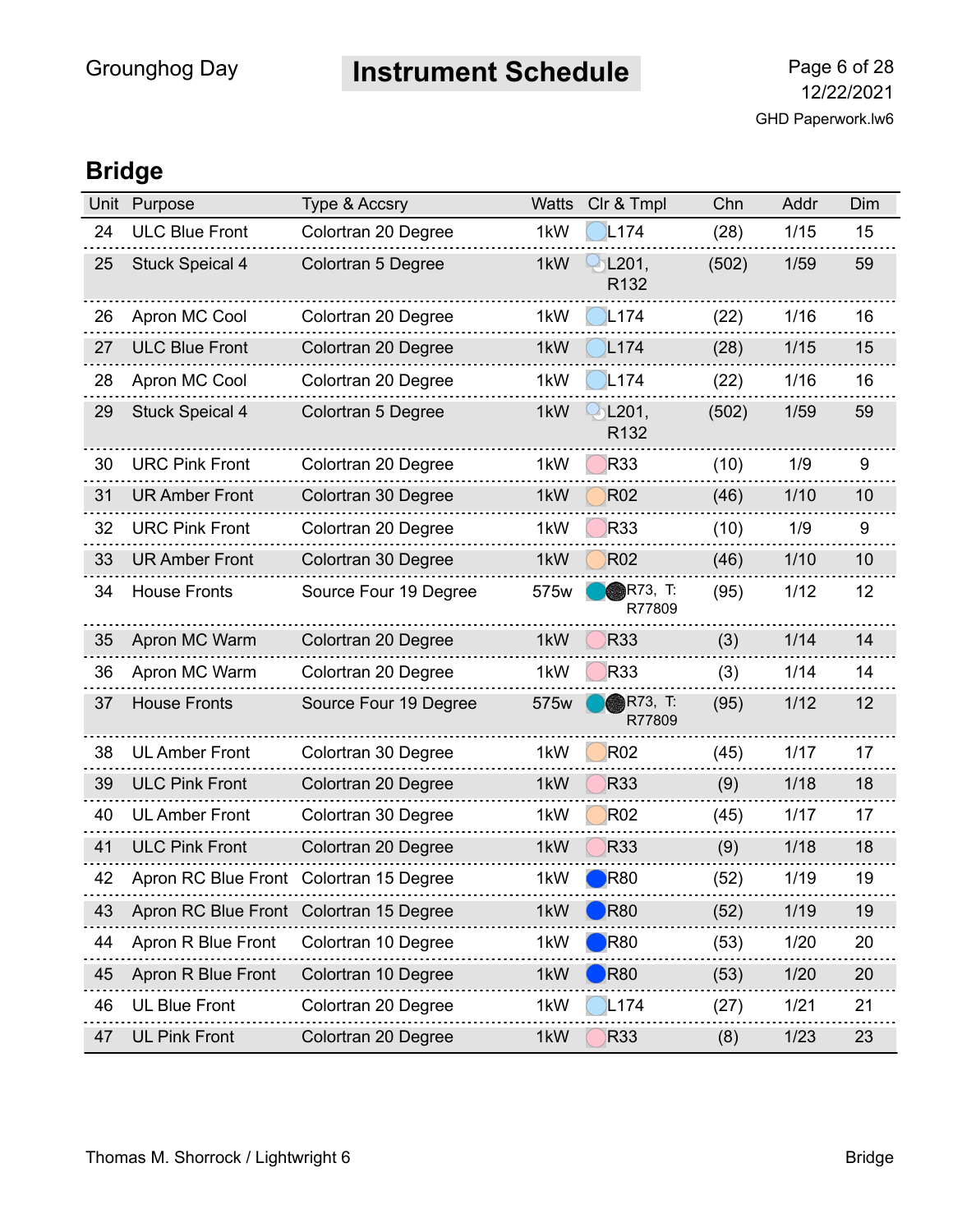# **Instrument Schedule** Page 7 of 28

### **Bridge**

| Unit | Purpose              | Type & Accsry       | Watts            | CIr & Tmpl       | Chn  | Addr | Dim |
|------|----------------------|---------------------|------------------|------------------|------|------|-----|
| 48   | Apron DC Warm        | Colortran 20 Degree | 1 <sub>k</sub> W | <b>R33</b>       | (1)  | 1/22 | 22  |
| 49   | Apron ML Cool        | Colortran 20 Degree | 1 <sub>k</sub> W | L <sub>174</sub> | (21) | 1/24 | 24  |
| 50   | <b>UL Blue Front</b> | Colortran 20 Degree | 1 <sub>k</sub> W | L <sub>174</sub> | (27) | 1/21 | 21  |
| 51   | <b>UL Pink Front</b> | Colortran 20 Degree | 1 <sub>k</sub> W | <b>R33</b>       | (8)  | 1/23 | 23  |
| 52   | Apron DC Warm        | Colortran 20 Degree | 1 <sub>k</sub> W | <b>R33</b>       | (1)  | 1/22 | 22  |
| 53   | Apron ML Cool        | Colortran 20 Degree | 1 <sub>k</sub> W | L <sub>174</sub> | (21) | 1/24 | 24  |

### **SL Box Boom**

| Unit | Purpose                 | <b>Type &amp; Accsry</b>                  | Watts | CIr & Tmpl             | Chn   | Addr | Dim |
|------|-------------------------|-------------------------------------------|-------|------------------------|-------|------|-----|
| 1    | Arpon HSL Warm >        | Source Four 36 Degreew/<br>Top Hat        | 575w  | R305                   | (71)  | 1/61 | 61  |
| 2    | Apron HSR Warm ><br>R   | Source Four 36 Degreew/<br>Top Hat        | 575w  | <b>R67</b>             | (171) | 1/82 | 61  |
| 3    | Apron HSL Cool > L      | Source Four 36 Degreew/<br>Top Hat        | 575w  | R305                   | (1)   | 1/81 | 62  |
| 4    | Apron HSL Cool > R      | Source Four 36 Degreew/<br><b>Top Hat</b> | 575w  | <b>R67</b>             | (171) | 1/82 | 62  |
| 5    | <b>Stuck Color Wash</b> | Source Four 19 Degreew/<br>Top Hat        | 575w  | $\Box$ R94             | (435) | 1/83 | 63  |
| 6    | Never Give Up<br>Wash   | Source Four 19 Degreew/<br>Top Hat        | 575w  | $\bigtriangledown$ R26 | (415) | 1/84 | 63  |
| 7    | <b>Stuck Color Wash</b> | Source Four 19 Degreew/<br>Top Hat        | 575w  | $\bigtriangledown$ R94 | (435) | 1/83 | 64  |
| 8    | Never Give Up<br>Wash   | Source Four 19 Degreew/<br>Top Hat        | 575w  | R26                    | (415) | 1/84 | 64  |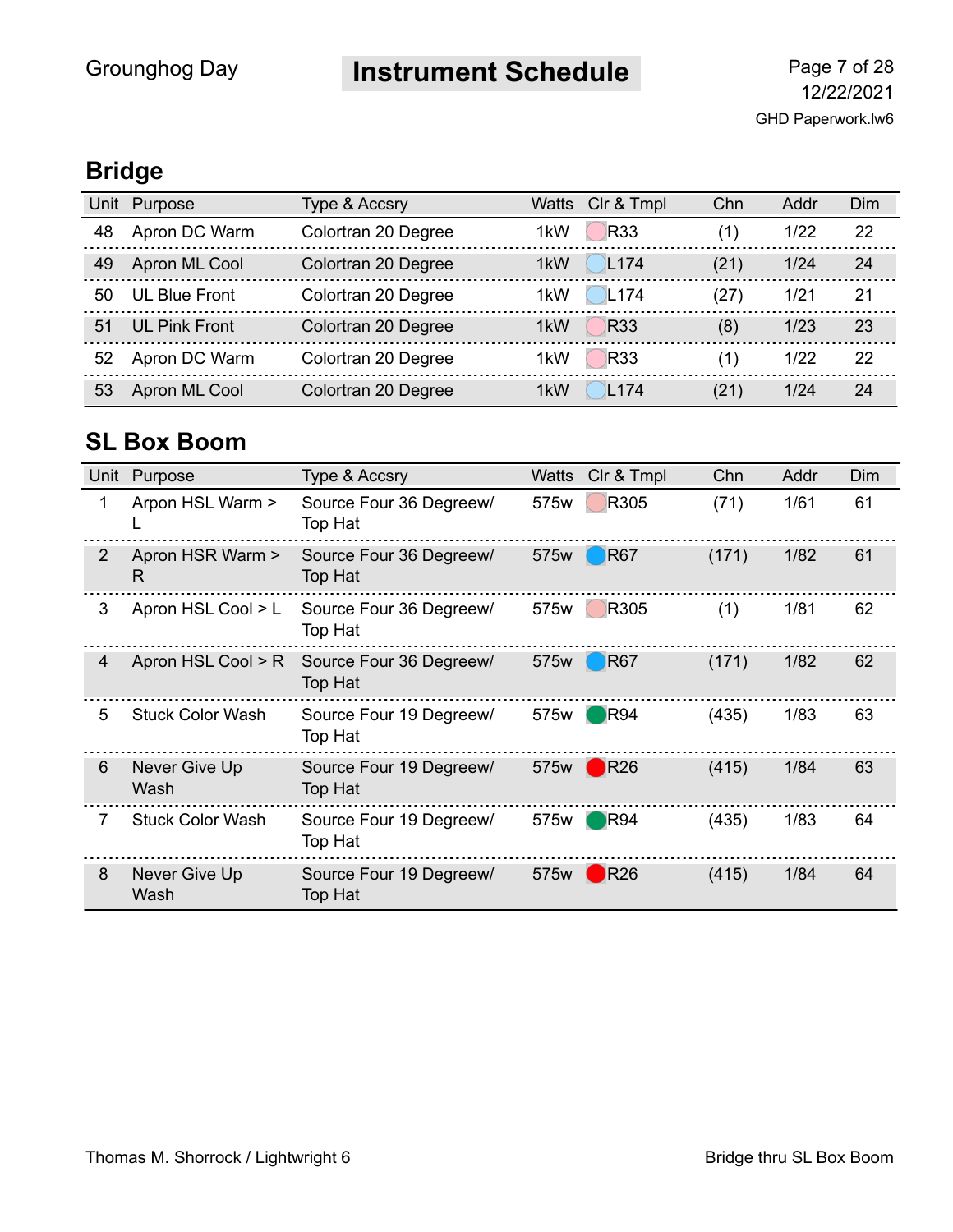**Instrument Schedule** Page 8 of 28

#### **SR Box Boom**

|   | Unit Purpose                 | Type & Accsry                             | Watts | CIr & Tmpl             | Chn   | Addr | Dim |
|---|------------------------------|-------------------------------------------|-------|------------------------|-------|------|-----|
| 1 | Apron HSL Warm <             | Source Four 36 Degreew/<br>Top Hat        | 575w  | R305                   | (61)  | 1/65 | 65  |
| 2 | Apron HSL Warm <<br>R        | Source Four 36 Degreew/<br><b>Top Hat</b> | 575w  | <b>R67</b>             | (161) | 1/66 | 65  |
| 3 | Apron HSL Cool < L           | Source Four 36 Degreew/<br>Top Hat        | 575w  | R305                   | (61)  | 1/65 | 66  |
| 4 | Aporn HSL < Cool<br>$\leq R$ | Source Four 36 Degreew/<br>Top Hat        | 575w  | <b>R67</b>             | (161) | 1/66 | 66  |
| 5 | <b>Stuck Color Wash</b>      | Source Four 19 Degreew/<br>Top Hat        | 575w  | $\blacksquare$ R94     | (430) | 1/67 | 67  |
| 6 | Never Give Up<br>Wash        | Source Four 36 Degreew/<br>Top Hat        | 575w  | $\bigtriangledown$ R26 | (410) | 1/68 | 67  |
| 7 | <b>Stuck Color Wash</b>      | Source Four 19 Degreew/<br>Top Hat        | 575w  | R94                    | (430) | 1/67 | 68  |
| 8 | Never Give Up<br>Wash        | Source Four 36 Degreew/<br>Top Hat        | 575w  | R26                    | (410) | 1/68 | 68  |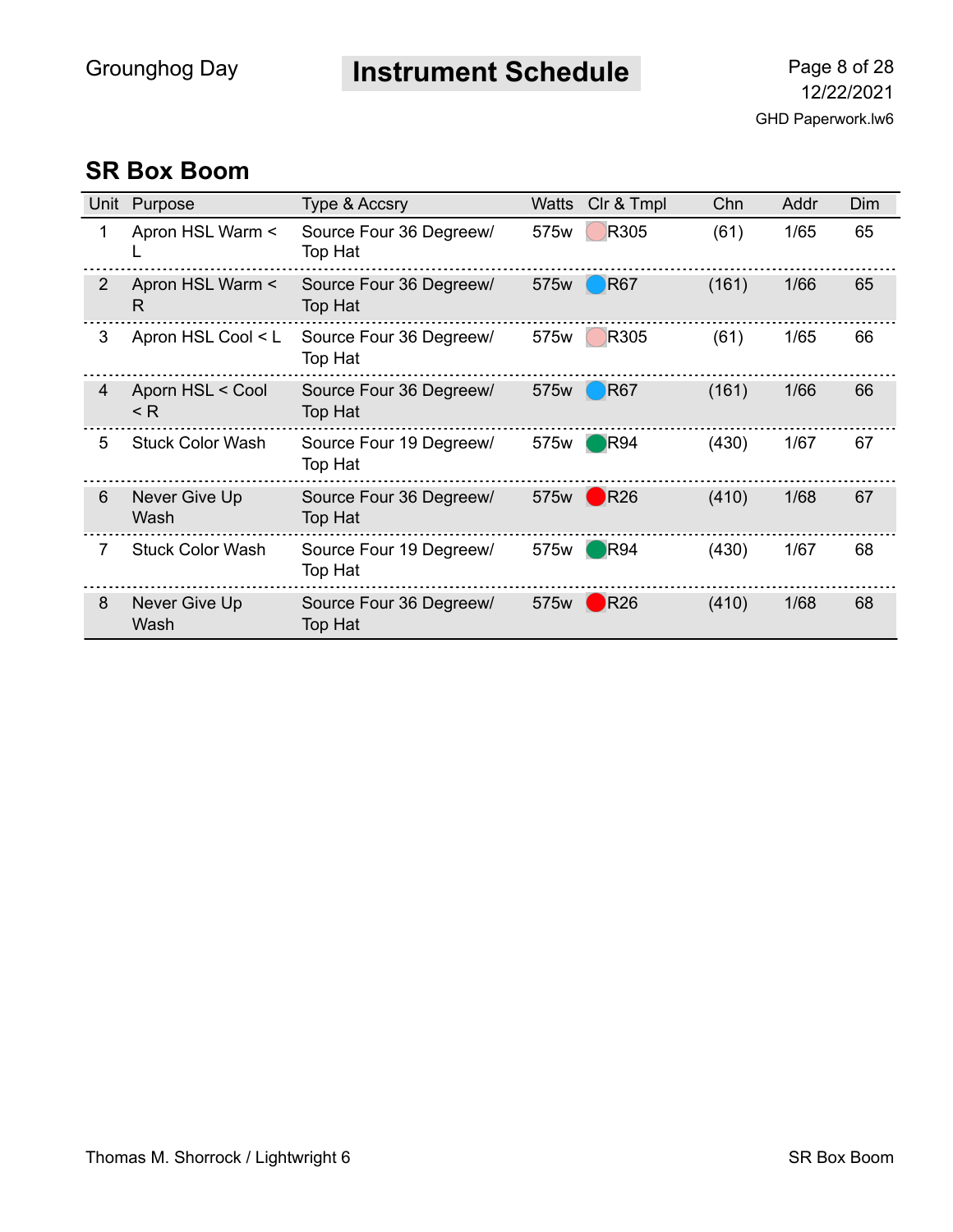**Instrument Schedule** Page 9 of 28

#### **1st Electric**

| Unit           | Purpose                                 | Type & Accsry                            | Watts            | Clr & Tmpl                 | Chn   | Addr  | Dim |
|----------------|-----------------------------------------|------------------------------------------|------------------|----------------------------|-------|-------|-----|
| 1              | Hi Side < Warm R                        | Colortran 40 Degree                      | 1kW              | R305                       | (72)  | 1/104 | 104 |
| 2              | Hi Side < Cool R                        | Colortran 40 Degree                      | 1kW              | <b>R67</b>                 | (172) | 1/103 | 103 |
| 3              | Hi Side < Warm C                        | Colortran 30 Degree                      | 1kW              | R305                       | (72)  | 1/104 | 104 |
| 4              | Hi Side < Cool C                        | Colortran 30 Degree                      | 1kW              | <b>R67</b>                 | (172) | 1/103 | 103 |
| 5              | Hi Side < Warm L                        | Colortran 30 Degree                      | 1kW              | R305                       | (72)  | 1/102 | 102 |
| 6              | Hi Side < Cool L                        | Colortran 30 Degree                      | 1kW              | R67                        | (172) | 1/101 | 101 |
| $\overline{7}$ | Down Color R                            | Colorado 2 Quad Zoom Tour<br>$[12]$      | 205w             |                            | (610) | 2/49  |     |
| 8              | House Hi Front R                        | Colortran 20 Degree                      | 1kW              | R66,<br>R114               | (569) | 1/99  | 99  |
| 9              | Apron Back<br><b>Breakup R</b>          | Colortran 30 Degree                      | 1kW              | R365, T:<br>R77805         | (574) | 1/100 | 100 |
| 10             | House Hi Front RC                       | Colortran 20 Degree                      | 1kW              | R66,<br>R <sub>114</sub>   | (568) | 1/98  | 98  |
| 11             | Down Color RC                           | Colorado 2 Quad Zoom Tour<br>$[12]$      | 205w             |                            | (611) | 2/37  |     |
| 12             | <b>Apron Brack</b><br><b>Breakup RC</b> | Colortran 30 Degree                      | 1kW              | R365, T:<br>R77805         | (573) | 1/97  | 97  |
| 13             | Down Color C                            | Colorado 2 Quad Zoom Tour<br>$[12]$      | 205 <sub>w</sub> |                            | (612) | 2/25  |     |
| 14             | Apron Back<br><b>Breakup C</b>          | Colortran 30 Degree                      | 1kW              | <b>BR365, T:</b><br>R77805 | (572) | 1/96  | 96  |
| 15             | House Hi Front C                        | Colortran 20 Degree                      | 1kW              | R66,<br>R <sub>114</sub>   | (567) | 1/95  | 95  |
| 16             | Down Color C                            | Colorado 2 Quad Zoom Tour 205w<br>$[12]$ |                  |                            | (613) | 2/289 |     |
| 17             | Apron Back<br><b>Breakup LC</b>         | Colortran 30 Degree                      | 1kW              | <b>R365, T:</b><br>R77805  | (571) | 1/94  | 94  |
| 18             | Down Color LC                           | Colorado 2 Quad Zoom Tour<br>$[12]$      | 205w             |                            | (614) | 2/13  |     |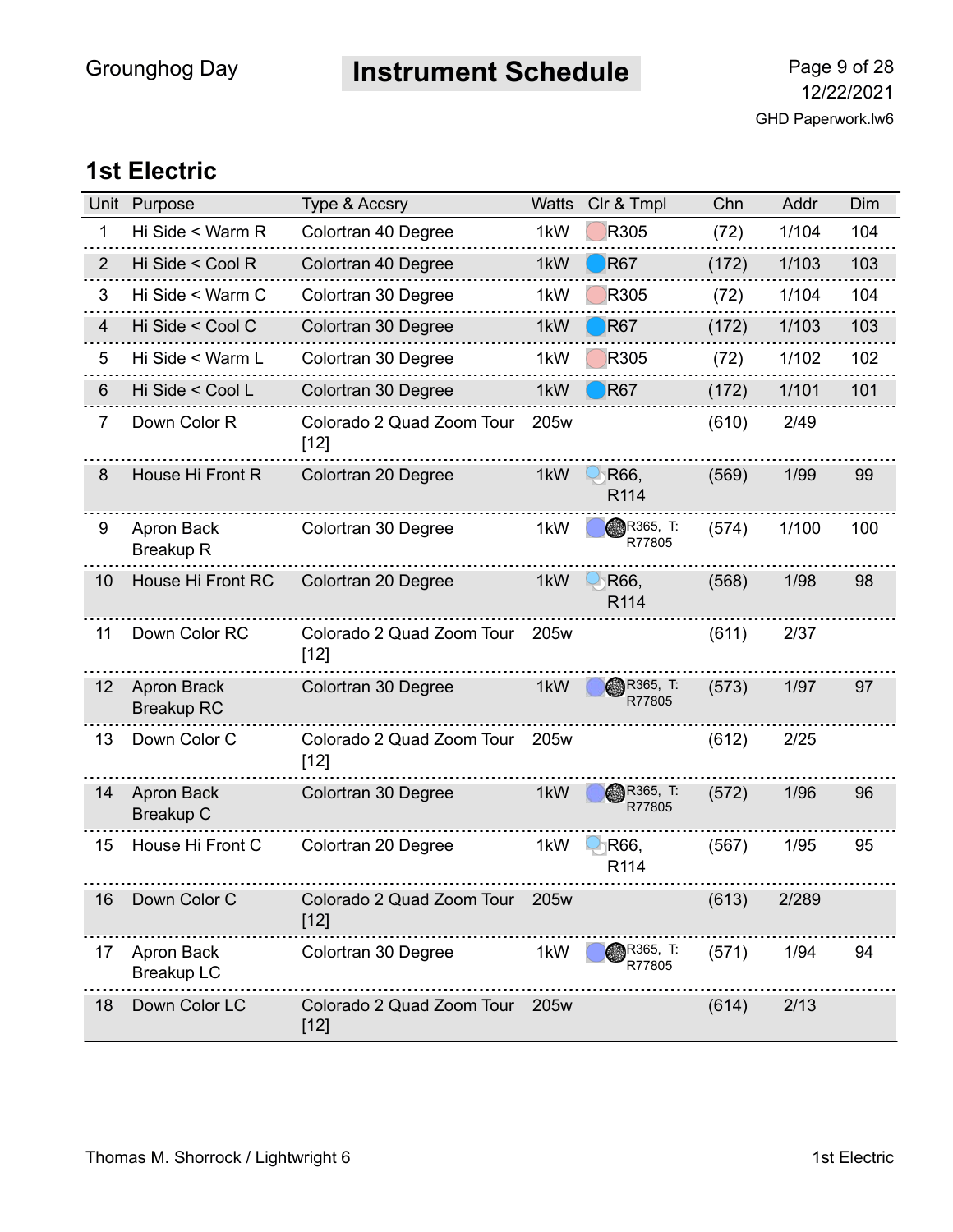**Instrument Schedule** Page 10 of 28

#### **1st Electric**

| Unit | Purpose                         | Type & Accsry                       | Watts | CIr & Tmpl               | Chn   | Addr | Dim |
|------|---------------------------------|-------------------------------------|-------|--------------------------|-------|------|-----|
| 19   | House Hi Front LC               | Colortran 20 Degree                 | 4w    | R66.<br>R <sub>114</sub> | (566) | 1/93 | 93  |
| 20   | Apron Back<br><b>Breakup LC</b> | Colortran 30 Degree                 | 1kW   | R365, T<br>R77805        | (570) | 1/92 | 92  |
| 21   | House Hi Front L                | Colortran 20 Degree                 | 1kW   | R66,<br>R <sub>114</sub> | (565) | 1/91 | 91  |
| 22   | Down Color L                    | Colorado 2 Quad Zoom Tour<br>$[12]$ | 205w  |                          | (615) | 2/1  |     |
| 23   | Hi Side > Cool R                | Colortran 30 Degree                 | 1kW   | R <sub>67</sub>          | (162) | 1/90 | 90  |
| 24   | Hi Side > Warm R                | Colortran 30 Degree                 | 1kW   | R305                     | (62)  | 1/89 | 89  |
| 25   | Hi Side > Cool C                | Colortran 30 Degree                 | 1kW   | <b>R67</b>               | (162) | 1/88 | 88  |
| 26   | Hi Side > Warm C                | Colortran 30 Degree                 | 1kW   | R305                     | (62)  | 1/87 | 87  |
| 27   | Hi Side > Cool L                | Colortran 40 Degree                 | 1kW   | R <sub>67</sub>          | (162) | 1/88 | 88  |
| 28   | Hi Side > Warm L                | Colortran 40 Degree                 | 1kW   | R305                     | (62)  | 1/87 | 87  |

#### **1B Electric**

| Unit | Purpose             | Type & Accsry                                       | Watts Clr & Tmpl | Chn   | Addr  | Dim |
|------|---------------------|-----------------------------------------------------|------------------|-------|-------|-----|
|      | Moving Light        | <b>Elation Satura Spot CMY</b><br>Pro Standard [24] | 500 <sub>w</sub> | (712) | 2/325 |     |
|      | <b>Moving Light</b> | <b>Elation Satura Spot CMY</b><br>Pro Standard [24] | 500 <sub>w</sub> | (711) | 2/301 |     |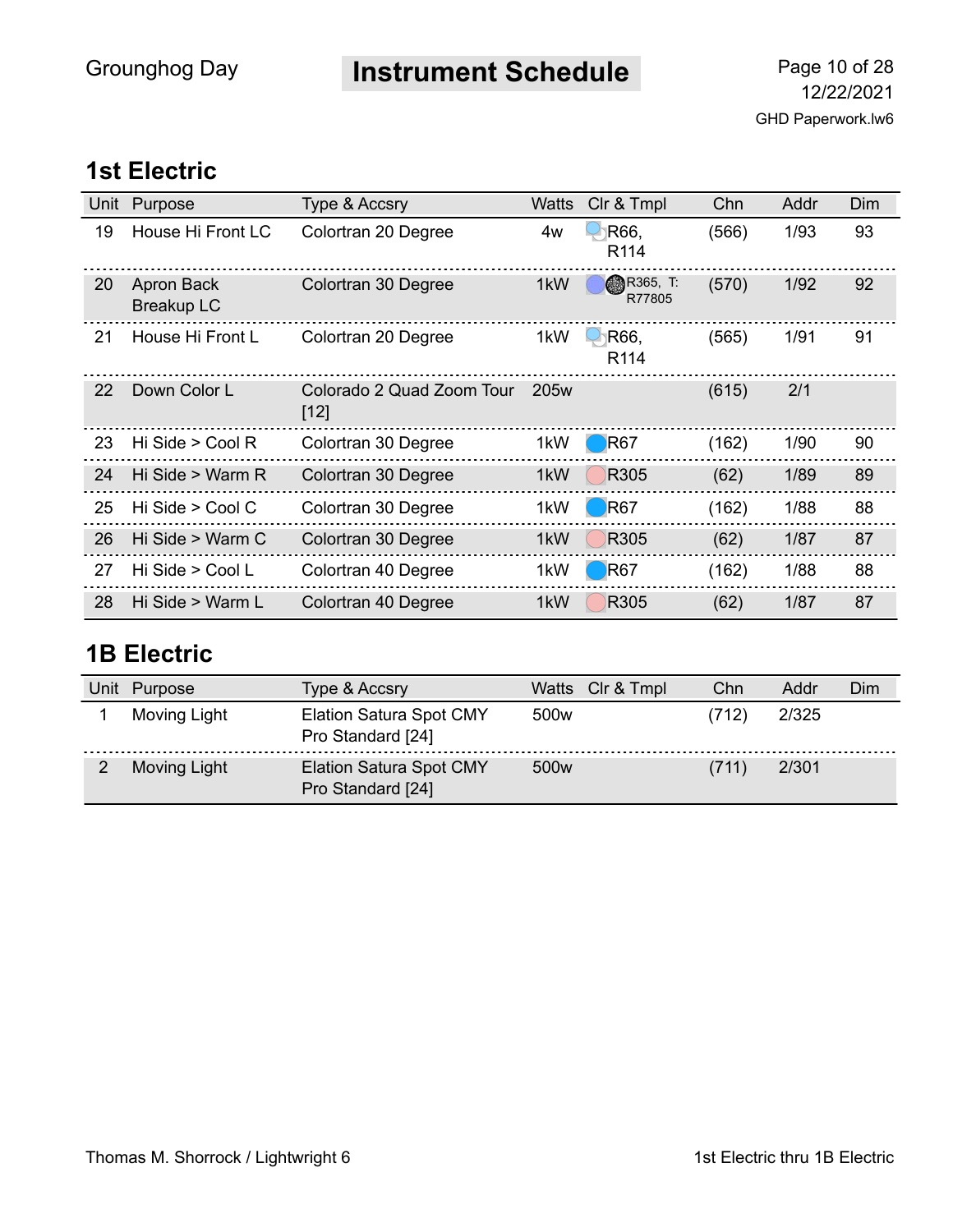# **Instrument Schedule** Page 11 of 28

#### **2nd Electric**

|                | Unit Purpose                          | Type & Accsry                       | <b>Watts</b> | Clr & Tmpl                | Chn   | Addr  | Dim |
|----------------|---------------------------------------|-------------------------------------|--------------|---------------------------|-------|-------|-----|
| 1              | Hi Side > Warm R                      | Colortran 40 Degree                 | 1kW          | R305                      | (73)  | 1/132 | 132 |
| $\overline{2}$ | Hi Side > Cool R                      | Colortran 40 Degree                 | 1kW          | R <sub>67</sub>           | (173) | 1/131 | 131 |
| 3              | Hi Side > Warm C                      | Colortran 30 Degree                 | 1kW          | R305                      | (73)  | 1/132 | 132 |
| 4              | Hi Side > Cool C                      | Colortran 30 Degree                 | 1kW          | <b>R67</b>                | (173) | 1/131 | 131 |
| 5              | Hi Side > Warm L                      | Colortran 30 Degree                 | 1kW          | R305                      | (73)  | 1/130 | 130 |
| 6              | Hi Side > Cool L                      | Colortran 30 Degree                 | 1kW          | R <sub>67</sub>           | (173) | 1/129 | 129 |
| $\overline{7}$ | Down Color L                          | Colorado 2 Quad Zoom Tour<br>$[12]$ | 205w         |                           | (624) | 2/109 |     |
| 8              | Par Bax L                             | PAR 64 MFL                          | 1kW          | <b>R64</b>                | (82)  | 1/126 | 126 |
| 9              | Spare 2e R                            | Colortran 20 Degree                 | 1kW          | N/C                       | (509) | 1/127 | 127 |
| 10             | Par Bax L                             | PAR 64 MFL                          | 1kW          | <b>R64</b>                | (82)  | 1/126 | 126 |
| 11             | Down Color LC                         | Colorado 2 Quad Zoom Tour<br>$[12]$ | 205w         |                           | (623) | 2/97  |     |
| 12             | Spare 2e RC                           | Colortran 20 Degree                 | 1kW          | N/C                       | (508) | 1/125 | 125 |
| 13             | DS Warm Breakup R Colortran 30 Degree |                                     | 1kW          | <b>@R09, T:</b><br>R77750 | (577) | 1/124 | 124 |
| 14             | Par Bax C                             | PAR 64 MFL                          | 1kW          | <b>R64</b>                | (81)  | 1/122 | 122 |
| 15             | Down Color C                          | Colorado 2 Quad Zoom Tour<br>$[12]$ | 205w         |                           | (622) | 2/85  |     |
| 16             | DS Warm Breakup C Colortran 30 Degree |                                     | 1kW          | <b>@R09, T:</b><br>R77750 | (576) | 1/123 | 123 |
| 17             | Par Bax C                             | PAR 64 MFL                          | 1kW          | R64                       | (81)  | 1/122 | 122 |
| 18             | DS Warm Breakup L Colortran 30 Degree |                                     | 1kW          | <b>@R09, T:</b><br>R77750 | (575) | 1/121 | 121 |
| 19             | Spare 2e LC                           | Colortran 20 Degree                 | 1kW          | N/C                       | (507) | 1/120 | 120 |
| 20             | Down Color RC                         | Colorado 2 Quad Zoom Tour<br>$[12]$ | 205w         |                           | (621) | 2/73  |     |
| 21             | Par Bax R                             | PAR 64 MFL                          | 1kW          | <b>R64</b>                | (80)  | 1/117 | 117 |
| 22             | Spare 2e L                            | Colortran 20 Degree                 | 1kW          | N/C                       | (506) | 1/118 | 118 |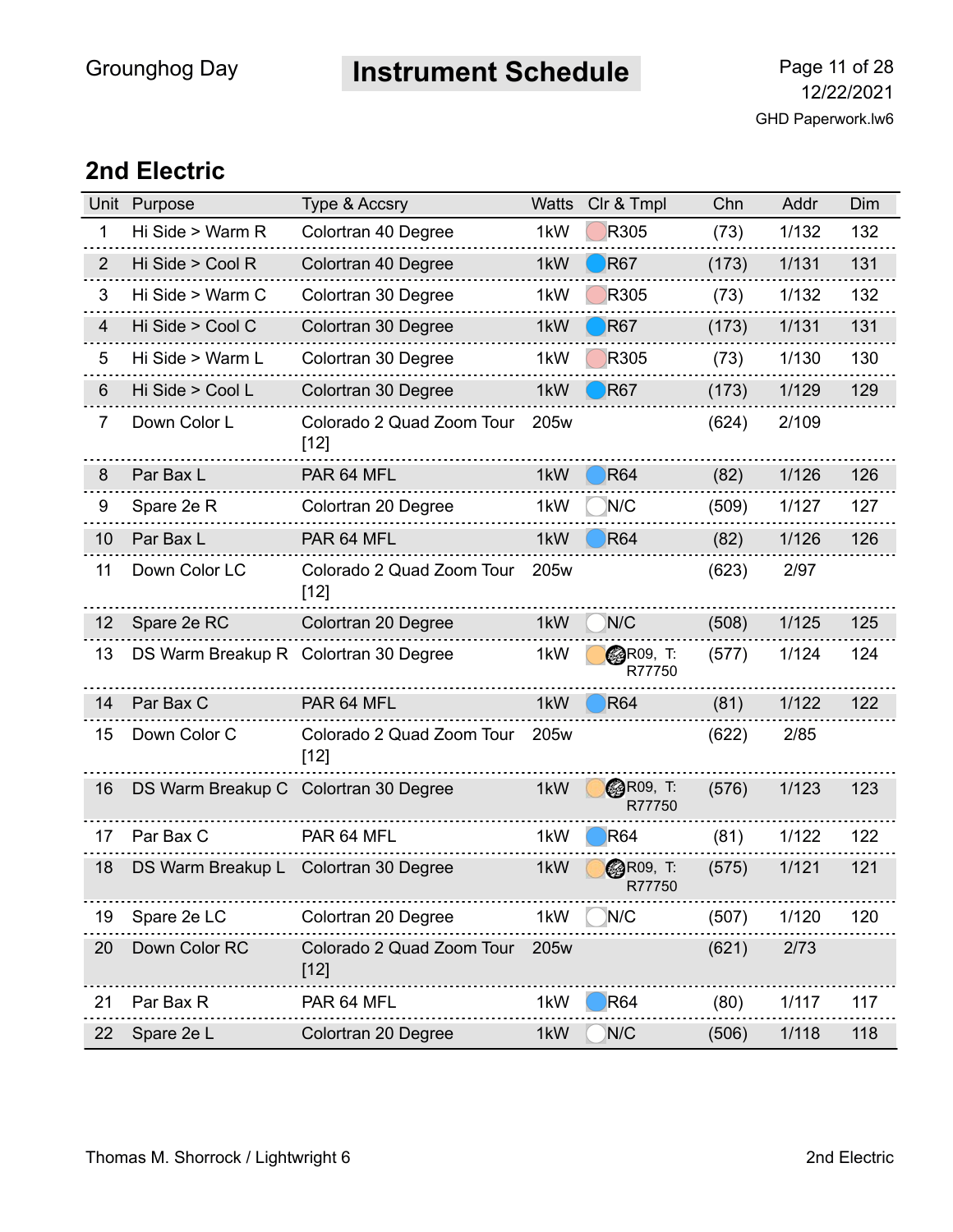**Instrument Schedule** Page 12 of 28

#### **2nd Electric**

|    | Unit Purpose          | <b>Type &amp; Accsry</b>            | Watts            | CIr & Tmpl             | Chn   | Addr  | Dim |
|----|-----------------------|-------------------------------------|------------------|------------------------|-------|-------|-----|
| 23 | Par Bax R             | PAR 64 MFL                          | 1kW              | $\big)$ R64            | (80)  | 1/117 | 117 |
| 24 | Down Color R          | Colorado 2 Quad Zoom Tour<br>$[12]$ | 205 <sub>w</sub> |                        | (620) | 2/61  |     |
| 25 | Hi Side $\leq$ Cool R | Colortran 30 Degree                 | 1kW              | $\bigcirc$ R67         | (163) | 1/114 | 114 |
| 26 | Hi Side < Warm R      | Colortran 30 Degree                 | 1kW              | R305                   | (63)  | 1/113 | 113 |
| 27 | Hi Side < Cool C      | Colortran 30 Degree                 | 1kW              | $\bigtriangledown$ R67 | (163) | 1/112 | 112 |
| 28 | Hi Side < Warm C      | Colortran 30 Degree                 | 1kW              | R305                   | (63)  | 1/111 | 111 |
| 29 | Hi Side < Cool L      | Colortran 40 Degree                 | 1kW              | $\bigcirc$ R67         | (163) | 1/112 | 112 |
| 30 | Hi Side < Warm L      | Colortran 40 Degree                 | 1kW              | R305                   | (63)  | 1/111 | 111 |

#### **2A Electric**

| Unit Purpose | Type & Accsry | Watts Clr & Tmpl | Chn  | Addr | Dim |
|--------------|---------------|------------------|------|------|-----|
| Gurney Lamp  | Pratical      |                  | (351 |      |     |

### **2AA Electric**

| Unit | <b>Purpose</b> | Type & Accsry | Watts | CIr & Tmpl | Chn   | Addr | Dim |
|------|----------------|---------------|-------|------------|-------|------|-----|
|      | Bar Lamp       | Pratical      |       |            | (352) |      |     |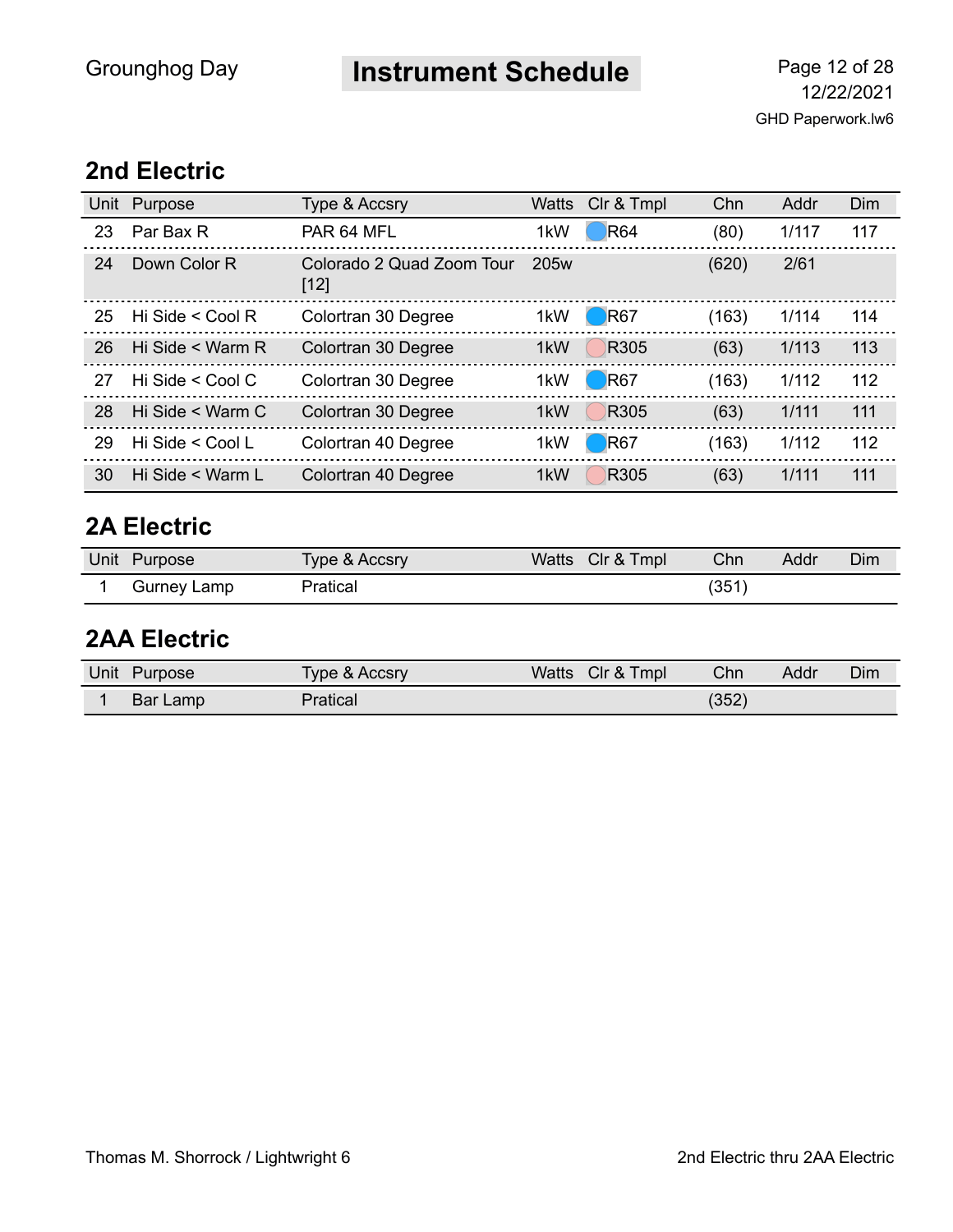**Instrument Schedule** Page 13 of 28

#### **2B Electric**

|                | Unit Purpose                        | <b>Type &amp; Accsry</b>                            | Watts            | Clr & Tmpl                | Chn   | Addr  | Dim |
|----------------|-------------------------------------|-----------------------------------------------------|------------------|---------------------------|-------|-------|-----|
| 1              | <b>LED Diag Bax</b>                 | <b>LED Zoom Aura Extended</b><br>$[16]$             | <b>120w</b>      |                           | (806) | 4/195 |     |
| 2              | <b>Gob Knob Down</b><br><b>Text</b> | Source Four 50 Degree                               | 575w             | R374, T:<br>R77602        | (581) |       |     |
| 3              | <b>LED Diag Bax</b>                 | <b>LED Zoom Aura Extended</b><br>$[16]$             | <b>120w</b>      |                           | (805) | 4/479 |     |
| $\overline{4}$ | <b>Moving Light</b>                 | <b>Elation Satura Spot CMY</b><br>Pro Standard [24] | 500 <sub>w</sub> |                           | (723) | 4/343 |     |
| 5              | <b>LED Diag Bax</b>                 | <b>LED Zoom Aura Extended</b><br>$[16]$             | 120 <sub>w</sub> |                           | (804) | 4/463 |     |
| 6              | <b>Gob Knob Down</b><br><b>Text</b> | Source Four 50 Degree                               | 575w             | <b>R374, T:</b><br>R77602 | (582) |       |     |
| 7              | Moving Light                        | <b>Elation Satura Spot CMY</b><br>Pro Standard [24] | 500 <sub>w</sub> |                           | (722) | 4/367 |     |
| 8              | <b>LED Diag Bax</b>                 | <b>LED Zoom Aura Extended</b><br>$[16]$             | <b>120w</b>      |                           | (803) | 4/447 |     |
| 9              | Gob Knob Down<br>Text               | Source Four 50 Degree                               | 575w             | R374, T:<br>R77602        | (583) |       |     |
| 10             | Moving Light                        | <b>Elation Satura Spot CMY</b><br>Pro Standard [24] | 500 <sub>w</sub> |                           | (721) | 4/391 |     |
| 11             | LED Diag Bax                        | <b>LED Zoom Aura Extended</b><br>[16]               | <b>120w</b>      |                           | (802) | 4/431 |     |
| 12             | Gob Knob Down<br><b>Text</b>        | Source Four 50 Degree                               | 575w             | <b>R374, T:</b><br>R77602 | (584) |       |     |
| 13             | <b>LED Diag Bax</b>                 | <b>LED Zoom Aura Extended</b><br>$[16]$             | <b>120w</b>      |                           | (801) | 4/415 |     |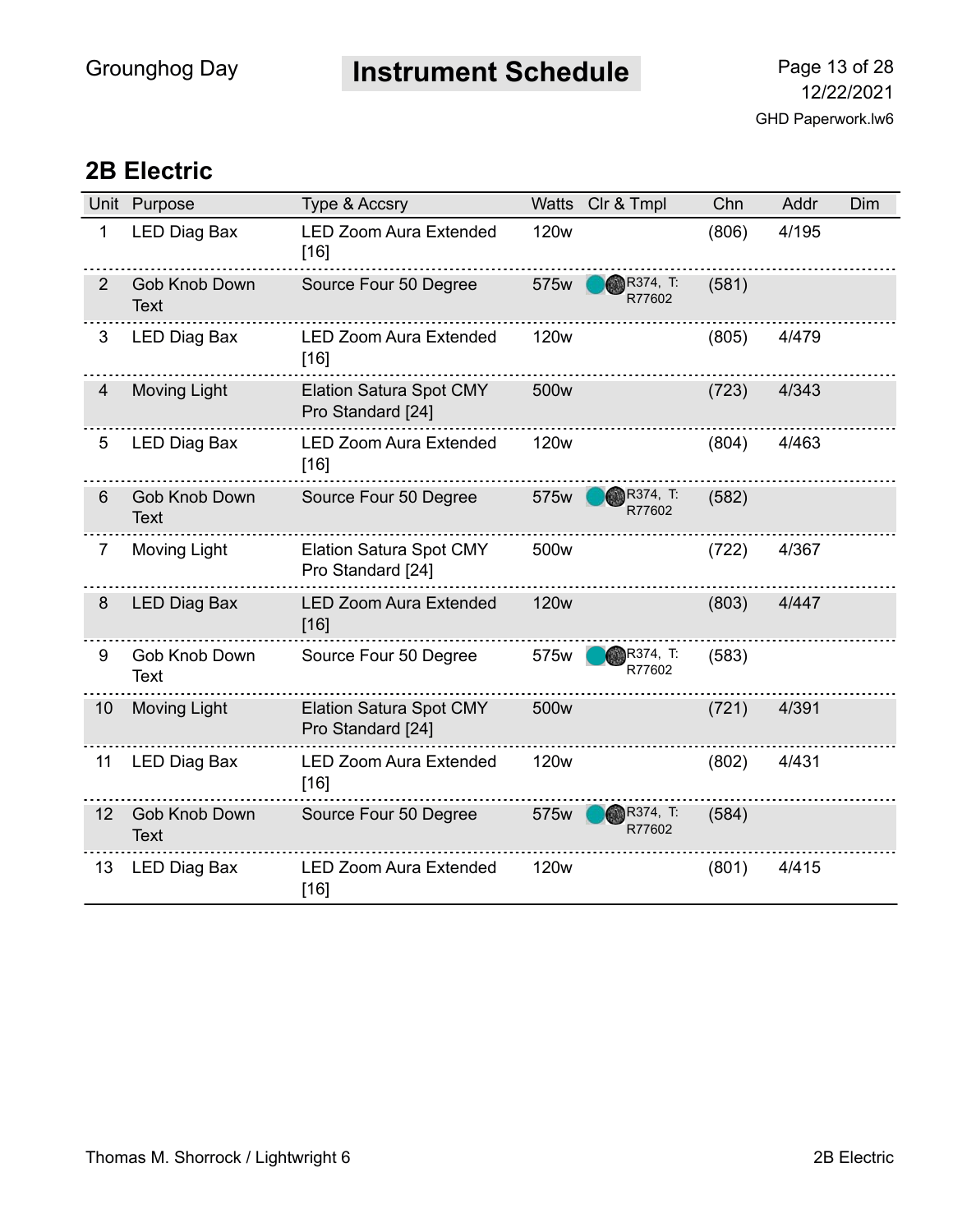# **Instrument Schedule** Page 14 of 28

#### **3rd Electric**

|                | Unit Purpose                            | Type & Accsry                       | <b>Watts</b>     | Clr & Tmpl                  | Chn   | Addr  | Dim |
|----------------|-----------------------------------------|-------------------------------------|------------------|-----------------------------|-------|-------|-----|
| 1              | Hi Side > Warm R                        | Colortran 40 Degree                 | 1kW              | R305                        | (74)  | 1/168 | 168 |
| $\overline{2}$ | Hi Side > Cool R                        | Colortran 40 Degree                 | 1kW              | <b>R367</b>                 | (174) | 1/167 | 167 |
| 3              | Hi Side > Warm C                        | Colortran 30 Degree                 | 1kW              | R305                        | (74)  | 1/168 | 168 |
| $\overline{4}$ | Hi Side > Cool C                        | Colortran 30 Degree                 | 1kW              | R367                        | (174) | 1/167 | 167 |
| 5              | Hi Side > Warm L                        | Colortran 30 Degree                 | 1kW              | R305                        | (74)  | 1/166 | 166 |
| 6              | Hi Side > Cool L                        | Colortran 30 Degree                 | 1kW              | <b>R367</b>                 | (174) | 1/165 | 165 |
| 7              | Down Color L                            | Colorado 2 Quad Zoom Tour<br>$[12]$ | 205w             |                             | (634) | 2/169 |     |
| 8              | Par Bax R                               | PAR 64 MFL                          | 1kW              | <b>R64</b>                  | (85)  | 1/162 | 162 |
| 9              | <b>PUX Hanger</b><br><b>Breakup</b>     | Colortran 20 Degree                 | 1kW              | R374, T:<br>R77119          | (587) | 1/164 | 164 |
| 10             | Par Bax R                               | PAR 64 MFL                          | 1kW              | <b>R64</b>                  | (85)  | 1/162 | 162 |
| 11             | Down Color LC                           | Colorado 2 Quad Zoom Tour<br>$[12]$ | 205w             |                             | (633) | 2/157 |     |
| 12             | <b>PUX Hanger</b><br><b>Breakup</b>     | Colortran 20 Degree                 | 1kW              | <b>R374, T:</b><br>R77119   | (586) | 1/161 | 161 |
| 13             | Upstage Linear<br><b>Breakup</b>        | Colortran 30 Degree                 | 1kW              | <b>ODR09, T:</b><br>R78240  | (585) | 1/160 | 160 |
| 14             | Par Bax C                               | PAR 64 MFL                          | 1kW              | <b>R64</b>                  | (84)  | 1/158 | 158 |
| 15             | Down Color C                            | Colorado 2 Quad Zoom Tour<br>$[12]$ | 205w             |                             | (632) | 2/145 |     |
| 16             | <b>Upstage Linear</b><br><b>Breakup</b> | Colortran 30 Degree                 | 1kW              | <b>CD</b> R09, T:<br>R78240 | (590) | 1/159 | 159 |
| 17             | Par Bax C                               | PAR 64 MFL                          | 1kW              | $\bigcirc$ R64              | (84)  | 1/158 | 158 |
| 18             | Upstage Linear<br><b>Breakup</b>        | Colortran 30 Degree                 | 1kW              | <b>MBR09, T:</b><br>R78240  | (591) | 1/157 | 157 |
| 19             | <b>PUX Hanger</b><br><b>Breakup</b>     | Colortran 20 Degree                 | 1kW              | <b>R374, T:</b><br>R77119   | (592) | 1/156 | 156 |
| 20             | Down Color RC                           | Colorado 2 Quad Zoom Tour<br>$[12]$ | 205 <sub>w</sub> |                             | (631) | 2/133 |     |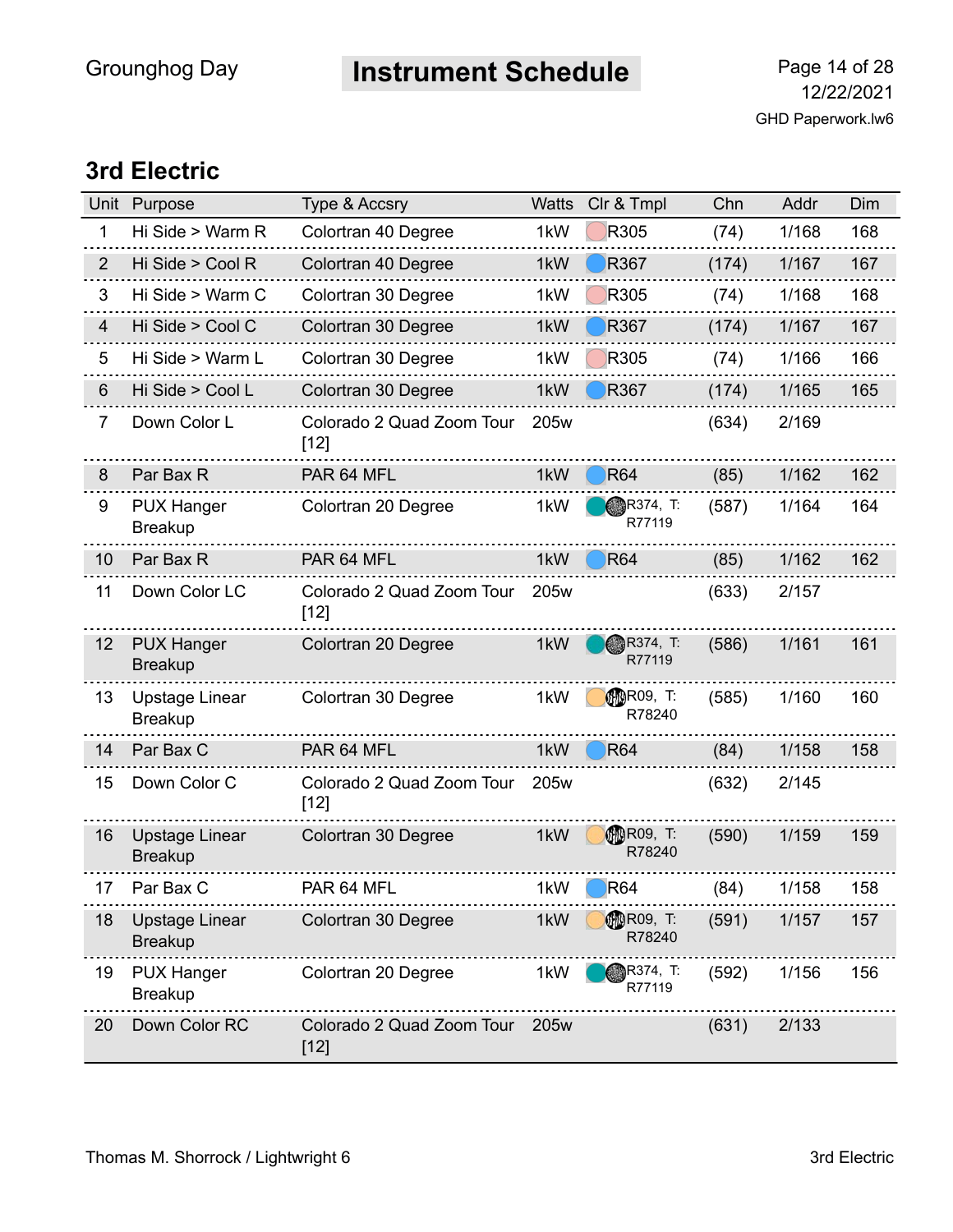**Instrument Schedule** Page 15 of 28

#### **3rd Electric**

| Unit | Purpose                             | <b>Type &amp; Accsry</b>            | <b>Watts</b>     | Clr & Tmpl                | Chn   | Addr  | Dim |
|------|-------------------------------------|-------------------------------------|------------------|---------------------------|-------|-------|-----|
| 21   | Par Bax L                           | PAR 64 MFL                          | 1kW              | <b>R64</b>                | (83)  | 1/153 | 153 |
| 22   | <b>PUX Hanger</b><br><b>Breakup</b> | Colortran 20 Degree                 | 1kW              | <b>R374, T:</b><br>R77119 | (510) | 1/154 | 154 |
| 23   | Par Bax L                           | PAR 64 MFL                          | 1kW              | <b>R64</b>                | (83)  | 1/153 | 153 |
| 24   | Down Color R                        | Colorado 2 Quad Zoom Tour<br>$[12]$ | 205 <sub>w</sub> |                           | (630) | 2/121 |     |
| 25   | Hi Side < Cool R                    | Colortran 30 Degree                 | 1kW              | <b>R367</b>               | (164) | 1/150 | 150 |
| 26   | Hi Side < Warm R                    | Colortran 30 Degree                 | 1kW              | <b>R34</b>                | (64)  | 1/149 | 149 |
| 27   | Hi Side $\leq$ Cool C               | Colortran 30 Degree                 | 1kW              | R367                      | (164) | 1/148 | 148 |
| 28   | Hi Side < Warm C                    | Colortran 30 Degree                 | 1kW              | <b>R34</b>                | (64)  | 1/147 | 147 |
| 29   | Hi Side < Cool L                    | Colortran 40 Degree                 | 1kW              | <b>R367</b>               | (164) | 1/148 | 148 |
| 30   | Hi Side < Warm L                    | Colortran 40 Degree                 | 1kW              | <b>R34</b>                | (64)  | 1/147 | 147 |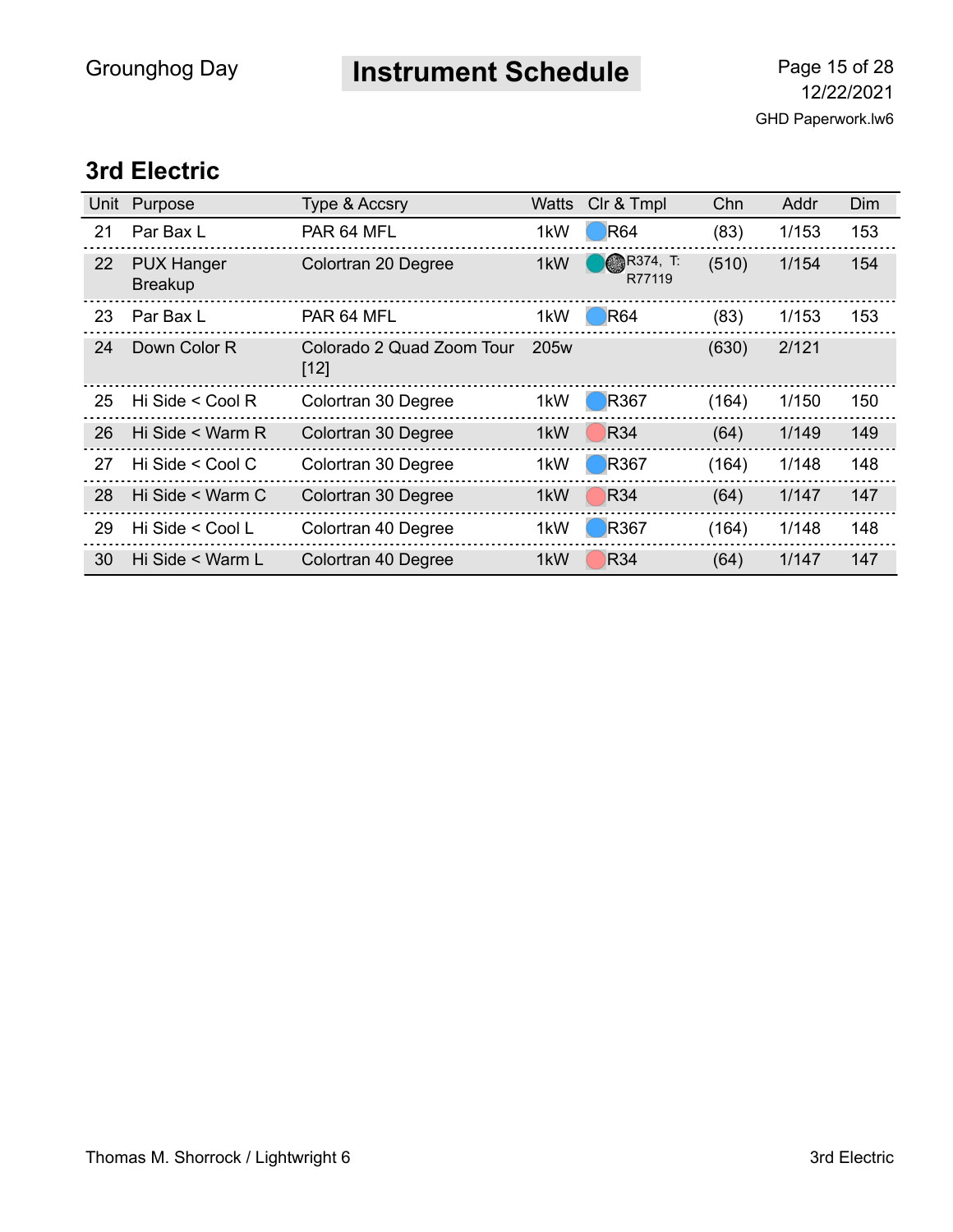# **Instrument Schedule** Page 16 of 28

#### **4th Electric**

| Unit           | Purpose                         | <b>Type &amp; Accsry</b>  | <b>Watts</b> | Clr & Tmpl       | Chn   | Addr  | Dim |
|----------------|---------------------------------|---------------------------|--------------|------------------|-------|-------|-----|
| 1              | Hi Side > Warm R                | Colortran 40 Degree       | 1kW          | <b>R34</b>       | (75)  | 1/210 | 210 |
| $\overline{2}$ | Hi Side > Cool R                | Colortran 40 Degree       | 1kW          | L <sub>174</sub> | (175) | 1/209 | 209 |
| 3              | Hi Sdie > Warm C                | Colortran 30 Degree       | 1kW          | <b>R34</b>       | (75)  | 1/210 | 210 |
| $\overline{4}$ | Hi Side > Cool C                | Colortran 30 Degree       | 1kW          | L174             | (175) | 1/209 | 209 |
| 5              | Hi Side > Warm L                | Colortran 30 Degree       | 1kW          | R34              | (75)  | 1/208 | 208 |
| $6\phantom{1}$ | Hi Side > Cool L                | Colortran 30 Degree       | 1kW          | L <sub>174</sub> | (175) | 1/207 | 207 |
| $\overline{7}$ | Par Bax R                       | PAR 64 MFL                | 1kW          | <b>R64</b>       | (88)  | 1/204 | 204 |
| 8              | <b>SL Punx Hanger</b><br>Low    | Colortran 20 Degree       | 1kW          | N/C              | (519) | 1/206 | 206 |
| 9              | <b>SL Punx Hanger Mid</b>       | Colortran 30 Degree       | 1kW          | N/C              | (518) | 1/205 | 205 |
| 10             | Par Bax R                       | PAR 64 MFL                | 1kW          | <b>R64</b>       | (88)  | 1/204 | 204 |
| 11             | <b>SL Punx Hanger</b><br>High   | Colortran 20 Degree       | 1kW          | N/C              | (517) | 1/203 | 203 |
| 12             | <b>SL Punx Hanger</b><br>Center | Colortran 30 Degree       | 1kW          | N/C              | (516) | 1/202 | 202 |
| 13             | Par Bax C                       | PAR 64 MFL                | 1kW          | <b>R64</b>       | (87)  | 1/200 | 200 |
| 14             | <b>Window Sun</b>               | Colortran 30 Degreew/Iris | 1kW          | <b>R09</b>       | (515) | 1/201 | 201 |
| 15             | Par Bax C                       | PAR 64 MFL                | 1kW          | <b>R64</b>       | (87)  | 1/200 | 200 |
| 16             | <b>SR Punx Hanger</b><br>Center | Colortran 30 Degree       | 1kW          | N/C              | (514) | 1/199 | 199 |
| 17             | <b>SR Punx Hanger</b><br>High   | Colortran 20 Degree       | 1kW          | N/C              | (513) | 1/198 | 198 |
| 18             | Par Bax L                       | PAR 64 MFL                | 1kW          | <b>R64</b>       | (86)  | 1/195 | 195 |
| 19             | <b>SR Punx Hanger</b><br>Mid    | Colortran 30 Degree       | 1kW          | N/C              | (512) | 1/197 | 197 |
| 20             | <b>SR Punx Hanger</b><br>Low    | Colortran 20 Degree       | 1kW          | N/C              | (511) | 1/196 | 196 |
| 21             | Par Bax L                       | PAR 64 MFL                | 1kW          | R64              | (86)  | 1/195 | 195 |
| 22             | Hi Side < Cool R                | Colortran 30 Degree       | 1kW          | L <sub>174</sub> | (165) | 1/192 | 192 |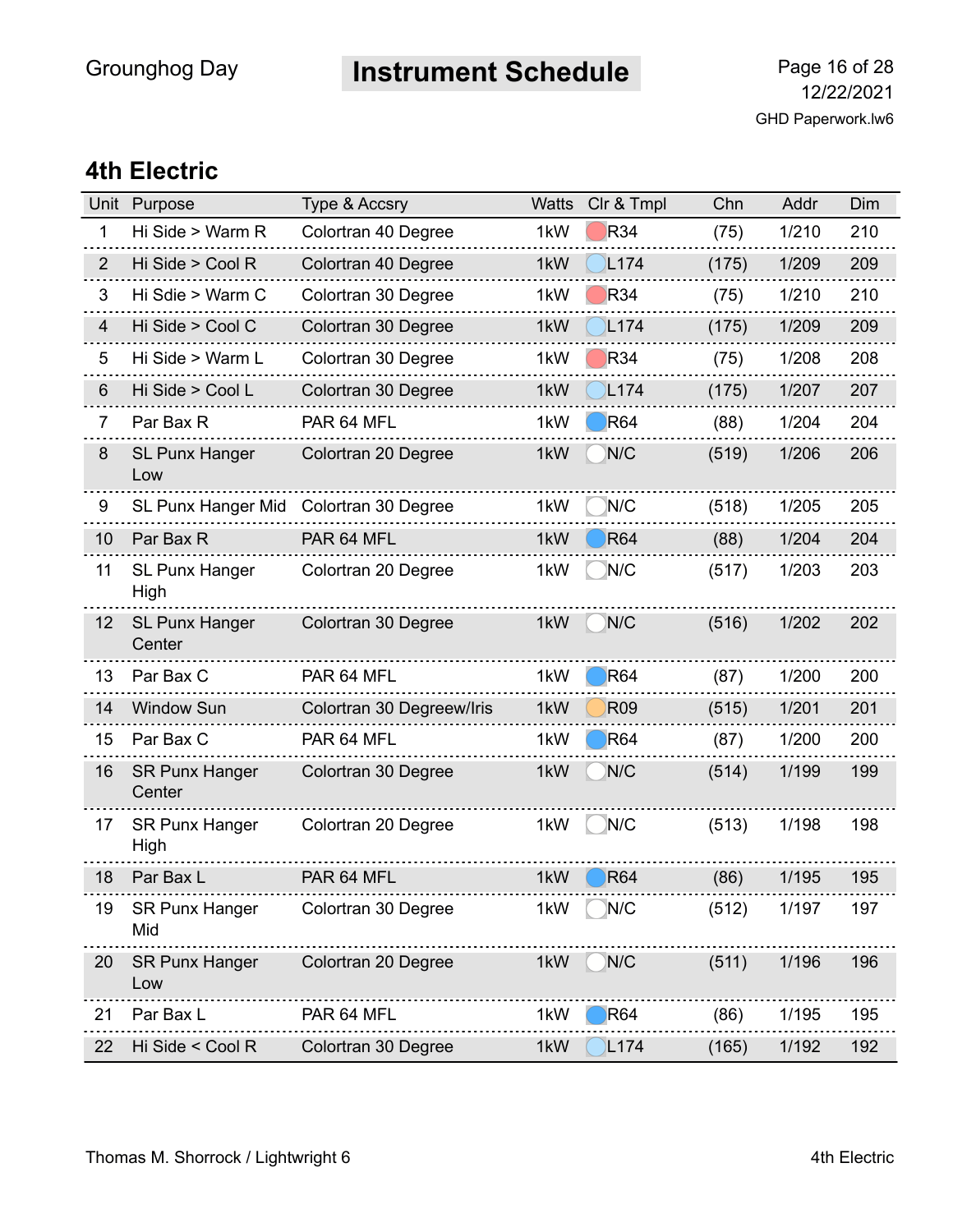## **Instrument Schedule** Page 17 of 28

#### **4th Electric**

| Unit | Purpose          | Type & Accsry       |                  | Watts Clr & Tmpl | Chn   | Addr  | Dim |
|------|------------------|---------------------|------------------|------------------|-------|-------|-----|
| 23   | Hi Side < Warm R | Colortran 30 Degree | 1 <sub>k</sub> W | <b>R34</b>       | (65)  | 1/191 | 191 |
| 24   | Hi Side < Cool C | Colortran 30 Degree | 1kW              | L <sub>174</sub> | (165) | 1/190 | 190 |
| 25   | Hi Side < Warm C | Colortran 30 Degree | 1kW              | <b>R34</b>       | (65)  | 1/189 | 189 |
| 26   | Hi Side < Cool L | Colortran 40 Degree | 1 <sub>k</sub> W | L <sub>174</sub> | (165) | 1/190 | 190 |
|      | Hi Side < Warm L | Colortran 40 Degree | 1 <sub>k</sub> W | R34              | (65)  | 1/189 | 189 |

#### **4A Electric**

| Unit          | Purpose       | Type & Accsry                       | Watts Clr & Tmpl | Chn   | Addr  | Dim |
|---------------|---------------|-------------------------------------|------------------|-------|-------|-----|
| 1             | Down Color L  | Colorado 2 Quad Zoom Tour<br>$[12]$ | 205w             | (644) | 2/229 |     |
| $\mathcal{P}$ | Down Color LC | Colorado 2 Quad Zoom Tour<br>$[12]$ | 205w             | (643) | 2/217 |     |
| 3             | Down Color C  | Colorado 2 Quad Zoom Tour<br>$[12]$ | 205w             | (642) | 2/205 |     |
| 4             | Down Color RC | Colorado 2 Quad Zoom Tour<br>$[12]$ | 205w             | (641) | 2/193 |     |
| 5             | Down Color R  | Colorado 2 Quad Zoom Tour<br>$[12]$ | 205w             | (640) | 2/181 |     |

#### **4B Electric**

| Unit | Purpose | Type & Accsry | Watts | Tmpl<br>Clr<br><u>&amp;</u> | Chn   | Addr  | Dim |
|------|---------|---------------|-------|-----------------------------|-------|-------|-----|
|      | Moon    | Moon Box      |       |                             | (360) | 4/240 |     |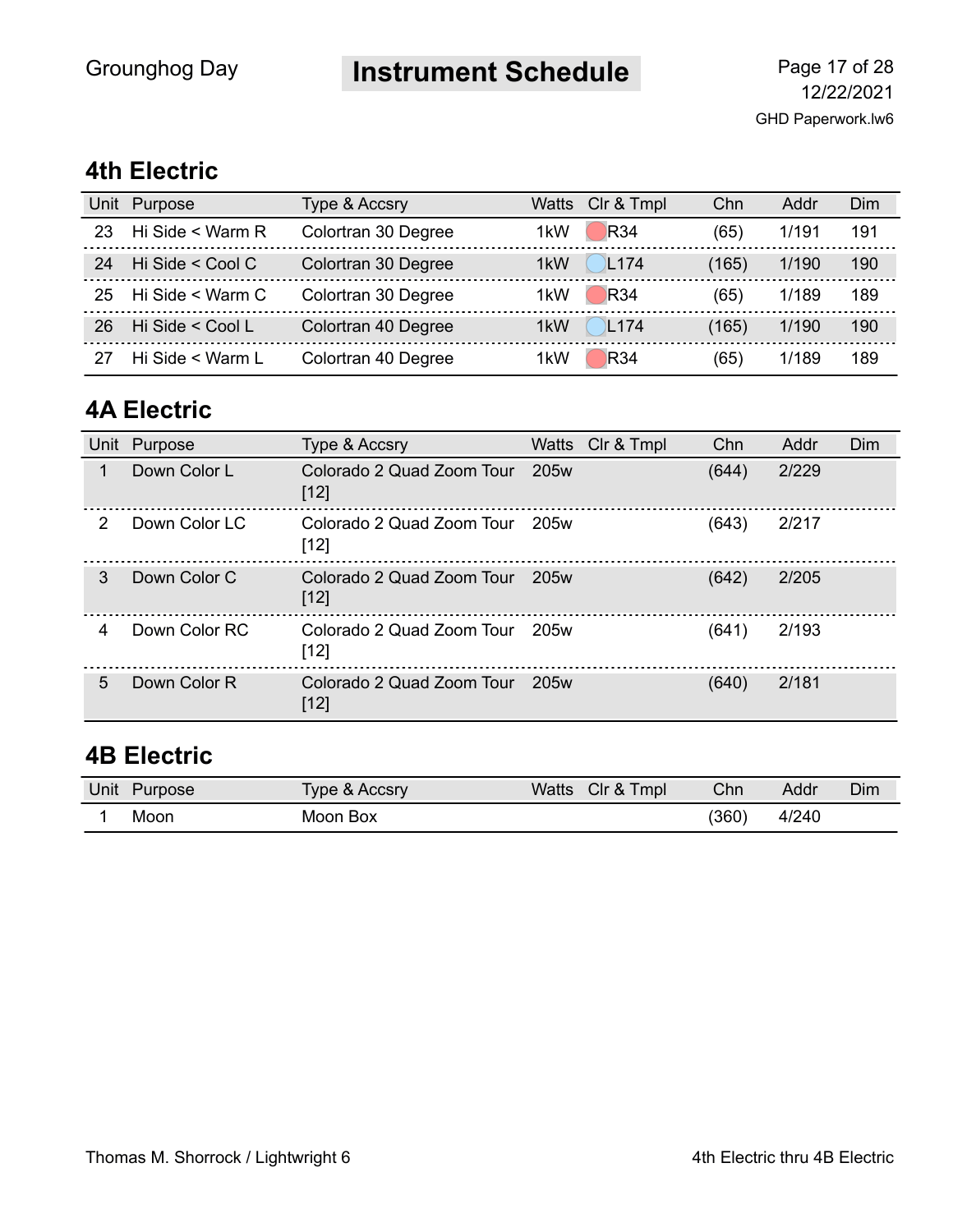# **Instrument Schedule** Page 18 of 28

#### **5th Electric**

| Unit           | Purpose                       | <b>Type &amp; Accsry</b>  | <b>Watts</b> | Clr & Tmpl             | Chn   | Addr  | Dim |
|----------------|-------------------------------|---------------------------|--------------|------------------------|-------|-------|-----|
| 1              | Hi Side > Warm R              | Colortran 40 Degree       | 750w         | R34                    | (76)  | 1/236 | 236 |
| $\overline{2}$ | Hi Side > Cool R              | Colortran 40 Degree       | 750w         | L <sub>174</sub>       | (176) | 1/235 | 235 |
| 3              | Hi Side > Warm C              | Colortran 40 Degree       | 750w         | <b>R34</b>             | (76)  | 1/236 | 236 |
| 4              | Hi Side > Cool C              | Colortran 40 Degree       | 750w         | L174                   | (176) | 1/235 | 235 |
| 5              | Hi Side > Warm L              | Colortran 30 Degree       | 750w         | R34                    | (76)  | 1/236 | 236 |
| 6              | Hi Side > Cool L              | Colortran 30 Degree       | 750w         | L <sub>174</sub>       | (176) | 1/235 | 235 |
| 7              | Par Bax R                     | PAR 64 MFL                | 1kW          | <b>R64</b>             | (91)  | 1/233 | 233 |
| 8              | Spare 5e                      | Colortran 30 Degree       | 1kW          | N/C                    | (522) | 1/234 | 234 |
| 9              | Par Bax R                     | PAR 64 MFL                | 1kW          | <b>R64</b>             | (91)  | 1/233 | 233 |
| 10             | <b>Back Cool</b><br>Underhung | Source Four 50 Degree     | 575w         | $\big)$ R80            | (595) | 1/229 | 229 |
| 11             | <b>Back Warm</b><br>Underhung | Source Four 50 Degree     | 575w         | $\blacksquare$ R27     | (596) | 1/227 | 227 |
| 12             | <b>Back Cool</b><br>Underhung | Source Four 50 Degree     | 575w         | $\blacksquare$ R80     | (595) | 1/229 | 229 |
| 13             | Par Bax C                     | PAR 64 MFL                | 1kW          | <b>R64</b>             | (90)  | 1/231 | 231 |
| 14             | Spare 5e                      | Colortran 30 Degreew/Iris | 1kW          | N/C                    | (521) | 1/232 | 232 |
| 15             | Par Bax C                     | PAR 64 MFL                | 1kW          | <b>R64</b>             | (90)  | 1/231 | 231 |
| 16             | <b>Back Warm</b><br>Underhung | Source Four 50 Degree     | 575w         | R27                    | (596) | 1/227 | 227 |
| 17             | <b>Back Cool</b><br>Underhung | Source Four 50 Degree     | 575w         | R80                    | (595) | 1/229 | 229 |
| 18             | <b>Back Warm</b><br>Underhung | Source Four 50 Degree     | 575w         | $\bigtriangledown$ R27 | (596) | 1/227 | 227 |
| 19             | Par Bax L                     | PAR 64 MFL                | 1kW          | <b>R64</b>             | (89)  | 1/230 | 230 |
| 20             | Spare 5e                      | Colortran 30 Degree       | 1kW          | N/C                    | (520) | 1/228 | 228 |
| 21             | Par Bax L                     | PAR 64 MFL                | 1kW          | <b>R64</b>             | (89)  | 1/230 | 230 |
| 22             | Hi Side < Cool R              | Colortran 30 Degree       | 750w         | L174                   | (166) | 1/225 | 225 |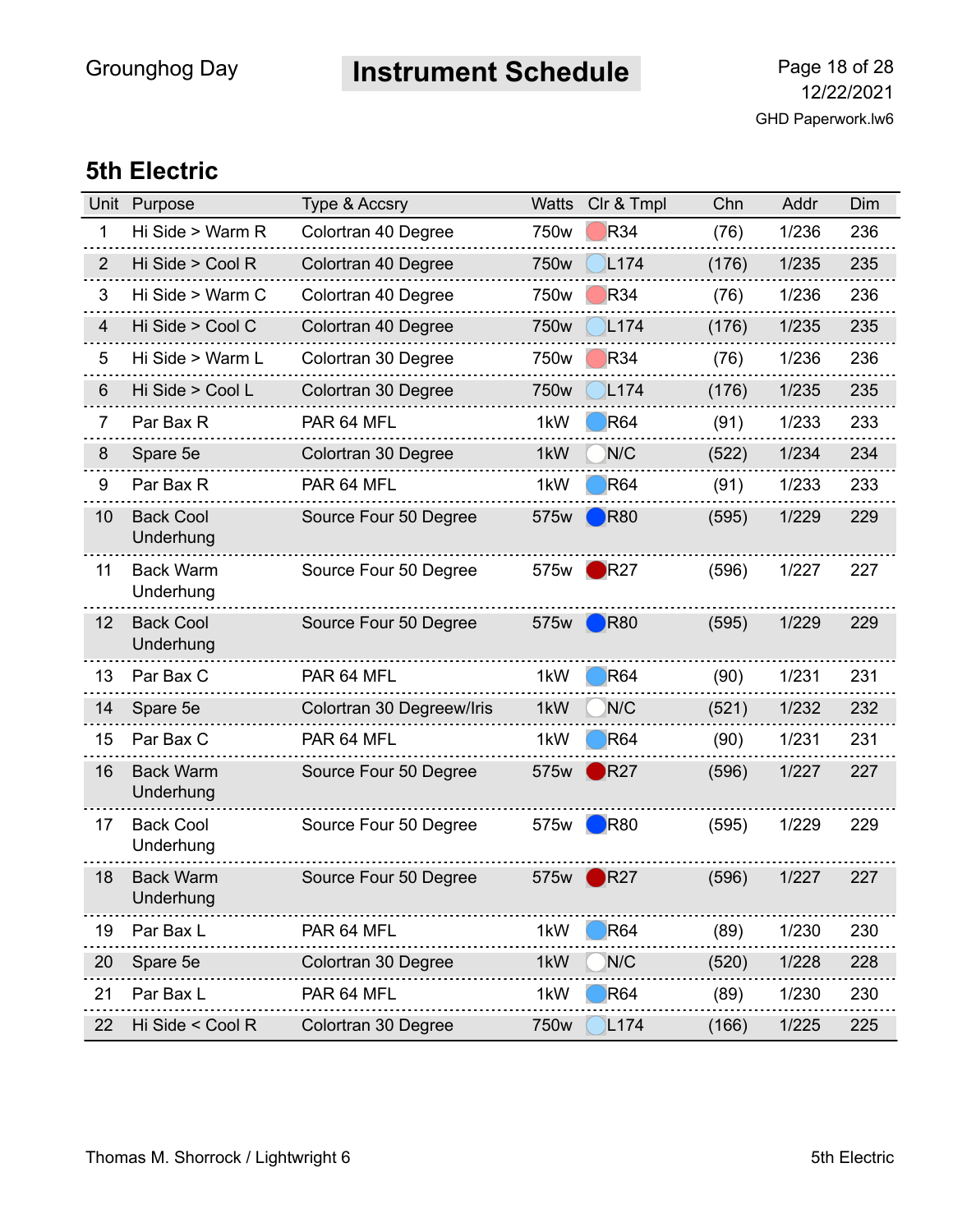# **Instrument Schedule** Page 19 of 28

#### **5th Electric**

| Unit | Purpose          | Type & Accsry       |                  | Watts Clr & Tmpl | Chn   | Addr  | Dim |
|------|------------------|---------------------|------------------|------------------|-------|-------|-----|
| 23   | Hi Side < Warm R | Colortran 30 Degree | 750w             | <b>R34</b>       | (66)  | 1/226 | 226 |
| 24   | Hi Sdie < Cool C | Colortran 40 Degree | 750 <sub>w</sub> | L <sub>174</sub> | (166) | 1/225 | 225 |
| 25   | Hi Side < Warm C | Colortran 40 Degree | 750w             | <b>R34</b>       | (66)  | 1/226 | 226 |
| 26   | Hi Side < Cool L | Colortran 40 Degree | 750w             | L <sub>174</sub> | (166) | 1/225 | 225 |
|      | Hi Side < Warm L | Colortran 40 Degree | 750w             | R34              | (66)  | 1/226 | 226 |

#### **5A Electric**

| Unit Purpose | Type & Accsry | Watts Clr & Tmpl | Chn   | Addr  | Dim |
|--------------|---------------|------------------|-------|-------|-----|
| <b>Stars</b> | Star Drop     |                  | (370) | 4/200 |     |
| <b>Stars</b> | Star Drop     |                  | (370) | 4/200 |     |
| <b>Stars</b> | Star Drop     |                  | (370) | 4/200 |     |
| Stars        | Star Drop     |                  | (370) | 4/200 |     |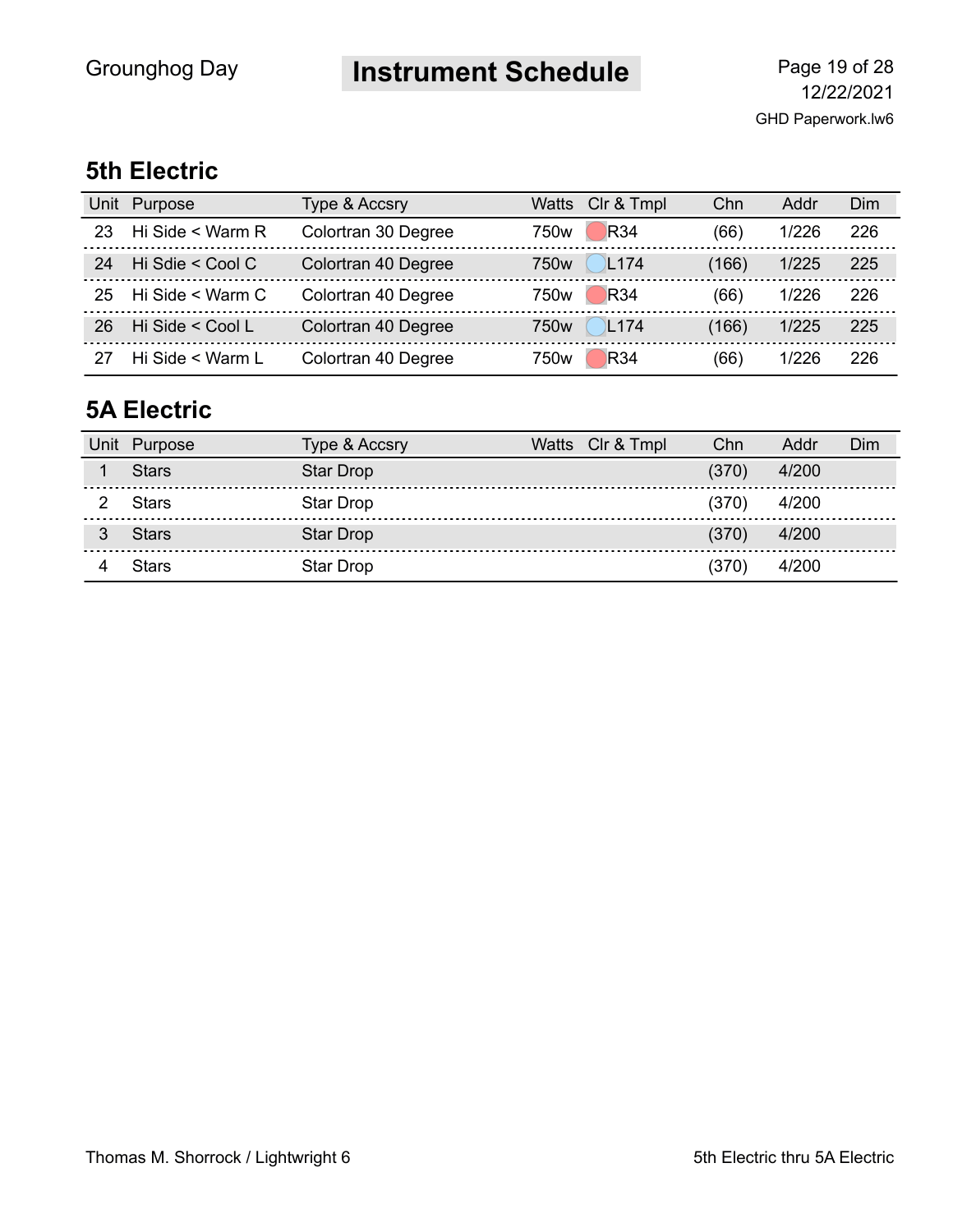## **Instrument Schedule** Page 20 of 28

#### **6th Electric**

| Unit           | Purpose        | Type & Accsry  | <b>Watts</b> | CIr & Tmpl          | Chn   | Addr  | Dim |
|----------------|----------------|----------------|--------------|---------------------|-------|-------|-----|
| A <sub>1</sub> | Cyc Amber      | <b>SKY CYC</b> | 1kW          | L158                | (339) | 1/237 | 237 |
| A2             | <b>CYC Red</b> | <b>SKY CYC</b> | 1kW          | $\bigcup$ L106      | (337) | 1/238 | 238 |
| A <sub>3</sub> | Cyc Blue       | <b>SKY CYC</b> | 1kW          | $\blacksquare$ R80  | (338) | 1/239 | 239 |
| <b>B1</b>      | Cyc Amber      | <b>SKY CYC</b> | 1kW          | L158                | (339) | 1/237 | 237 |
| B <sub>2</sub> | <b>CYC Red</b> | <b>SKY CYC</b> | 1kW          | $\blacksquare$ L106 | (337) | 1/238 | 238 |
| B <sub>3</sub> | Cyc Blue       | <b>SKY CYC</b> | 1kW          | $\big)$ R80         | (338) | 1/239 | 239 |
| C1             | Cyc Amber      | <b>SKY CYC</b> | 1kW          | L158                | (336) | 1/240 | 240 |
| C <sub>2</sub> | <b>CYC Red</b> | <b>SKY CYC</b> | 1kW          | $\bigcirc$ L106     | (334) | 1/241 | 241 |
| C <sub>3</sub> | Cyc Blue       | <b>SKY CYC</b> | 1kW          | $\blacksquare$ R80  | (335) | 1/242 | 242 |
| D <sub>1</sub> | Cyc Amber      | <b>SKY CYC</b> | 1kW          | L158                | (333) | 1/248 | 248 |
| D <sub>2</sub> | <b>CYC Red</b> | <b>SKY CYC</b> | 1kW          | $\bigcirc$ L106     | (331) | 1/247 | 247 |
| D <sub>3</sub> | Cyc Blue       | <b>SKY CYC</b> | 1kW          | R80                 | (332) | 1/246 | 246 |
| E <sub>1</sub> | Cyc Amber      | <b>SKY CYC</b> | 1kW          | L158                | (333) | 1/248 | 248 |
| E2             | <b>CYC Red</b> | <b>SKY CYC</b> | 1kW          | $\bigcirc$ L106     | (331) | 1/247 | 247 |
| E <sub>3</sub> | Cyc Blue       | <b>SKY CYC</b> | 1kW          | $\blacksquare$ R80  | (332) | 1/246 | 246 |

#### **SL BOOM #1**

| Unit          | Purpose                | Type & Accsry       | <b>Watts</b> | Clr & Tmpl               | Chn   | Addr  | Dim |
|---------------|------------------------|---------------------|--------------|--------------------------|-------|-------|-----|
| 1             | <b>IN 1 XLITE HIGH</b> | Colortran 20 Degree | 1kW          | N/C                      | (406) | 1/105 | 105 |
| $\mathcal{P}$ | <b>IN 1 XLITE HIGH</b> | Colortran 20 Degree | 1kW          | <b>B</b> R392,<br>T:G294 | (436) | 1/106 | 106 |
| $\mathcal{S}$ | <b>IN 1 XLITE HIGH</b> | Colortran 30 Degree | 1kW          | N/C                      | (406) | 1/105 | 105 |
| 4             | <b>IN 1 XLITE HIGH</b> | Colortran 30 Degree | 1kW          | <b>B</b> R392,<br>T:G294 | (436) | 1/106 | 106 |
| 5             | IN 1 XLITE MID         | Colortran 40 Degree | 1kW          | $\bigtriangledown$ R80   | (426) | 1/107 | 107 |
| 6             | IN 1 XLITE MID         | Colortran 40 Degree | 1kW          | R26                      | (416) | 1/108 | 108 |
| 7             | IN 1 XLITE MID         | Colortran 40 Degree | 1kW          | <b>R80</b>               | (426) | 1/107 | 107 |
| 8             | IN 1 XLITE MID         | Colortran 40 Degree | 1kW          | R26                      | (416) | 1/108 | 108 |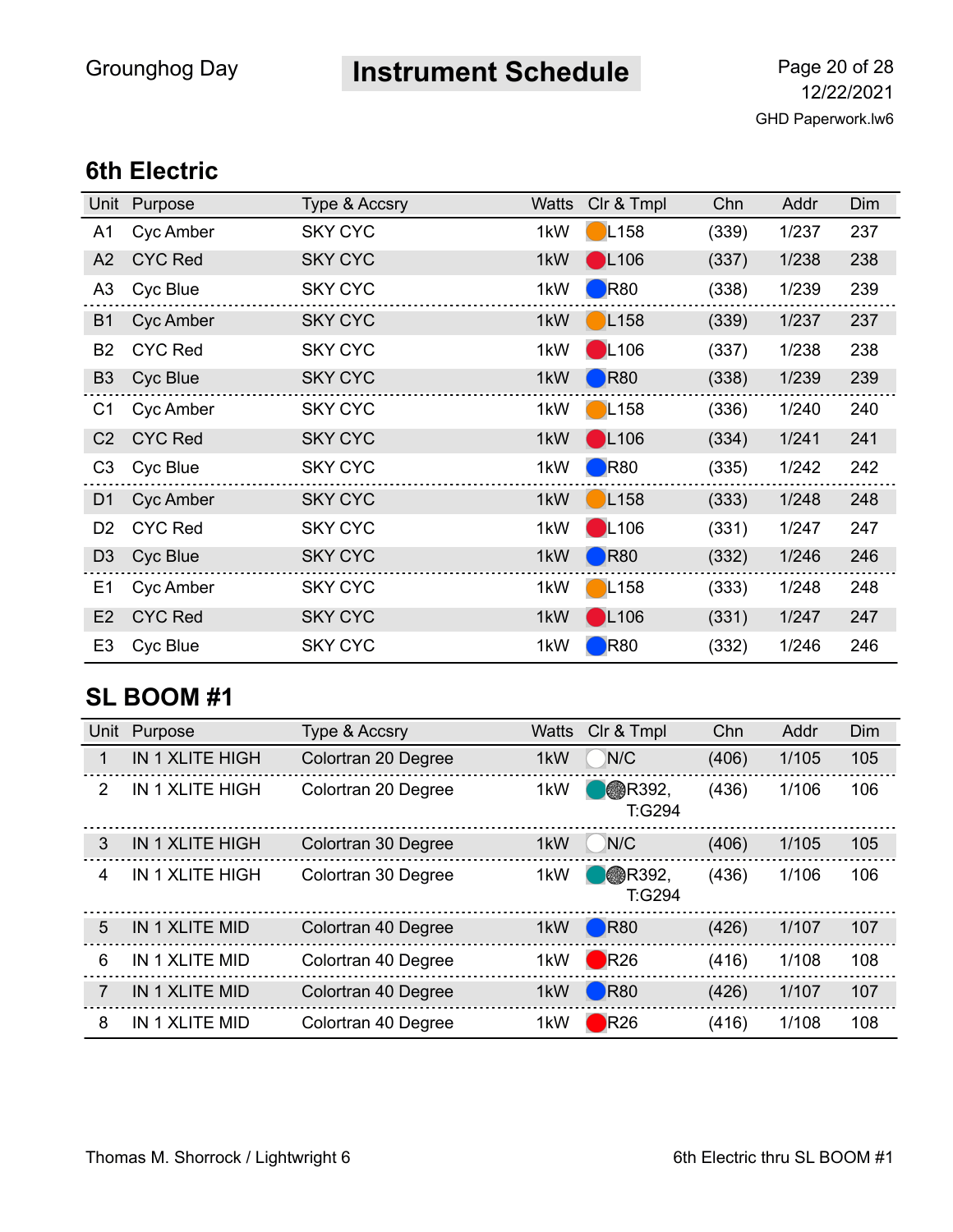## **Instrument Schedule** Page 21 of 28

#### **SL BOOM #2**

| Unit           | Purpose         | Type & Accsry       | <b>Watts</b> | Clr & Tmpl               | Chn   | Addr  | Dim |
|----------------|-----------------|---------------------|--------------|--------------------------|-------|-------|-----|
| 1              | IN 2 XLITE HIGH | Colortran 20 Degree | 1kW          | N/C                      | (407) | 1/141 | 141 |
| $\mathcal{P}$  | IN 2 XLITE HIGH | Colortran 20 Degree | 1kW          | <b>B</b> R392.<br>T:G294 | (437) | 1/142 | 142 |
| 3              | IN 2 XLITE HIGH | Colortran 30 Degree | 1kW          | N/C                      | (407) | 1/141 | 141 |
| $\overline{4}$ | IN 2 XLITE HIGH | Colortran 30 Degree | 1kW          | <b>B</b> R392,<br>T:G294 | (437) | 1/142 | 142 |
| 5              | IN 2 XLITE MID  | Colortran 40 Degree | 1kW          | $\bigcirc$ R80           | (427) | 1/143 | 143 |
| 6              | IN 2 XLITE MID  | Colortran 40 Degree | 1kW          | R26                      | (417) | 1/144 | 144 |
| 7              | IN 2 XLITE MID  | Colortran 40 Degree | 1kW          | $\blacksquare$ R80       | (427) | 1/143 | 143 |
| 8              | IN 2 XLITE MID  | Colortran 40 Degree | 1kW          | $\bigtriangledown$ R26   | (417) | 1/144 | 144 |

#### **SL BOOM #3**

| Unit           | Purpose                | Type & Accsry       | <b>Watts</b>     | Clr & Tmpl                | Chn   | Addr  | Dim |
|----------------|------------------------|---------------------|------------------|---------------------------|-------|-------|-----|
| 1              | IN 3 XLITE HIGH        | Colortran 20 Degree | 1kW              | $\blacksquare$ R80        | (408) | 1/177 | 177 |
| 2              | <b>IN 3 XLITE HIGH</b> | Colortran 20 Degree | 1kW              | <b>B</b> R392,<br>T:G294  | (438) | 1/178 | 178 |
| 3              | IN 3 XLITE HIGH        | Colortran 30 Degree | 1kW              | $\blacksquare$ R80        | (408) | 1/177 | 177 |
| $\overline{4}$ | <b>IN 3 XLITE HIGH</b> | Colortran 30 Degree | 1kW              | $\otimes$ R392,<br>T:G294 | (438) | 1/178 | 178 |
| 5              | IN 3 XLITE MID         | Colortran 40 Degree | 1kW              | L201                      | (428) | 1/179 | 179 |
| 6              | <b>IN 3 XLITE MID</b>  | Colortran 40 Degree | 1kW              | R26                       | (418) | 1/180 | 180 |
| 7              | IN 3 XLITE MID         | Colortran 40 Degree | 1kW              | L <sub>201</sub>          | (428) | 1/179 | 179 |
| 8              | IN 3 XLITE MID         | Colortran 40 Degree | 1 <sub>k</sub> W | $\bigtriangledown$ R26    | (418) | 1/180 | 180 |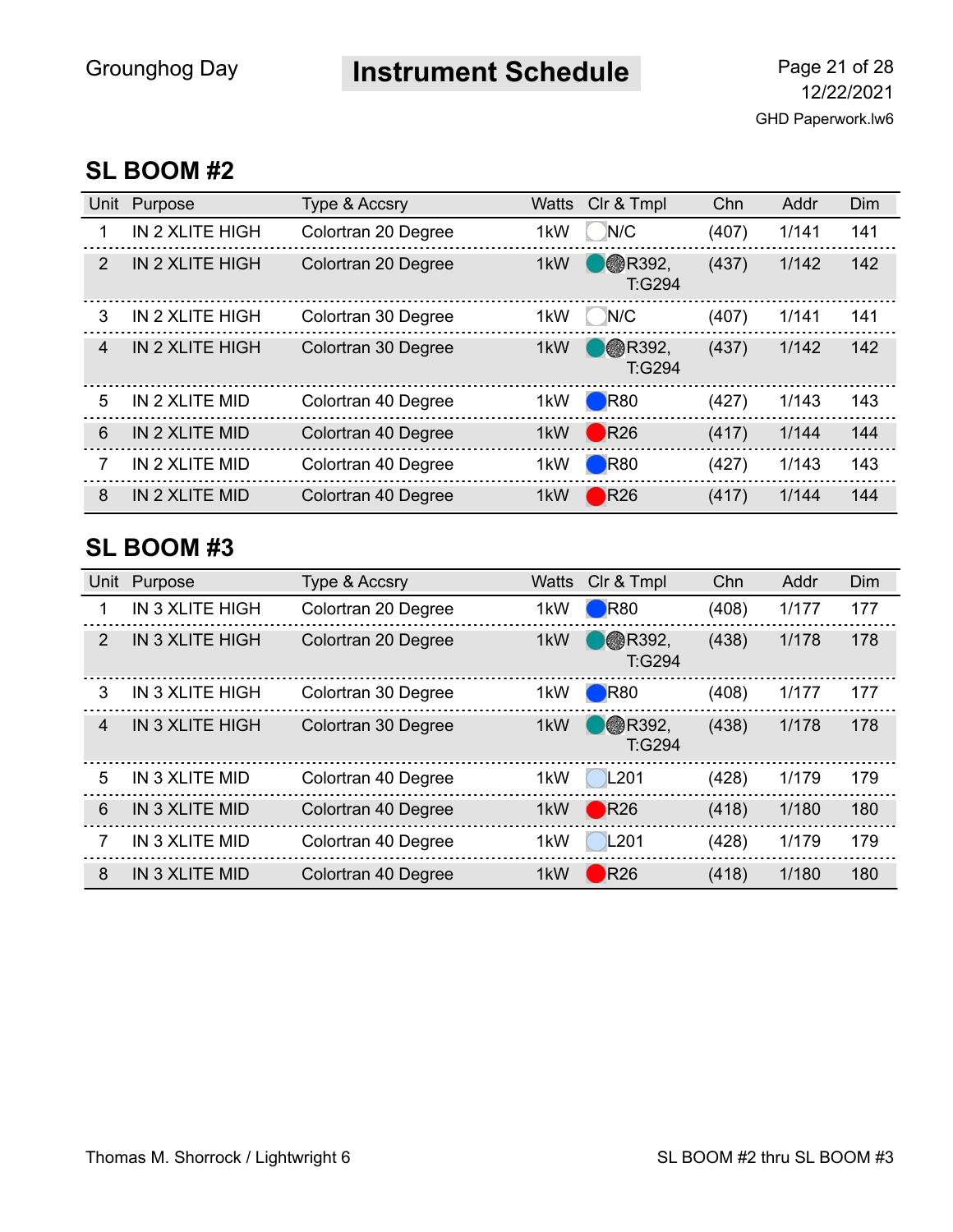## **Instrument Schedule** Page 22 of 28

#### **SL BOOM #4**

| Unit           | Purpose                | Type & Accsry       | <b>Watts</b> | Clr & Tmpl              | Chn   | Addr  | Dim |
|----------------|------------------------|---------------------|--------------|-------------------------|-------|-------|-----|
| 1              | IN 4 XLITE HIGH        | Colortran 20 Degree | 1kW          | <b>R</b> 392            | (409) | 1/213 | 213 |
| $\mathcal{P}$  | <b>IN 4 XLITE HIGH</b> | Colortran 20 Degree | 1kW          | <b>ON/C.</b><br>T:G294  | (439) | 1/214 | 214 |
| 3              | IN 4 XLITE HIGH        | Colortran 30 Degree | 1kW          | <b>R</b> 392            | (409) | 1/213 | 213 |
| $\overline{4}$ | <b>IN 4 XLITE HIGH</b> | Colortran 30 Degree | 1kW          | <b>MONIC,</b><br>T:G294 | (439) | 1/214 | 214 |
| 5              | IN 4 XLITE MID         | Colortran 40 Degree | 1kW          | $\blacksquare$ R74      | (429) | 1/215 | 215 |
| 6              | IN 4 XLITE MID         | Colortran 40 Degree | 1kW          | R26                     | (419) | 1/216 | 216 |
| 7              | IN 4 XLITE MID         | Colortran 40 Degree | 1kW          | $\blacksquare$ R74      | (429) | 1/215 | 215 |
| 8              | IN 4 XLITE MID         | Colortran 40 Degree | 1kW          | $\bigtriangledown$ R26  | (419) | 1/216 | 216 |

#### **SR BOOM #1**

| Unit           | Purpose                | Type & Accsry       | <b>Watts</b>     | CIr & Tmpl               | Chn   | Addr | Dim |
|----------------|------------------------|---------------------|------------------|--------------------------|-------|------|-----|
| 1              | IN 1 XLITE HIGH        | Colortran 20 Degree | 1kW              | N/C                      | (401) | 1/75 | 75  |
| 2              | <b>IN 1 XLITE HIGH</b> | Colortran 20 Degree | 1kW              | <b>B</b> R392,<br>T:G294 | (431) | 1/76 | 76  |
| 3              | IN 1 XLITE HIGH        | Colortran 30 Degree | 1kW              | N/C                      | (401) | 1/75 | 75  |
| $\overline{4}$ | <b>IN 1 XLITE HIGH</b> | Colortran 30 Degree | 1 <sub>k</sub> W | <b>B</b> R392,<br>T:G294 | (431) | 1/76 | 76  |
| 5              | IN 1 XLITE MID         | Colortran 40 Degree | 1kW              | $\blacksquare$ R80       | (421) | 1/77 | 77  |
| 6              | IN 1 XLITE MID         | Colortran 40 Degree | 1kW              | R26                      | (411) | 1/78 | 78  |
| 7              | IN 1 XLITE MID         | Colortran 40 Degree | 1kW              | $\blacksquare$ R80       | (421) | 1/77 | 77  |
| 8              | IN 1 XLITE MID         | Colortran 40 Degree | 1 <sub>k</sub> W | $\bigtriangledown$ R26   | (411) | 1/78 | 78  |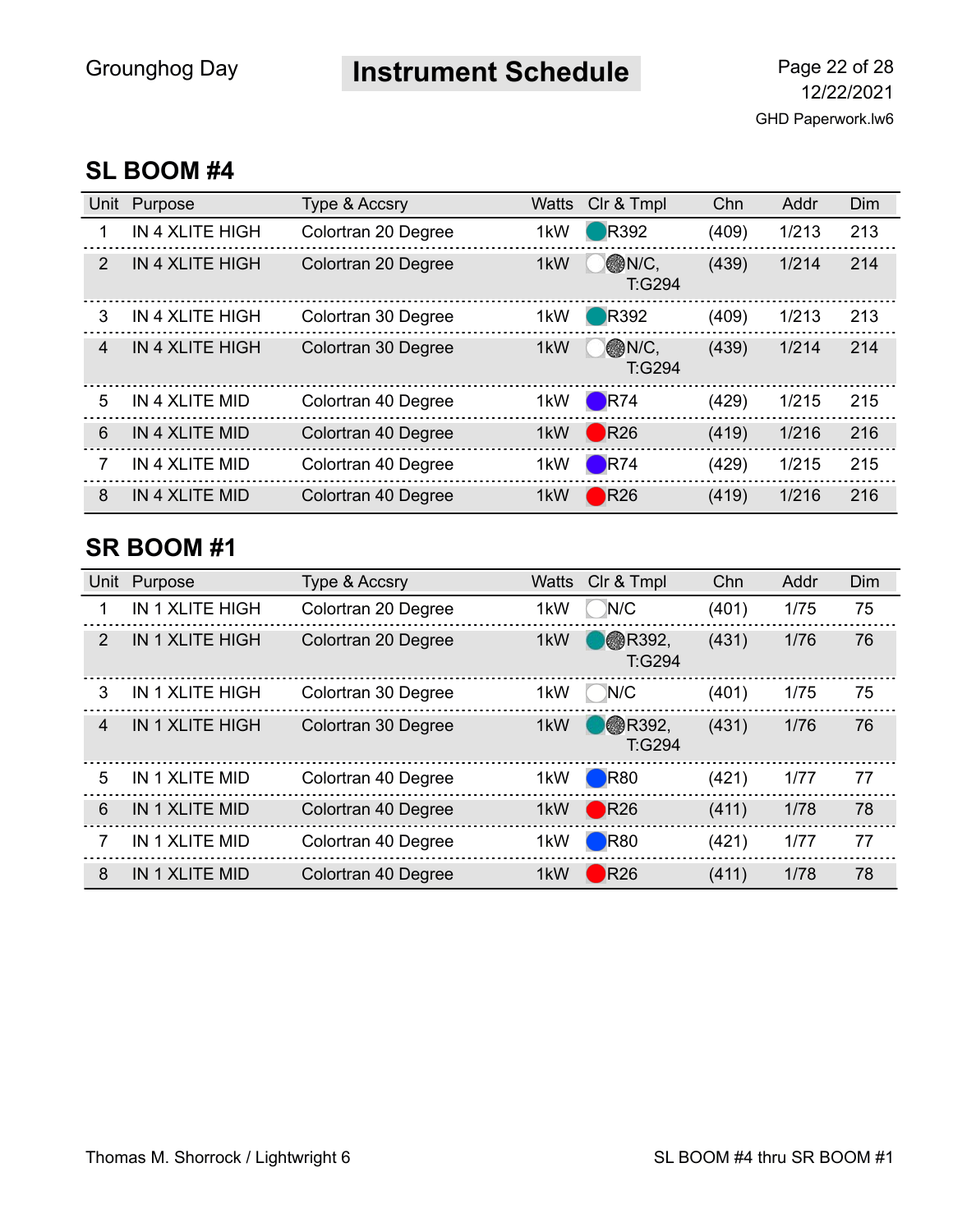## **Instrument Schedule** Page 23 of 28

#### **SR BOOM #2**

| Unit           | Purpose                | Type & Accsry       | <b>Watts</b> | Clr & Tmpl               | Chn   | Addr  | Dim |
|----------------|------------------------|---------------------|--------------|--------------------------|-------|-------|-----|
| 1              | IN 2 XLITE HIGH        | Colortran 20 Degree | 1kW          | N/C                      | (402) | 1/135 | 135 |
| $\mathcal{P}$  | <b>IN 2 XLITE HIGH</b> | Colortran 20 Degree | 1kW          | <b>B</b> R392,<br>T:G294 | (432) | 1/136 | 136 |
| 3              | IN 2 XLITE HIGH        | Colortran 30 Degree | 1kW          | N/C                      | (402) | 1/135 | 135 |
| $\overline{4}$ | <b>IN 2 XLITE HIGH</b> | Colortran 30 Degree | 1kW          | <b>B</b> R392,<br>T:G294 | (432) | 1/136 | 136 |
| 5              | IN 2 XLITE MID         | Colortran 40 Degree | 1kW          | $\blacksquare$ R80       | (422) | 1/137 | 137 |
| 6              | IN 2 XLITE MID         | Colortran 40 Degree | 1kW          | R26                      | (412) | 1/138 | 138 |
| 7              | IN 2 XLITE MID         | Colortran 40 Degree | 1kW          | $\blacksquare$ R80       | (422) | 1/137 | 137 |
| 8              | IN 2 XLITE MID         | Colortran 40 Degree | 1kW          | R26                      | (412) | 1/138 | 138 |

#### **SR BOOM #3**

| Unit           | Purpose                | Type & Accsry       | <b>Watts</b>     | Clr & Tmpl                | Chn   | Addr  | Dim |
|----------------|------------------------|---------------------|------------------|---------------------------|-------|-------|-----|
| 1              | IN 3 XLITE HIGH        | Colortran 20 Degree | 1kW              | R80                       | (403) | 1/171 | 171 |
| 2              | <b>IN 3 XLITE HIGH</b> | Colortran 20 Degree | 1kW              | <b>B</b> R392,<br>T:G294  | (433) | 1/187 | 172 |
| 3              | IN 3 XLITE HIGH        | Colortran 30 Degree | 1kW              | $\blacksquare$ R80        | (403) | 1/171 | 171 |
| $\overline{4}$ | <b>IN 3 XLITE HIGH</b> | Colortran 30 Degree | 1kW              | $\otimes$ R392,<br>T:G294 | (433) | 1/187 | 172 |
| 5              | IN 3 XLITE MID         | Colortran 40 Degree | 1kW              | L201                      | (423) | 1/173 | 173 |
| 6              | <b>IN 3 XLITE MID</b>  | Colortran 40 Degree | 1kW              | R26                       | (413) | 1/174 | 174 |
| 7              | IN 3 XLITE MID         | Colortran 40 Degree | 1kW              | L <sub>201</sub>          | (423) | 1/173 | 173 |
| 8              | <b>IN 3 XLITE MID</b>  | Colortran 40 Degree | 1 <sub>k</sub> W | $\bigtriangledown$ R26    | (413) | 1/174 | 174 |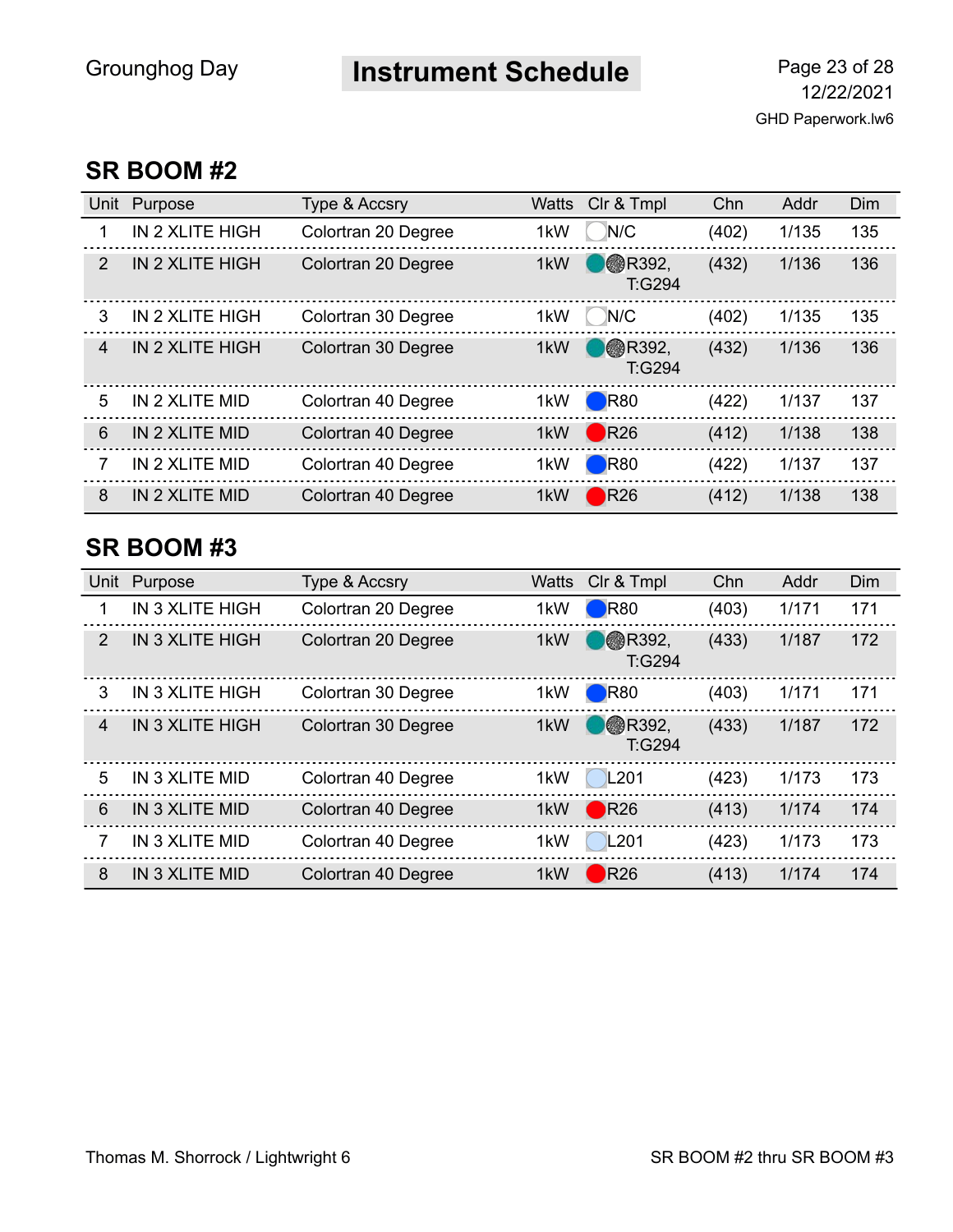### **Instrument Schedule** Page 24 of 28

#### **SR BOOM #4**

| Unit | Purpose                | <b>Type &amp; Accsry</b> | <b>Watts</b> | Clr & Tmpl             | Chn   | Addr  | Dim |
|------|------------------------|--------------------------|--------------|------------------------|-------|-------|-----|
| 1    | IN 4 XLITE HIGH        | Colortran 20 Degree      | 1kW          | <b>R</b> 392           | (404) | 1/184 | 183 |
| 2    | <b>IN 4 XLITE HIGH</b> | Colortran 20 Degree      | 1kW          | <b>ON/C.</b><br>T:G294 | (434) | 1/188 | 184 |
| 3    | IN 4 XLITE HIGH        | Colortran 30 Degree      | 1kW          | <b>R</b> 392           | (404) | 1/184 | 183 |
| 4    | <b>IN 4 XLITE HIGH</b> | Colortran 30 Degree      | 1kW          | <b>ON/C,</b><br>T:G294 | (434) | 1/188 | 184 |
| 5    | IN 4 XLITE MID         | Colortran 40 Degree      | 1kW          | $\blacksquare$ R74     | (424) | 1/185 | 185 |
| 6    | IN 4 XLITE MID         | Colortran 40 Degree      | 1kW          | R26                    | (414) | 1/186 | 186 |
| 7    | IN 4 XLITE MID         | Colortran 40 Degree      | 1kW          | R74                    | (424) | 1/185 | 185 |
| 8    | IN 4 XLITE MID         | Colortran 40 Degree      | 1kW          | $\bigtriangledown$ R26 | (414) | 1/186 | 186 |

### **Portal #1**

| Unit | Purpose         | Type & Accsry      | Watts Clr & Tmpl | Chn    | Addr | Dim |
|------|-----------------|--------------------|------------------|--------|------|-----|
|      | SR Neoflex Tape | Neoflex Pixel Tape |                  | (2000) | 6/1  |     |
|      | SL Neoflex Tape | Neoflex Pixel Tape |                  | (2201` | 8/1  |     |

#### **Portal #2**

| Unit Purpose    | Type & Accsry      | Watts Clr & Tmpl | Chn             | Addr | Dim |
|-----------------|--------------------|------------------|-----------------|------|-----|
| SR Neoflex Tape | Neoflex Pixel Tape |                  | $^{\prime}3000$ | 10/1 |     |
| SL Neoflex Tape | Neoflex Pixel Tape |                  | (3201)          | 12/1 |     |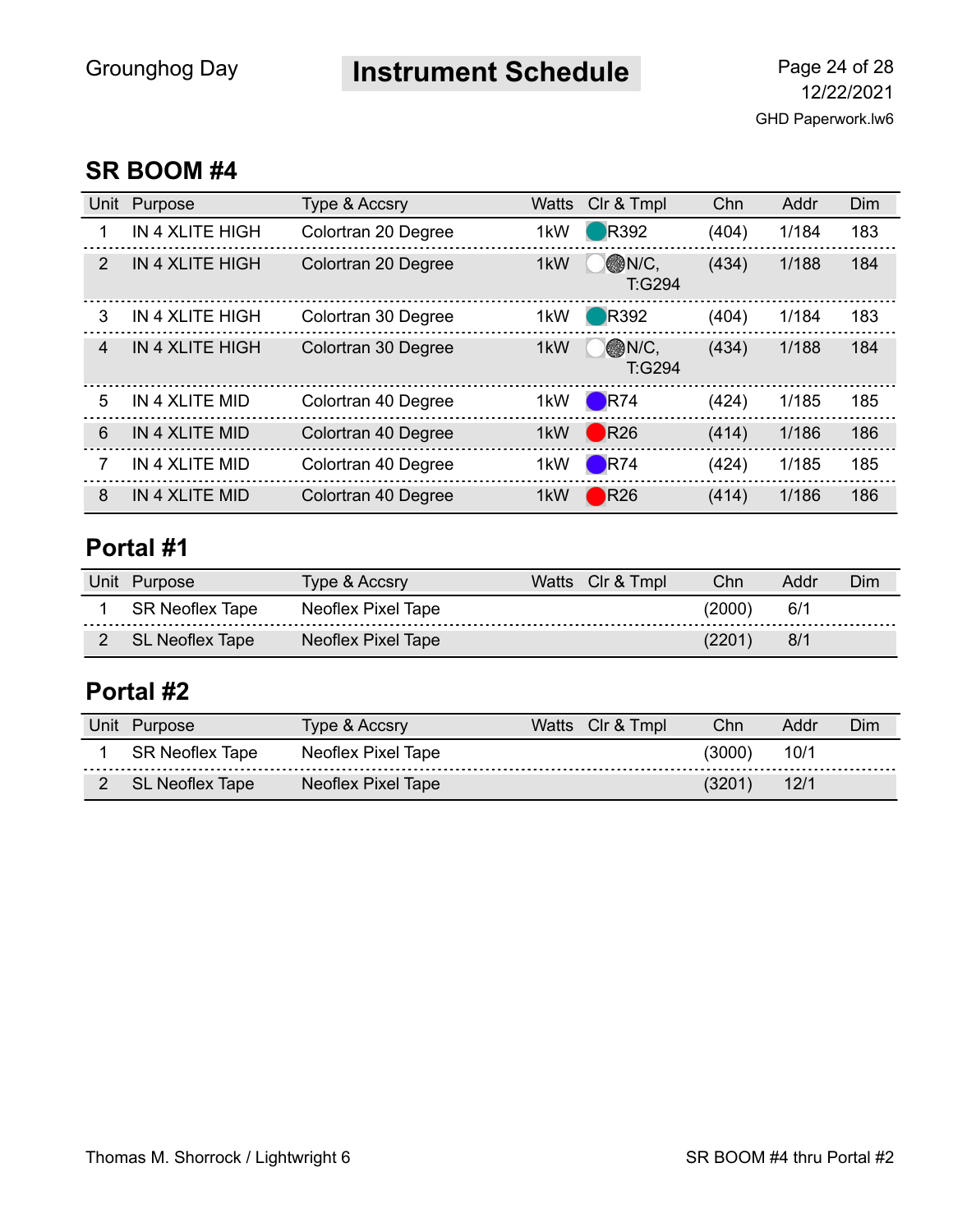# **Instrument Schedule** Page 25 of 28

### **Lamp Hanger**

| Unit           | Purpose  | Type & Accsry       | Watts Clr & Tmpl | Chn    | Addr | Dim |
|----------------|----------|---------------------|------------------|--------|------|-----|
| $\mathbf{1}$   | Lamp "A" | <b>RGB LED Tape</b> |                  | (1001) | 4/83 |     |
| $\overline{2}$ | Post "A" | <b>RGB LED Tape</b> |                  | (1101) | 4/80 |     |
| 3              | Lamp "B" | <b>RGB LED Tape</b> |                  | (1002) | 4/77 |     |
| $\overline{4}$ | Post "B" | <b>RGB LED Tape</b> |                  | (1102) | 4/74 |     |
| 5              | Lamp "C" | <b>RGB LED Tape</b> |                  | (1003) | 4/71 |     |
| $6\,$          | Post "C" | <b>RGB LED Tape</b> |                  | (1103) | 4/68 |     |
| $\overline{7}$ | Lamp "D" | <b>RGB LED Tape</b> |                  | (1004) | 4/65 |     |
| $\bf 8$        | Post "D" | <b>RGB LED Tape</b> |                  | (1104) | 4/62 |     |
| 9              | Lamp "E" | <b>RGB LED Tape</b> |                  | (1005) | 4/59 |     |
| 10             | Post "E" | <b>RGB LED Tape</b> |                  | (1105) | 4/56 |     |
| 11             | Lamp "F" | <b>RGB LED Tape</b> |                  | (1006) | 4/53 |     |
| 12             | Post "F" | <b>RGB LED Tape</b> |                  | (1106) | 4/50 |     |
| 13             | Lamp "G" | RGB LED Tape        |                  | (1007) | 4/10 |     |
| 14             | Post "G" | <b>RGB LED Tape</b> |                  | (1107) | 4/13 |     |
| 15             | Lamp "H" | <b>RGB LED Tape</b> |                  | (1008) | 4/16 |     |
| 16             | Post "H" | <b>RGB LED Tape</b> |                  | (1108) | 4/19 |     |
| 17             | Lamp "J" | <b>RGB LED Tape</b> |                  | (1009) | 4/22 |     |
| 18             | Post "J" | <b>RGB LED Tape</b> |                  | (1109) | 4/25 |     |
| 19             | Lamp "K" | RGB LED Tape        |                  | (1010) | 4/28 |     |
| 20             | Post "K" | <b>RGB LED Tape</b> |                  | (1110) | 4/31 |     |
| 21             | Lamp "L" | <b>RGB LED Tape</b> |                  | (1011) | 4/34 |     |
| 22             | Post "L" | <b>RGB LED Tape</b> |                  | (1111) | 4/37 |     |
| 23             | Lamp "M" | RGB LED Tape        |                  | (1012) | 4/40 |     |
| 24             | Post "M" | <b>RGB LED Tape</b> |                  | (1112) | 4/43 |     |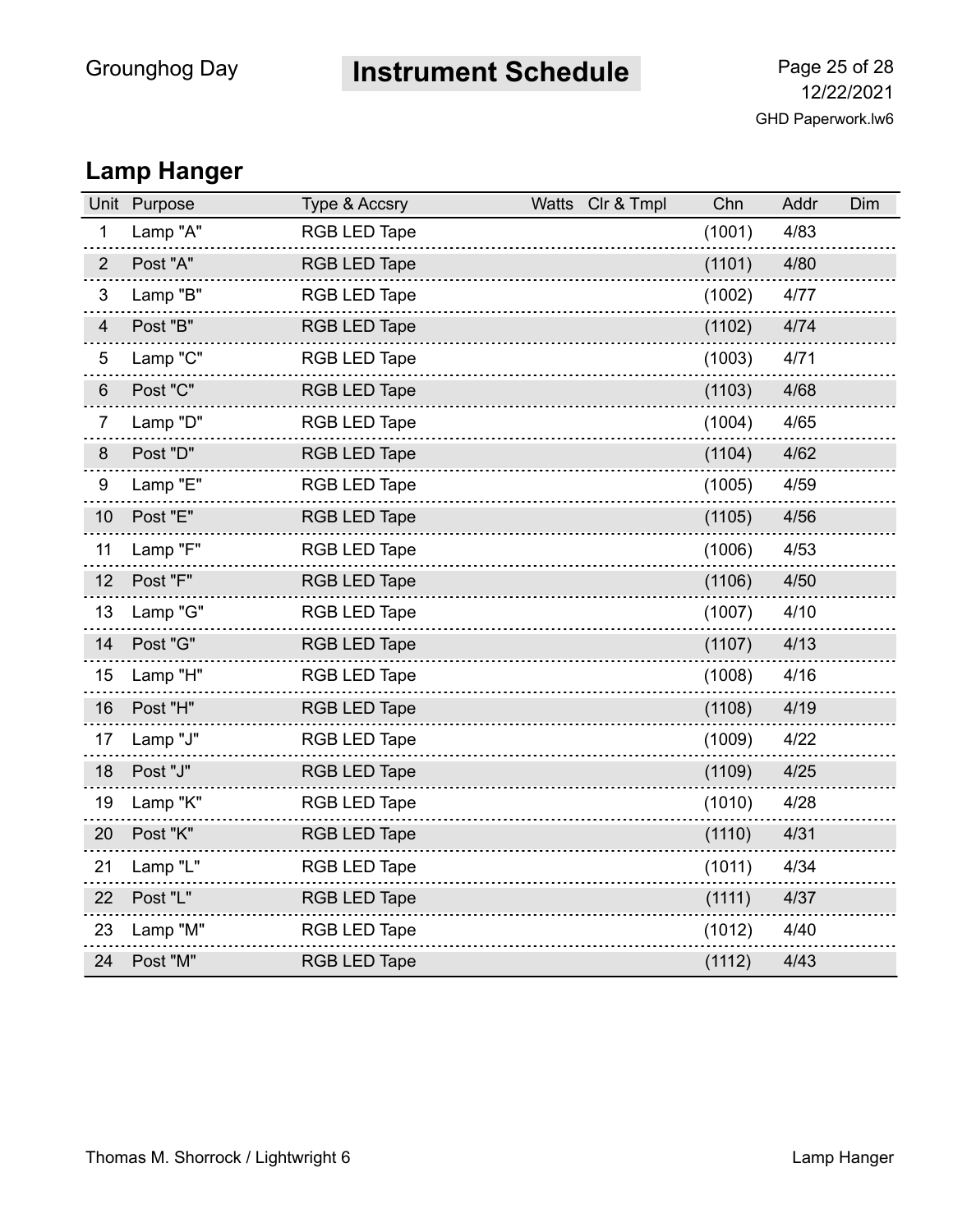## **Instrument Schedule** Page 26 of 28

#### **Portal #3**

| Unit           | Purpose                                | Type & Accsry             | <b>Watts</b> | Clr & Tmpl | Chn    | Addr   | Dim |
|----------------|----------------------------------------|---------------------------|--------------|------------|--------|--------|-----|
| 1              | Punx Hanger Face 2 RGB LED Tape        |                           |              |            | (1208) | 4/110  |     |
| $\overline{2}$ | Punx Hanger Face 3                     | <b>RGB LED Tape</b>       |              |            | (1207) | 4/113  |     |
| 3              | Punx Hanger Face 4 RGB LED Tape        |                           |              |            | (1206) | 4/116  |     |
| $\overline{4}$ | Punx Hanger Face 5 RGB LED Tape        |                           |              |            | (1205) | 4/119  |     |
| 5              | Punx Hanger Face 6 RGB LED Tape        |                           |              |            | (1204) | 4/122  |     |
| 6              | Punx Hanger Face 7 RGB LED Tape        |                           |              |            | (1203) | 4/125  |     |
| $\overline{7}$ | Punx Hanger Face 8                     | <b>RGB LED Tape</b>       |              |            | (1202) | 4/128  |     |
| 8              | <b>Punx Hanger Face</b>                | <b>RGB LED Tape</b>       |              |            | (1209) | 4/90   |     |
| 9              | <b>Punx Hanger Face</b>                | <b>RGB LED Tape</b>       |              |            | (1210) | 4/93   |     |
| 10             | Punx Hanger Face                       | <b>RGB LED Tape</b>       |              |            | (1211) | 4/96   |     |
| 11             | Punx Hanger Face                       | <b>RGB LED Tape</b>       |              |            | (1212) | 4/99   |     |
| 12             | <b>Punx Hanger Face</b>                | <b>RGB LED Tape</b>       |              |            | (1213) | 4/102  |     |
| 13             | Punx Hanger Face                       | <b>RGB LED Tape</b>       |              |            | (1214) | 4/105  |     |
| 14             | <b>SR Neoflex Tape</b><br><b>Inner</b> | <b>Neoflex Pixel Tape</b> |              |            | (4000) | 10/372 |     |
| 15             | <b>SR Neoflex Tape</b><br>Outter       | <b>Neoflex Pixel Tape</b> |              |            | (5000) | 12/381 |     |
| 16             | <b>SL Neoflex Tape</b><br>Inner        | <b>Neoflex Pixel Tape</b> |              |            | (4201) | 11/372 |     |
| 17             | <b>SL Neoflex Tape</b><br>Inner        | <b>Neoflex Pixel Tape</b> |              |            | (5200) | 13/405 |     |

### **Punxatwney Hanger**

| Unit | 'urpose                       | Type & Accsry     | vvatts | CIr & Tmpl | Chn | Addr  | Dim |
|------|-------------------------------|-------------------|--------|------------|-----|-------|-----|
|      | Punx Hanger Face RGB LED Tape |                   |        |            |     | 4/131 |     |
|      | Punx Hanger Face              | RGB LED "<br>Tape |        |            |     | 4/108 |     |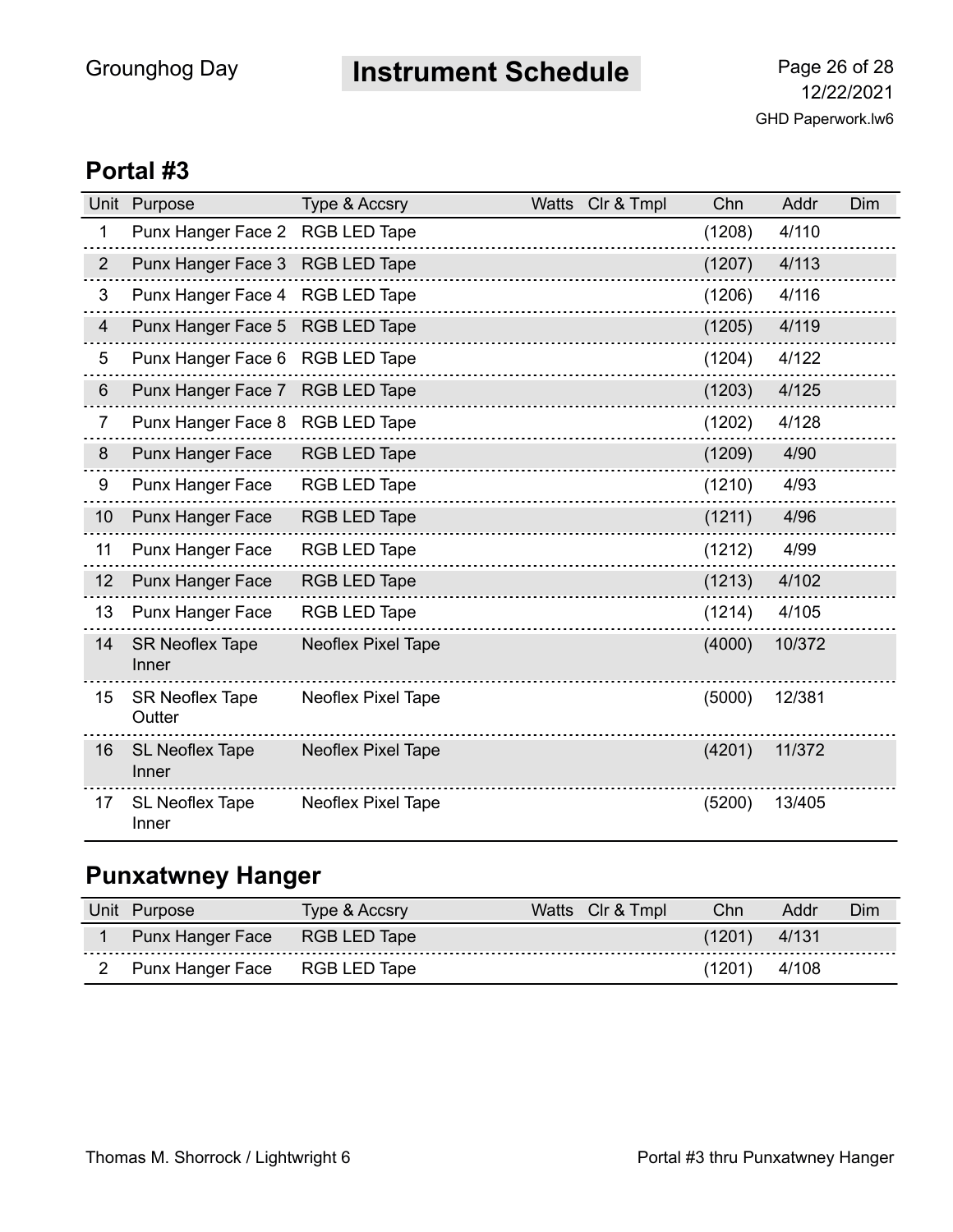**Instrument Schedule** Page 27 of 28

GHD Paperwork.lw6 12/22/2021

### **Floor**

| Unit           | Purpose      | Type & Accsry                       | Watts Clr & Tmpl | Chn   | Addr  | Dim |
|----------------|--------------|-------------------------------------|------------------|-------|-------|-----|
| 1              | Floor Cyc    | Colorblaze 72 MC [36] [12<br>Cells] | 420 <sub>w</sub> | (316) | 5/297 |     |
| $\overline{2}$ | Floor Cyc    | Colorblaze 72 MC [36] [12<br>Cells] | 420 <sub>w</sub> | (315) | 5/333 |     |
| 3              | Floor Cyc    | Colorblaze 72 MC [36] [12<br>Cells] | 420w             | (314) | 5/369 |     |
| $\overline{4}$ | Floor Cyc    | Colorblaze 72 MC [36] [12<br>Cells] | 420 <sub>w</sub> | (313) | 5/405 |     |
| 5              | Floor Cyc    | Colorblaze 72 MC [36] [12<br>Cells] | 420 <sub>w</sub> | (312) | 5/441 |     |
| 6              | Floor Cyc    | Colorblaze 72 MC [36] [12<br>Cells] | 420 <sub>w</sub> | (311) | 5/477 |     |
| 7              | Hazer        | Unique Haze Machine                 |                  | (990) | 4/511 |     |
| 8              | <b>Clock</b> |                                     |                  | (900) | 4/1   |     |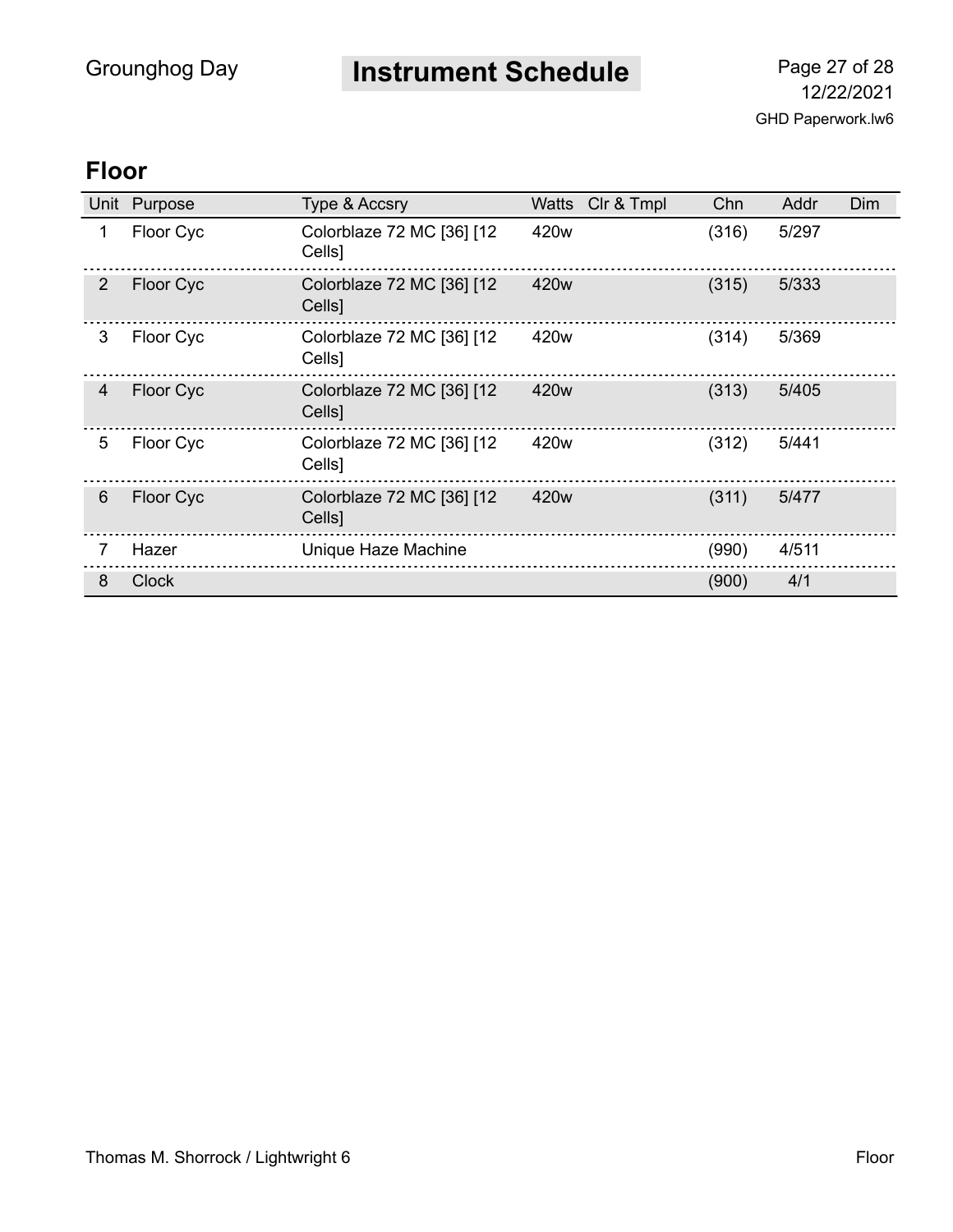## **Instrument Schedule** Page 28 of 28

### **House LIghts**

| Unit           | Purpose             | Type & Accsry        | Watts | CIr & Tmpl | Chn   | Addr  | Dim |
|----------------|---------------------|----------------------|-------|------------|-------|-------|-----|
| 1              | <b>Wall Sconces</b> | <b>Wall Sconces</b>  |       |            | (997) | 1/318 |     |
| $\overline{2}$ | <b>Wall Sconces</b> | <b>Wall Sconces</b>  |       |            | (997) | 1/317 |     |
| 3              | <b>Wall Sconces</b> | Can Lights           |       |            | (998) | 1/308 |     |
| $\overline{4}$ | <b>Wall Sconces</b> | Can Lights           |       |            | (998) | 1/307 |     |
| 5              | <b>Wall Sconces</b> | Can Lights           |       |            | (998) | 1/306 |     |
| 6              | <b>Wall Sconces</b> | Can Lights           |       |            | (998) | 1/305 |     |
| $\overline{7}$ | House lights        | Source Four Par WXFL | 575w  | N/C        | (999) | 1/396 |     |
| 8              | House lights        | Source Four Par WXFL | 575w  | N/C        | (999) | 1/358 |     |
| 9              | House lights        | Source Four Par WXFL | 575w  | N/C        | (999) | 1/355 |     |
| 10             | House lights        | Source Four Par WXFL | 575w  | N/C        | (999) | 1/349 |     |
| 11             | House lights        | Source Four Par WXFL | 575w  | N/C        | (999) | 1/296 |     |
| 12             | House lights        | Source Four Par WXFL | 575w  | N/C        | (999) | 1/295 |     |
| 13             | House lights        | Source Four Par WXFL | 575w  | N/C        | (999) | 1/294 |     |
| 14             | House lights        | Source Four Par WXFL | 575w  | N/C        | (999) | 1/293 |     |

#### **Non Dim Power**

| Unit<br>Purpose | Type & Accsry    | CIr & Tmpl<br>Watts | Chn   | Addr | Dim |
|-----------------|------------------|---------------------|-------|------|-----|
|                 | Disco Ball Motor |                     | (527) | 1/13 | 13  |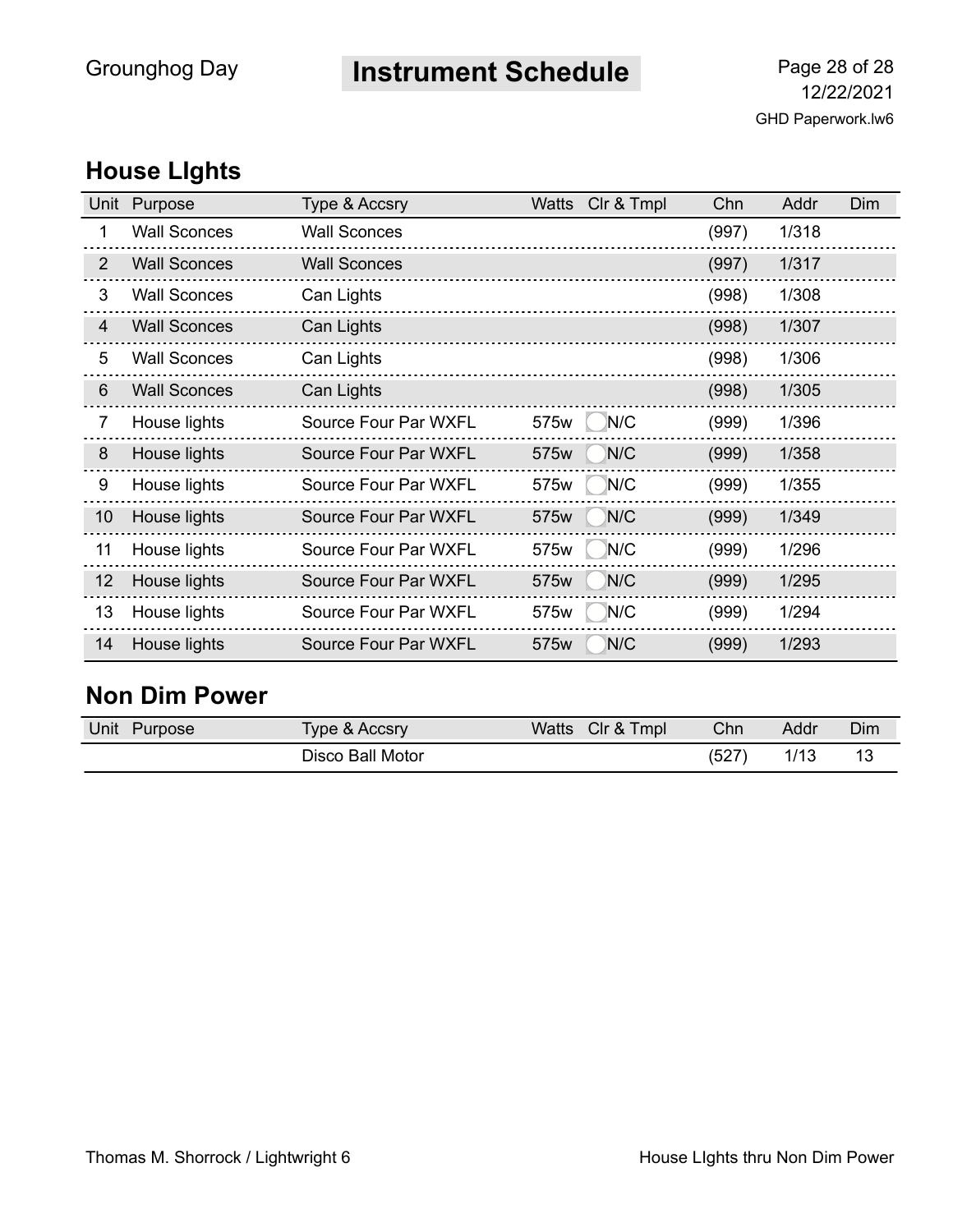### **Color Schedule** Page 1 of 41

12/22/2021

GHD Paperwork.lw6

Preliminary Paperwork

Color Position U# Typ & Acc

**N/C** Gallery 1 Colortran 10

........................

Degree

. . . . . . . . . . . .

Gallery 2 Colortran 10 Degree

Gallery 19 Source Four 5 Degree

Gallery 36 Source Four 10 Degree

Gallery 38 Source Four

|              |                   |          | LD: Thomas M. Shorrock<br>ME: Margret Carol | Dir: P. Fitzwater |
|--------------|-------------------|----------|---------------------------------------------|-------------------|
| <b>Watts</b> | Purpose           | Template | Chn                                         | Dim               |
| 1kW          | Disco Ball        |          | $(526)$ 25                                  |                   |
| 1kW          | <b>Disco Ball</b> |          | $(526)$ 25                                  |                   |
|              | 575w Spare        |          | $(563)$ 32                                  |                   |
| 575w         | Spare             |          | (562)                                       | 33                |
| 575w         | Spare             |          | $(542)$ 43                                  |                   |
|              | 575w Spare        |          | (562)                                       | 33                |
|              | ETENU             |          | $(EAO)$ $AD$                                |                   |

|                             |    | 10 Degree                |      |                   |       |     |
|-----------------------------|----|--------------------------|------|-------------------|-------|-----|
| Gallery                     | 39 | Source Four<br>10 Degree | 575w | Spare             | (562) | 33  |
| Gallery                     | 42 | Source Four<br>10 Degree | 575w | Spare             | (542) | 43  |
| Gallery                     | 43 | Source Four<br>10 Degree | 575w | Spare             | (541) | 44  |
| Gallery                     | 54 | Source Four<br>5 Degree  | 575w | Spare             | (561) | 53  |
| Gallery                     | 72 | Colortran 10<br>Degree   | 1kW  | <b>Disco Ball</b> | (525) | 60  |
| Gallery                     | 73 | Colortran 10<br>Degree   | 1kW  | <b>Disco Ball</b> | (525) | 60  |
| 2nd<br>Electric             | 9  | Colortran 20<br>Degree   | 1kW  | Spare 2e R        | (509) | 127 |
| 2 <sub>nd</sub><br>Electric | 12 | Colortran 20<br>Degree   | 1kW  | Spare 2e RC       | (508) | 125 |
| 2nd<br>Electric             | 19 | Colortran 20<br>Degree   | 1kW  | Spare 2e LC       | (507) | 120 |
| 2nd<br>Electric             | 22 | Colortran 20<br>Degree   | 1kW  | Spare 2e L        | (506) | 118 |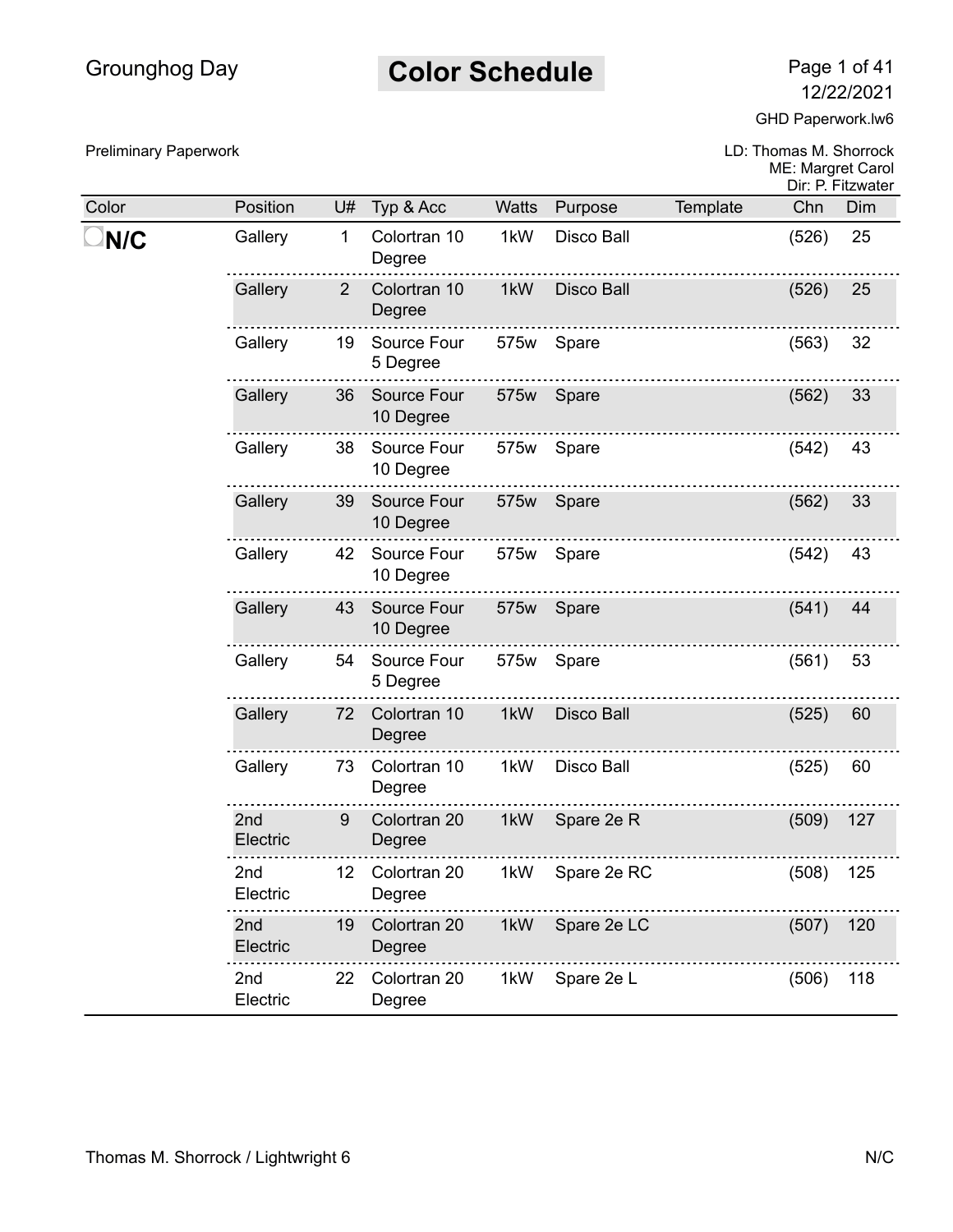# **Color Schedule** Page 2 of 41

| Color | Position             | U#             | Typ & Acc                    | Watts | Purpose                                | Template     | Chn   | Dim |
|-------|----------------------|----------------|------------------------------|-------|----------------------------------------|--------------|-------|-----|
| N/C   | 4th<br>Electric      | 8              | Colortran 20<br>Degree       | 1kW   | <b>SL Punx</b><br><b>Hanger Low</b>    |              | (519) | 206 |
|       | 4th<br>Electric      | 9              | Colortran 30<br>Degree       | 1kW   | <b>SL Punx</b><br><b>Hanger Mid</b>    |              | (518) | 205 |
|       | 4th<br>Electric      | 11             | Colortran 20<br>Degree       | 1kW   | <b>SL Punx</b><br>Hanger High          |              | (517) | 203 |
|       | 4th<br>Electric      | 12             | Colortran 30<br>Degree       | 1kW   | <b>SL Punx</b><br><b>Hanger Center</b> |              | (516) | 202 |
|       | 4th<br>Electric      | 16             | Colortran 30<br>Degree       | 1kW   | <b>SR Punx</b><br><b>Hanger Center</b> |              | (514) | 199 |
|       | 4th<br>Electric      | 17             | Colortran 20<br>Degree       | 1kW   | <b>SR Punx</b><br>Hanger High          |              | (513) | 198 |
|       | 4th<br>Electric      | 19             | Colortran 30<br>Degree       | 1kW   | <b>SR Punx</b><br>Hanger Mid           |              | (512) | 197 |
|       | 4th<br>Electric      | 20             | Colortran 20<br>Degree       | 1kW   | <b>SR Punx</b><br><b>Hanger Low</b>    |              | (511) | 196 |
|       | 5th<br>Electric      | 8              | Colortran 30<br>Degree       | 1kW   | Spare 5e                               |              | (522) | 234 |
|       | 5th<br>Electric      | 14             | Colortran 30<br>Degreew/Iris | 1kW   | Spare 5e                               |              | (521) | 232 |
|       | 5th<br>Electric      | 20             | Colortran 30<br>Degree       | 1kW   | Spare 5e                               |              | (520) | 228 |
|       | <b>SL BOOM</b><br>#1 | 1              | Colortran 20<br>Degree       | 1kW   | <b>IN 1 XLITE</b><br><b>HIGH</b>       |              | (406) | 105 |
|       | <b>SL BOOM</b><br>#1 | 3              | Colortran 30<br>Degree       | 1kW   | IN 1 XLITE<br><b>HIGH</b>              |              | (406) | 105 |
|       | <b>SL BOOM</b><br>#2 | 1              | Colortran 20<br>Degree       | 1kW   | IN 2 XLITE<br><b>HIGH</b>              |              | (407) | 141 |
|       | <b>SL BOOM</b><br>#2 | 3              | Colortran 30<br>Degree       | 1kW   | IN 2 XLITE<br><b>HIGH</b>              |              | (407) | 141 |
|       | <b>SL BOOM</b><br>#4 | $\overline{2}$ | Colortran 20<br>Degree       | 1kW   | IN 4 XLITE<br><b>HIGH</b>              | <b>@G294</b> | (439) | 214 |
|       | <b>SL BOOM</b><br>#4 | 4              | Colortran 30<br>Degree       | 1kW   | IN 4 XLITE<br><b>HIGH</b>              | <b>OG294</b> | (439) | 214 |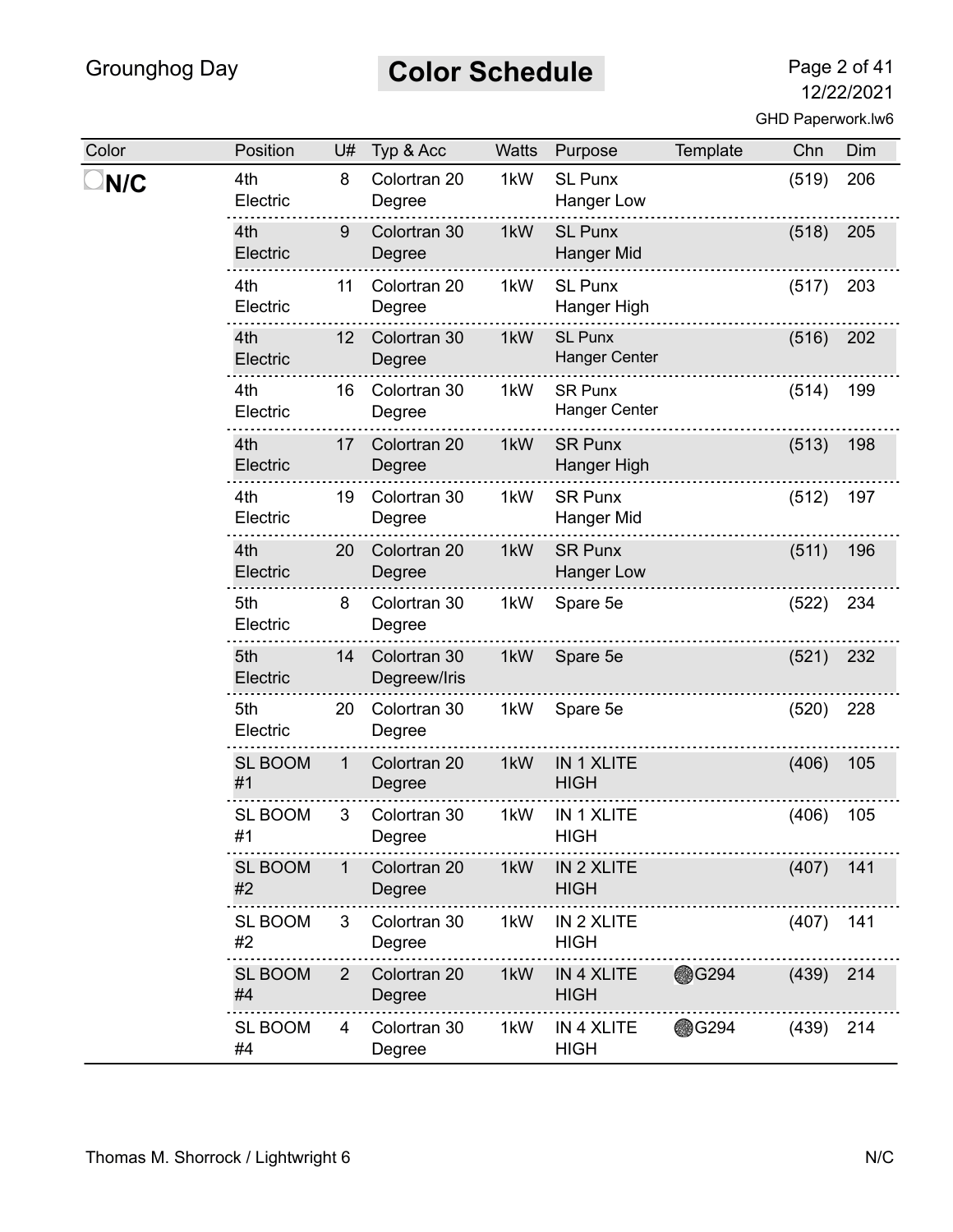# **Color Schedule** Page 3 of 41

| Color | Position             | U#              | Typ & Acc               | <b>Watts</b> | Purpose                   | Template     | Chn   | Dim |
|-------|----------------------|-----------------|-------------------------|--------------|---------------------------|--------------|-------|-----|
| N/C   | <b>SR</b><br>BOOM #1 | $\mathbf{1}$    | Colortran 20<br>Degree  | 1kW          | IN 1 XLITE<br><b>HIGH</b> |              | (401) | 75  |
|       | <b>SR</b><br>BOOM #1 | 3               | Colortran 30<br>Degree  | 1kW          | IN 1 XLITE<br><b>HIGH</b> |              | (401) | 75  |
|       | <b>SR</b><br>BOOM #2 | $\mathbf{1}$    | Colortran 20<br>Degree  | 1kW          | IN 2 XLITE<br><b>HIGH</b> |              | (402) | 135 |
|       | <b>SR</b><br>BOOM #2 | 3               | Colortran 30<br>Degree  | 1kW          | IN 2 XLITE<br><b>HIGH</b> |              | (402) | 135 |
|       | <b>SR</b><br>BOOM #4 | $\overline{2}$  | Colortran 20<br>Degree  | 1kW          | IN 4 XLITE<br><b>HIGH</b> | <b></b> G294 | (434) | 184 |
|       | <b>SR</b><br>BOOM #4 | 4               | Colortran 30<br>Degree  | 1kW          | IN 4 XLITE<br><b>HIGH</b> | <b>@G294</b> | (434) | 184 |
|       | House<br>Lights      | 7               | Source Four<br>Par WXFL | 575w         | House lights              |              | (999) |     |
|       | House<br>Lights      | 8               | Source Four<br>Par WXFL | 575w         | House lights              |              | (999) |     |
|       | House<br>Lights      | 9               | Source Four<br>Par WXFL | 575w         | House lights              |              | (999) |     |
|       | House<br>Lights      | 10              | Source Four<br>Par WXFL | 575w         | House lights              |              | (999) |     |
|       | House<br>Lights      | 11              | Source Four<br>Par WXFL |              | 575w House lights         |              | (999) |     |
|       | House<br>Lights      | 12 <sup>7</sup> | Source Four<br>Par WXFL | 575w         | House lights              |              | (999) |     |
|       | House<br>Lights      | 13              | Source Four<br>Par WXFL | 575w         | House lights              |              | (999) |     |
|       | House<br>Lights      | 14              | Source Four<br>Par WXFL | 575w         | House lights              |              | (999) |     |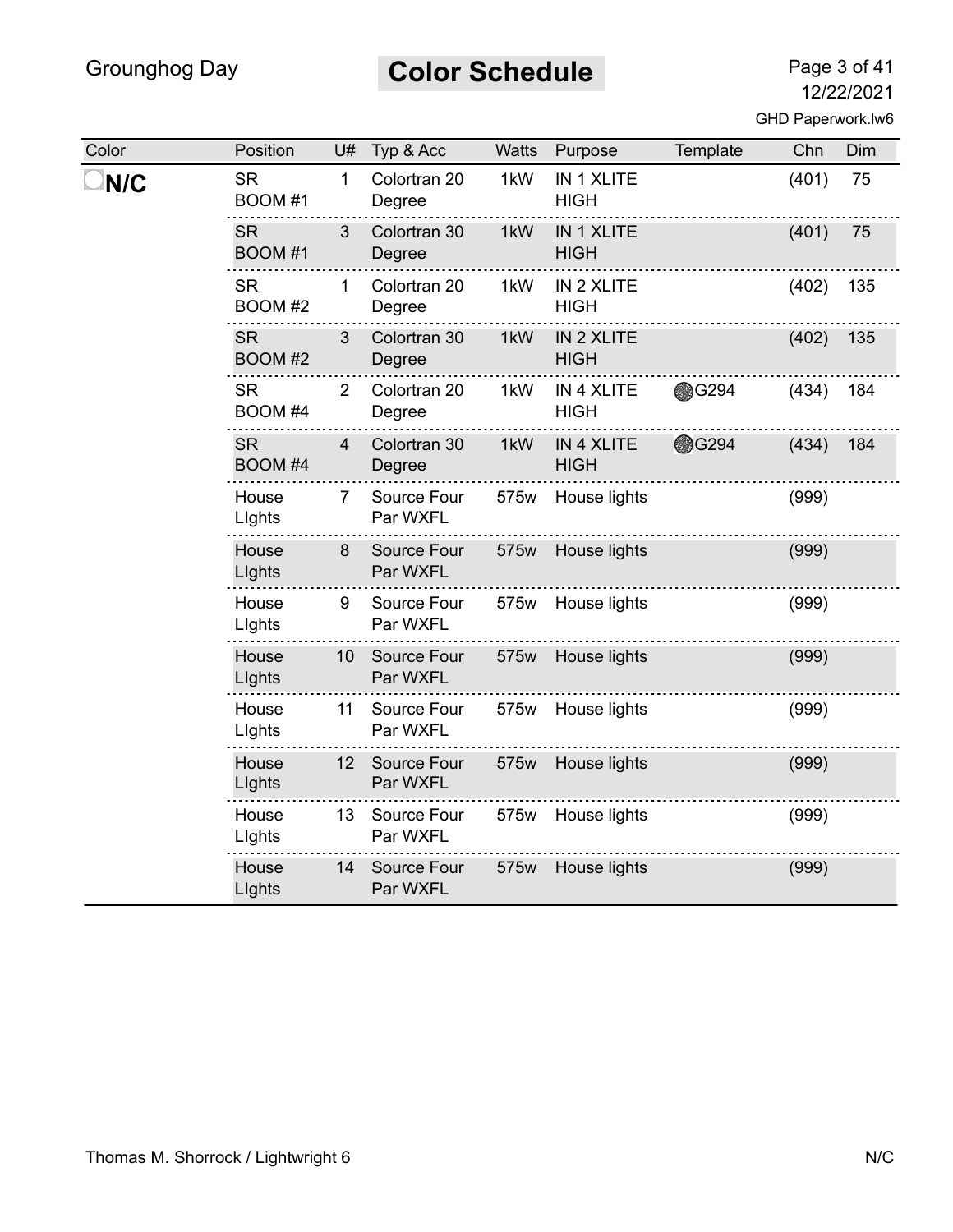# **Color Schedule** Page 4 of 41

| Color   | <b>Position</b> | U#              | Typ & Acc              | Watts | Purpose         | Template | Chn   | Dim |
|---------|-----------------|-----------------|------------------------|-------|-----------------|----------|-------|-----|
| $-L075$ | Gallery         | 11              | Colortran 20<br>Degree | 1kW   | Apron Wash<br>R |          | (451) | 29  |
|         | Gallery         | 12 <sup>°</sup> | Colortran 20<br>Degree | 1kW   | Apron Wash L    |          | (451) | 29  |
|         | Gallery         | 62              | Colortran 20<br>Degree | 1kW   | Apron Wash L    |          | (450) | 56  |
|         | Gallery         | 63              | Colortran 20<br>Degree | 1kW   | Apron Wash<br>R |          | (450) | 56  |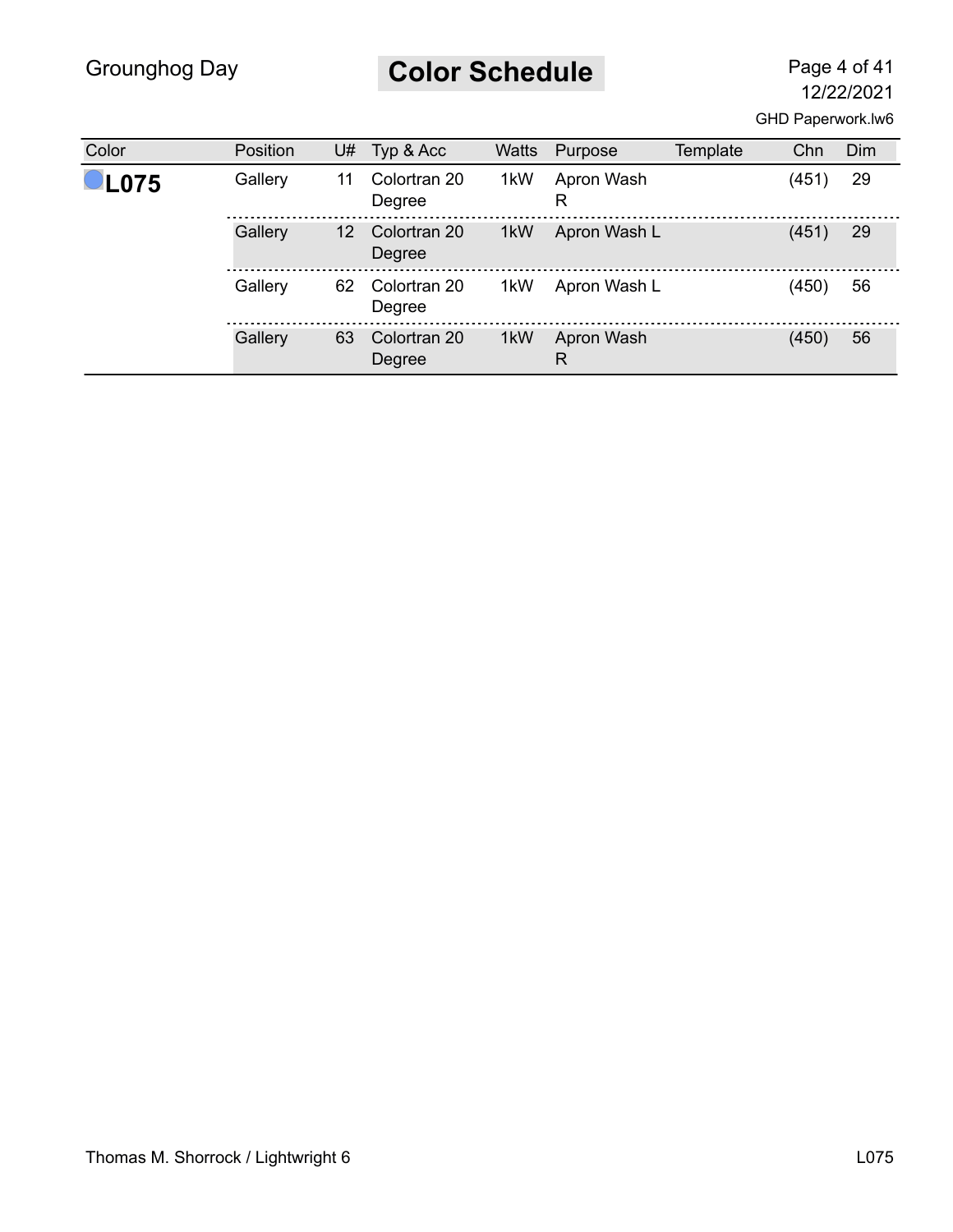**Color Schedule** Page 5 of 41

| Color        | Position        | U# | Typ & Acc              | <b>Watts</b> | Purpose        | Template | Chn   | Dim |
|--------------|-----------------|----|------------------------|--------------|----------------|----------|-------|-----|
| <b>OL106</b> | 6th<br>Electric |    | A2 SKY CYC             | 1kW          | <b>CYC Red</b> |          | (337) | 238 |
|              | 6th<br>Electric |    | B2 SKY CYC             | 1kW          | <b>CYC Red</b> |          | (337) | 238 |
|              | 6th<br>Electric |    | C <sub>2</sub> SKY CYC | 1kW          | <b>CYC Red</b> |          | (334) | 241 |
|              | 6th<br>Electric |    | D <sub>2</sub> SKY CYC | 1kW          | <b>CYC Red</b> |          | (331) | 247 |
|              | 6th<br>Electric |    | E2 SKY CYC             | 1kW          | <b>CYC Red</b> |          | (331) | 247 |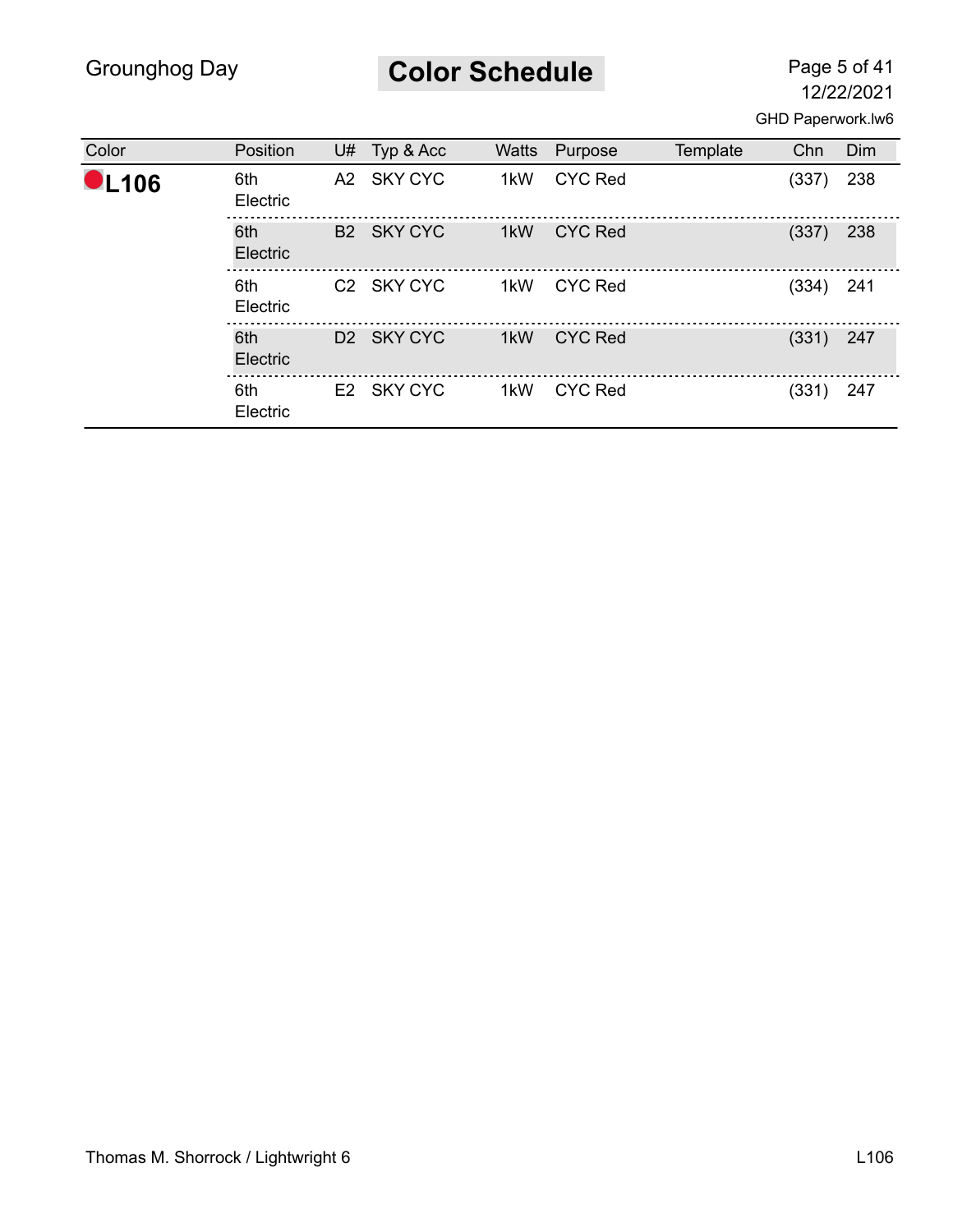# **Color Schedule** Page 6 of 41

| Color               | Position        | U#             | Typ & Acc      | <b>Watts</b> | Purpose          | Template | Chn   | Dim |
|---------------------|-----------------|----------------|----------------|--------------|------------------|----------|-------|-----|
| $\blacksquare$ L158 | 6th<br>Electric | A1.            | SKY CYC        | 1kW          | Cyc Amber        |          | (339) | 237 |
|                     | 6th<br>Electric | <b>B1</b>      | SKY CYC        | 1kW          | <b>Cyc Amber</b> |          | (339) | 237 |
|                     | 6th<br>Electric | C <sub>1</sub> | <b>SKY CYC</b> | 1kW          | Cyc Amber        |          | (336) | 240 |
|                     | 6th<br>Electric | D <sub>1</sub> | SKY CYC        | 1kW          | Cyc Amber        |          | (333) | 248 |
|                     | 6th<br>Electric |                | E1 SKY CYC     | 1kW          | Cyc Amber        |          | (333) | 248 |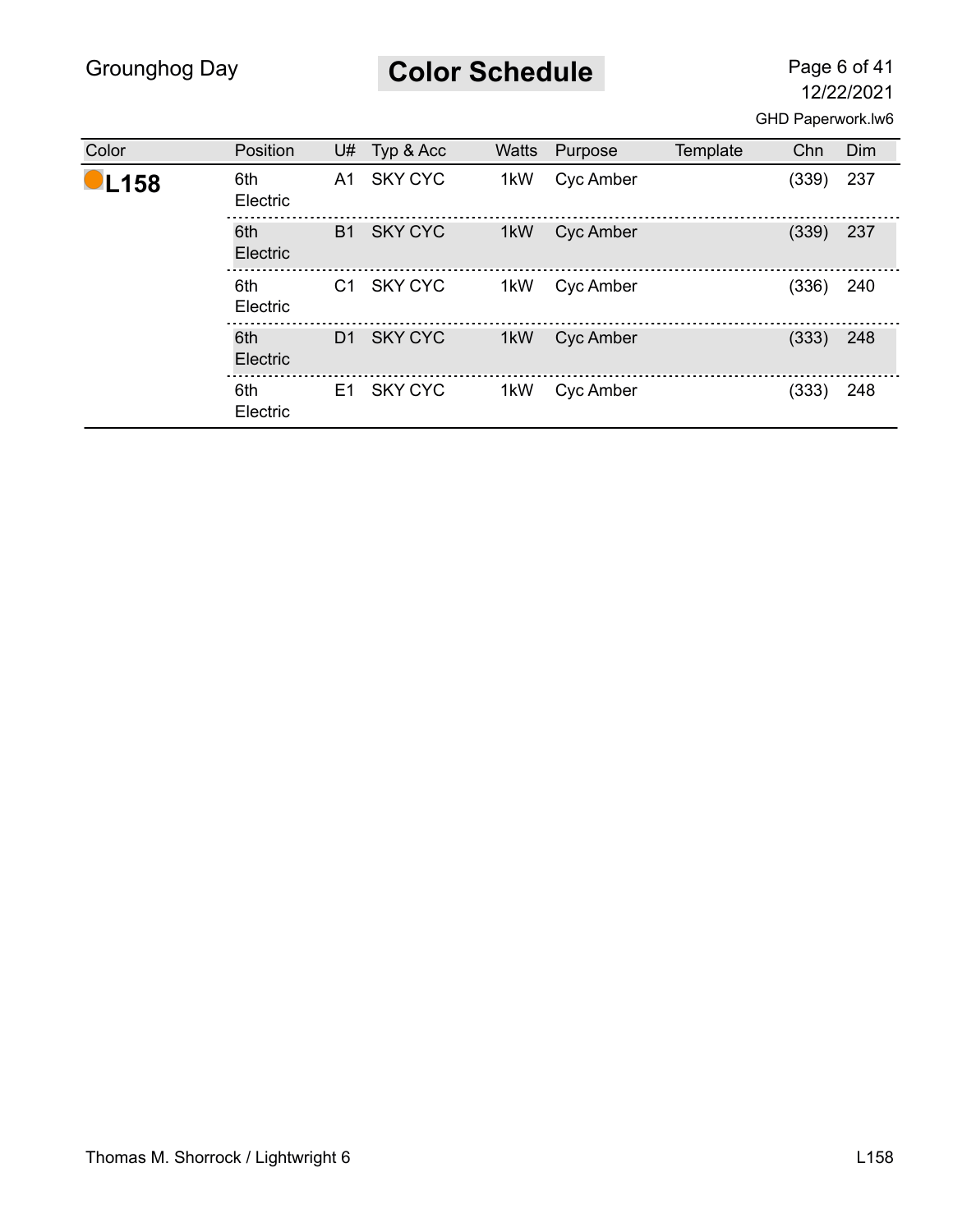# **Color Schedule** Page 7 of 41

| Color | Position      | U#             | Typ & Acc              | Watts | Purpose                  | Template | Chn  | Dim            |
|-------|---------------|----------------|------------------------|-------|--------------------------|----------|------|----------------|
| L174  | Gallery       | 21             | Colortran 10<br>Degree | 1kW   | <b>DR Blue Front</b>     |          | (26) | 36             |
|       | Gallery       | 25             | Colortran 10<br>Degree | 1kW   | <b>DR Blue Front</b>     |          | (26) | 36             |
|       | Gallery       | 29             | Colortran 10<br>Degree | 1kW   | DC Blue Front            |          | (25) | 40             |
|       | Gallery       | 33             | Colortran 10<br>Degree | 1kW   | <b>DC Blue Front</b>     |          | (25) | 40             |
|       | Gallery       | 40             | Colortran 10<br>Degree | 1kW   | <b>DC Blue Front</b>     |          | (25) | 45             |
|       | Gallery       | 45             | Colortran 10<br>Degree | 1kW   | <b>DC Blue Front</b>     |          | (25) | 45             |
|       | Gallery       | 49             | Colortran 10<br>Degree | 1kW   | <b>DL Blue Front</b>     |          | (24) | 49             |
|       | Gallery       | 52             | Colortran 10<br>Degree | 1kW   | <b>DL Blue Front</b>     |          | (24) | 49             |
|       | <b>Bridge</b> | 1              | Colortran 20<br>Degree | 1kW   | Apron DC<br>Cool         |          | (20) | 1              |
|       | <b>Bridge</b> | $\overline{4}$ | Colortran 20<br>Degree | 1kW   | <b>UR Blue Front</b>     |          | (30) | $\overline{4}$ |
|       | <b>Bridge</b> | 5              | Colortran 20<br>Degree | 1kW   | Apron DC<br>Cool         |          | (20) | 1              |
|       | <b>Bridge</b> | 8              | Colortran 20<br>Degree | 1kW   | <b>UR Blue Front</b>     |          | (30) | 4              |
|       | <b>Bridge</b> | 14             | Colortran 20<br>Degree | 1kW   | Apron MR<br>Cool         |          | (23) | 7              |
|       | <b>Bridge</b> | 15             | Colortran 20<br>Degree | 1kW   | <b>URC Blue</b><br>Front |          | (29) | 8              |
|       | <b>Bridge</b> | 16             | Colortran 20<br>Degree | 1kW   | Apron MR<br>Cool         |          | (23) | 7              |
|       | <b>Bridge</b> | 18             | Colortran 20<br>Degree | 1kW   | <b>URC Blue</b><br>Front |          | (29) | $\bf 8$        |
|       | <b>Bridge</b> | 24             | Colortran 20<br>Degree | 1kW   | <b>ULC Blue</b><br>Front |          | (28) | 15             |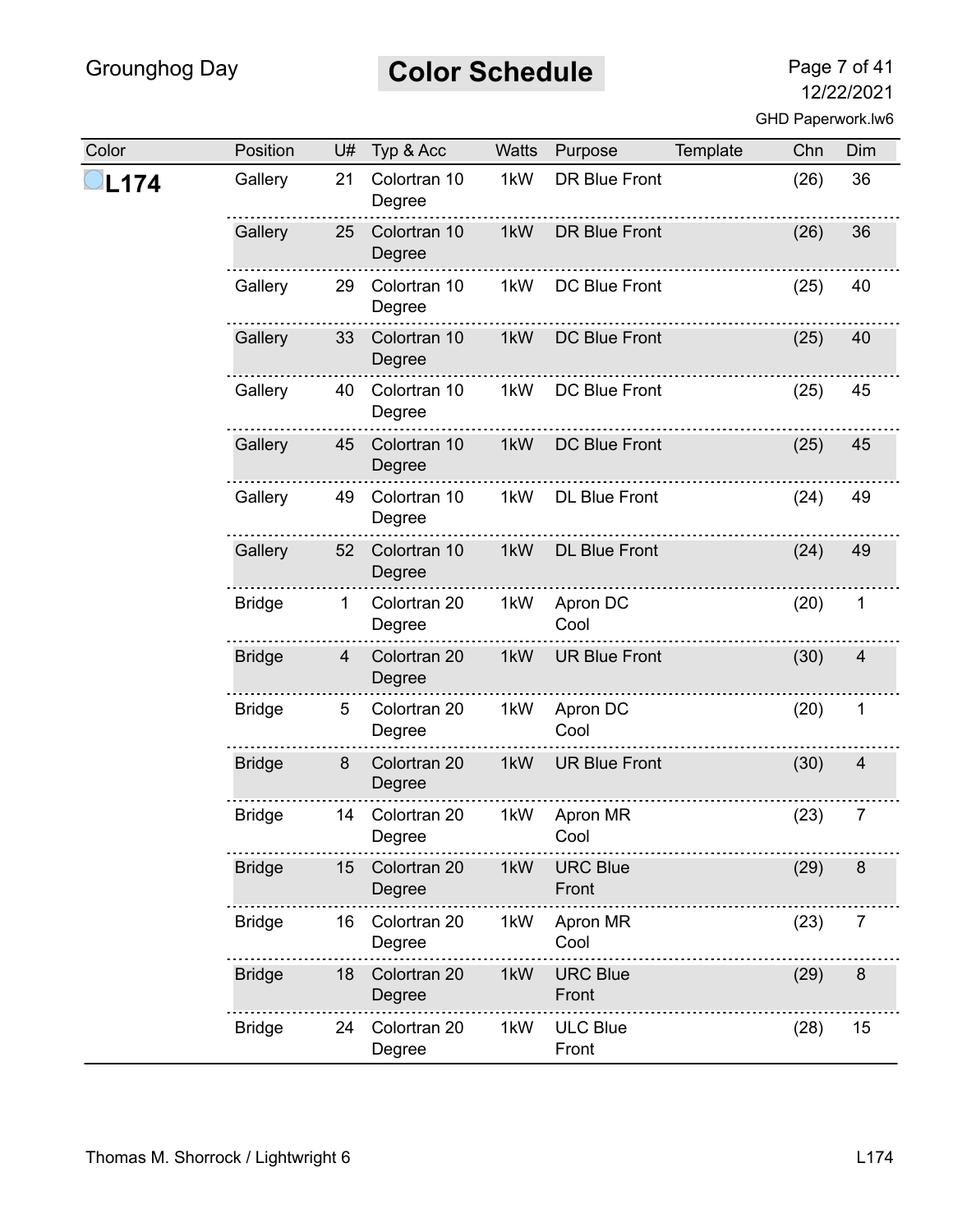# **Color Schedule** Page 8 of 41

| Color | Position        | U#             | Typ & Acc              | Watts | Purpose                  | Template | Chn   | Dim |
|-------|-----------------|----------------|------------------------|-------|--------------------------|----------|-------|-----|
| L174  | <b>Bridge</b>   | 26             | Colortran 20<br>Degree | 1kW   | Apron MC<br>Cool         |          | (22)  | 16  |
|       | <b>Bridge</b>   | 27             | Colortran 20<br>Degree | 1kW   | <b>ULC Blue</b><br>Front |          | (28)  | 15  |
|       | <b>Bridge</b>   | 28             | Colortran 20<br>Degree | 1kW   | Apron MC<br>Cool         |          | (22)  | 16  |
|       | <b>Bridge</b>   | 46             | Colortran 20<br>Degree | 1kW   | <b>UL Blue Front</b>     |          | (27)  | 21  |
|       | <b>Bridge</b>   | 49             | Colortran 20<br>Degree | 1kW   | Apron ML<br>Cool         |          | (21)  | 24  |
|       | <b>Bridge</b>   | 50             | Colortran 20<br>Degree | 1kW   | <b>UL Blue Front</b>     |          | (27)  | 21  |
|       | <b>Bridge</b>   | 53             | Colortran 20<br>Degree | 1kW   | Apron ML<br>Cool         |          | (21)  | 24  |
|       | 4th<br>Electric | $\overline{2}$ | Colortran 40<br>Degree | 1kW   | Hi Side ><br>Cool R      |          | (175) | 209 |
|       | 4th<br>Electric | $\overline{4}$ | Colortran 30<br>Degree | 1kW   | Hi Side ><br>Cool C      |          | (175) | 209 |
|       | 4th<br>Electric | 6              | Colortran 30<br>Degree | 1kW   | Hi Side ><br>Cool L      |          | (175) | 207 |
|       | 4th<br>Electric | 22             | Colortran 30<br>Degree | 1kW   | Hi Side <<br>Cool R      |          | (165) | 192 |
|       | 4th<br>Electric | 24             | Colortran 30<br>Degree | 1kW   | Hi Side <<br>Cool C      |          | (165) | 190 |
|       | 4th<br>Electric | 26             | Colortran 40<br>Degree | 1kW   | Hi Side <<br>Cool L      |          | (165) | 190 |
|       | 5th<br>Electric | 2              | Colortran 40<br>Degree | 750w  | Hi Side ><br>Cool R      |          | (176) | 235 |
|       | 5th<br>Electric | 4              | Colortran 40<br>Degree | 750w  | Hi Side ><br>Cool C      |          | (176) | 235 |
|       | 5th<br>Electric | 6              | Colortran 30<br>Degree | 750w  | Hi Side ><br>Cool L      |          | (176) | 235 |
|       | 5th<br>Electric | 22             | Colortran 30<br>Degree | 750w  | Hi Side <<br>Cool R      |          | (166) | 225 |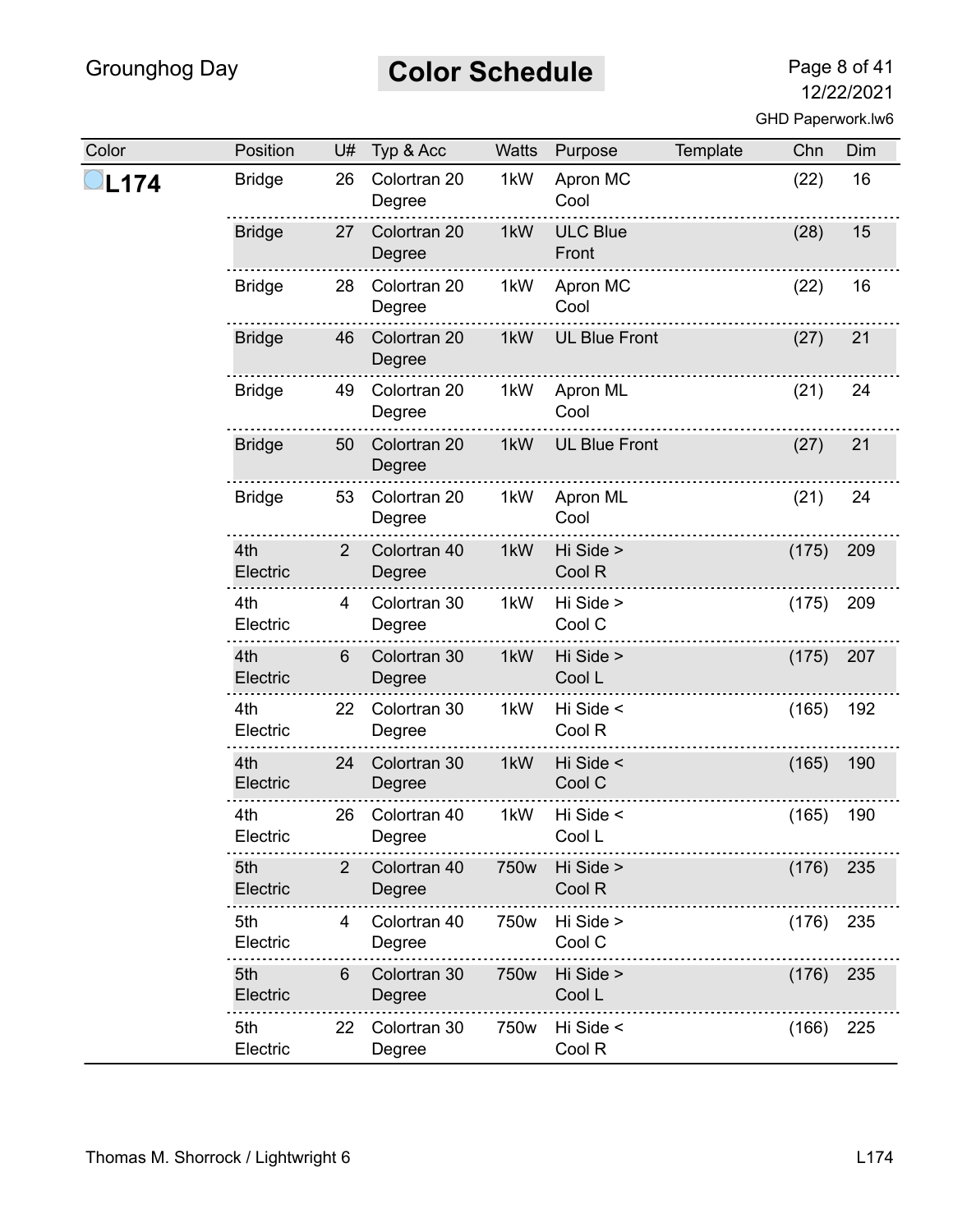# **Color Schedule** Page 9 of 41

| Color       | <b>Position</b> | U# | Typ & Acc              | Watts            | Purpose                  | Template | Chn   | Dim |
|-------------|-----------------|----|------------------------|------------------|--------------------------|----------|-------|-----|
| <b>L174</b> | 5th<br>Electric | 24 | Colortran 40<br>Degree | 750w             | Hi Sdie $\leq$<br>Cool C |          | (166) | 225 |
|             | 5th<br>Electric | 26 | Colortran 40<br>Degree | 750 <sub>w</sub> | Hi Side $\leq$<br>Cool L |          | (166) | 225 |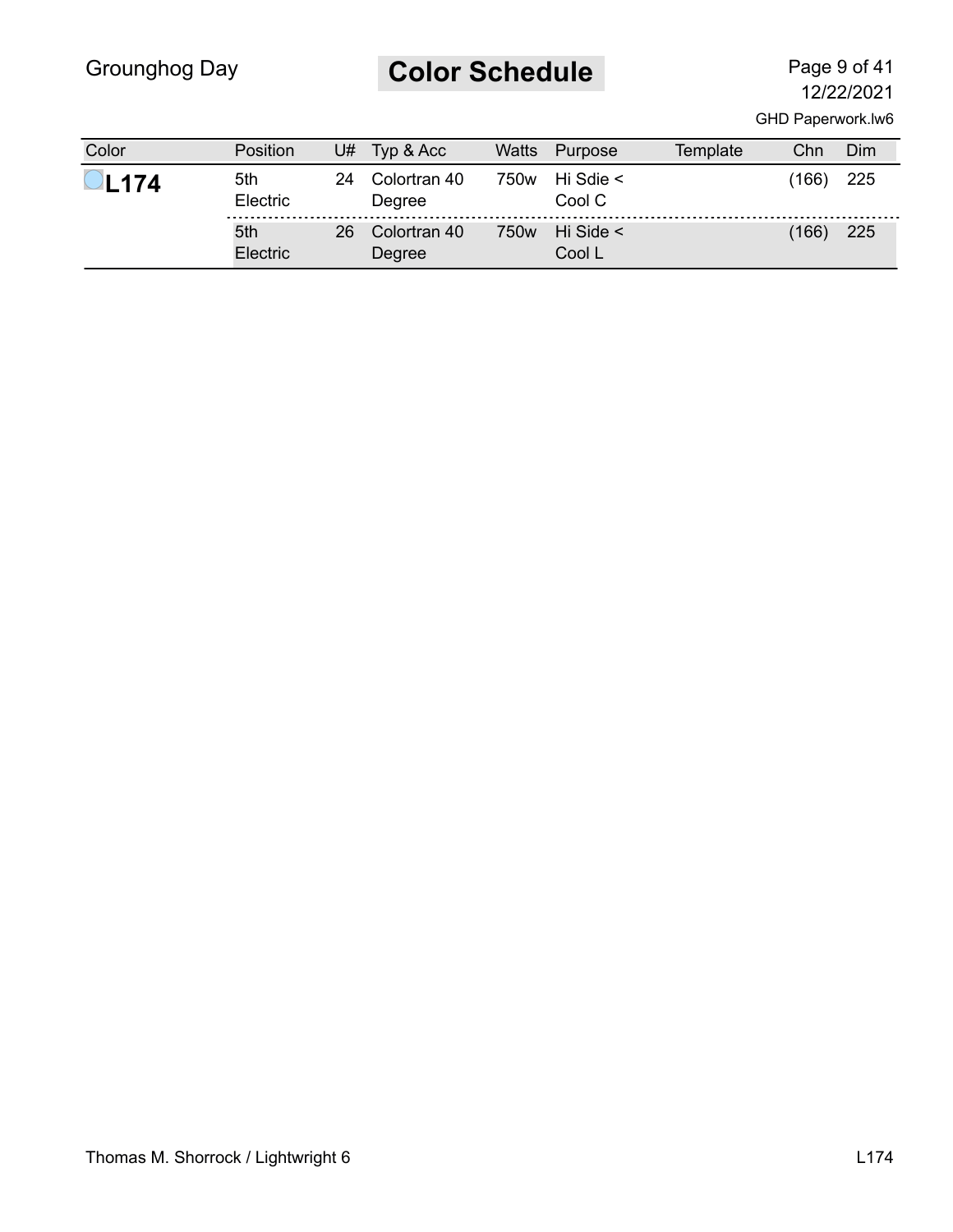**Color Schedule** Page 10 of 41

| Color       | Position             | U# | Typ & Acc              | <b>Watts</b> | Purpose                  | Template | Chn   | Dim |
|-------------|----------------------|----|------------------------|--------------|--------------------------|----------|-------|-----|
| <b>L201</b> | <b>SL BOOM</b><br>#3 | 5  | Colortran 40<br>Degree | 1kW          | IN 3 XLITE<br><b>MID</b> |          | (428) | 179 |
|             | <b>SL BOOM</b><br>#3 | 7  | Colortran 40<br>Degree | 1kW          | IN 3 XLITE<br><b>MID</b> |          | (428) | 179 |
|             | <b>SR</b><br>BOOM#3  | 5  | Colortran 40<br>Degree | 1kW          | IN 3 XLITE<br><b>MID</b> |          | (423) | 173 |
|             | <b>SR</b><br>BOOM#3  |    | Colortran 40<br>Degree | 1kW          | IN 3 XLITE<br><b>MID</b> |          | (423) | 173 |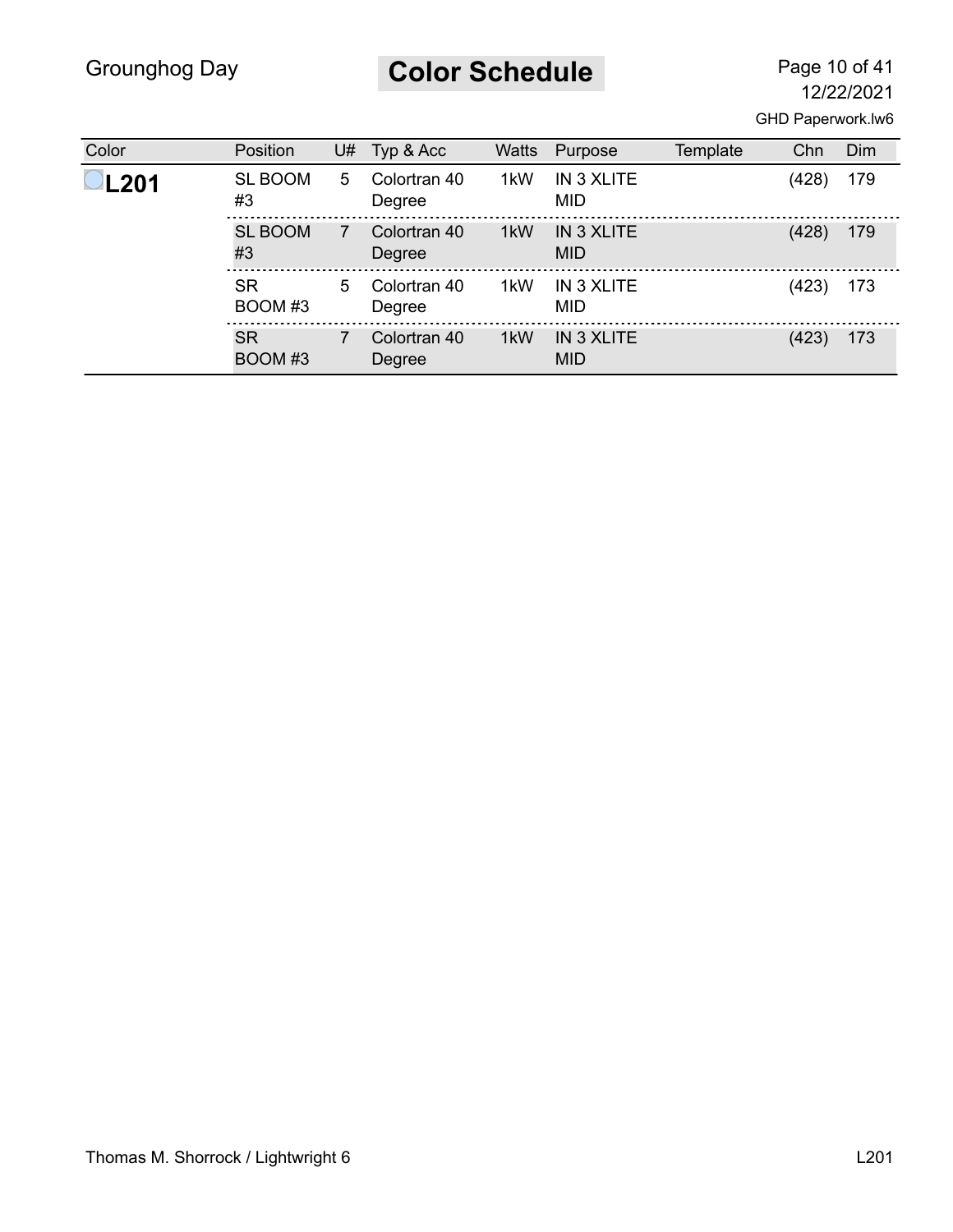#### **Color Schedule** Page 11 of 41

| Color | Position      | U# | Typ & Acc                | <b>Watts</b> | Purpose                   | Template | Chn   | <b>Dim</b> |
|-------|---------------|----|--------------------------|--------------|---------------------------|----------|-------|------------|
| L201, | Gallery       | 18 | Source Four<br>5 Degree  | 575w         | <b>Stuck</b><br>Special 1 |          | (563) | 32         |
|       | Gallery       | 55 | Source Four<br>10 Degree | 575w         | <b>Stuck</b><br>Speical 5 |          | (501) | 52         |
|       | Gallery       | 56 | Source Four<br>5 Degree  | 575w         | <b>Stuck</b><br>Special 6 |          | (561) | 53         |
|       | <b>Bridge</b> | 13 | Colortran 5<br>Degree    | 1kW          | <b>Stuck</b><br>Speical 2 |          | (504) | 34         |
|       | <b>Bridge</b> | 17 | Colortran 5<br>Degree    | 1kW          | <b>Stuck</b><br>Speical 2 |          | (504) | 34         |
|       | <b>Bridge</b> | 20 | Colortran 5<br>Degree    | 1kW          | <b>Stuck</b><br>Speical 3 |          | (503) | 26         |
|       | <b>Bridge</b> | 22 | Colortran 5<br>Degree    | 1kW          | <b>Stuck</b><br>Special 3 |          | (503) | 26         |
|       | <b>Bridge</b> | 25 | Colortran 5<br>Degree    | 1kW          | <b>Stuck</b><br>Speical 4 |          | (502) | 59         |
|       | <b>Bridge</b> | 29 | Colortran 5<br>Degree    | 1kW          | <b>Stuck</b><br>Speical 4 |          | (502) | 59         |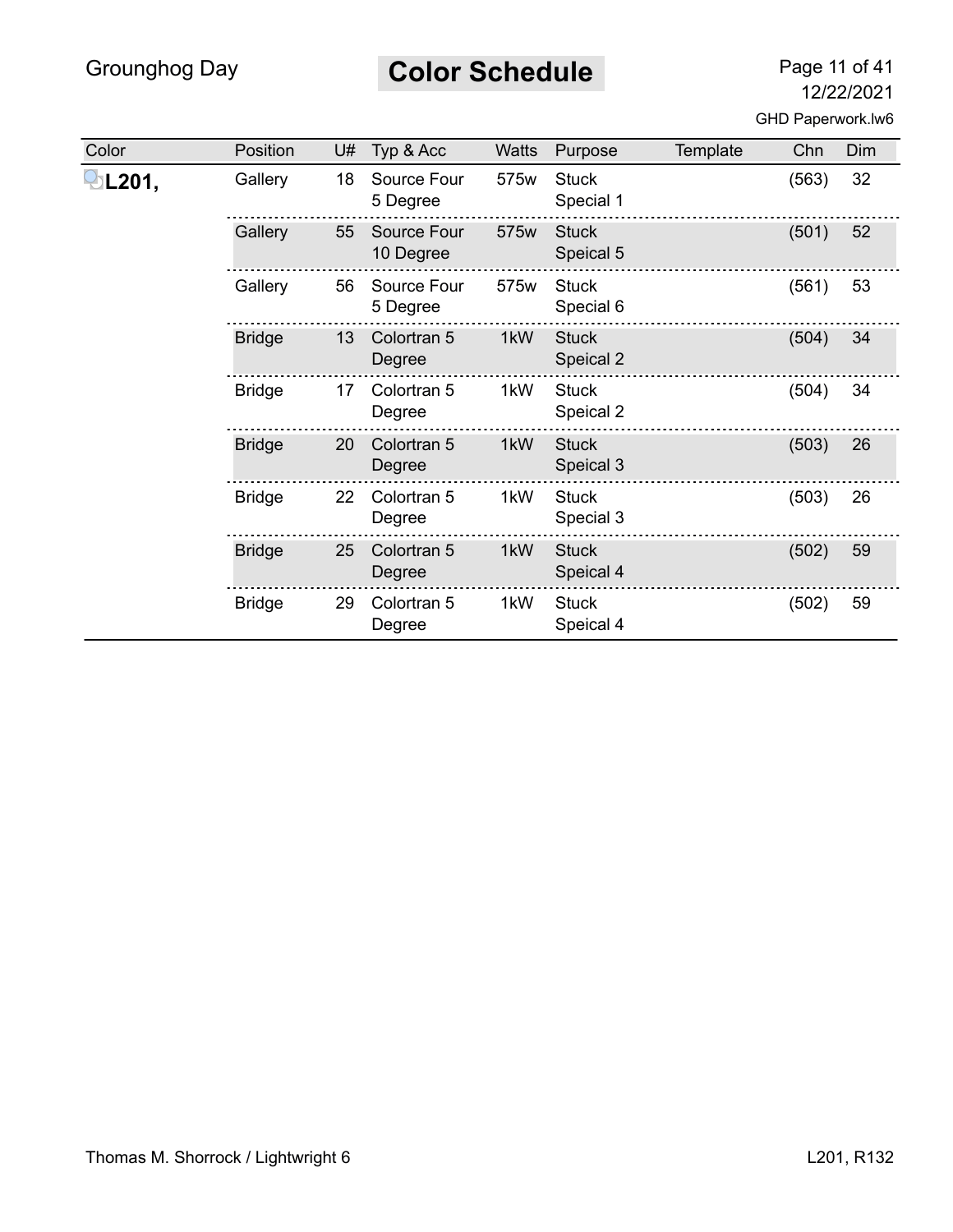# **Color Schedule** Page 12 of 41

| Color      | Position      | U# | Typ & Acc              | <b>Watts</b> | Purpose                  | Template | Chn  | Dim |
|------------|---------------|----|------------------------|--------------|--------------------------|----------|------|-----|
| <b>R02</b> | <b>Bridge</b> | 31 | Colortran 30<br>Degree | 1kW          | <b>UR Amber</b><br>Front |          | (46) | 10  |
|            | <b>Bridge</b> | 33 | Colortran 30<br>Degree | 1kW          | <b>UR Amber</b><br>Front |          | (46) | 10  |
|            | <b>Bridge</b> | 38 | Colortran 30<br>Degree | 1kW          | <b>UL Amber</b><br>Front |          | (45) | 17  |
|            | <b>Bridge</b> | 40 | Colortran 30<br>Degree | 1kW          | <b>UL Amber</b><br>Front |          | (45) | 17  |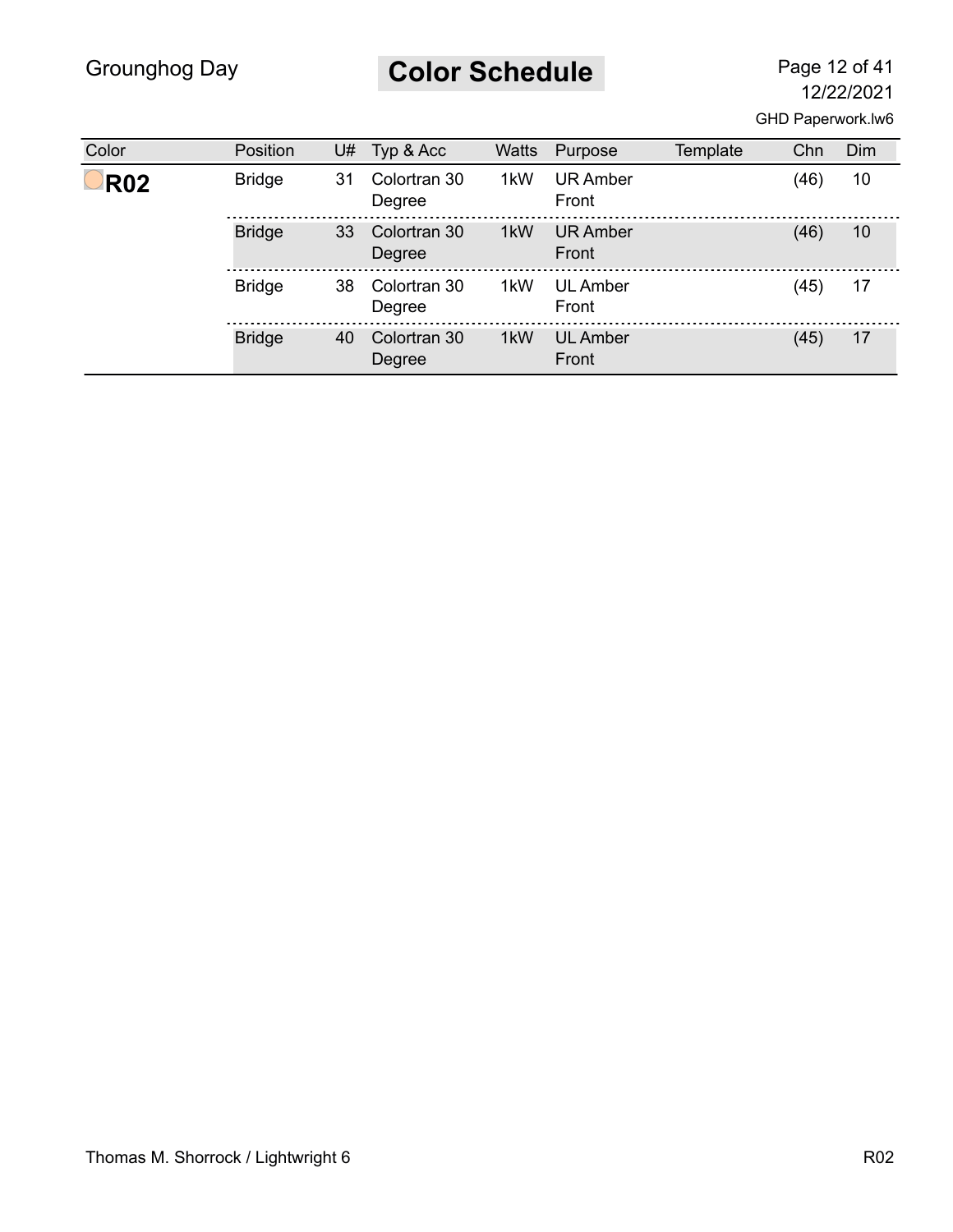# **Color Schedule** Page 13 of 41

| Color       | Position                     | U# | Typ & Acc                         | Watts | Purpose                      | Template | Chn  | Dim |
|-------------|------------------------------|----|-----------------------------------|-------|------------------------------|----------|------|-----|
| <b>R305</b> | Gallery                      | 7  | Colortran 20<br>Degree            | 1kW   | Apron HS<br>Warm $>$ R       |          | (70) | 27  |
|             | Gallery                      | 8  | Colortran 20<br>Degree            | 1kW   | Apron HS<br>Warm $> L$       |          | (70) | 27  |
|             | Gallery                      | 66 | Colortran 20<br>Degree            | 1kW   | Apron HS<br>Warm $<$ L       |          | (60) | 58  |
|             | Gallery                      | 67 | Colortran 20<br>Degree            | 1kW   | Apron HS<br>Warm $\leq R$    |          | (60) | 58  |
|             | <b>SL Box</b><br><b>Boom</b> | 1  | Source Four 36<br>Degreew/Top Hat | 575w  | Arpon HSL<br>Warm $> L$      |          | (71) | 61  |
|             | <b>SL Box</b><br><b>Boom</b> | 3  | Source Four 36<br>Degreew/Top Hat | 575w  | Apron HSL<br>Cool > L        |          | (1)  | 62  |
|             | <b>SR Box</b><br><b>Boom</b> |    | Source Four 36<br>Degreew/Top Hat | 575w  | Apron HSL<br>Warm $<$ L      |          | (61) | 65  |
|             | <b>SR Box</b><br><b>Boom</b> | 3  | Source Four 36<br>Degreew/Top Hat | 575w  | <b>Apron HSL</b><br>Cool < L |          | (61) | 66  |
|             | 1st<br>Electric              | 1  | Colortran 40<br>Degree            | 1kW   | Hi Side <<br>Warm R          |          | (72) | 104 |
|             | 1st<br>Electric              | 3  | Colortran 30<br>Degree            | 1kW   | Hi Side <<br>Warm C          |          | (72) | 104 |
|             | 1st<br>Electric              | 5  | Colortran 30<br>Degree            | 1kW   | Hi Side <<br>Warm L          |          | (72) | 102 |
|             | 1st<br>Electric              | 24 | Colortran 30<br>Degree            | 1kW   | Hi Side ><br>Warm R          |          | (62) | 89  |
|             | 1st<br>Electric              | 26 | Colortran 30<br>Degree            | 1kW   | Hi Side ><br>Warm C          |          | (62) | 87  |
|             | 1st<br>Electric              | 28 | Colortran 40<br>Degree            | 1kW   | Hi Side ><br>Warm L          |          | (62) | 87  |
|             | 2 <sub>nd</sub><br>Electric  | 1  | Colortran 40<br>Degree            | 1kW   | Hi Side ><br>Warm R          |          | (73) | 132 |
|             | 2nd<br>Electric              | 3  | Colortran 30<br>Degree            | 1kW   | Hi Side ><br>Warm C          |          | (73) | 132 |
|             | 2nd<br>Electric              | 5  | Colortran 30<br>Degree            | 1kW   | Hi Side ><br>Warm L          |          | (73) | 130 |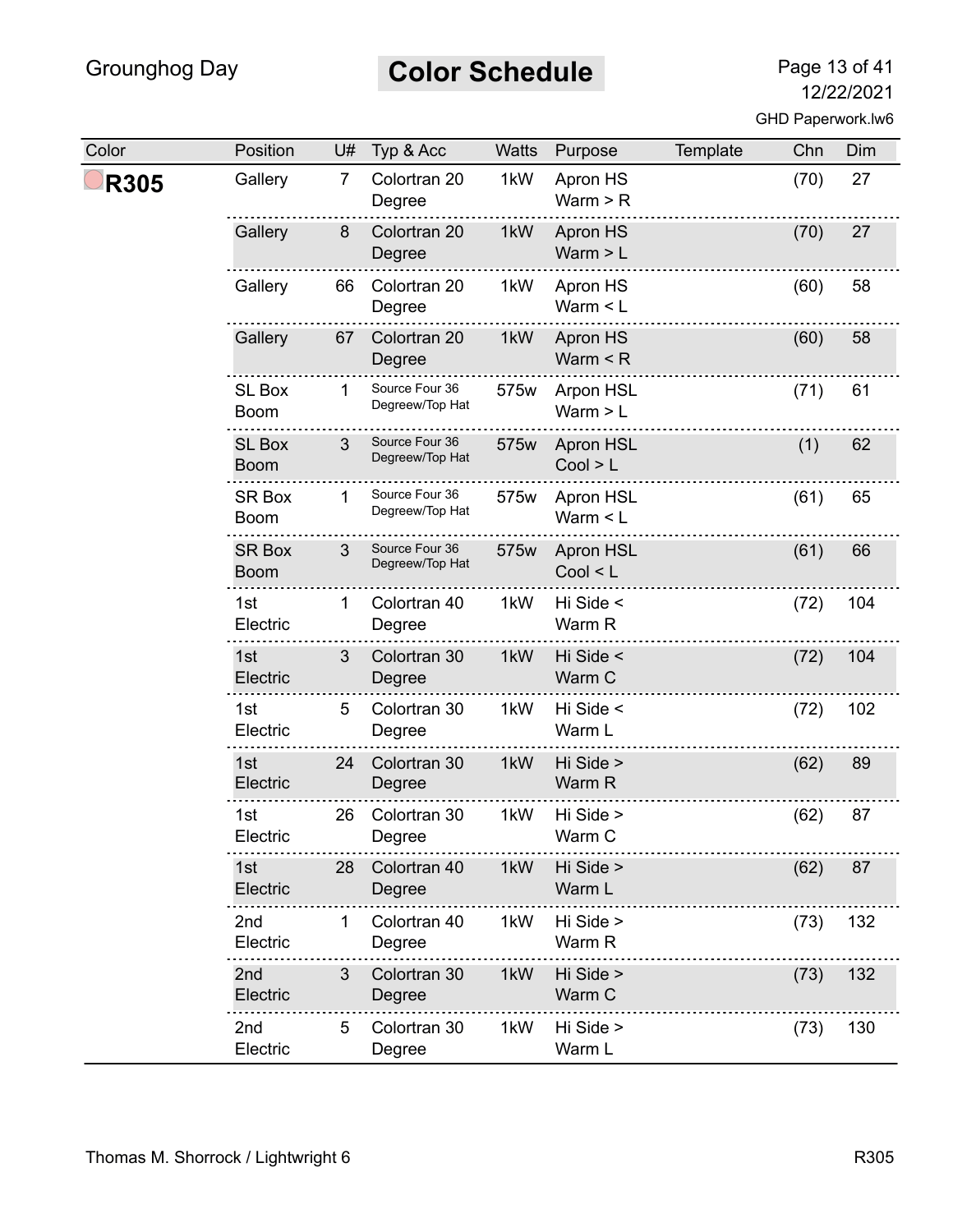**Color Schedule** Page 14 of 41

| Color       | Position        | U# | Typ & Acc              | <b>Watts</b> | Purpose                  | Template | Chn  | Dim |
|-------------|-----------------|----|------------------------|--------------|--------------------------|----------|------|-----|
| <b>R305</b> | 2nd<br>Electric | 26 | Colortran 30<br>Degree | 1kW          | Hi Side $\leq$<br>Warm R |          | (63) | 113 |
|             | 2nd<br>Electric | 28 | Colortran 30<br>Degree | 1kW          | Hi Side <<br>Warm C      |          | (63) | 111 |
|             | 2nd<br>Electric | 30 | Colortran 40<br>Degree | 1kW          | Hi Side $\leq$<br>Warm L |          | (63) | 111 |
|             | 3rd<br>Electric | 1  | Colortran 40<br>Degree | 1kW          | Hi Side ><br>Warm R      |          | (74) | 168 |
|             | 3rd<br>Electric | 3  | Colortran 30<br>Degree | 1kW          | Hi Side ><br>Warm C      |          | (74) | 168 |
|             | 3rd<br>Electric | 5  | Colortran 30<br>Degree | 1kW          | Hi Side ><br>Warm L      |          | (74) | 166 |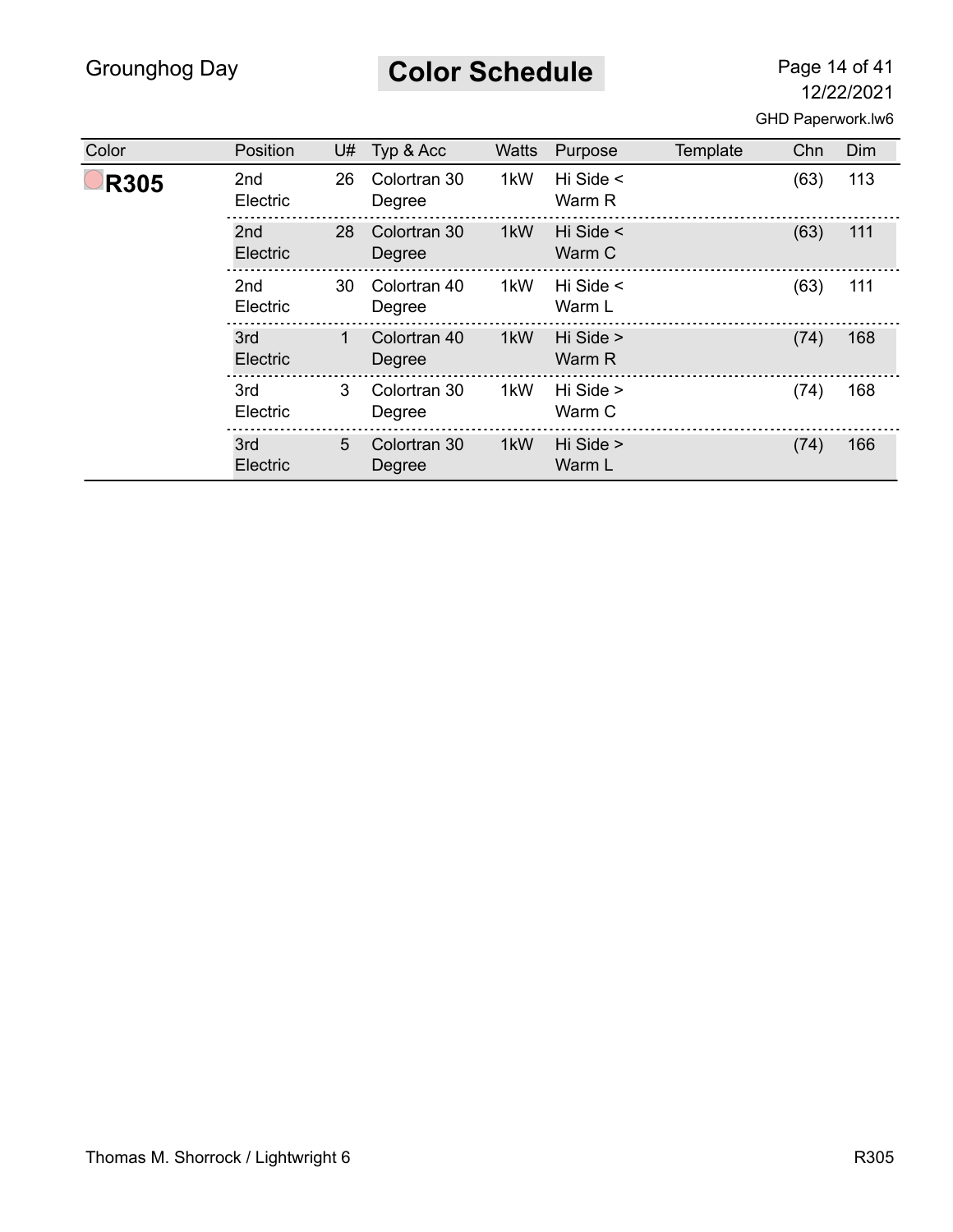# **Color Schedule** Page 15 of 41

12/22/2021

|  | GHD Paperwork.lw6 |  |
|--|-------------------|--|
|--|-------------------|--|

| Color      | Position        | U# | Typ & Acc                    | <b>Watts</b> | Purpose                            | Template       | Chn   | <b>Dim</b> |
|------------|-----------------|----|------------------------------|--------------|------------------------------------|----------------|-------|------------|
| <b>R09</b> | 2nd<br>Electric | 13 | Colortran 30<br>Degree       | 1kW          | <b>DS Warm</b><br><b>Breakup R</b> | <b>@R77750</b> | (577) | 124        |
|            | 2nd<br>Electric | 16 | Colortran 30<br>Degree       | 1kW          | <b>DS Warm</b><br><b>Breakup C</b> | <b>@R77750</b> | (576) | 123        |
|            | 2nd<br>Electric | 18 | Colortran 30<br>Degree       | 1kW          | <b>DS Warm</b><br>Breakup L        | <b>@R77750</b> | (575) | 121        |
|            | 3rd<br>Electric | 13 | Colortran 30<br>Degree       | 1kW          | Upstage<br>Linear Breakup          | <b>MR78240</b> | (585) | 160        |
|            | 3rd<br>Electric | 16 | Colortran 30<br>Degree       | 1kW          | Upstage<br>Linear Breakup          | <b>MR78240</b> | (590) | 159        |
|            | 3rd<br>Electric | 18 | Colortran 30<br>Degree       | 1kW          | Upstage<br>Linear Breakup          | <b>MR78240</b> | (591) | 157        |
|            | 4th<br>Electric | 14 | Colortran 30<br>Degreew/Iris | 1kW          | <b>Window Sun</b>                  |                | (515) | 201        |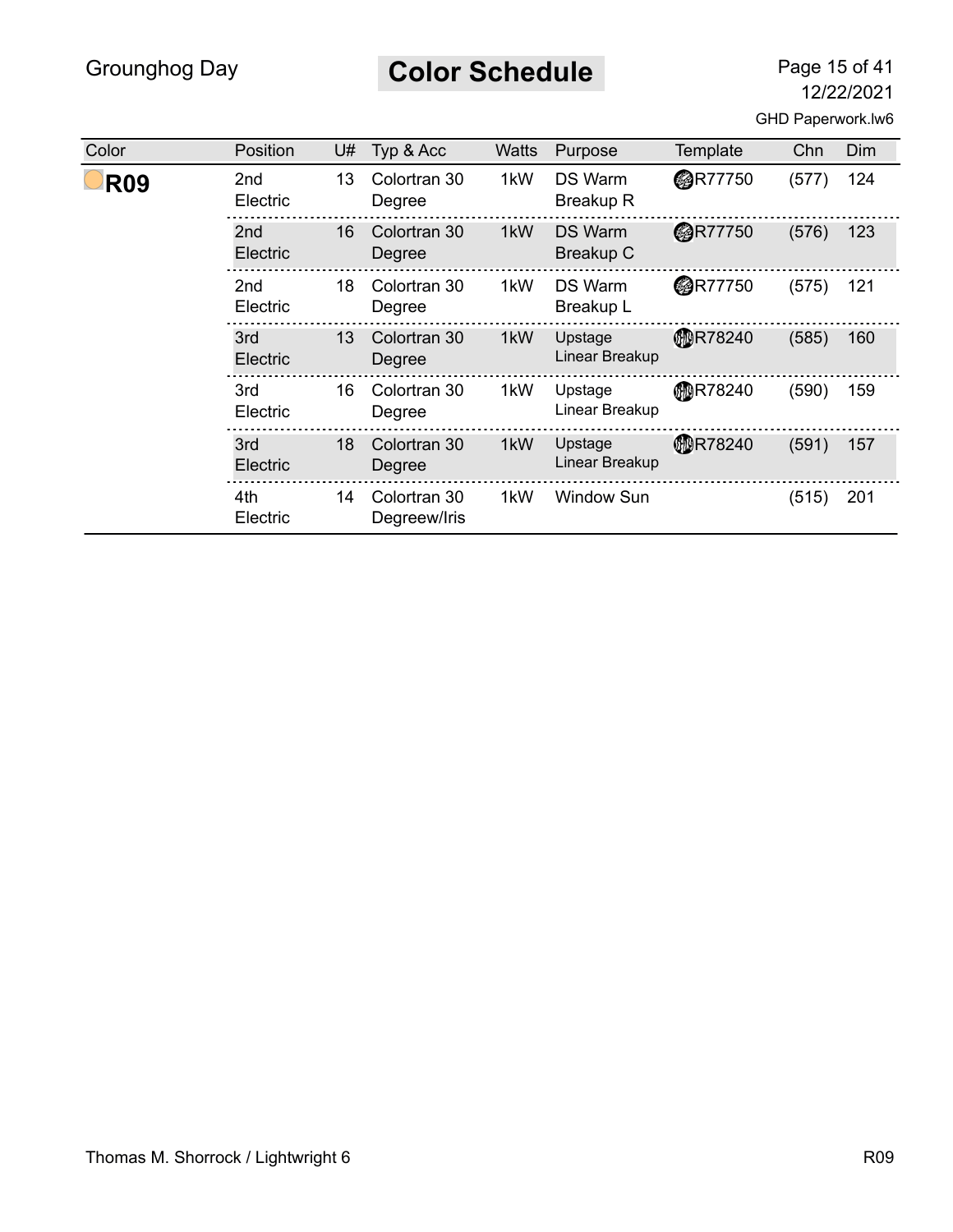# **Color Schedule** Page 16 of 41

| Color         | <b>Position</b> | U# | Typ & Acc                | <b>Watts</b>     | Purpose                       | Template | Chn   | Dim |
|---------------|-----------------|----|--------------------------|------------------|-------------------------------|----------|-------|-----|
| $\bullet$ R27 | 5th<br>Electric |    | Source Four<br>50 Degree | 575 <sub>w</sub> | <b>Back Warm</b><br>Underhung |          | (596) | 227 |
|               | 5th<br>Electric | 16 | Source Four<br>50 Degree | 575 <sub>w</sub> | <b>Back Warm</b><br>Underhung |          | (596) | 227 |
|               | 5th<br>Electric | 18 | Source Four<br>50 Degree | 575 <sub>w</sub> | <b>Back Warm</b><br>Underhung |          | (596) | 227 |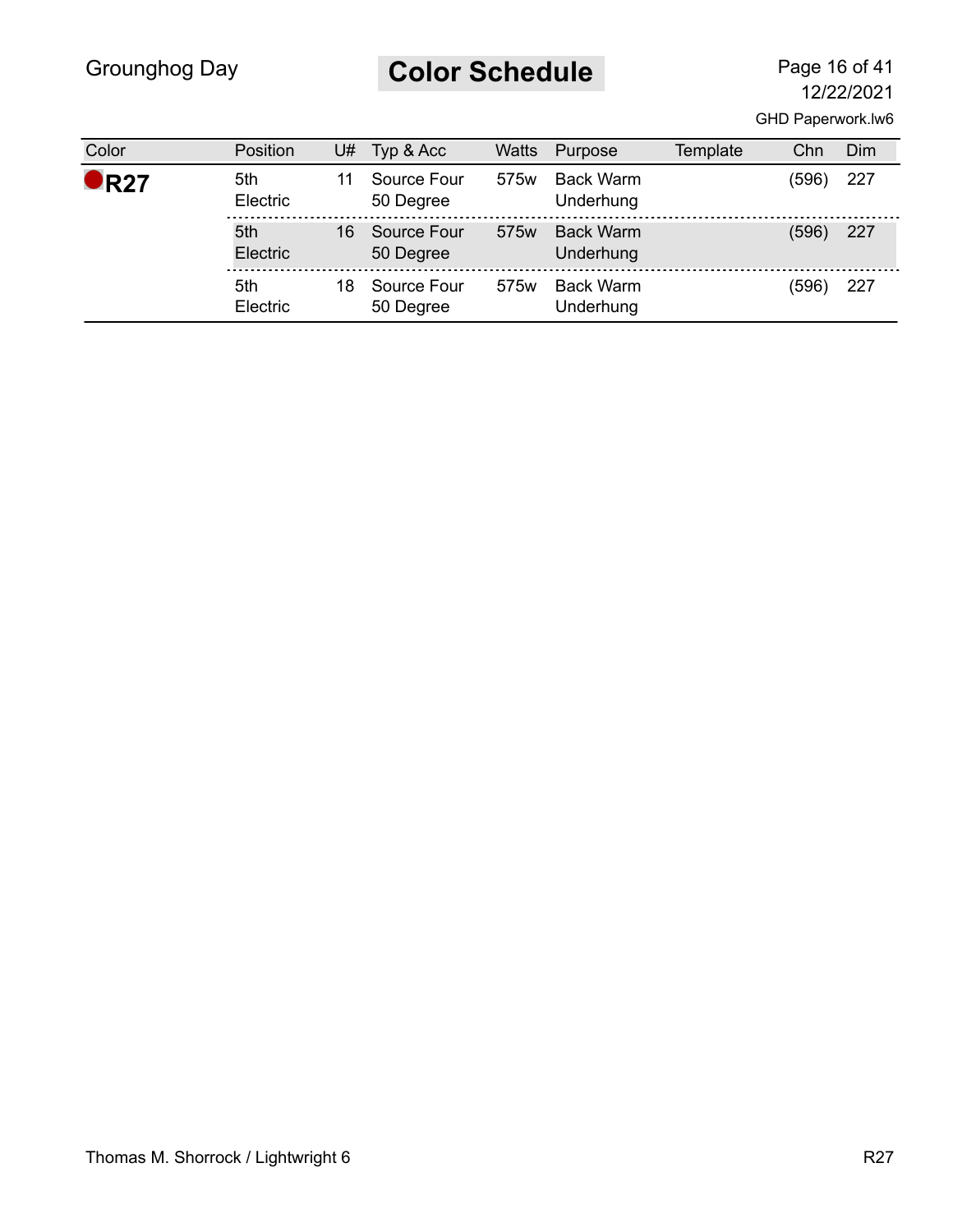# **Color Schedule** Page 17 of 41

| Color              | <b>Position</b> | J# | Typ & Acc              | Watts | Purpose                   | Template     | Chn   | Dim |
|--------------------|-----------------|----|------------------------|-------|---------------------------|--------------|-------|-----|
| $\blacksquare$ R21 | Gallery         | 5. | Colortran 10<br>Degree | 1kW   | Curtain<br><b>Breakup</b> | <b>®G294</b> | (531) | -31 |
|                    | Gallery         | 6  | Colortran 10<br>Degree | 1kW   | Curtain<br><b>Breakup</b> | <b>@G294</b> | (531) | 31  |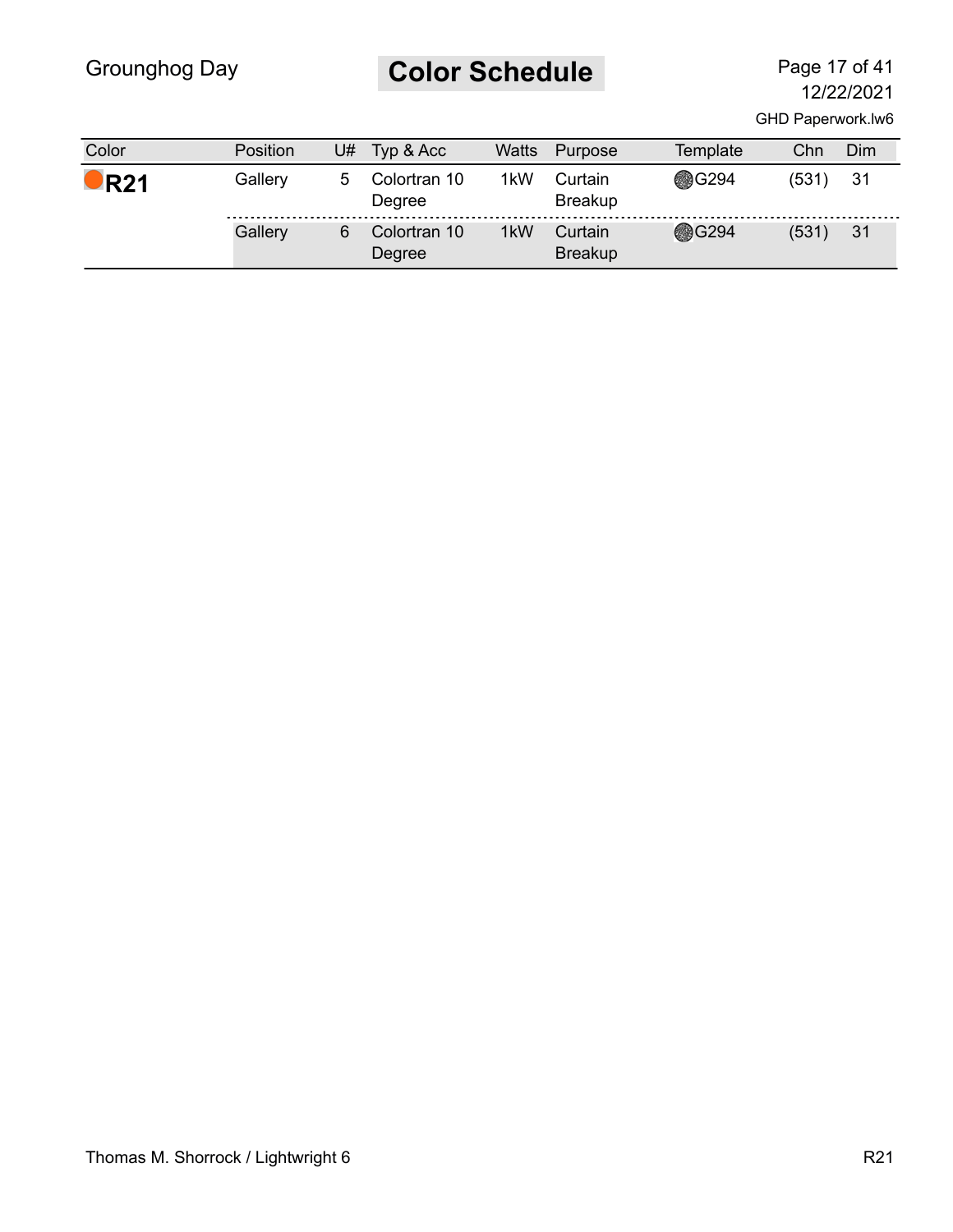# **Color Schedule** Page 18 of 41

| Color           | Position                     | U# | Typ & Acc                         | Watts | Purpose                         | Template | Chn   | Dim |
|-----------------|------------------------------|----|-----------------------------------|-------|---------------------------------|----------|-------|-----|
| R <sub>26</sub> | Gallery                      | 37 | Source Four<br>5 Degree           | 575w  | Bed Sp Red                      |          | (543) | 51  |
|                 | <b>SL Box</b><br><b>Boom</b> | 6  | Source Four 19<br>Degreew/Top Hat | 575w  | <b>Never Give</b><br>Up Wash    |          | (415) | 63  |
|                 | <b>SL Box</b><br><b>Boom</b> | 8  | Source Four 19<br>Degreew/Top Hat | 575w  | <b>Never Give</b><br>Up Wash    |          | (415) | 64  |
|                 | <b>SR Box</b><br><b>Boom</b> | 6  | Source Four 36<br>Degreew/Top Hat | 575w  | <b>Never Give</b><br>Up Wash    |          | (410) | 67  |
|                 | <b>SR Box</b><br><b>Boom</b> | 8  | Source Four 36<br>Degreew/Top Hat | 575w  | <b>Never Give</b><br>Up Wash    |          | (410) | 68  |
|                 | <b>SL BOOM</b><br>#1         | 6  | Colortran 40<br>Degree            | 1kW   | IN 1 XLITE<br><b>MID</b>        |          | (416) | 108 |
|                 | <b>SL BOOM</b><br>#1         | 8  | Colortran 40<br>Degree            | 1kW   | IN 1 XLITE<br><b>MID</b>        |          | (416) | 108 |
|                 | <b>SL BOOM</b><br>#2         | 6  | Colortran 40<br>Degree            | 1kW   | IN 2 XLITE<br><b>MID</b>        |          | (417) | 144 |
|                 | <b>SL BOOM</b><br>#2         | 8  | Colortran 40<br>Degree            | 1kW   | IN 2 XLITE<br><b>MID</b>        |          | (417) | 144 |
|                 | <b>SL BOOM</b><br>#3         | 6  | Colortran 40<br>Degree            | 1kW   | <b>IN 3 XLITE</b><br><b>MID</b> |          | (418) | 180 |
|                 | <b>SL BOOM</b><br>#3         | 8  | Colortran 40<br>Degree            | 1kW   | IN 3 XLITE<br><b>MID</b>        |          | (418) | 180 |
|                 | <b>SL BOOM</b><br>#4         | 6  | Colortran 40<br>Degree            | 1kW   | <b>IN 4 XLITE</b><br><b>MID</b> |          | (419) | 216 |
|                 | <b>SL BOOM</b><br>#4         | 8  | Colortran 40<br>Degree            | 1kW   | <b>IN 4 XLITE</b><br><b>MID</b> |          | (419) | 216 |
|                 | <b>SR</b><br>BOOM #1         | 6  | Colortran 40<br>Degree            | 1kW   | IN 1 XLITE<br><b>MID</b>        |          | (411) | 78  |
|                 | <b>SR</b><br>BOOM #1         | 8  | Colortran 40<br>Degree            | 1kW   | IN 1 XLITE<br><b>MID</b>        |          | (411) | 78  |
|                 | <b>SR</b><br>BOOM #2         | 6  | Colortran 40<br>Degree            | 1kW   | IN 2 XLITE<br><b>MID</b>        |          | (412) | 138 |
|                 | <b>SR</b><br>BOOM #2         | 8  | Colortran 40<br>Degree            | 1kW   | IN 2 XLITE<br><b>MID</b>        |          | (412) | 138 |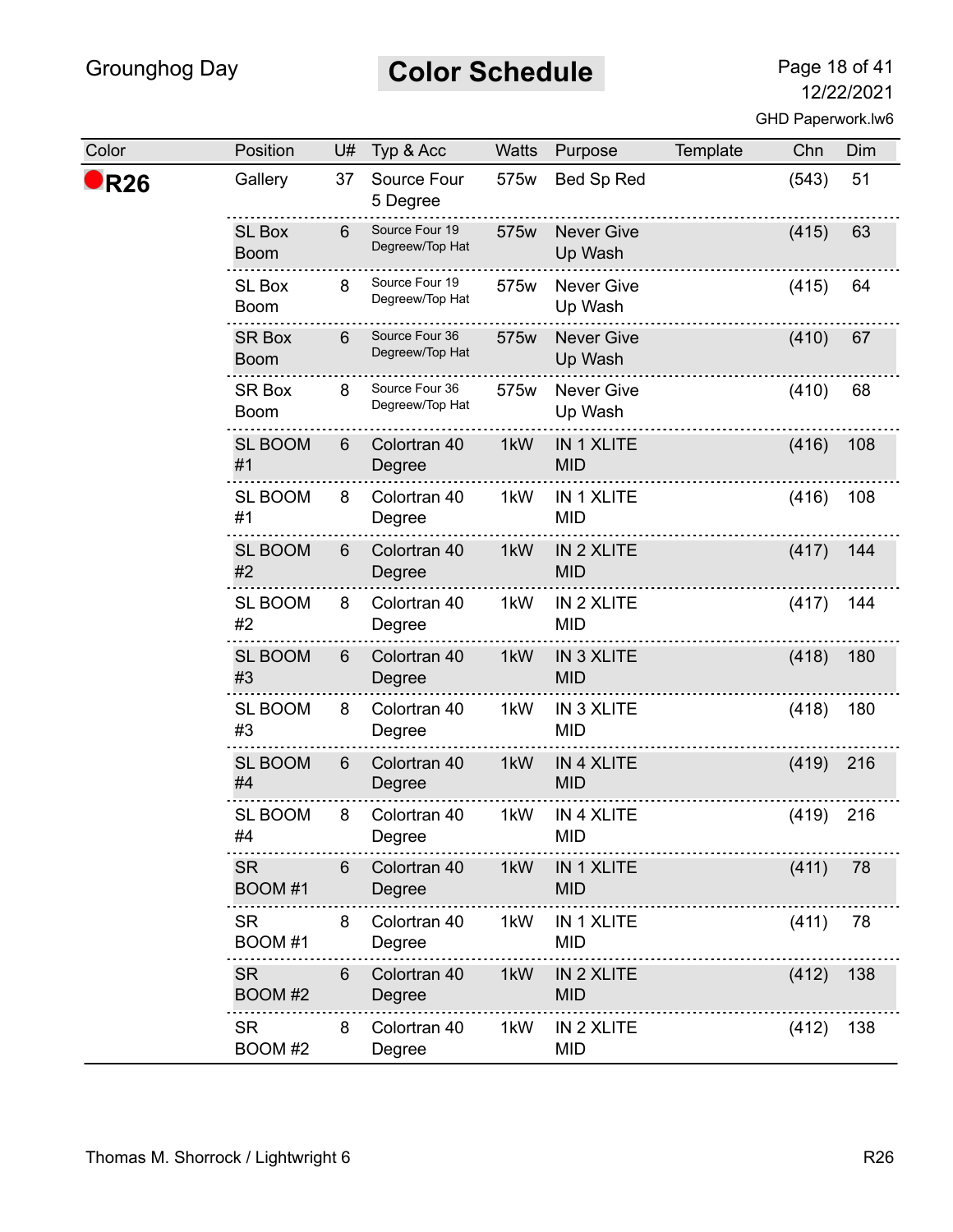**Color Schedule** Page 19 of 41

| Color         | Position             | U# | Typ & Acc              | <b>Watts</b> | Purpose                  | Template | Chn   | Dim |
|---------------|----------------------|----|------------------------|--------------|--------------------------|----------|-------|-----|
| $\bullet$ R26 | <b>SR</b><br>BOOM#3  | 6  | Colortran 40<br>Degree | 1kW          | IN 3 XLITE<br><b>MID</b> |          | (413) | 174 |
|               | <b>SR</b><br>BOOM #3 | 8  | Colortran 40<br>Degree | 1kW          | IN 3 XLITE<br><b>MID</b> |          | (413) | 174 |
|               | <b>SR</b><br>BOOM #4 | 6  | Colortran 40<br>Degree | 1kW          | IN 4 XLITE<br><b>MID</b> |          | (414) | 186 |
|               | <b>SR</b><br>BOOM #4 | 8  | Colortran 40<br>Degree | 1kW          | IN 4 XLITE<br><b>MID</b> |          | (414) | 186 |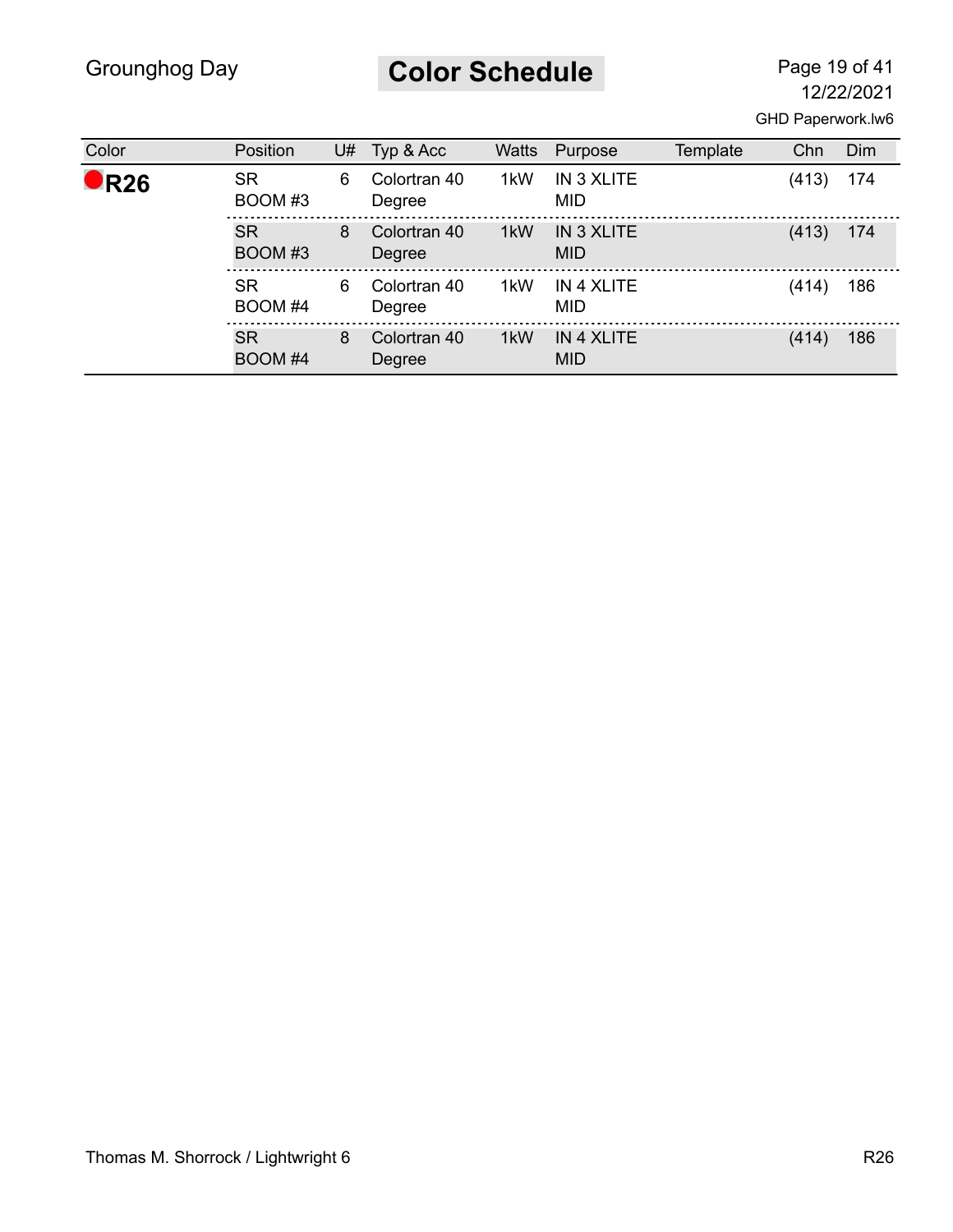#### **Color Schedule** Page 20 of 41

| Color      | Position      | U#             | Typ & Acc              | Watts | Purpose                  | Template | Chn  | Dim            |
|------------|---------------|----------------|------------------------|-------|--------------------------|----------|------|----------------|
| <b>R33</b> | Gallery       | 20             | Colortran 10<br>Degree | 1kW   | <b>DR Pink Front</b>     |          | (7)  | 35             |
|            | Gallery       | 24             | Colortran 10<br>Degree | 1kW   | <b>DR Pink Front</b>     |          | (7)  | 35             |
|            | Gallery       | 28             | Colortran 10<br>Degree | 1kW   | <b>DC Pink Front</b>     |          | (6)  | 39             |
|            | Gallery       | 32             | Colortran 10<br>Degree | 1kW   | <b>DC Pink Front</b>     |          | (6)  | 39             |
|            | Gallery       | 41             | Colortran 10<br>Degree | 1kW   | <b>DC Pink Front</b>     |          | (6)  | 46             |
|            | Gallery       | 44             | Colortran 10<br>Degree | 1kW   | <b>DC Pink Front</b>     |          | (6)  | 46             |
|            | Gallery       | 48             | Colortran 10<br>Degree | 1kW   | <b>DL Pink Front</b>     |          | (5)  | 50             |
|            | Gallery       | 53             | Colortran 10<br>Degree | 1kW   | <b>DL Pink Front</b>     |          | (5)  | 50             |
|            | <b>Bridge</b> | $\overline{2}$ | Colortran 20<br>Degree | 1kW   | Apron ML<br>Pink         |          | (2)  | $\sqrt{3}$     |
|            | <b>Bridge</b> | 3              | Colortran 20<br>Degree | 1kW   | <b>UR Pink Front</b>     |          | (11) | $\overline{2}$ |
|            | <b>Bridge</b> | 6              | Colortran 20<br>Degree | 1kW   | Apron ML<br>Pink         |          | (2)  | 3              |
|            | <b>Bridge</b> | $\overline{7}$ | Colortran 20<br>Degree | 1kW   | <b>UR Pink Front</b>     |          | (11) | $\overline{2}$ |
|            | <b>Bridge</b> | 19             | Colortran 20<br>Degree | 1kW   | Apron MR<br>Pink         |          | (4)  | 11             |
|            | <b>Bridge</b> | 23             | Colortran 20<br>Degree | 1kW   | Apron MR<br>Pink         |          | (4)  | 11             |
|            | <b>Bridge</b> | 30             | Colortran 20<br>Degree | 1kW   | <b>URC Pink</b><br>Front |          | (10) | 9              |
|            | <b>Bridge</b> | 32             | Colortran 20<br>Degree | 1kW   | <b>URC Pink</b><br>Front |          | (10) | 9              |
|            | <b>Bridge</b> | 35             | Colortran 20<br>Degree | 1kW   | Apron MC<br>Warm         |          | (3)  | 14             |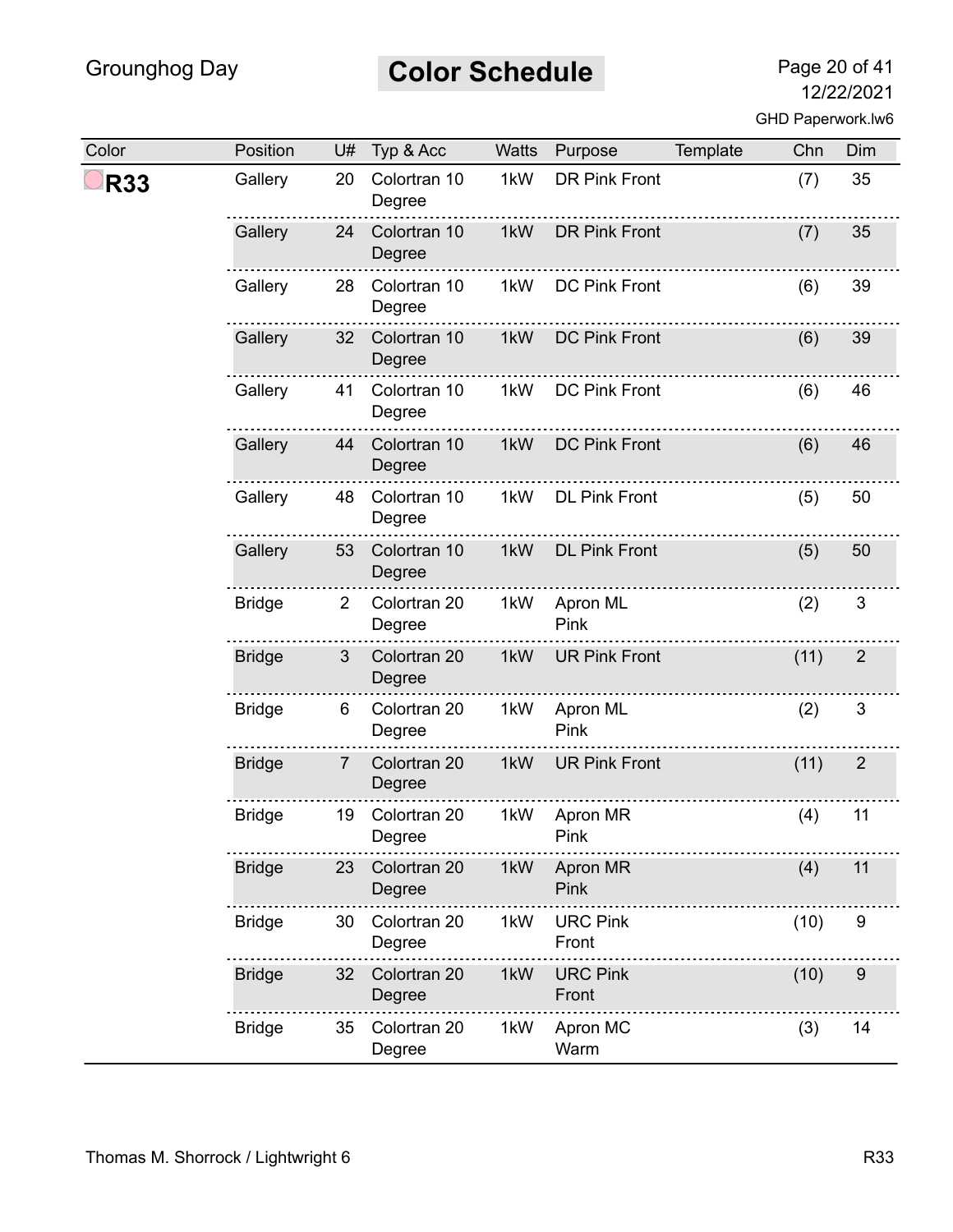# **Color Schedule** Page 21 of 41

| Color      | Position      | U# | Typ & Acc              | Watts | Purpose                  | Template | Chn | Dim |
|------------|---------------|----|------------------------|-------|--------------------------|----------|-----|-----|
| <b>R33</b> | <b>Bridge</b> | 36 | Colortran 20<br>Degree | 1kW   | Apron MC<br>Warm         |          | (3) | 14  |
|            | <b>Bridge</b> | 39 | Colortran 20<br>Degree | 1kW   | <b>ULC Pink</b><br>Front |          | (9) | 18  |
|            | <b>Bridge</b> | 41 | Colortran 20<br>Degree | 1kW   | <b>ULC Pink</b><br>Front |          | (9) | 18  |
|            | <b>Bridge</b> | 47 | Colortran 20<br>Degree | 1kW   | <b>UL Pink Front</b>     |          | (8) | 23  |
|            | <b>Bridge</b> | 48 | Colortran 20<br>Degree | 1kW   | Apron DC<br>Warm         |          | (1) | 22  |
|            | <b>Bridge</b> | 51 | Colortran 20<br>Degree | 1kW   | <b>UL Pink Front</b>     |          | (8) | 23  |
|            | <b>Bridge</b> | 52 | Colortran 20<br>Degree | 1kW   | Apron DC<br>Warm         |          | (1) | 22  |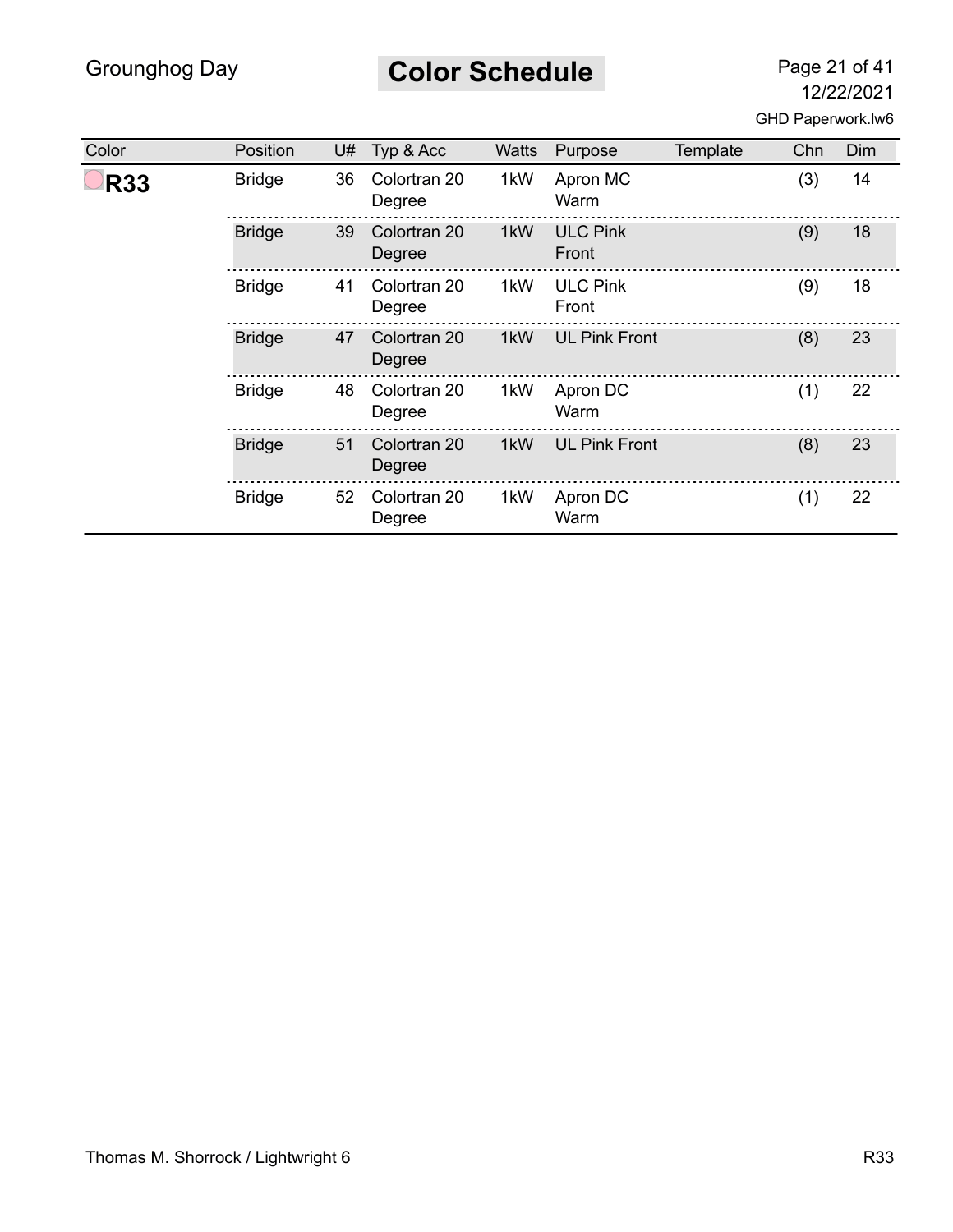# **Color Schedule** Page 22 of 41

| Color      | Position        | U#           | Typ & Acc              | Watts            | Purpose             | Template | Chn  | Dim |
|------------|-----------------|--------------|------------------------|------------------|---------------------|----------|------|-----|
| <b>R34</b> | 3rd<br>Electric | 26           | Colortran 30<br>Degree | 1kW              | Hi Side <<br>Warm R |          | (64) | 149 |
|            | 3rd<br>Electric | 28           | Colortran 30<br>Degree | 1kW              | Hi Side <<br>Warm C |          | (64) | 147 |
|            | 3rd<br>Electric | 30           | Colortran 40<br>Degree | 1kW              | Hi Side <<br>Warm L |          | (64) | 147 |
|            | 4th<br>Electric | $\mathbf 1$  | Colortran 40<br>Degree | 1kW              | Hi Side ><br>Warm R |          | (75) | 210 |
|            | 4th<br>Electric | 3            | Colortran 30<br>Degree | 1kW              | Hi Sdie ><br>Warm C |          | (75) | 210 |
|            | 4th<br>Electric | 5            | Colortran 30<br>Degree | 1kW              | Hi Side ><br>Warm L |          | (75) | 208 |
|            | 4th<br>Electric | 23           | Colortran 30<br>Degree | 1kW              | Hi Side <<br>Warm R |          | (65) | 191 |
|            | 4th<br>Electric | 25           | Colortran 30<br>Degree | 1kW              | Hi Side <<br>Warm C |          | (65) | 189 |
|            | 4th<br>Electric | 27           | Colortran 40<br>Degree | 1kW              | Hi Side <<br>Warm L |          | (65) | 189 |
|            | 5th<br>Electric | $\mathbf{1}$ | Colortran 40<br>Degree | 750w             | Hi Side ><br>Warm R |          | (76) | 236 |
|            | 5th<br>Electric | 3            | Colortran 40<br>Degree | 750w             | Hi Side ><br>Warm C |          | (76) | 236 |
|            | 5th<br>Electric | 5            | Colortran 30<br>Degree | 750w             | Hi Side ><br>Warm L |          | (76) | 236 |
|            | 5th<br>Electric | 23           | Colortran 30<br>Degree | 750w             | Hi Side <<br>Warm R |          | (66) | 226 |
|            | 5th<br>Electric | 25           | Colortran 40<br>Degree | 750w             | Hi Side <<br>Warm C |          | (66) | 226 |
|            | 5th<br>Electric | 27           | Colortran 40<br>Degree | 750 <sub>w</sub> | Hi Side <<br>Warm L |          | (66) | 226 |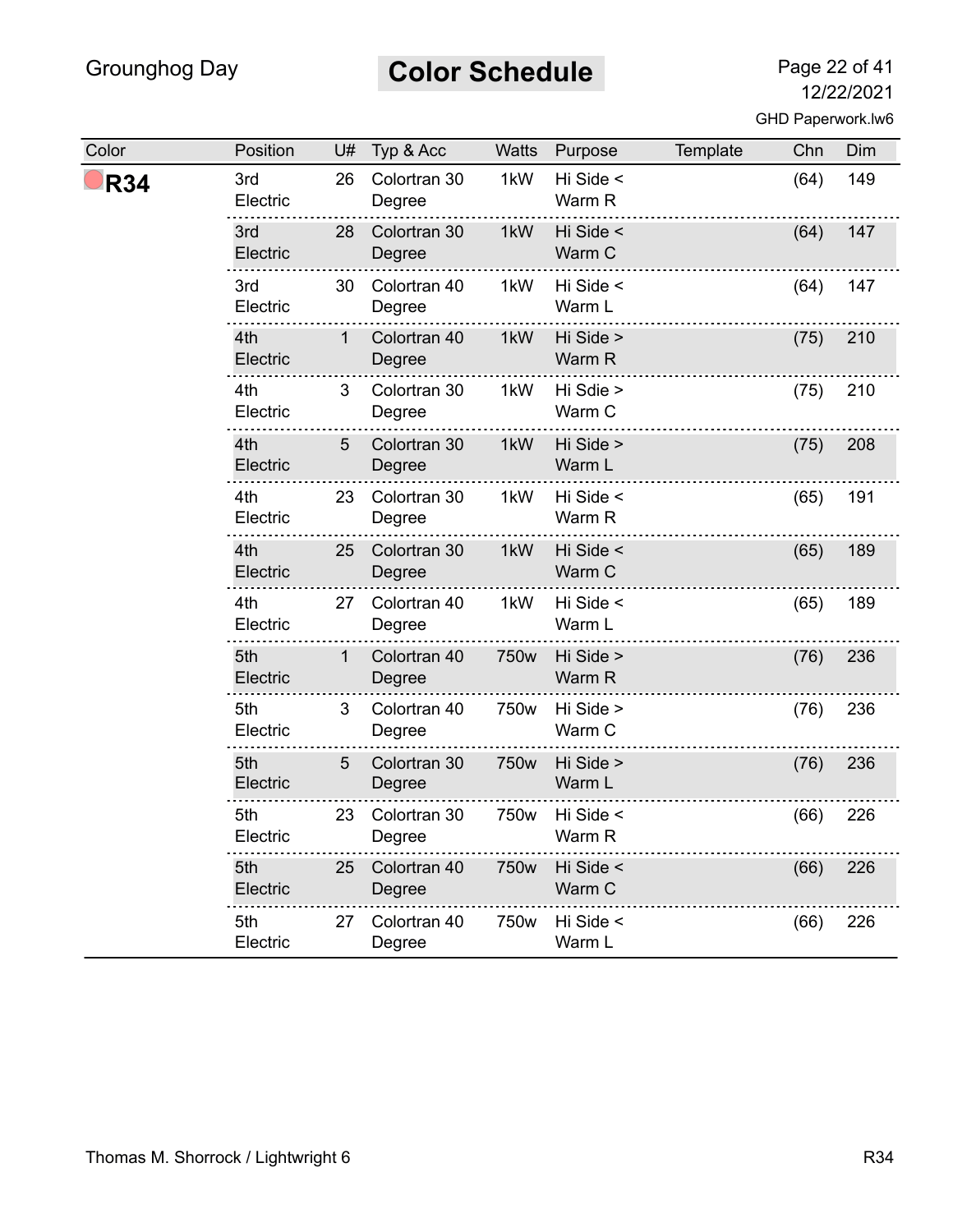# **Color Schedule** Page 23 of 41

| Color              | Position | U# | Typ & Acc              | <b>Watts</b> | Purpose         | Template | Chn   | <b>Dim</b> |
|--------------------|----------|----|------------------------|--------------|-----------------|----------|-------|------------|
| $\blacksquare$ R47 | Gallery  | 13 | Colortran 20<br>Degree | 1kW          | Apron Wash<br>R |          | (461) | 30         |
|                    | Gallery  | 14 | Colortran 20<br>Degree | 1kW          | Apron Wash L    |          | (461) | 30         |
|                    | Gallery  | 60 | Colortran 20<br>Degree | 1kW          | Apron Wash L    |          | (460) | 55         |
|                    | Gallery  | 61 | Colortran 20<br>Degree | 1kW          | Apron Wash<br>R |          | (460) | 55         |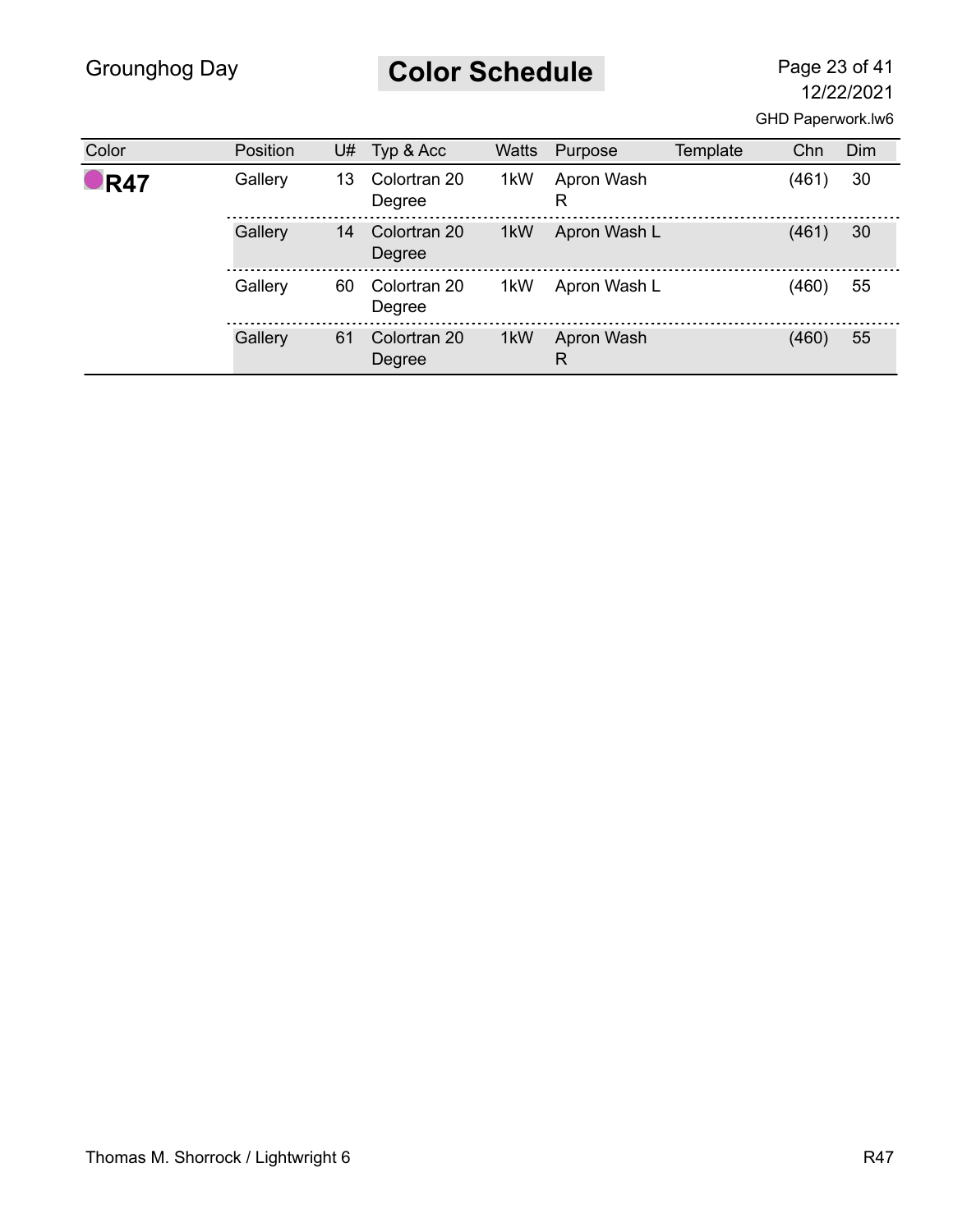# **Color Schedule** Page 24 of 41

| Color      | Position                    | U# Typ & Acc Watts Purpose  |     |               | Template Chn |      | Dim |
|------------|-----------------------------|-----------------------------|-----|---------------|--------------|------|-----|
| <b>R64</b> | 2nd<br>Electric             | 8 PAR 64 MFL 1kW            |     | Par Bax L     |              | (82) | 126 |
|            | 2 <sub>nd</sub><br>Electric | 10 PAR 64 MFL 1kW Par Bax L |     |               |              | (82) | 126 |
|            | 2nd<br>Electric             | 14 PAR 64 MFL 1kW Par Bax C |     |               |              | (81) | 122 |
|            | 2nd<br>Electric             | 17 PAR 64 MFL               | 1kW | Par Bax C     |              | (81) | 122 |
|            | 2nd<br>Electric             | 21 PAR 64 MFL 1kW Par Bax R |     |               |              | (80) | 117 |
|            | 2nd<br>Electric             | 23 PAR 64 MFL 1kW Par Bax R |     |               |              | (80) | 117 |
|            | 3rd<br>Electric             | 8 PAR 64 MFL 1kW Par Bax R  |     |               |              | (85) | 162 |
|            | 3rd<br>Electric             | 10 PAR 64 MFL 1kW Par Bax R |     |               |              | (85) | 162 |
|            | 3rd<br>Electric             | 14 PAR 64 MFL 1kW Par Bax C |     |               |              | (84) | 158 |
|            | 3rd and<br>Electric         | 17 PAR 64 MFL               |     | 1kW Par Bax C |              | (84) | 158 |
|            | 3rd<br>Electric             | 21 PAR 64 MFL 1kW Par Bax L |     |               |              | (83) | 153 |
|            | 3rd a<br>Electric           | 23 PAR 64 MFL               |     | 1kW Par Bax L |              | (83) | 153 |
|            | 4th<br>Electric             | 7 PAR 64 MFL                |     | 1kW Par Bax R | .            | (88) | 204 |
|            | 4th<br>Electric             | 10 PAR 64 MFL 1kW Par Bax R |     |               |              | (88) | 204 |
|            | 4th<br>Electric             | 13 PAR 64 MFL 1kW Par Bax C |     |               |              | (87) | 200 |
|            | 4th<br>Electric             | 15 PAR 64 MFL 1kW Par Bax C |     |               |              | (87) | 200 |
|            | 4th a<br>Electric           | 18 PAR 64 MFL 1kW Par Bax L |     |               |              | (86) | 195 |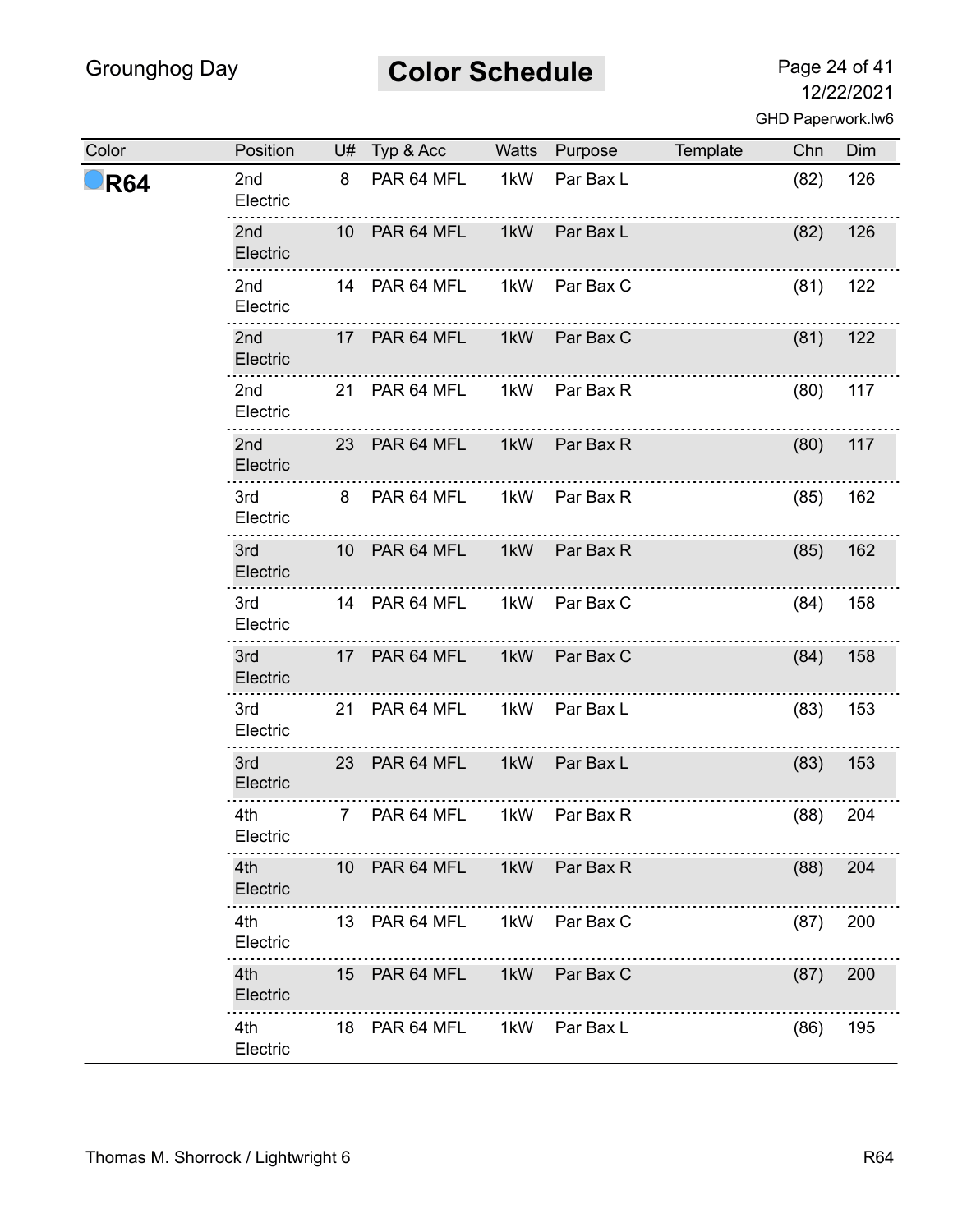**Color Schedule** Page 25 of 41

| Color              | Position          | U#             | Typ & Acc     | Watts | Purpose   | Template | Chn  | Dim |
|--------------------|-------------------|----------------|---------------|-------|-----------|----------|------|-----|
| $\blacksquare$ R64 | 4th<br>Electric   | 21             | PAR 64 MFL    | 1kW   | Par Bax L |          | (86) | 195 |
|                    | 5th<br>Electric   | $\overline{7}$ | PAR 64 MFL    | 1kW   | Par Bax R |          | (91) | 233 |
|                    | 5th<br>Electric   | 9              | PAR 64 MFL    | 1kW   | Par Bax R |          | (91) | 233 |
|                    | 5th a<br>Electric |                | 13 PAR 64 MFL | 1kW   | Par Bax C |          | (90) | 231 |
|                    | 5th<br>Electric   |                | 15 PAR 64 MFL | 1kW   | Par Bax C |          | (90) | 231 |
|                    | 5th<br>Electric   | 19             | PAR 64 MFL    | 1kW   | Par Bax L |          | (89) | 230 |
|                    | 5th<br>Electric   | 21             | PAR 64 MFL    | 1kW   | Par Bax L |          | (89) | 230 |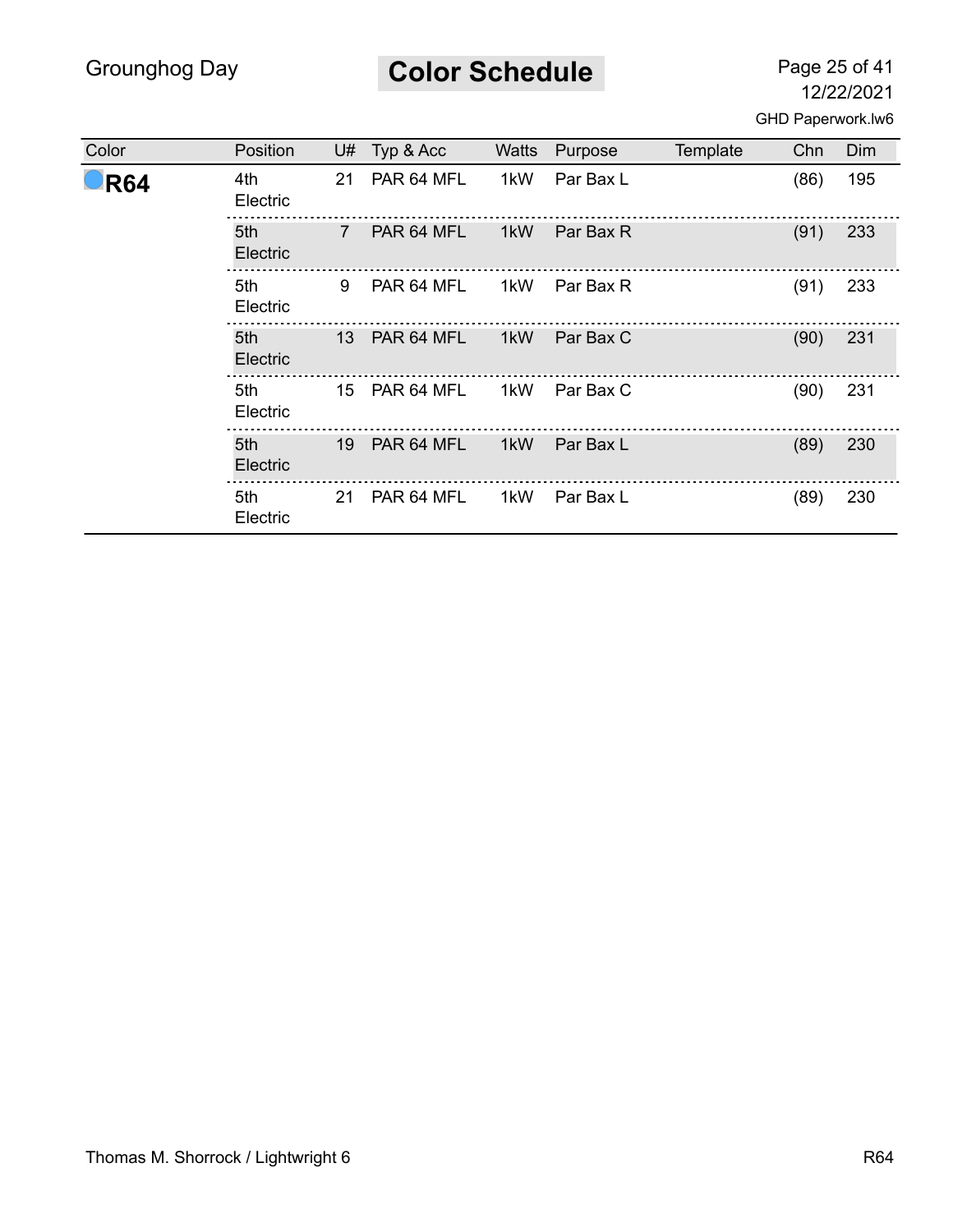**Color Schedule** Page 26 of 41

12/22/2021

|  | GHD Paperwork.lw6 |  |
|--|-------------------|--|
|--|-------------------|--|

| Color       | Position        | U#                | Typ & Acc              | <b>Watts</b> | Purpose                                 | Template       | Chn   | Dim |
|-------------|-----------------|-------------------|------------------------|--------------|-----------------------------------------|----------------|-------|-----|
| <b>R365</b> | 1st<br>Electric | 9                 | Colortran 30<br>Degree | 1kW          | Apron Back<br><b>Breakup R</b>          | <b>OR77805</b> | (574) | 100 |
|             | 1st<br>Electric | $12 \overline{ }$ | Colortran 30<br>Degree | 1kW          | <b>Apron Brack</b><br><b>Breakup RC</b> | <b>@R77805</b> | (573) | 97  |
|             | 1st<br>Electric | 14                | Colortran 30<br>Degree | 1kW          | Apron Back<br>Breakup C                 | <b>AR77805</b> | (572) | 96  |
|             | 1st<br>Electric | 17                | Colortran 30<br>Degree | 1kW          | Apron Back<br><b>Breakup LC</b>         | <b>@R77805</b> | (571) | 94  |
|             | 1st<br>Electric | 20                | Colortran 30<br>Degree | 1kW          | Apron Back<br><b>Breakup LC</b>         | <b>AR77805</b> | (570) | 92  |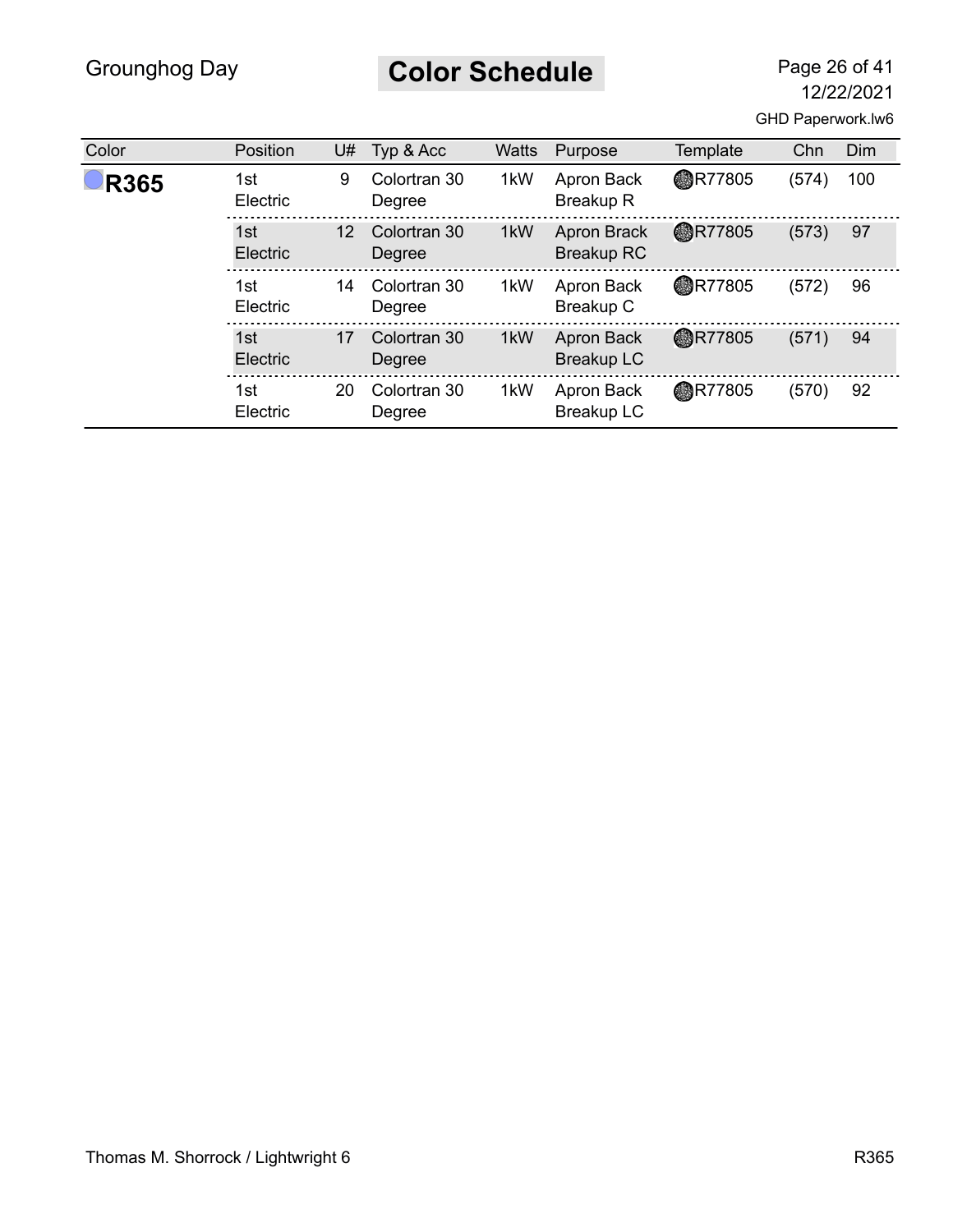# **Color Schedule** Page 27 of 41

| Color      | Position                     | U#             | Typ & Acc                         | Watts | Purpose                           | Template | Chn   | Dim |
|------------|------------------------------|----------------|-----------------------------------|-------|-----------------------------------|----------|-------|-----|
| <b>R67</b> | Gallery                      | 9              | Colortran 20<br>Degree            | 1kW   | Apron HS<br>Cool > R              |          | (170) | 28  |
|            | Gallery                      | 10             | Colortran 20<br>Degree            | 1kW   | Apron HS<br>Cool > L              |          | (170) | 28  |
|            | Gallery                      | 64             | Colortran 20<br>Degree            | 1kW   | Apron HS<br>Cool < L              |          | (160) | 57  |
|            | Gallery                      | 65             | Colortran 20<br>Degree            | 1kW   | Apron HS<br>Cool < R              |          | (160) | 57  |
|            | <b>SL Box</b><br><b>Boom</b> | $\overline{2}$ | Source Four 36<br>Degreew/Top Hat | 575w  | Apron HSR<br>Warm $>$ R           |          | (171) | 61  |
|            | <b>SL Box</b><br><b>Boom</b> | 4              | Source Four 36<br>Degreew/Top Hat | 575w  | <b>Apron HSL</b><br>Cool > R      |          | (171) | 62  |
|            | <b>SR Box</b><br><b>Boom</b> | $\overline{2}$ | Source Four 36<br>Degreew/Top Hat | 575w  | <b>Apron HSL</b><br>Warm $\leq R$ |          | (161) | 65  |
|            | <b>SR Box</b><br><b>Boom</b> | $\overline{4}$ | Source Four 36<br>Degreew/Top Hat | 575w  | Aporn HSL <<br>Cool < R           |          | (161) | 66  |
|            | 1st<br>Electric              | 2              | Colortran 40<br>Degree            | 1kW   | Hi Side <<br>Cool R               |          | (172) | 103 |
|            | 1st<br>Electric              | 4              | Colortran 30<br>Degree            | 1kW   | Hi Side <<br>Cool C               |          | (172) | 103 |
|            | 1st<br>Electric              | 6              | Colortran 30<br>Degree            | 1kW   | Hi Side <<br>Cool L               |          | (172) | 101 |
|            | 1st<br>Electric              | 23             | Colortran 30<br>Degree            | 1kW   | Hi Side ><br>Cool R               |          | (162) | 90  |
|            | 1st<br>Electric              | 25             | Colortran 30<br>Degree            | 1kW   | Hi Side ><br>Cool C               |          | (162) | 88  |
|            | 1st<br>Electric              | 27             | Colortran 40<br>Degree            | 1kW   | Hi Side ><br>Cool L               |          | (162) | 88  |
|            | 2nd<br>Electric              | $\overline{2}$ | Colortran 40<br>Degree            | 1kW   | Hi Side ><br>Cool R               |          | (173) | 131 |
|            | 2nd<br>Electric              | 4              | Colortran 30<br>Degree            | 1kW   | Hi Side ><br>Cool C               |          | (173) | 131 |
|            | 2 <sub>nd</sub><br>Electric  | 6              | Colortran 30<br>Degree            | 1kW   | Hi Side ><br>Cool L               |          | (173) | 129 |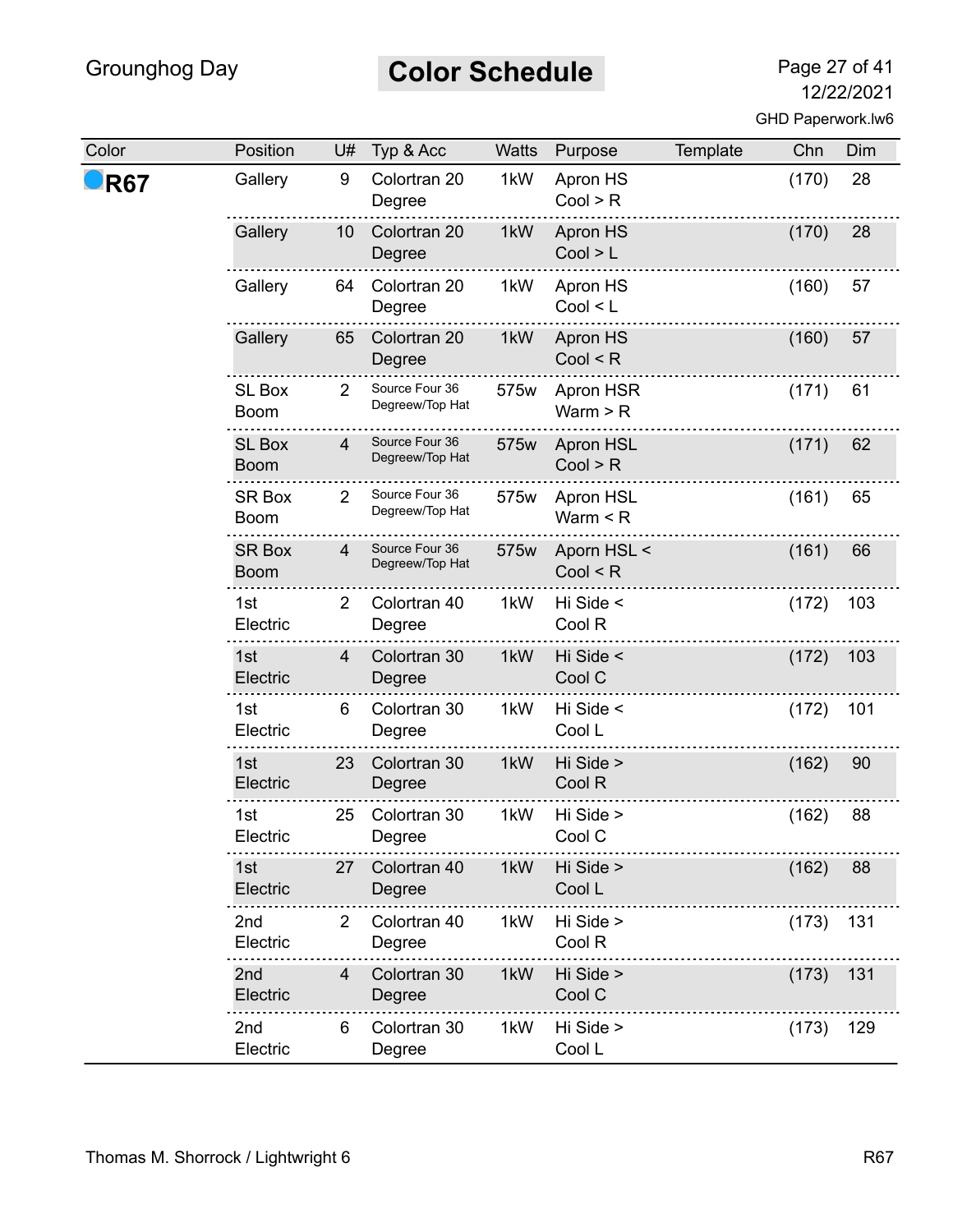# **Color Schedule** Page 28 of 41

| Color              | Position                    | U# | Typ & Acc              | Watts | Purpose                  | Template | Chn   | Dim |
|--------------------|-----------------------------|----|------------------------|-------|--------------------------|----------|-------|-----|
|                    |                             |    |                        |       |                          |          |       |     |
| $\blacksquare$ R67 | 2 <sub>nd</sub><br>Electric | 25 | Colortran 30<br>Degree | 1kW   | Hi Side $\leq$<br>Cool R |          | (163) | 114 |
|                    | 2 <sub>nd</sub><br>Electric | 27 | Colortran 30<br>Degree | 1kW   | Hi Side $\leq$<br>Cool C |          | (163) | 112 |
|                    | 2 <sub>nd</sub><br>Electric | 29 | Colortran 40<br>Degree | 1kW   | Hi Side $\leq$<br>Cool L |          | (163) | 112 |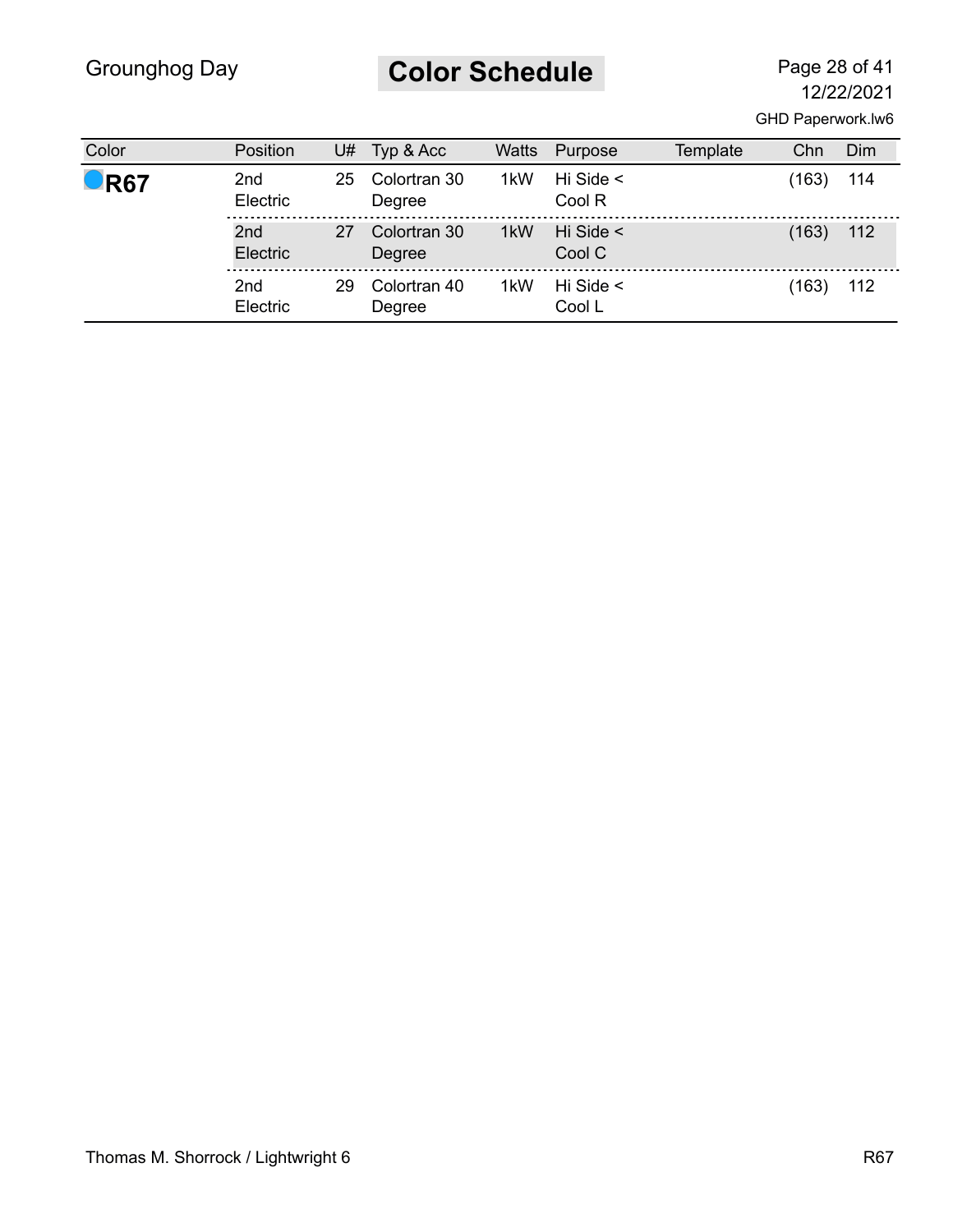**Color Schedule** Page 29 of 41

| Color       | Position        | U#             | Typ & Acc              | <b>Watts</b>     | Purpose                  | Template | Chn   | Dim |
|-------------|-----------------|----------------|------------------------|------------------|--------------------------|----------|-------|-----|
| <b>R367</b> | 3rd<br>Electric | $\mathcal{P}$  | Colortran 40<br>Degree | 1kW              | Hi Side ><br>Cool R      |          | (174) | 167 |
|             | 3rd<br>Electric | $\overline{4}$ | Colortran 30<br>Degree | 1 <sub>k</sub> W | Hi Side ><br>Cool C      |          | (174) | 167 |
|             | 3rd<br>Electric | 6              | Colortran 30<br>Degree | 1kW              | Hi Side ><br>Cool L      |          | (174) | 165 |
|             | 3rd<br>Electric | 25             | Colortran 30<br>Degree | 1kW              | Hi Side <<br>Cool R      |          | (164) | 150 |
|             | 3rd<br>Electric | 27             | Colortran 30<br>Degree | 1kW              | Hi Side $\leq$<br>Cool C |          | (164) | 148 |
|             | 3rd<br>Electric | 29             | Colortran 40<br>Degree | 1kW              | Hi Side <<br>Cool L      |          | (164) | 148 |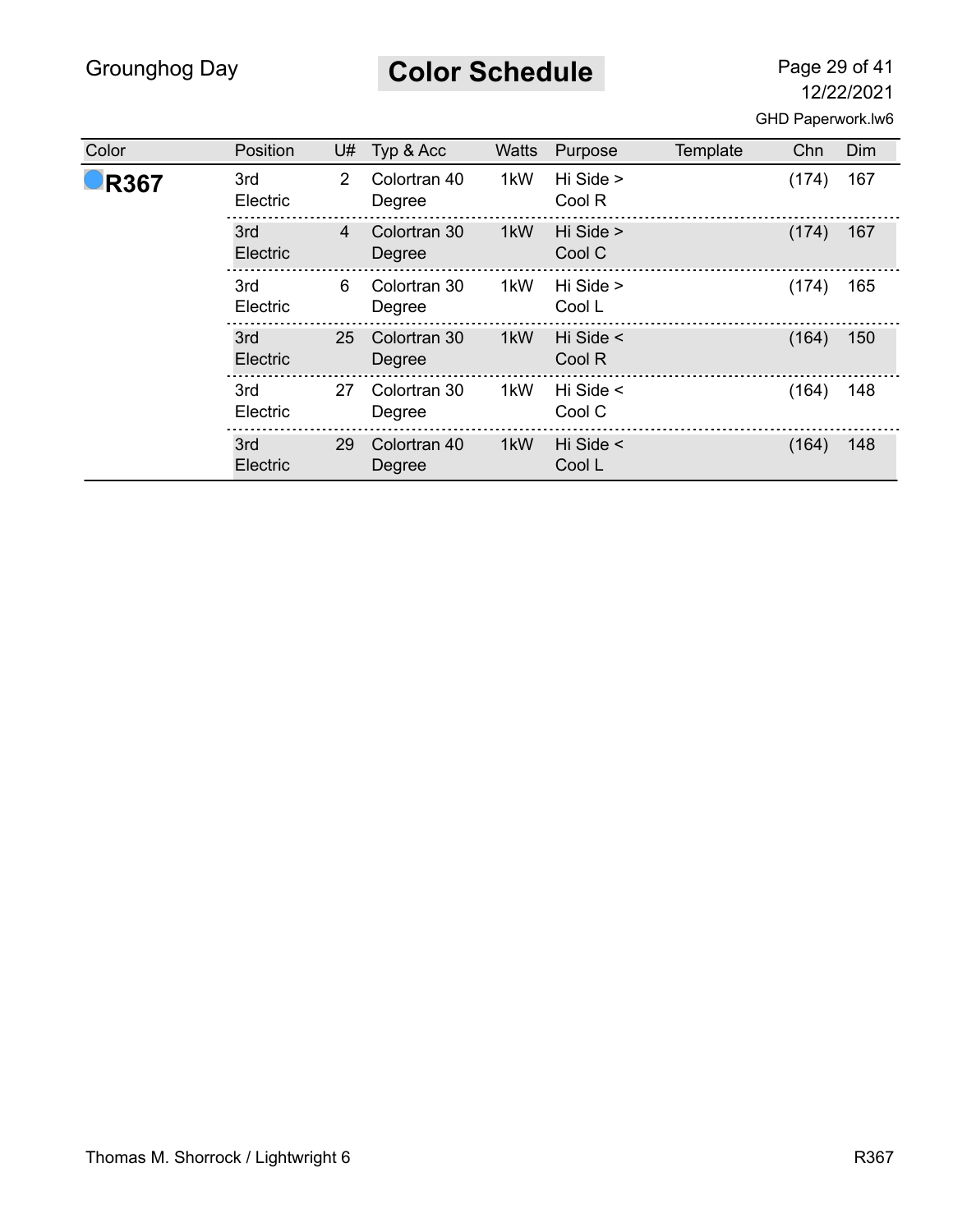# **Color Schedule** Page 30 of 41

| Color               | Position | U# | Typ & Acc              | Watts | Purpose                  | Template | Chn   | Dim |
|---------------------|----------|----|------------------------|-------|--------------------------|----------|-------|-----|
| $\blacksquare$ R370 | Gallery  | 57 | Colortran 20<br>Degree | 1kW   | <b>Back Fill</b><br>Wash |          | (550) | 303 |
|                     | Gallery  | 58 | Colortran 20<br>Degree | 1kW   | <b>Back Fill</b><br>Wash |          | (550) | 336 |
|                     | Gallery  | 59 | Colortran 20<br>Degree | 1kW   | <b>Back Fill</b><br>Wash |          | (550) | 336 |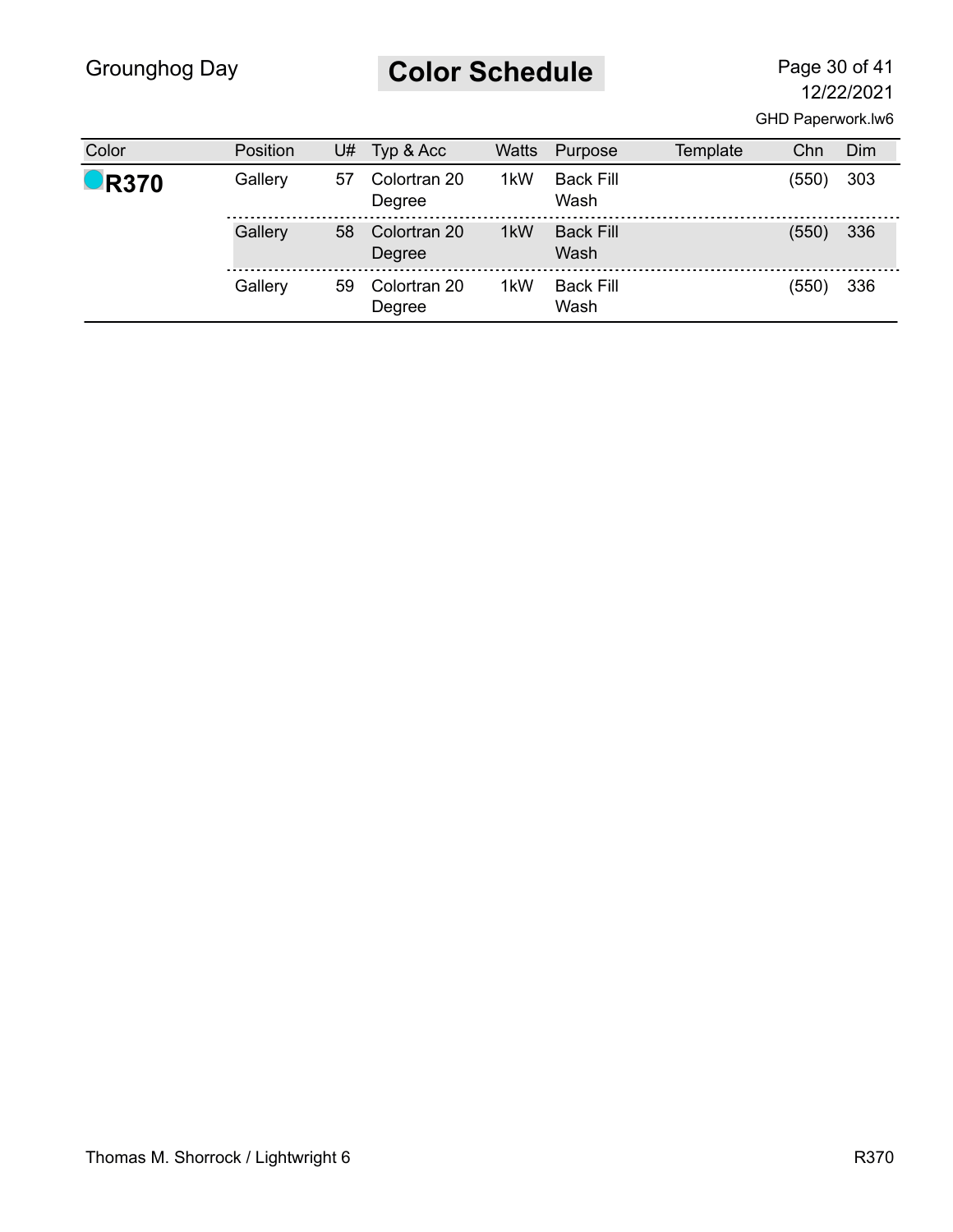# **Color Schedule** Page 31 of 41

12/22/2021

GHD Paperwork.lw6

| Color              | Position      | U# | Typ & Acc                | Watts | Purpose                      | Template | Chn  | Dim |
|--------------------|---------------|----|--------------------------|-------|------------------------------|----------|------|-----|
| $\blacksquare$ R73 | <b>Bridge</b> | 21 | Source Four<br>19 Degree | 575w  | House Fronts <b>R77809</b>   |          | (95) | 12  |
|                    | <b>Bridge</b> | 34 | Source Four<br>19 Degree | 575w  | House Fronts <b>C</b> R77809 |          | (95) | 12  |
|                    | <b>Bridge</b> | 37 | Source Four<br>19 Degree | 575w  | House Fronts <b>R77809</b>   |          | (95) | 12  |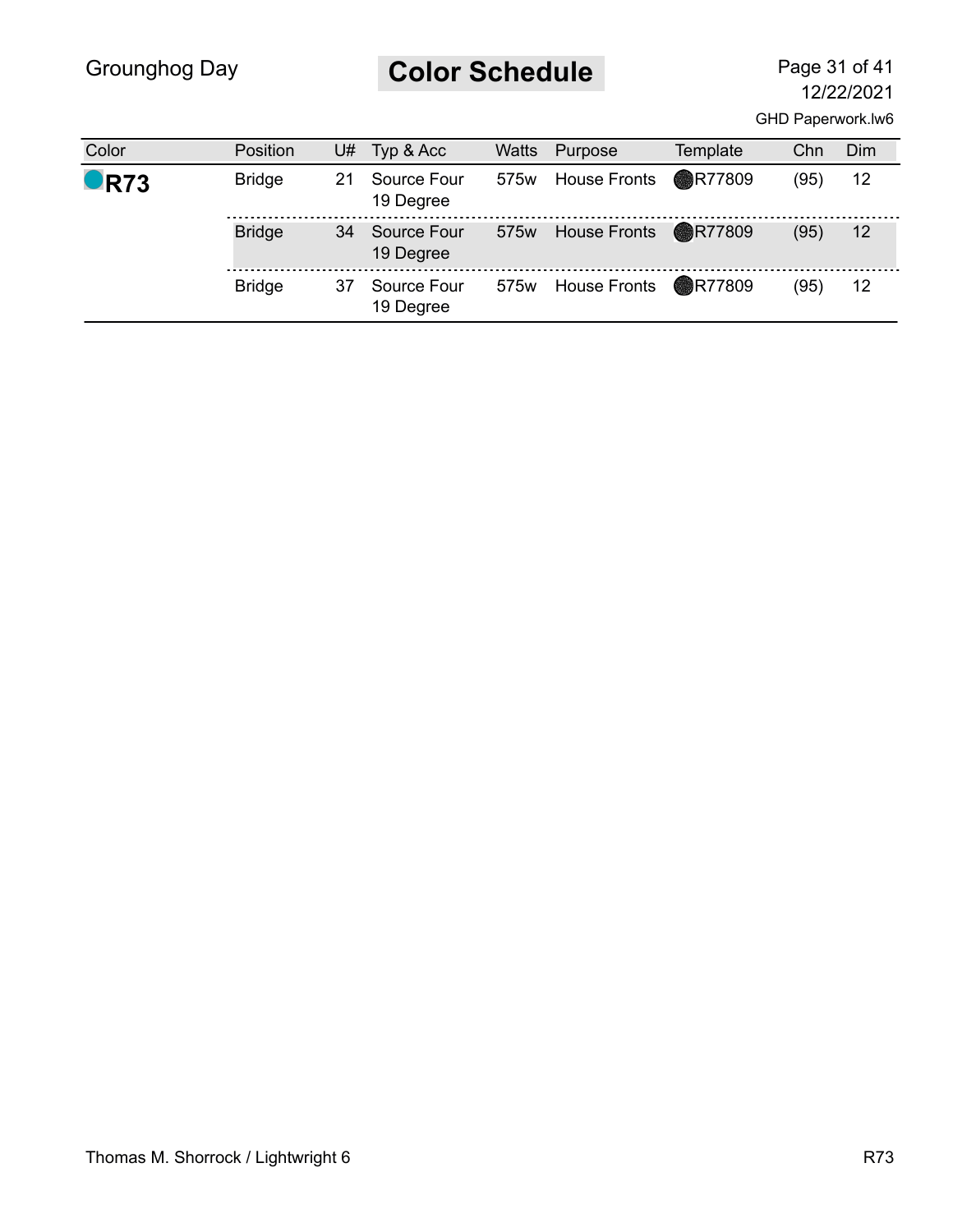**Color Schedule** Page 32 of 41

| Color              | Position             | U# | Typ & Acc              | <b>Watts</b> | Purpose                         | Template | Chn   | Dim |
|--------------------|----------------------|----|------------------------|--------------|---------------------------------|----------|-------|-----|
| $\blacksquare$ R74 | <b>SL BOOM</b><br>#4 | 5. | Colortran 40<br>Degree | 1kW          | IN 4 XLITE<br><b>MID</b>        |          | (429) | 215 |
|                    | <b>SL BOOM</b><br>#4 | 7  | Colortran 40<br>Degree | 1kW          | IN 4 XLITE<br><b>MID</b>        |          | (429) | 215 |
|                    | <b>SR</b><br>BOOM #4 | 5  | Colortran 40<br>Degree | 1kW          | IN 4 XLITE<br><b>MID</b>        |          | (424) | 185 |
|                    | <b>SR</b><br>BOOM #4 | 7  | Colortran 40<br>Degree | 1kW          | <b>IN 4 XLITE</b><br><b>MID</b> |          | (424) | 185 |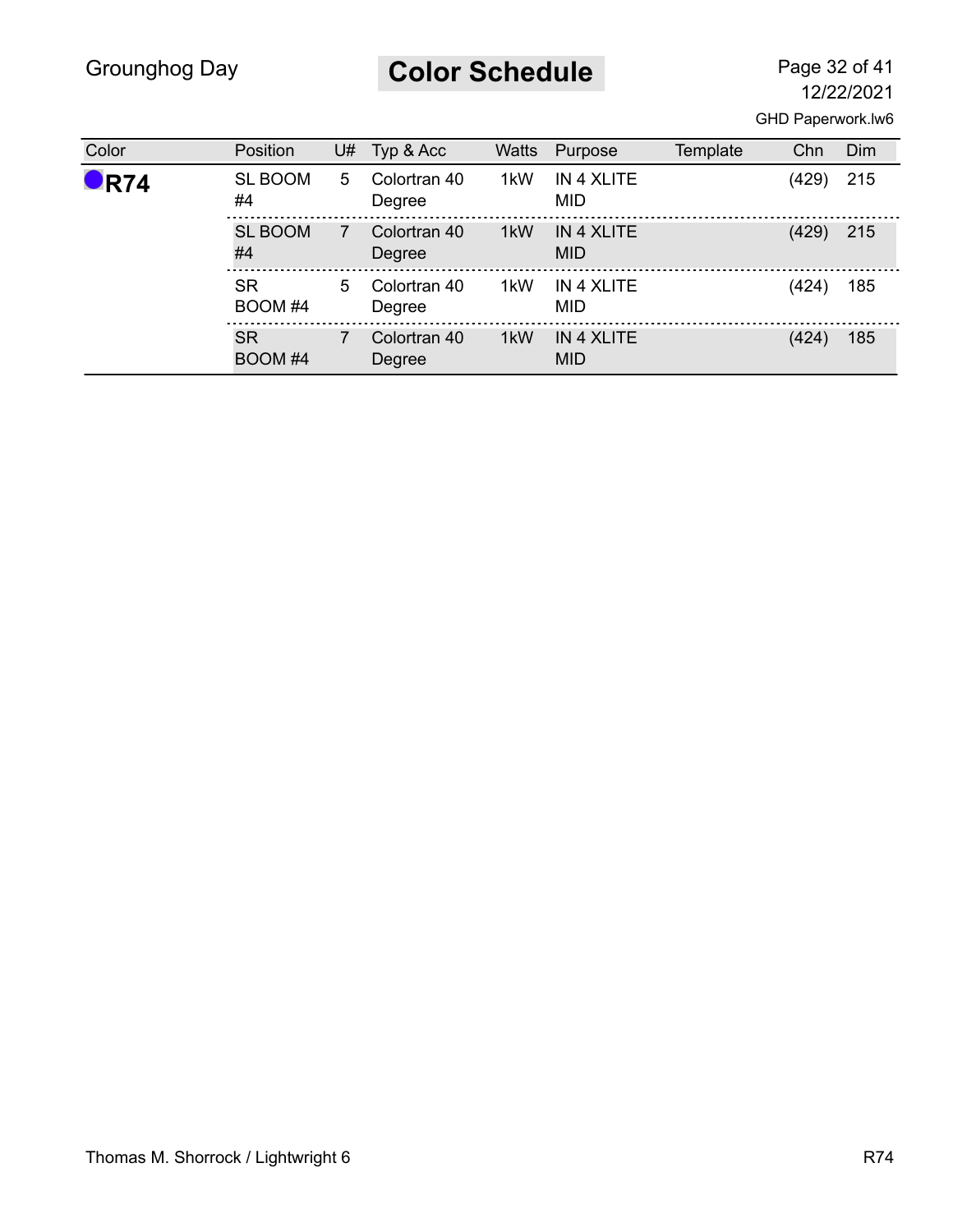**Color Schedule** Page 33 of 41

12/22/2021

GHD Paperwork.lw6

| Color       | Position        | U# | Typ & Acc                | Watts | Purpose                             | Template       | Chn   | Dim |
|-------------|-----------------|----|--------------------------|-------|-------------------------------------|----------------|-------|-----|
| <b>R374</b> | 2B Electric     | 2  | Source Four<br>50 Degree | 575w  | Gob Knob<br>Down Text               | <b>OR77602</b> | (581) |     |
|             | 2B Electric     | 6  | Source Four<br>50 Degree | 575w  | Gob Knob<br>Down Text               | <b>OR77602</b> | (582) |     |
|             | 2B Electric     | 9  | Source Four<br>50 Degree | 575w  | Gob Knob<br>Down Text               | <b>OR77602</b> | (583) |     |
|             | 2B Electric     | 12 | Source Four<br>50 Degree | 575w  | Gob Knob<br>Down Text               | <b>OR77602</b> | (584) |     |
|             | 3rd<br>Electric | 9  | Colortran 20<br>Degree   | 1kW   | <b>PUX Hanger</b><br><b>Breakup</b> | <b>AR77119</b> | (587) | 164 |
|             | 3rd<br>Electric | 12 | Colortran 20<br>Degree   | 1kW   | <b>PUX Hanger</b><br><b>Breakup</b> | <b>OR77119</b> | (586) | 161 |
|             | 3rd<br>Electric | 19 | Colortran 20<br>Degree   | 1kW   | <b>PUX Hanger</b><br><b>Breakup</b> | <b>AR77119</b> | (592) | 156 |
|             | 3rd<br>Electric | 22 | Colortran 20<br>Degree   | 1kW   | <b>PUX Hanger</b><br><b>Breakup</b> | <b>OR77119</b> | (510) | 154 |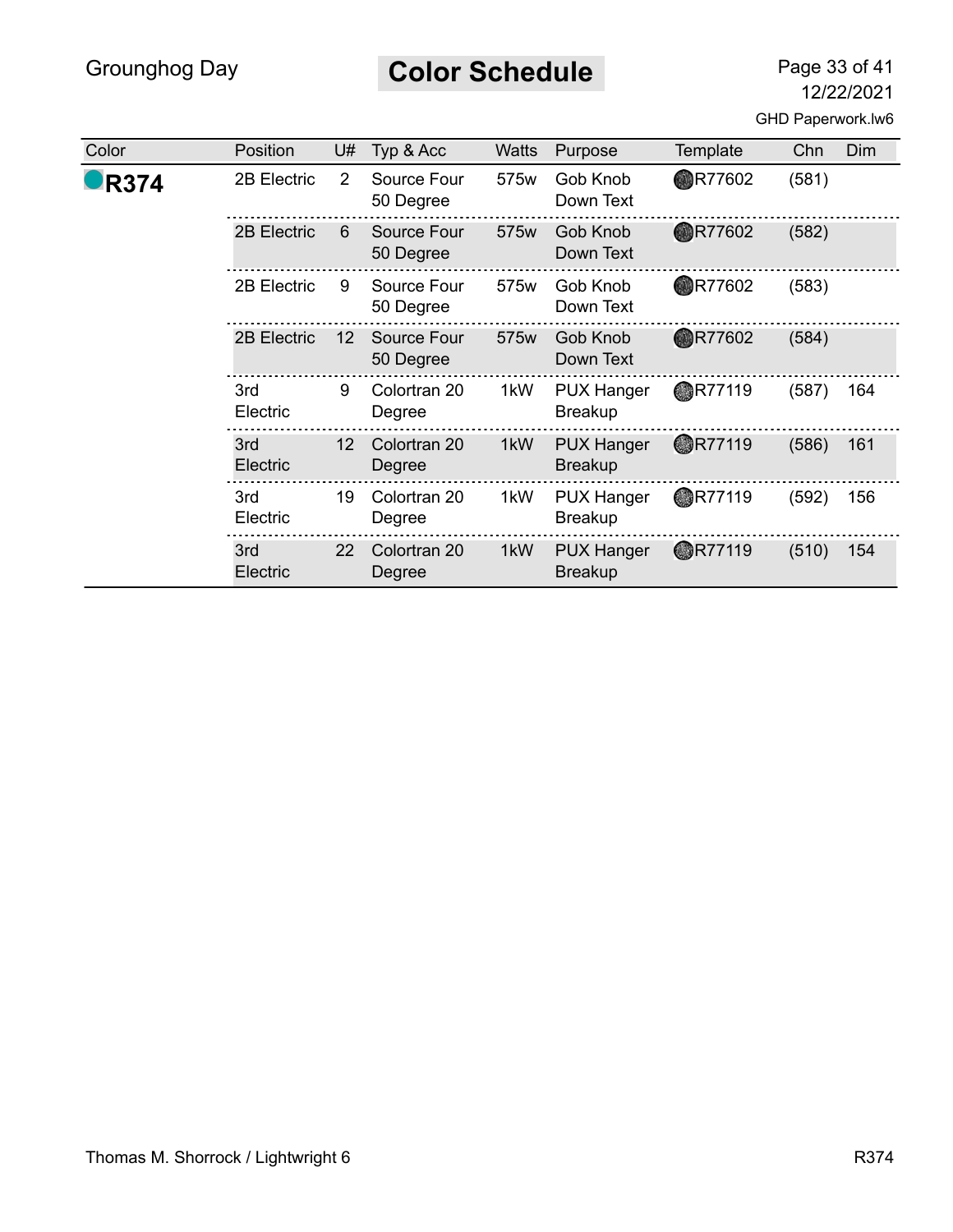# **Color Schedule** Page 34 of 41

12/22/2021

GHD Paperwork.lw6

| Color              | Position | U# | Typ & Acc              | Watts | Purpose                   | Template     | Chn   | Dim |
|--------------------|----------|----|------------------------|-------|---------------------------|--------------|-------|-----|
| $\blacksquare$ R77 | Gallery  | 68 | Colortran 10<br>Degree | 1kW   | Curtain<br><b>Breakup</b> | <b>@G294</b> | (530) | 54  |
|                    | Gallery  | 69 | Colortran 10<br>Degree | 1kW   | Curtain<br><b>Breakup</b> | <b>@G294</b> | (530) | -54 |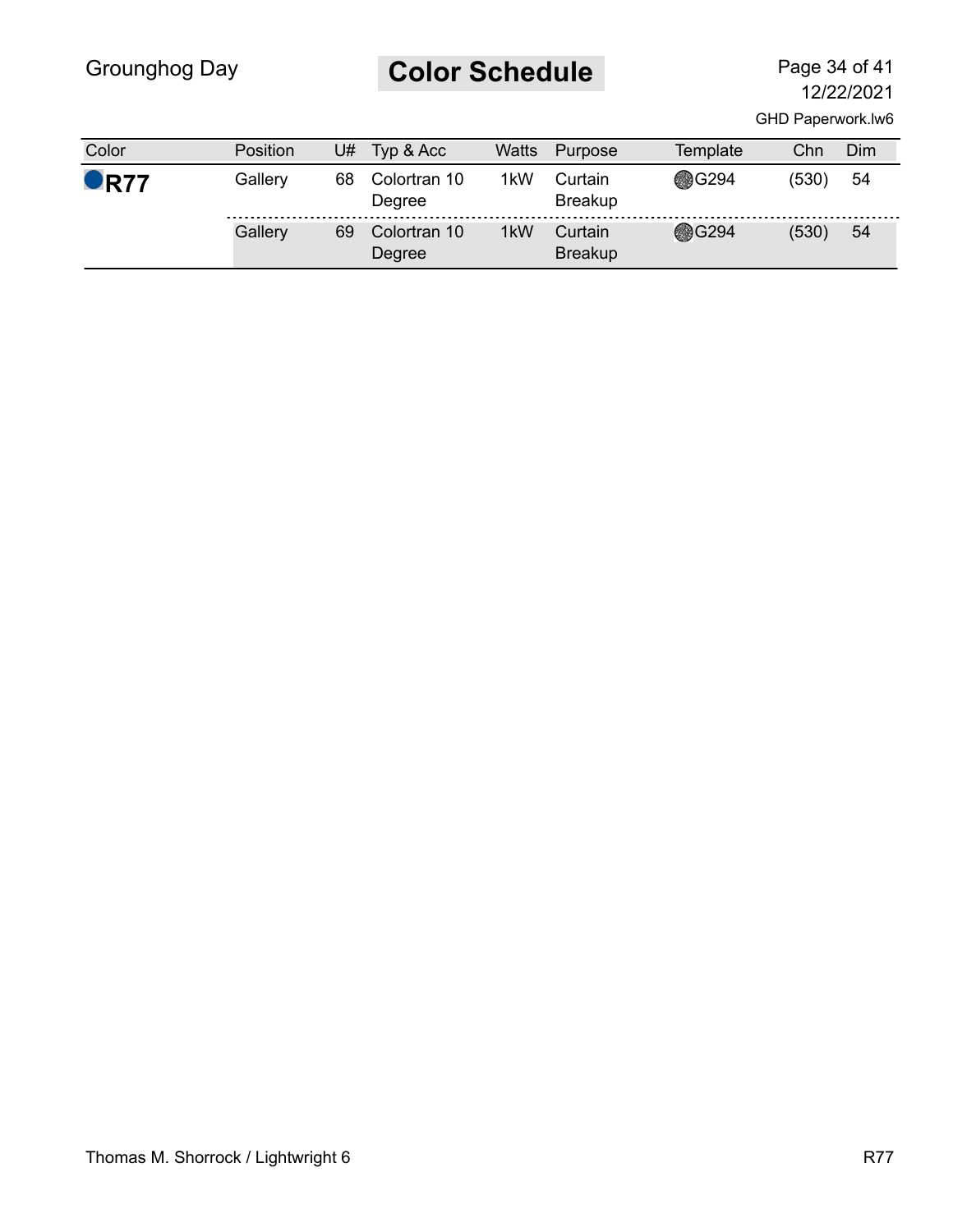# **Color Schedule** Page 35 of 41

| Color | Position        | U# | Typ & Acc                | Watts | Purpose                       | Template | Chn   | Dim   |
|-------|-----------------|----|--------------------------|-------|-------------------------------|----------|-------|-------|
| R80   | Gallery         | 22 | Colortran 10<br>Degree   | 1kW   | <b>DR Amber</b><br>Front      |          | (44)  | 37    |
|       | Gallery         | 26 | Colortran 10<br>Degree   | 1kW   | <b>DR Amber</b><br>Front      |          | (44)  | 37    |
|       | Gallery         | 30 | Colortran 10<br>Degree   | 1kW   | DC Amber<br>Front             |          | (43)  | 41    |
|       | Gallery         | 34 | Colortran 10<br>Degree   | 1kW   | <b>DC Amber</b><br>Front      |          | (43)  | 41    |
|       | Gallery         | 47 | Colortran 10<br>Degree   | 1kW   | <b>DL</b> Amber<br>Front      |          | (42)  | 48    |
|       | Gallery         | 50 | Colortran 10<br>Degree   | 1kW   | <b>DL</b> Amber<br>Front      |          | (42)  | 48    |
|       | <b>Bridge</b>   | 9  | Colortran 10<br>Degree   | 1kW   | Apron L Blue<br>Front         |          | (50)  | 5     |
|       | <b>Bridge</b>   | 10 | Colortran 10<br>Degree   | 1kW   | Apron L Blue<br>Front         |          | (50)  | 5     |
|       | <b>Bridge</b>   | 11 | Colortran 15<br>Degree   | 1kW   | Apron LC<br><b>Blue Front</b> |          | (51)  | $\,6$ |
|       | <b>Bridge</b>   | 12 | Colortran 15<br>Degree   | 1kW   | Apron LC<br><b>Blue Front</b> |          | (51)  | 6     |
|       | <b>Bridge</b>   | 42 | Colortran 15<br>Degree   | 1kW   | Apron RC<br><b>Blue Front</b> |          | (52)  | 19    |
|       | <b>Bridge</b>   | 43 | Colortran 15<br>Degree   | 1kW   | Apron RC<br><b>Blue Front</b> |          | (52)  | 19    |
|       | <b>Bridge</b>   | 44 | Colortran 10<br>Degree   | 1kW   | Apron R Blue<br>Front         |          | (53)  | 20    |
|       | <b>Bridge</b>   | 45 | Colortran 10<br>Degree   | 1kW   | Apron R Blue<br>Front         |          | (53)  | 20    |
|       | 5th<br>Electric | 10 | Source Four<br>50 Degree | 575w  | <b>Back Cool</b><br>Underhung |          | (595) | 229   |
|       | 5th<br>Electric | 12 | Source Four<br>50 Degree | 575w  | <b>Back Cool</b><br>Underhung |          | (595) | 229   |
|       | 5th<br>Electric | 17 | Source Four<br>50 Degree | 575w  | <b>Back Cool</b><br>Underhung |          | (595) | 229   |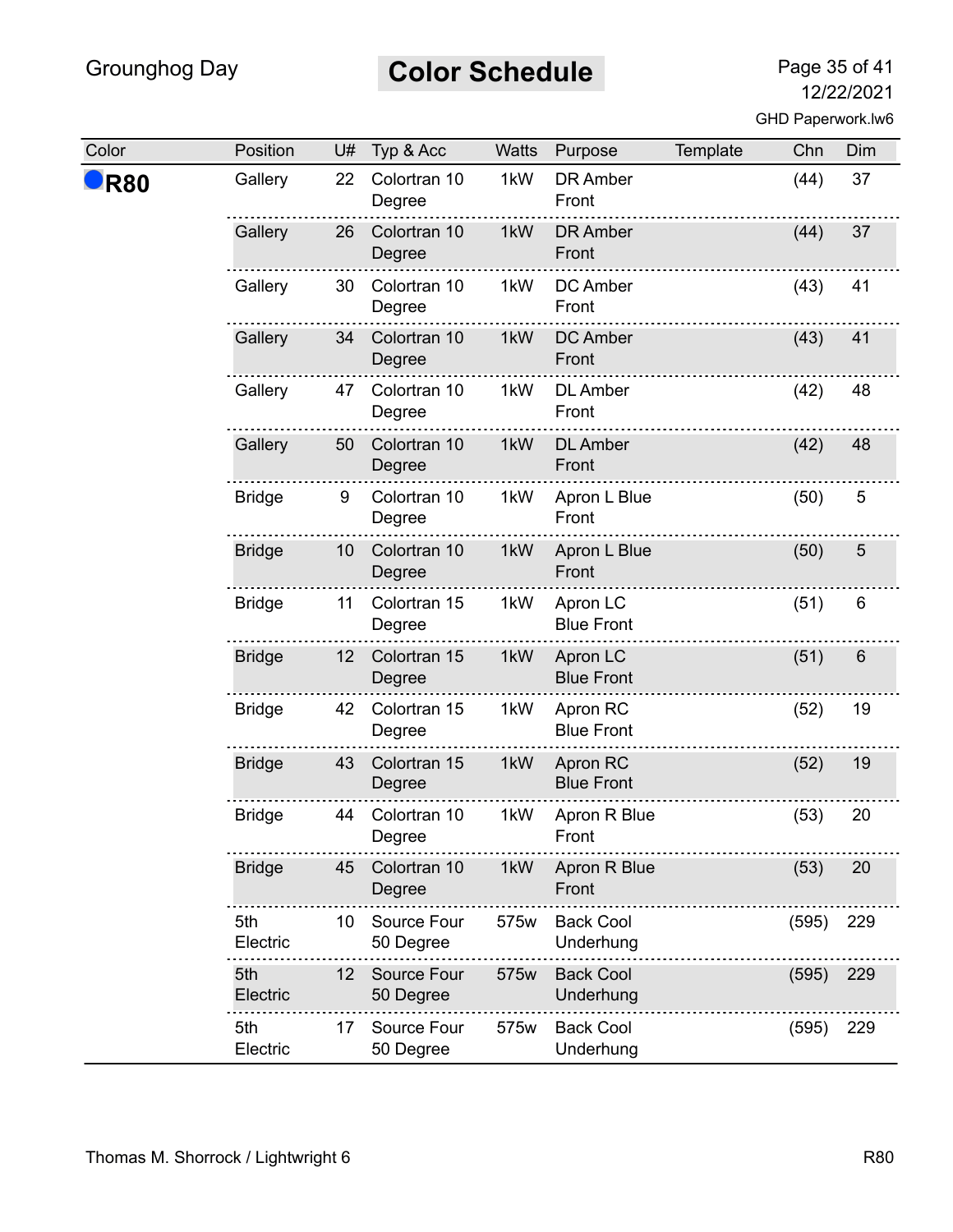# **Color Schedule** Page 36 of 41

| Color | Position             | U#           | Typ & Acc              | <b>Watts</b> | Purpose                          | Template | Chn   | Dim |
|-------|----------------------|--------------|------------------------|--------------|----------------------------------|----------|-------|-----|
| R80   | 6th<br>Electric      |              | A3 SKY CYC             | 1kW          | Cyc Blue                         |          | (338) | 239 |
|       | 6th<br>Electric      |              | B3 SKY CYC             | 1kW          | Cyc Blue                         |          | (338) | 239 |
|       | 6th<br>Electric      |              | C3 SKY CYC             | 1kW          | Cyc Blue                         |          | (335) | 242 |
|       | 6th<br>Electric      |              | D3 SKY CYC             | 1kW          | Cyc Blue                         |          | (332) | 246 |
|       | 6th<br>Electric      |              | E3 SKY CYC             | 1kW          | Cyc Blue                         |          | (332) | 246 |
|       | <b>SL BOOM</b><br>#1 | 5            | Colortran 40<br>Degree | 1kW          | IN 1 XLITE<br><b>MID</b>         |          | (426) | 107 |
|       | <b>SL BOOM</b><br>#1 | 7            | Colortran 40<br>Degree | 1kW          | IN 1 XLITE<br><b>MID</b>         |          | (426) | 107 |
|       | <b>SL BOOM</b><br>#2 | 5            | Colortran 40<br>Degree | 1kW          | IN 2 XLITE<br><b>MID</b>         |          | (427) | 143 |
|       | <b>SL BOOM</b><br>#2 | 7            | Colortran 40<br>Degree | 1kW          | IN 2 XLITE<br><b>MID</b>         |          | (427) | 143 |
|       | <b>SL BOOM</b><br>#3 | $\mathbf{1}$ | Colortran 20<br>Degree | 1kW          | <b>IN 3 XLITE</b><br><b>HIGH</b> |          | (408) | 177 |
|       | <b>SL BOOM</b><br>#3 | 3            | Colortran 30<br>Degree | 1kW          | IN 3 XLITE<br><b>HIGH</b>        |          | (408) | 177 |
|       | <b>SR</b><br>BOOM #1 | 5            | Colortran 40<br>Degree | 1kW          | IN 1 XLITE<br><b>MID</b>         |          | (421) | 77  |
|       | <b>SR</b><br>BOOM #1 | 7            | Colortran 40<br>Degree | 1kW          | IN 1 XLITE<br><b>MID</b>         |          | (421) | 77  |
|       | <b>SR</b><br>BOOM #2 | 5            | Colortran 40<br>Degree | 1kW          | IN 2 XLITE<br><b>MID</b>         |          | (422) | 137 |
|       | <b>SR</b><br>BOOM #2 | 7            | Colortran 40<br>Degree | 1kW          | IN 2 XLITE<br><b>MID</b>         |          | (422) | 137 |
|       | <b>SR</b><br>BOOM #3 | 1            | Colortran 20<br>Degree | 1kW          | IN 3 XLITE<br><b>HIGH</b>        |          | (403) | 171 |
|       | <b>SR</b><br>BOOM #3 | 3            | Colortran 30<br>Degree | 1kW          | IN 3 XLITE<br><b>HIGH</b>        |          | (403) | 171 |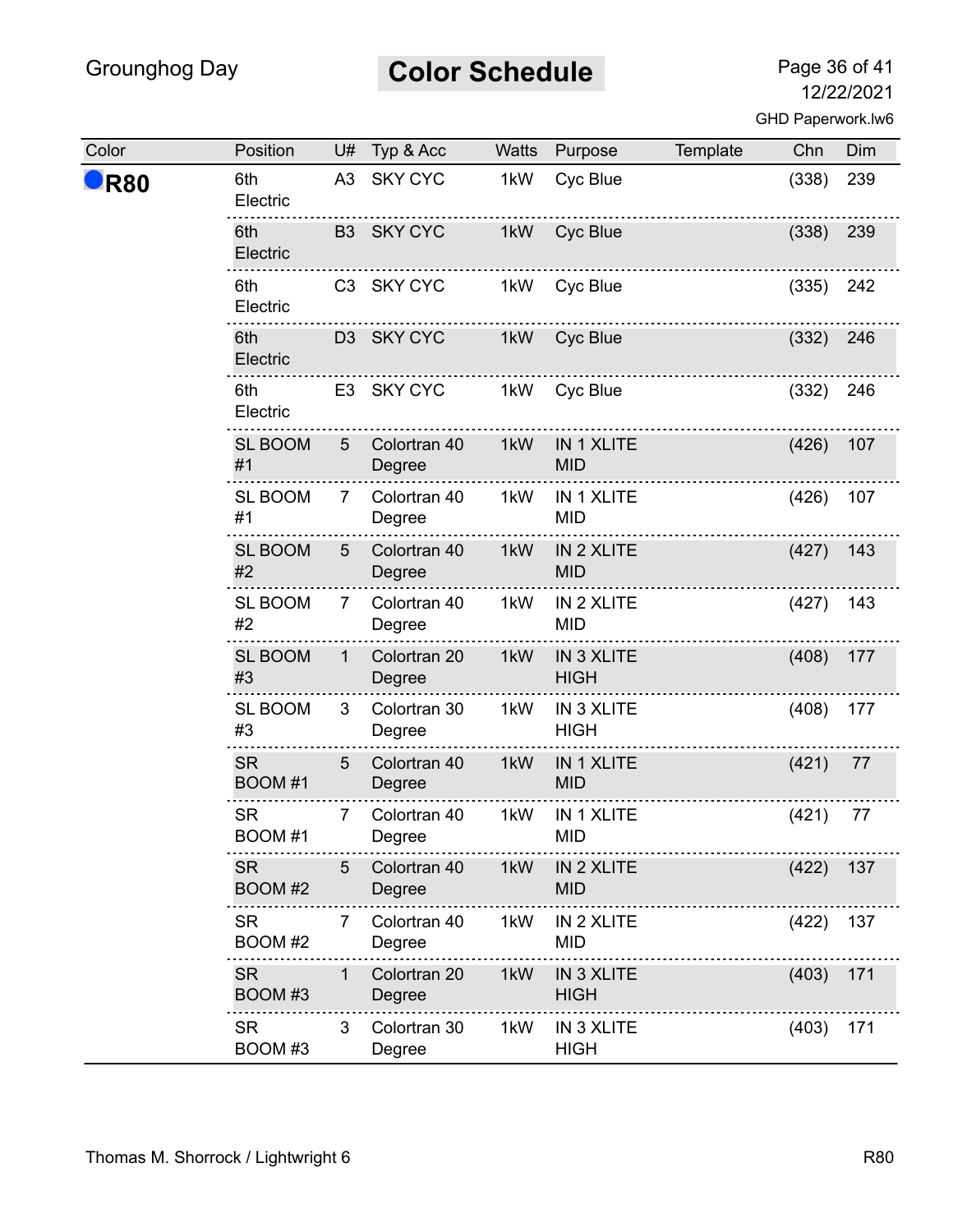# **Color Schedule** Page 37 of 41

12/22/2021

|  | GHD Paperwork.lw6 |  |
|--|-------------------|--|
|--|-------------------|--|

| Color | Position             | U#             | Typ & Acc              | Watts | Purpose                          | Template      | Chn   | Dim |
|-------|----------------------|----------------|------------------------|-------|----------------------------------|---------------|-------|-----|
| R392  | <b>SL BOOM</b><br>#1 | $\overline{2}$ | Colortran 20<br>Degree | 1kW   | IN 1 XLITE<br><b>HIGH</b>        | <b>● G294</b> | (436) | 106 |
|       | <b>SL BOOM</b><br>#1 | 4              | Colortran 30<br>Degree | 1kW   | IN 1 XLITE<br><b>HIGH</b>        | <b>@G294</b>  | (436) | 106 |
|       | <b>SL BOOM</b><br>#2 | 2              | Colortran 20<br>Degree | 1kW   | IN 2 XLITE<br><b>HIGH</b>        | <b>● G294</b> | (437) | 142 |
|       | <b>SL BOOM</b><br>#2 | $\overline{4}$ | Colortran 30<br>Degree | 1kW   | IN 2 XLITE<br><b>HIGH</b>        | <b>G294</b>   | (437) | 142 |
|       | <b>SL BOOM</b><br>#3 | 2              | Colortran 20<br>Degree | 1kW   | IN 3 XLITE<br><b>HIGH</b>        | <b>OG294</b>  | (438) | 178 |
|       | <b>SL BOOM</b><br>#3 | 4              | Colortran 30<br>Degree | 1kW   | <b>IN 3 XLITE</b><br><b>HIGH</b> | <b>@G294</b>  | (438) | 178 |
|       | SL BOOM<br>#4        | $\mathbf 1$    | Colortran 20<br>Degree | 1kW   | IN 4 XLITE<br><b>HIGH</b>        |               | (409) | 213 |
|       | <b>SL BOOM</b><br>#4 | 3              | Colortran 30<br>Degree | 1kW   | IN 4 XLITE<br><b>HIGH</b>        |               | (409) | 213 |
|       | <b>SR</b><br>BOOM #1 | $\overline{2}$ | Colortran 20<br>Degree | 1kW   | IN 1 XLITE<br><b>HIGH</b>        | <b>● G294</b> | (431) | 76  |
|       | <b>SR</b><br>BOOM #1 | $\overline{4}$ | Colortran 30<br>Degree | 1kW   | IN 1 XLITE<br><b>HIGH</b>        | <b>@G294</b>  | (431) | 76  |
|       | <b>SR</b><br>BOOM #2 | $\overline{2}$ | Colortran 20<br>Degree | 1kW   | IN 2 XLITE<br><b>HIGH</b>        | <b>OG294</b>  | (432) | 136 |
|       | <b>SR</b><br>BOOM #2 | 4              | Colortran 30<br>Degree | 1kW   | IN 2 XLITE<br><b>HIGH</b>        | <b>G294</b>   | (432) | 136 |
|       | <b>SR</b><br>BOOM #3 | $\overline{2}$ | Colortran 20<br>Degree | 1kW   | IN 3 XLITE<br>HIGH               | <b>●G294</b>  | (433) | 172 |
|       | <b>SR</b><br>BOOM #3 | 4              | Colortran 30<br>Degree | 1kW   | IN 3 XLITE<br><b>HIGH</b>        | <b>G294</b>   | (433) | 172 |
|       | <b>SR</b><br>BOOM #4 | 1.             | Colortran 20<br>Degree | 1kW   | IN 4 XLITE<br>HIGH               |               | (404) | 183 |
|       | <b>SR</b><br>BOOM #4 | 3              | Colortran 30<br>Degree | 1kW   | IN 4 XLITE<br><b>HIGH</b>        |               | (404) | 183 |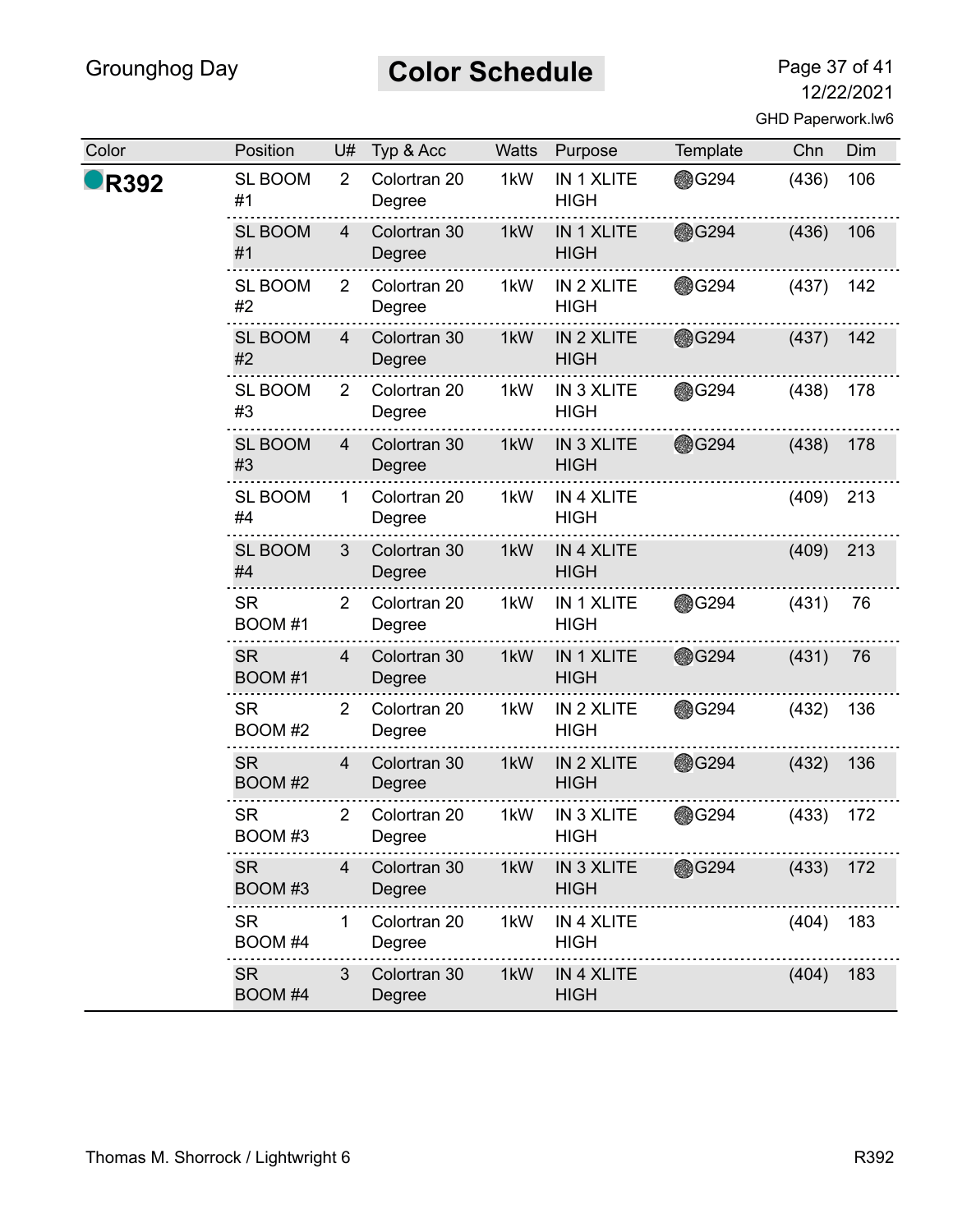# **Color Schedule** Page 38 of 41

| Color           | Position | U# | Typ & Acc              | Watts | Purpose             | Template | Chn  | Dim |
|-----------------|----------|----|------------------------|-------|---------------------|----------|------|-----|
| R <sub>93</sub> | Gallery  | 23 | Colortran 10<br>Degree | 1kW   | R Blue Front        |          | (56) | 38  |
|                 | Gallery  | 27 | Colortran 10<br>Degree | 1kW   | <b>R</b> Blue Front |          | (56) | 38  |
|                 | Gallery  | 31 | Colortran 10<br>Degree | 1kW   | C Blue Front        |          | (55) | 42  |
|                 | Gallery  | 35 | Colortran 10<br>Degree | 1kW   | C Blue Front        |          | (55) | 42  |
|                 | Gallery  | 46 | Colortran 10<br>Degree | 1kW   | L Blue Front        |          | (54) | 47  |
|                 | Gallery  | 51 | Colortran 10<br>Degree | 1kW   | L Blue Front        |          | (54) | 47  |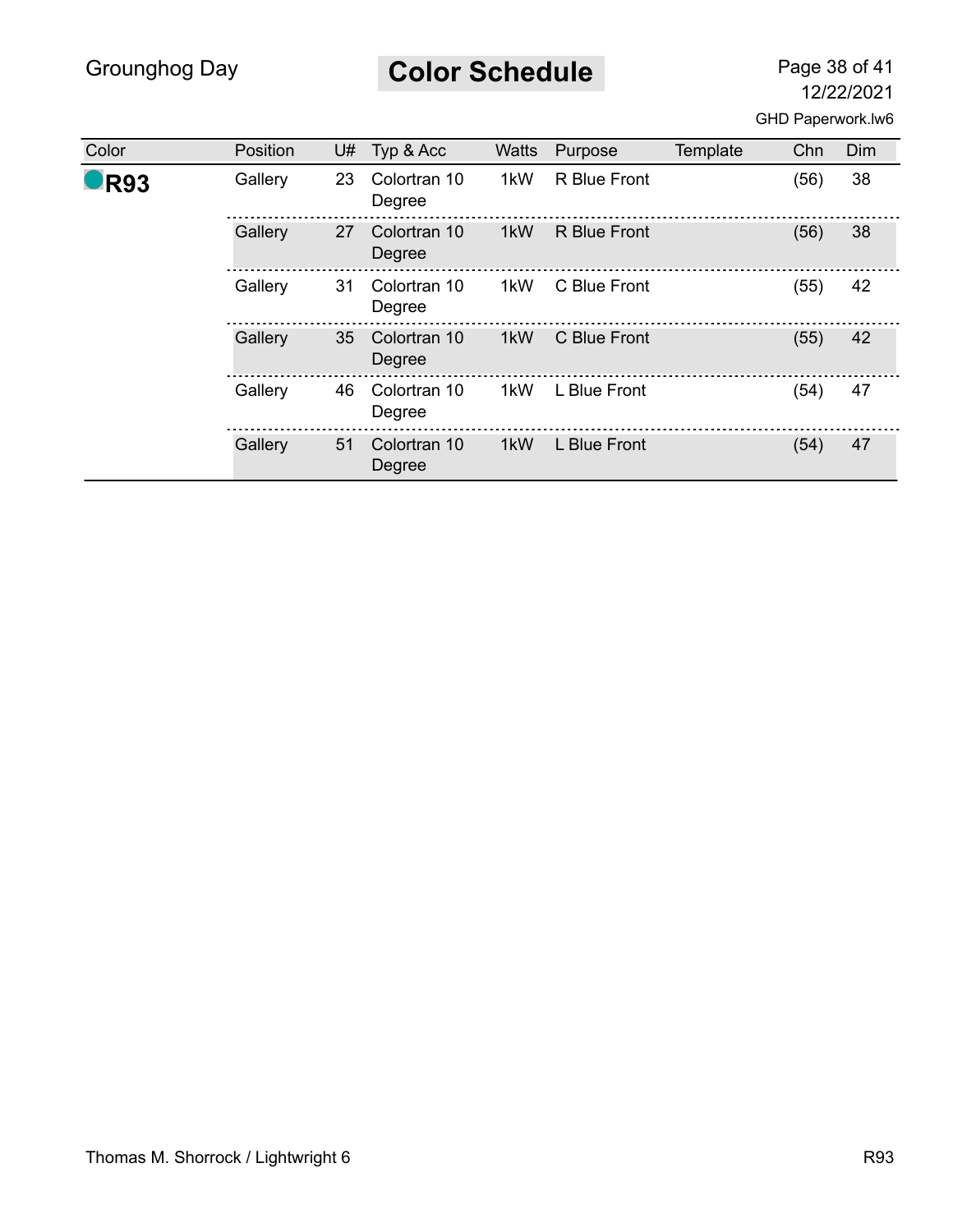#### **Color Schedule** Page 39 of 41

| Color               | Position | U# | Typ & Acc              | <b>Watts</b> | Purpose                  | Template | Chn   | Dim |
|---------------------|----------|----|------------------------|--------------|--------------------------|----------|-------|-----|
| $\blacksquare$ R393 | Gallery  | 15 | Colortran 20<br>Degree | 1kW          | <b>Back Fill</b><br>Wash |          | (552) | 304 |
|                     | Gallery  | 16 | Colortran 20<br>Degree | 1kW          | <b>Back Fill</b><br>Wash |          | (552) | 335 |
|                     | Gallery  |    | Colortran 20<br>Degree | 1kW          | <b>Back Fill</b><br>Wash |          | (552) | 335 |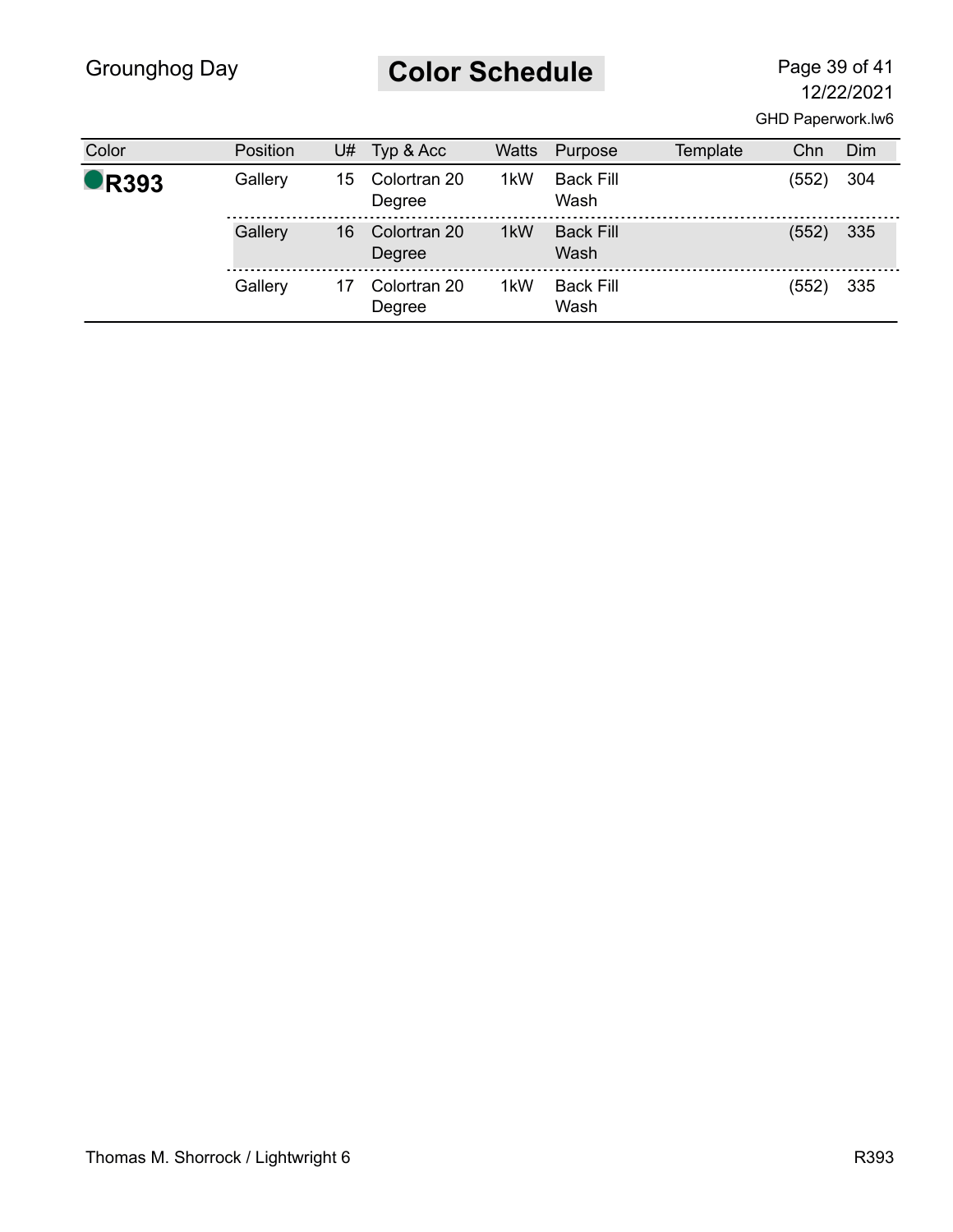**Color Schedule** Page 40 of 41

| Color | <b>Position</b>              | U# | Typ & Acc                         | Watts            | Purpose                    | Template | Chn   | Dim |
|-------|------------------------------|----|-----------------------------------|------------------|----------------------------|----------|-------|-----|
| R94   | <b>SL Box</b><br><b>Boom</b> | 5  | Source Four 19<br>Degreew/Top Hat | 575 <sub>w</sub> | <b>Stuck Color</b><br>Wash |          | (435) | 63  |
|       | <b>SL Box</b><br><b>Boom</b> |    | Source Four 19<br>Degreew/Top Hat | 575 <sub>w</sub> | <b>Stuck Color</b><br>Wash |          | (435) | 64  |
|       | <b>SR Box</b><br><b>Boom</b> | 5  | Source Four 19<br>Degreew/Top Hat | 575w             | <b>Stuck Color</b><br>Wash |          | (430) | 67  |
|       | <b>SR Box</b><br><b>Boom</b> |    | Source Four 19<br>Degreew/Top Hat | 575 <sub>w</sub> | <b>Stuck Color</b><br>Wash |          | (430) | 68  |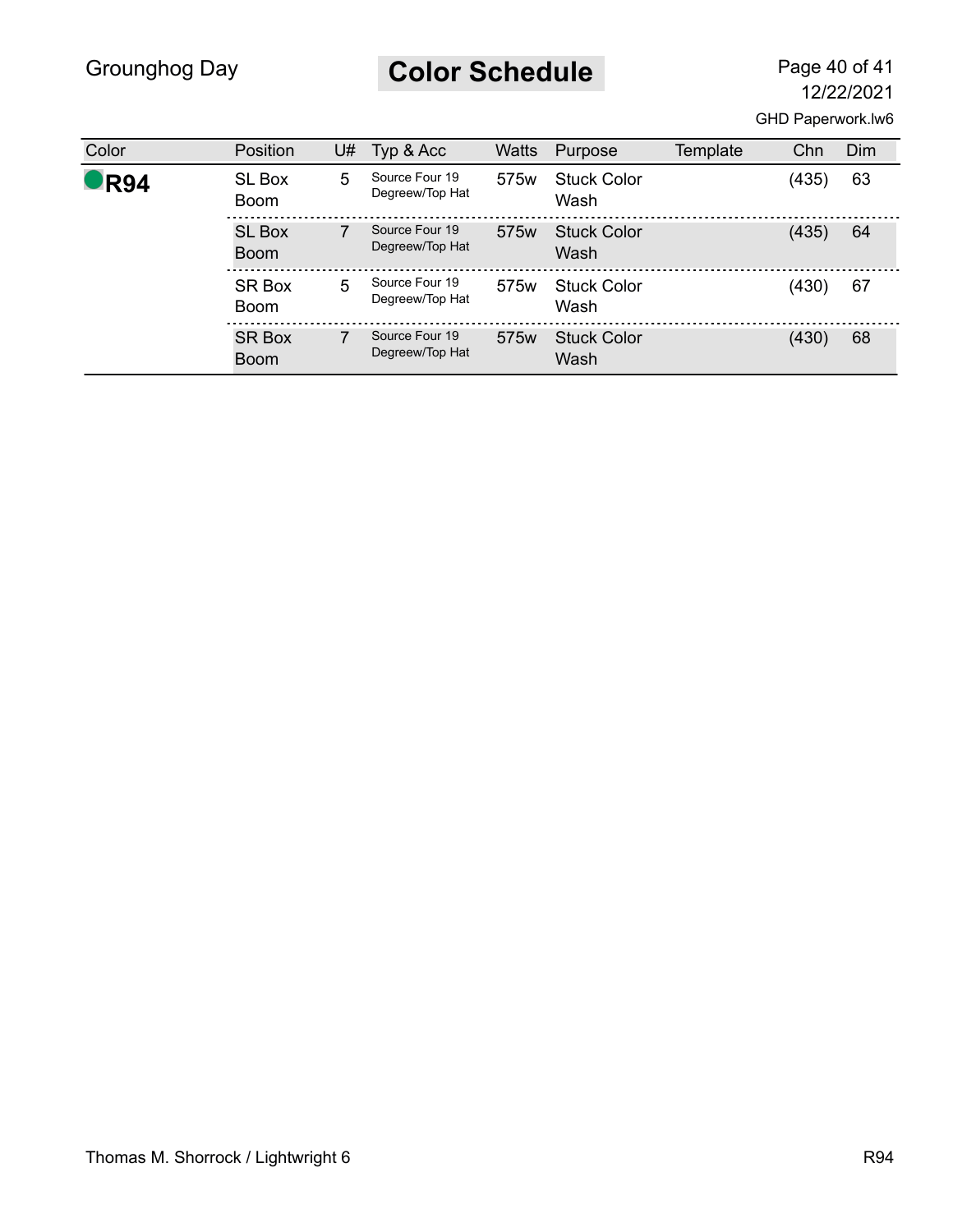**Color Schedule** Page 41 of 41

| Color     | Position        | U# | Typ & Acc              | <b>Watts</b> | Purpose                     | Template | Chn   | Dim |
|-----------|-----------------|----|------------------------|--------------|-----------------------------|----------|-------|-----|
| R66, R114 | 1st<br>Electric | 8  | Colortran 20<br>Degree | 1kW          | House Hi<br><b>Front R</b>  |          | (569) | 99  |
|           | 1st<br>Electric | 10 | Colortran 20<br>Degree | 1kW          | House Hi<br><b>Front RC</b> |          | (568) | 98  |
|           | 1st<br>Electric | 15 | Colortran 20<br>Degree | 1kW          | House Hi<br>Front C         |          | (567) | 95  |
|           | 1st<br>Electric | 19 | Colortran 20<br>Degree | 4w           | House Hi<br><b>Front LC</b> |          | (566) | 93  |
|           | 1st<br>Electric | 21 | Colortran 20<br>Degree | 1kW          | House Hi<br>Front L         |          | (565) | 91  |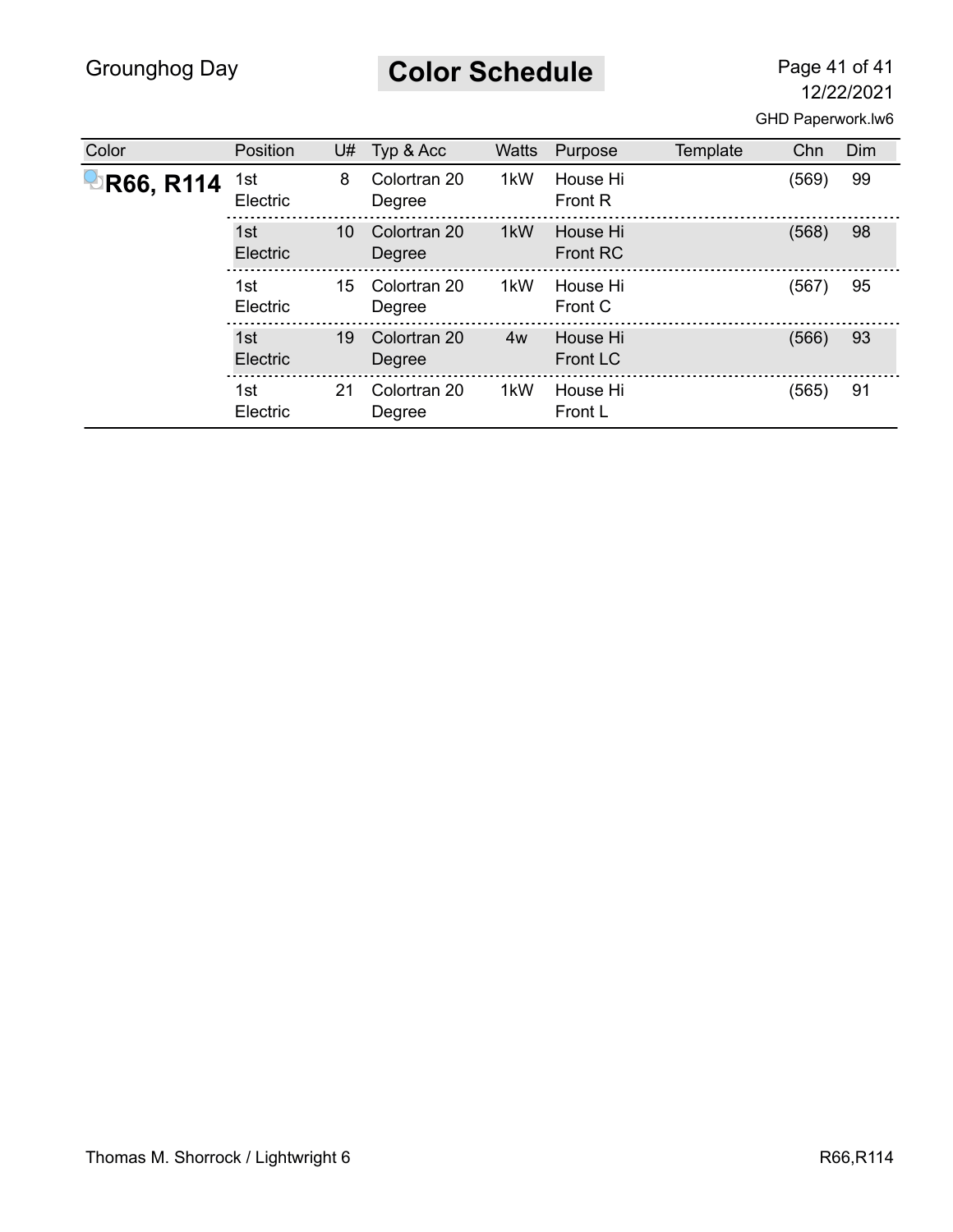#### Gobo Schedule Page 1 of 8

12/22/2021

GHD Paperwork.lw6

Preliminary Paperwork LD: Thomas M. Shorrock ME: Margret Carol Dir: P. Fitzwater



**G294**

| Position      | Unit           | Type & Accsry       | <b>Watts</b>     | Purpose                | Color                  | Chn   | Dim |
|---------------|----------------|---------------------|------------------|------------------------|------------------------|-------|-----|
| Gallery       | 5              | Colortran 10 Degree | 1kW              | <b>Curtain Breakup</b> | $\bigtriangledown$ R21 | (531) | 31  |
| Gallery       | 6              | Colortran 10 Degree | 1kW              | <b>Curtain Breakup</b> | $\bigtriangledown$ R21 | (531) | 31  |
| Gallery       | 68             | Colortran 10 Degree | 1kW              | Curtain Breakup        | $\blacksquare$ R77     | (530) | 54  |
| Gallery       | 69             | Colortran 10 Degree | 1kW              | <b>Curtain Breakup</b> | R77                    | (530) | 54  |
| SL BOOM #1    | $\overline{2}$ | Colortran 20 Degree | 1kW              | IN 1 XLITE HIGH        | <b>R</b> 392           | (436) | 106 |
| SL BOOM #1    | $\overline{4}$ | Colortran 30 Degree | 1kW              | <b>IN 1 XLITE HIGH</b> | <b>R</b> 392           | (436) | 106 |
| SL BOOM #2    | 2              | Colortran 20 Degree | 1kW              | IN 2 XLITE HIGH        | <b>R392</b>            | (437) | 142 |
| SL BOOM #2    | $\overline{4}$ | Colortran 30 Degree | 1kW              | IN 2 XLITE HIGH        | <b>R</b> 392           | (437) | 142 |
| SL BOOM #3    | 2              | Colortran 20 Degree | 1kW              | IN 3 XLITE HIGH        | <b>R</b> 392           | (438) | 178 |
| SL BOOM #3    | 4              | Colortran 30 Degree | 1kW              | <b>IN 3 XLITE HIGH</b> | <b>R</b> 392           | (438) | 178 |
| SL BOOM #4    | 2              | Colortran 20 Degree | 1kW              | IN 4 XLITE HIGH        | N/C                    | (439) | 214 |
| SL BOOM #4    | $\overline{4}$ | Colortran 30 Degree | 1kW              | IN 4 XLITE HIGH        | N/C                    | (439) | 214 |
| SR BOOM#      | $\overline{2}$ | Colortran 20 Degree | 1 <sub>k</sub> W | <b>IN 1 XLITE HIGH</b> | <b>R</b> 392           | (431) | 76  |
| SR BOOM#      | $\overline{4}$ | Colortran 30 Degree | 1 <sub>k</sub> W | <b>IN 1 XLITE HIGH</b> | <b>R</b> 392           | (431) | 76  |
| SR BOOM#<br>2 | 2              | Colortran 20 Degree | 1kW              | IN 2 XLITE HIGH        | <b>R</b> 392           | (432) | 136 |
| SR BOOM#<br>2 | $\overline{4}$ | Colortran 30 Degree | 1 <sub>k</sub> W | IN 2 XLITE HIGH        | <b>R</b> 392           | (432) | 136 |
| SR BOOM#<br>3 | $\overline{2}$ | Colortran 20 Degree | 1kW              | IN 3 XLITE HIGH        | <b>R</b> 392           | (433) | 172 |
| SR BOOM#<br>3 | $\overline{4}$ | Colortran 30 Degree | 1kW              | <b>IN 3 XLITE HIGH</b> | <b>R392</b>            | (433) | 172 |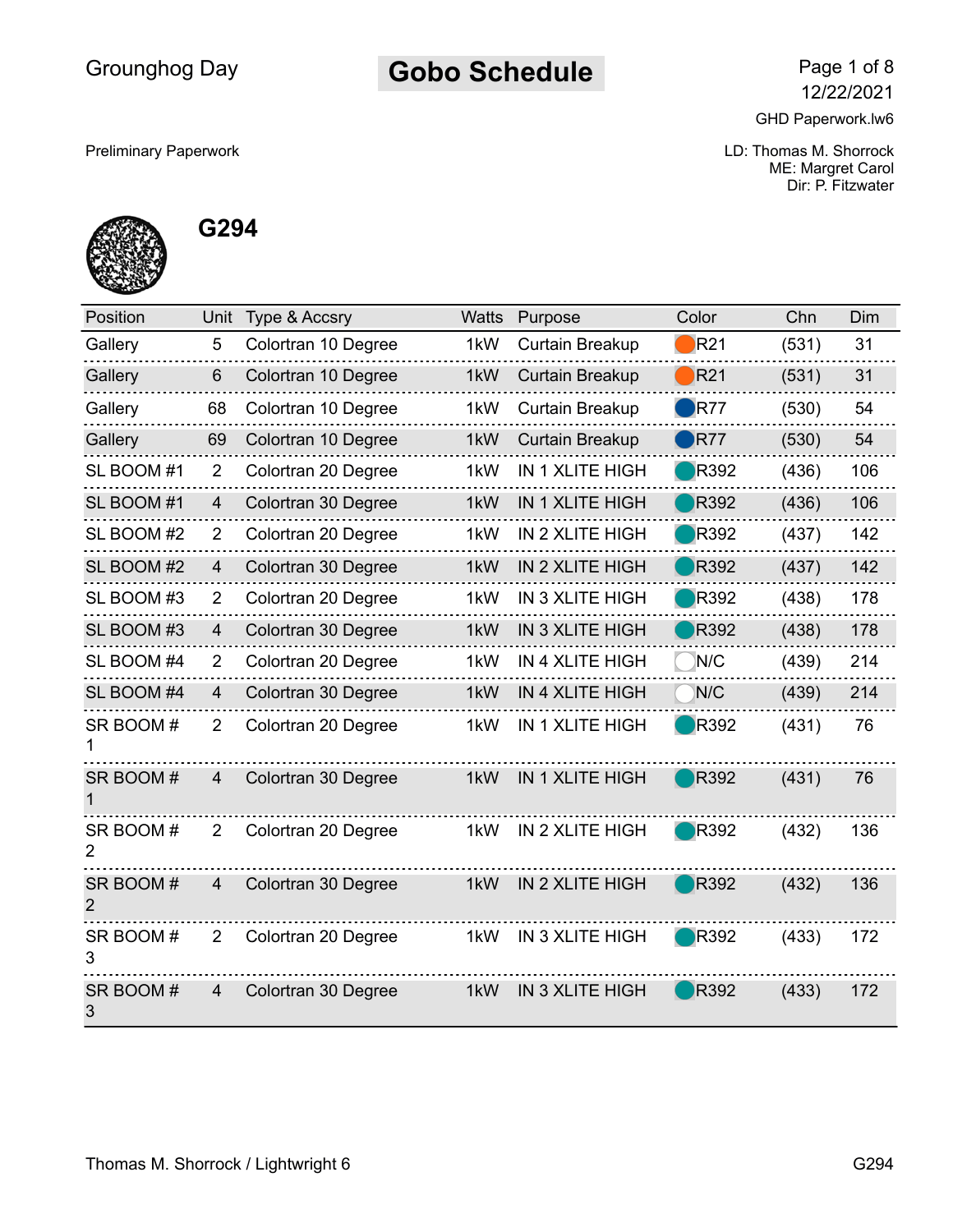# Gobo Schedule Page 2 of 8



#### **G294**

| Position                   | Unit Type & Accsry  | Watts | Purpose         | Color | Chn   | Dim |
|----------------------------|---------------------|-------|-----------------|-------|-------|-----|
| SR BOOM#<br>4              | Colortran 20 Degree | 1kW   | IN 4 XLITE HIGH | N/C   | (434) | 184 |
| SR BOOM#<br>$\overline{4}$ | Colortran 30 Degree | 1kW   | IN 4 XLITE HIGH | N/C   | (434) | 184 |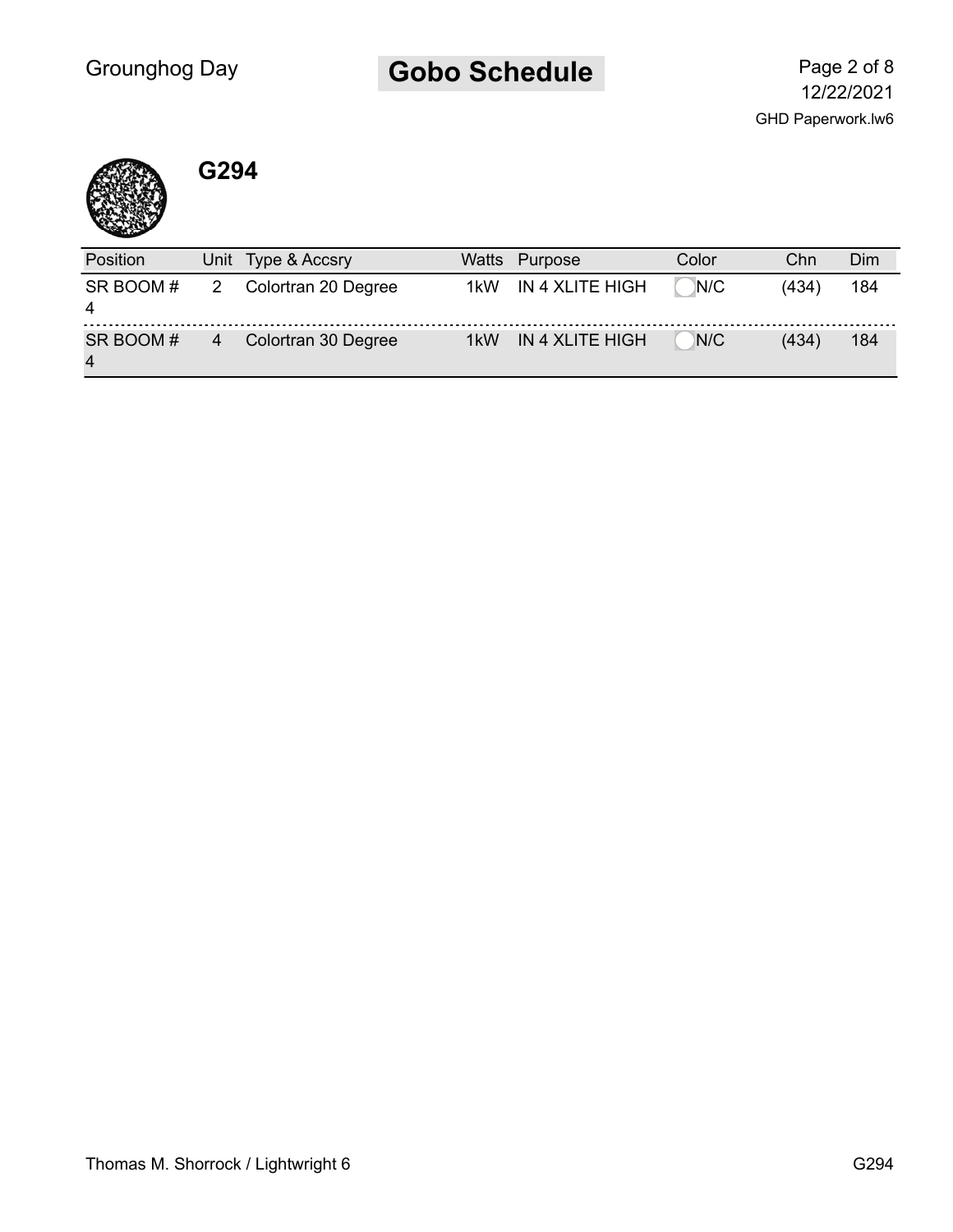#### Gobo Schedule Page 3 of 8



#### **R77750**

| Position     | Unit | Type & Accsry       | Watts            | Purpose                     | Color           | Chn   | Dim |
|--------------|------|---------------------|------------------|-----------------------------|-----------------|-------|-----|
| 2nd Electric | 13   | Colortran 30 Degree | 1 <sub>k</sub> W | DS Warm<br><b>Breakup R</b> | R <sub>09</sub> | (577) | 124 |
| 2nd Electric | 16   | Colortran 30 Degree | 1 <sub>k</sub> W | <b>DS Warm</b><br>Breakup C | <b>R09</b>      | (576) | 123 |
| 2nd Electric | 18   | Colortran 30 Degree | 1kW              | <b>DS Warm Breakup</b>      | <b>R09</b>      | (575) | 121 |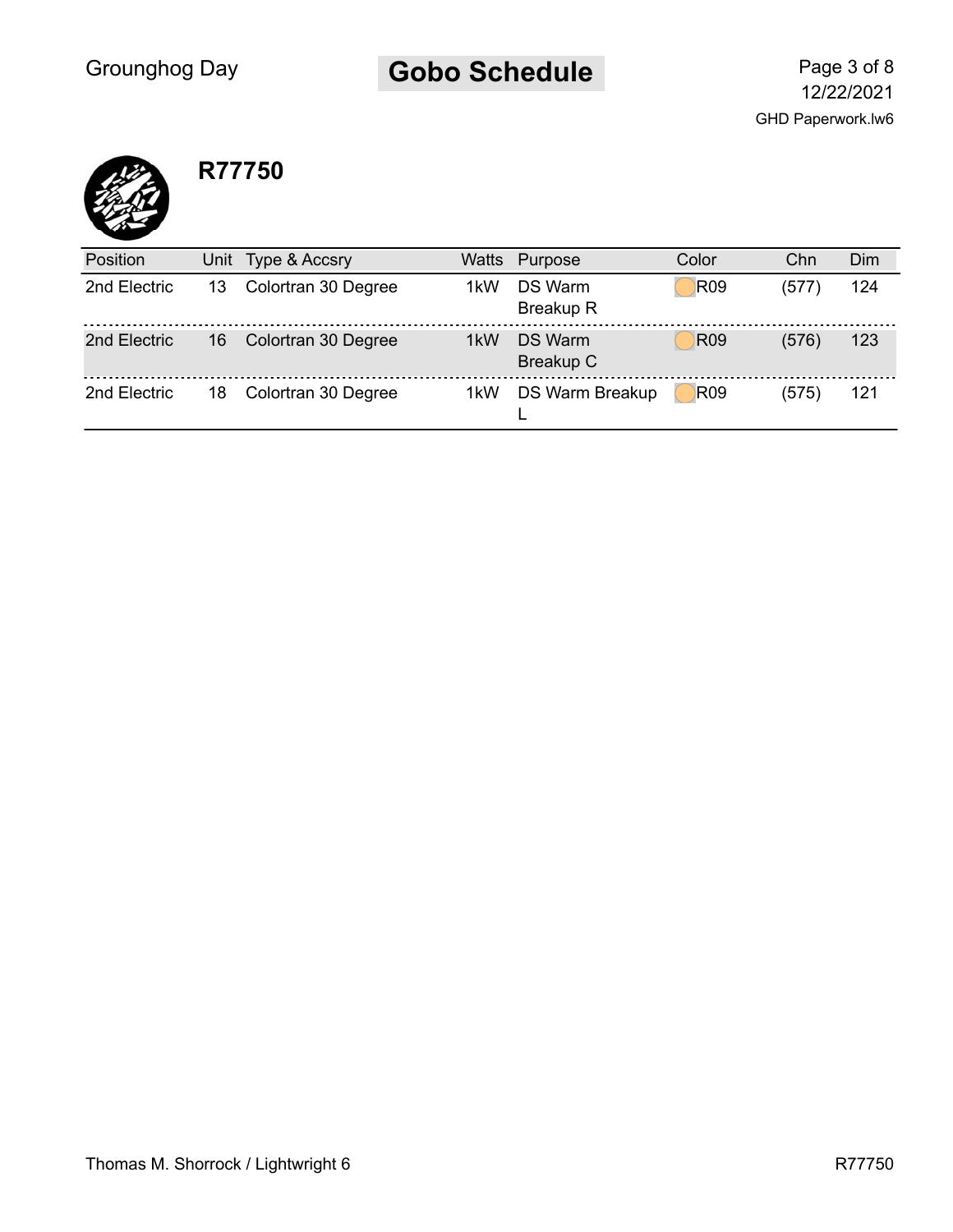# Gobo Schedule Page 4 of 8



| <b>Position</b> | Unit | Type & Accsry       | Watts | Purpose                                 | Color       | Chn   | Dim |
|-----------------|------|---------------------|-------|-----------------------------------------|-------------|-------|-----|
| 1st Electric    | 9    | Colortran 30 Degree | 1kW   | Apron Back<br><b>Breakup R</b>          | R365        | (574) | 100 |
| 1st Electric    | 12   | Colortran 30 Degree | 1kW   | <b>Apron Brack</b><br><b>Breakup RC</b> | R365        | (573) | 97  |
| 1st Electric    | 14   | Colortran 30 Degree | 1kW   | Apron Back<br>Breakup C                 | R365        | (572) | 96  |
| 1st Electric    | 17   | Colortran 30 Degree | 1kW   | Apron Back<br><b>Breakup LC</b>         | R365        | (571) | 94  |
| 1st Electric    | 20   | Colortran 30 Degree | 1kW   | Apron Back<br><b>Breakup LC</b>         | <b>R365</b> | (570) | 92  |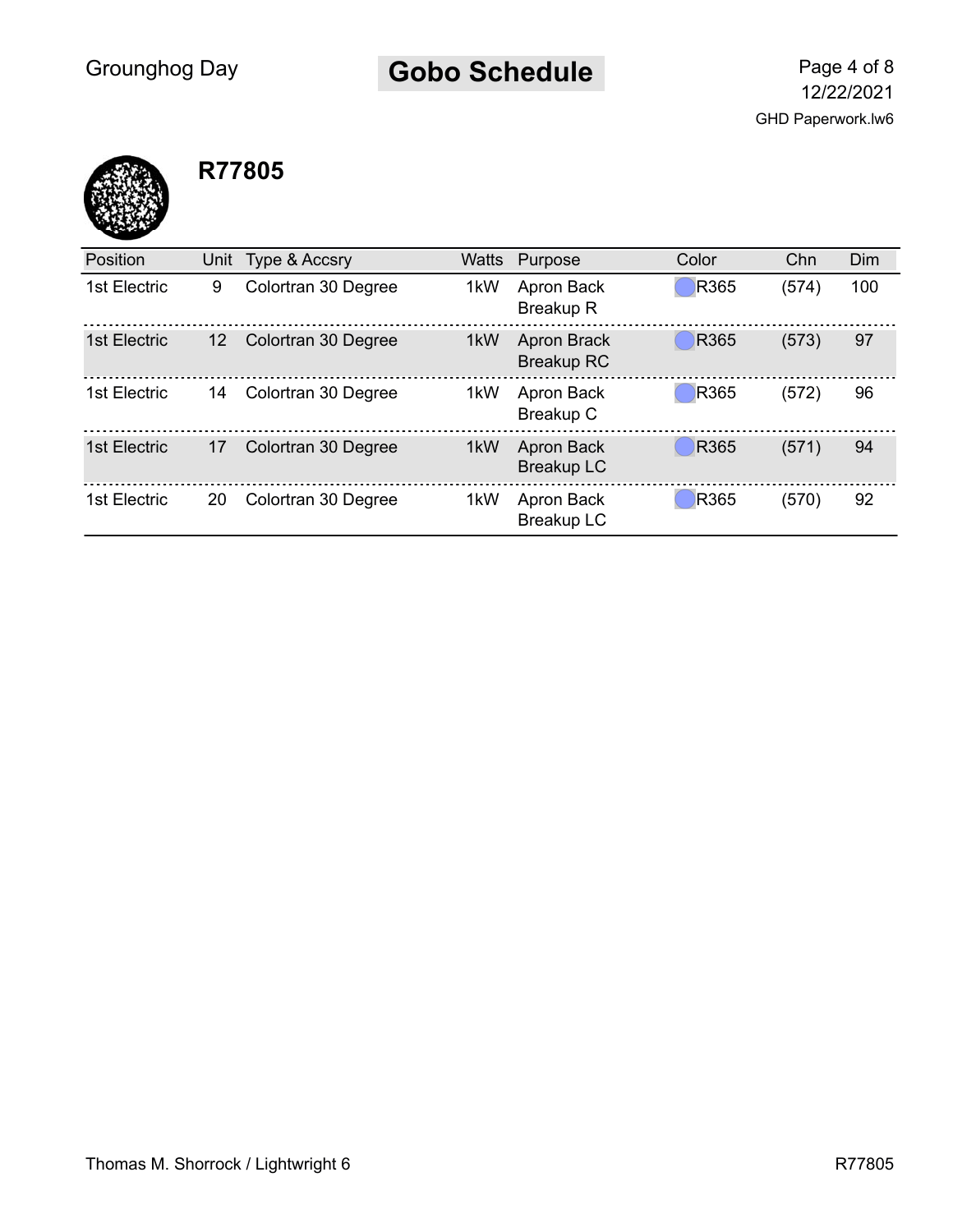# Gobo Schedule Page 5 of 8



| Position     | Unit | Type & Accsry       | Watts | Purpose                          | Color      | Chn   | Dim |
|--------------|------|---------------------|-------|----------------------------------|------------|-------|-----|
| 3rd Electric | 13   | Colortran 30 Degree | 1kW   | Upstage Linear<br><b>Breakup</b> | <b>R09</b> | (585) | 160 |
| 3rd Electric | 16   | Colortran 30 Degree | 1kW   | Upstage Linear<br><b>Breakup</b> | <b>R09</b> | (590) | 159 |
| 3rd Electric | 18   | Colortran 30 Degree | 1kW   | Upstage Linear<br><b>Breakup</b> | <b>R09</b> | (591) | 157 |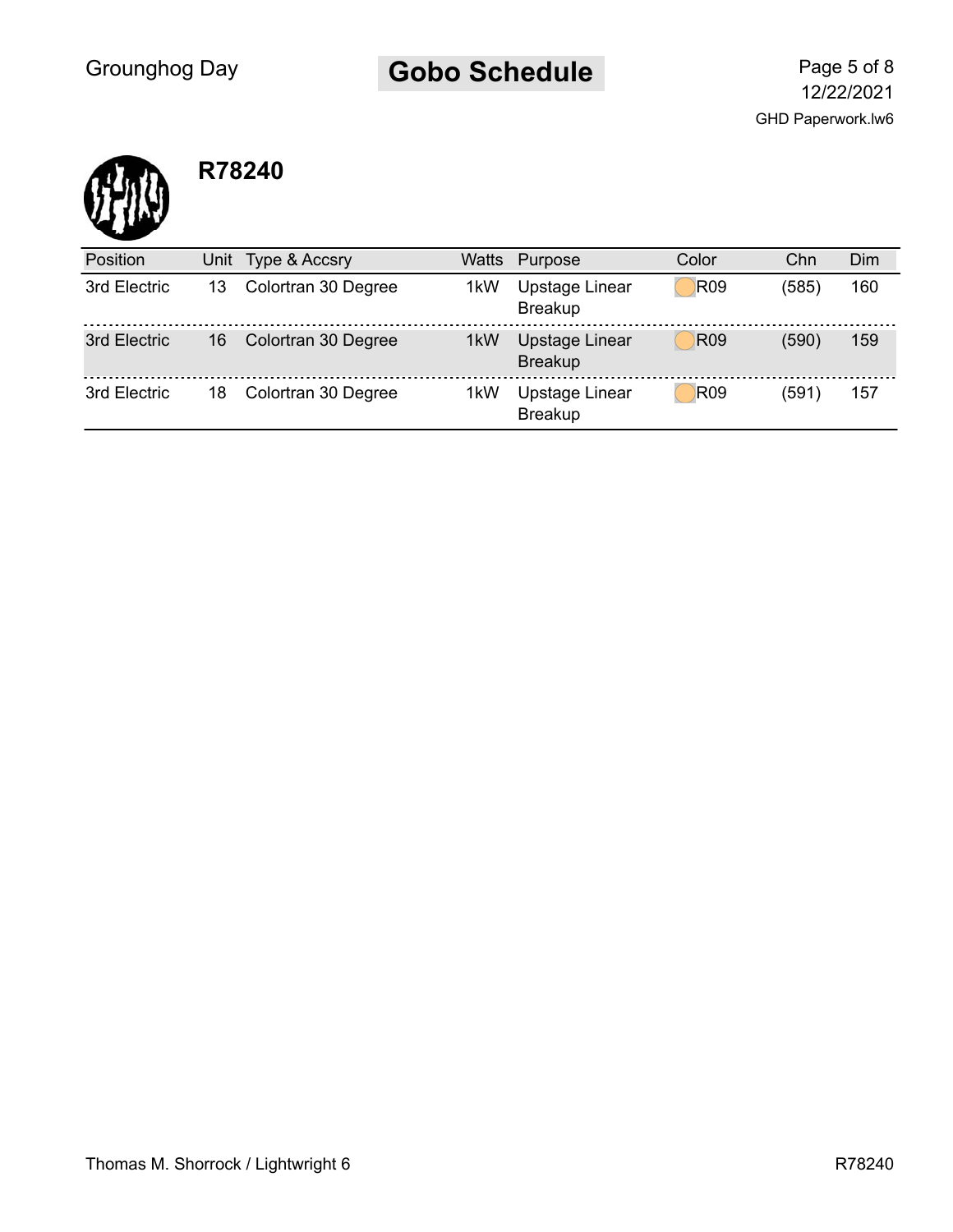# Gobo Schedule Page 6 of 8



| <b>Position</b> |    | Unit Type & Accsry  | Watts | Purpose                             | Color                   | Chn   | Dim |
|-----------------|----|---------------------|-------|-------------------------------------|-------------------------|-------|-----|
| 3rd Electric    | 9  | Colortran 20 Degree | 1kW   | <b>PUX Hanger</b><br><b>Breakup</b> | $\blacksquare$ R374     | (587) | 164 |
| 3rd Electric    | 12 | Colortran 20 Degree | 1kW   | <b>PUX Hanger</b><br><b>Breakup</b> | $\bigcirc$ R374         | (586) | 161 |
| 3rd Electric    | 19 | Colortran 20 Degree | 1kW   | <b>PUX Hanger</b><br><b>Breakup</b> | $\blacksquare$ R374     | (592) | 156 |
| 3rd Electric    | 22 | Colortran 20 Degree | 1kW   | <b>PUX Hanger</b><br><b>Breakup</b> | $\bigtriangledown$ R374 | (510) | 154 |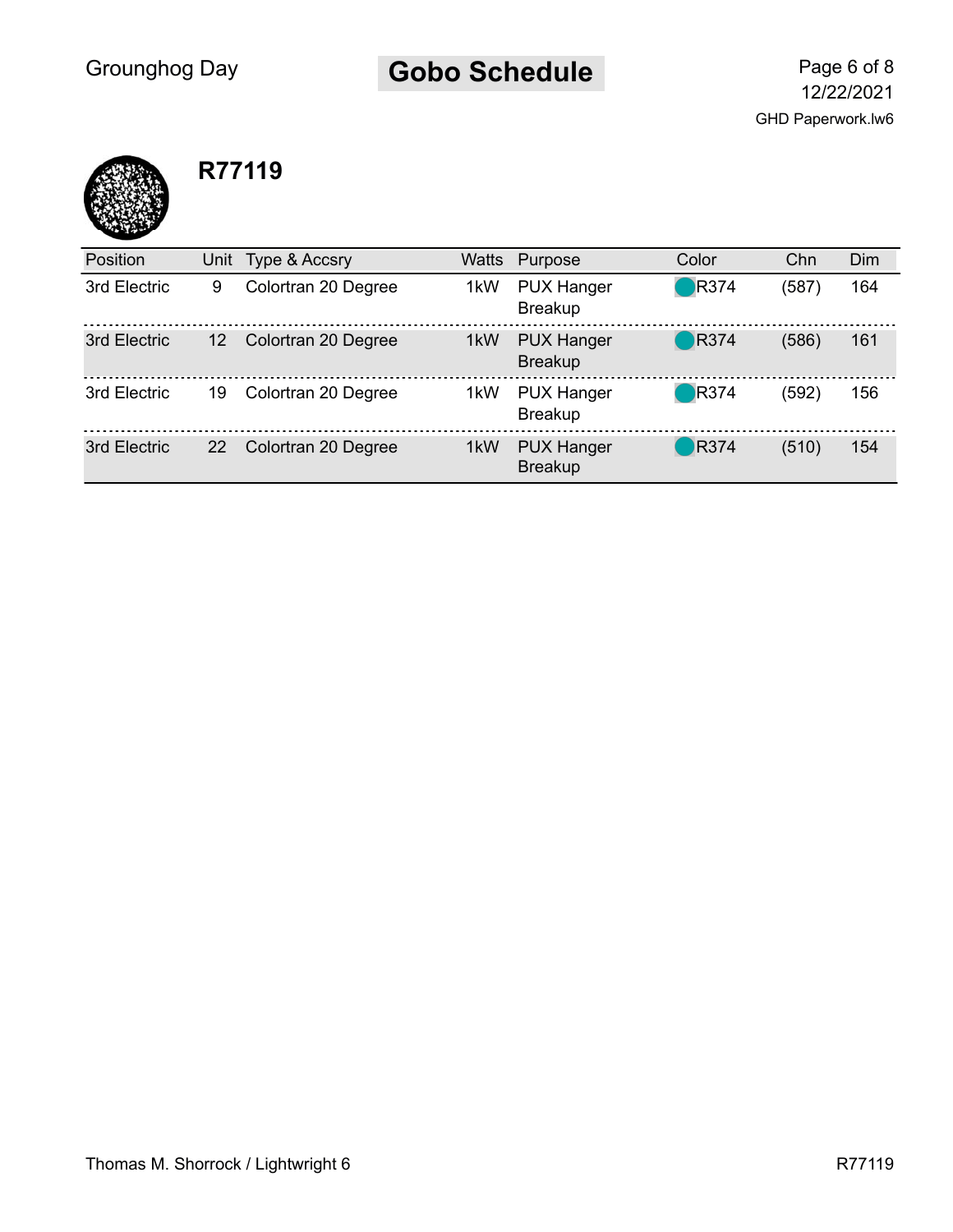# Gobo Schedule Page 7 of 8



| <b>Position</b> |    | Unit Type & Accsry    |                  | Watts Purpose         | Color               | Chn   | Dim |
|-----------------|----|-----------------------|------------------|-----------------------|---------------------|-------|-----|
| 2B Electric     | 2  | Source Four 50 Degree | 575 <sub>w</sub> | Gob Knob Down<br>Text | $\blacksquare$ R374 | (581) |     |
| 2B Electric     | 6  | Source Four 50 Degree | 575 <sub>w</sub> | Gob Knob Down<br>Text | $\blacksquare$ R374 | (582) |     |
| 2B Electric     | 9  | Source Four 50 Degree | 575 <sub>w</sub> | Gob Knob Down<br>Text | $\blacksquare$ R374 | (583) |     |
| 2B Electric     | 12 | Source Four 50 Degree | 575 <sub>w</sub> | Gob Knob Down<br>Text | $\big)$ R374        | (584) |     |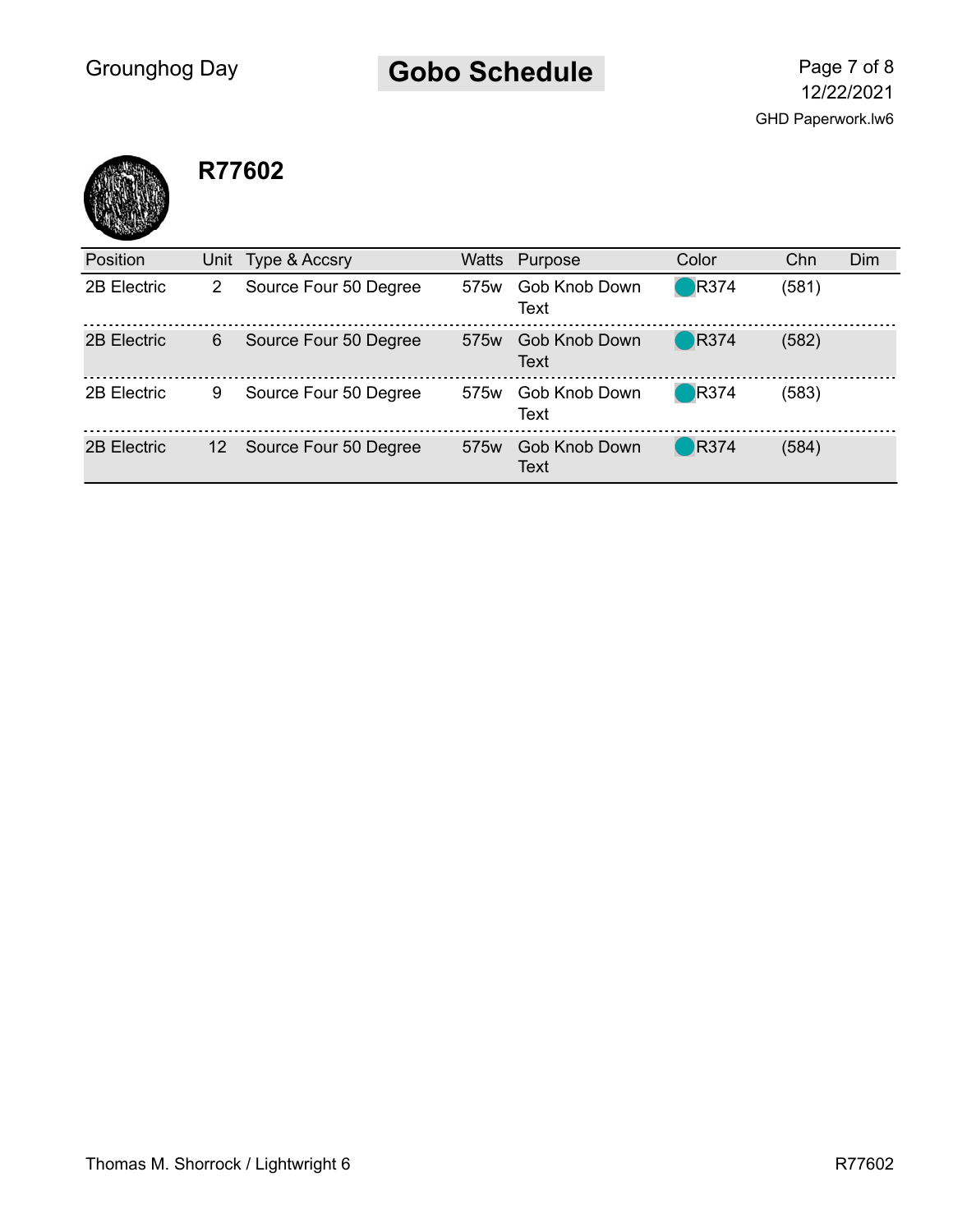# Gobo Schedule Page 8 of 8

GHD Paperwork.lw6 12/22/2021

| <b>Position</b> | Unit Type & Accsry       | Watts | Purpose           | Color                        | Chn  | Dim |
|-----------------|--------------------------|-------|-------------------|------------------------------|------|-----|
| <b>Bridge</b>   | 21 Source Four 19 Degree |       | 575w House Fronts | <b>R73</b>                   | (95) |     |
| <b>Bridge</b>   | 34 Source Four 19 Degree |       | 575w House Fronts | $\blacksquare$ R73           | (95) | 12  |
| <b>Bridge</b>   | Source Four 19 Degree    |       | 575w House Fronts | $\overline{\phantom{0}}$ R73 | (95) |     |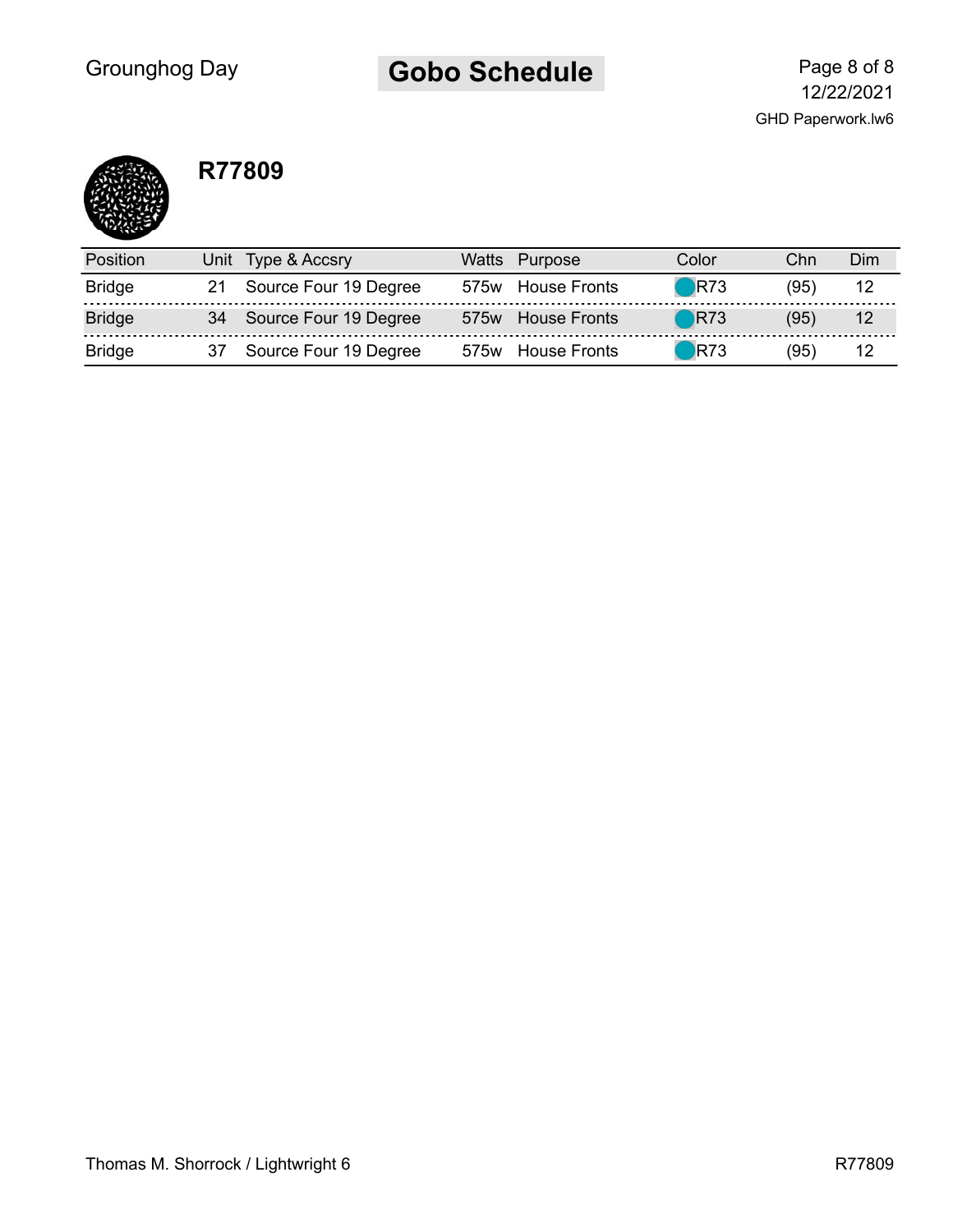

1/31/2019



|        |                         |                               |                             |                                   | Slow Burn Theatre Company                            |                              | Dir: Patrick Fitzwater        |        |                   |              |                    |     |              |                   |               |              |                    |     |              |                           |                             |
|--------|-------------------------|-------------------------------|-----------------------------|-----------------------------------|------------------------------------------------------|------------------------------|-------------------------------|--------|-------------------|--------------|--------------------|-----|--------------|-------------------|---------------|--------------|--------------------|-----|--------------|---------------------------|-----------------------------|
|        |                         |                               |                             |                                   |                                                      |                              |                               |        |                   |              | Followspot 1 FOH L |     |              |                   | Op; Jeanie    |              | Followspot 2 FOH C |     |              |                           | Op: Allan                   |
|        | Pg                      | lx Q                          | Spot Q                      | Time                              | Measure<br>Cue                                       | Notes                        | <b>Lighting Notes</b>         | Preset | Cyc Portals Color |              | Size               | Int | Time         | Location          | Pickup        | Color        | Size               | Int | Time         | Location                  | Pickup                      |
| Preset |                         |                               |                             |                                   |                                                      |                              |                               |        |                   |              |                    |     |              |                   |               |              |                    |     |              |                           |                             |
|        |                         |                               |                             |                                   | Imusic #0: Phanphare forCommon Groundhog/Video Drums |                              |                               |        |                   |              |                    |     |              |                   |               |              |                    |     |              |                           |                             |
|        | 1                       | 10                            |                             |                                   |                                                      | Preshow                      |                               |        |                   |              |                    |     |              |                   |               |              |                    |     |              |                           |                             |
|        | 1                       | 12                            |                             | $\mathbf{3}$                      |                                                      | House 1/2                    |                               |        |                   |              |                    |     |              |                   |               |              |                    |     |              |                           |                             |
|        | 1                       | 14                            |                             | $\overline{3}$                    |                                                      | House out                    |                               |        |                   |              |                    |     |              |                   |               |              |                    |     |              |                           |                             |
|        | Prolouge                |                               |                             |                                   |                                                      |                              |                               |        |                   |              |                    |     |              |                   |               |              |                    |     |              |                           |                             |
|        | 1                       | 20                            |                             | 1                                 |                                                      | TV Studio                    |                               |        |                   | $1+6$ H/B    |                    | 75  | 1            |                   | Phill         |              |                    |     |              |                           |                             |
|        | 3                       | 22                            |                             | 1                                 |                                                      | Fade To Black                |                               |        |                   |              |                    | out | 1            |                   |               |              |                    |     |              |                           |                             |
|        |                         |                               | Muisc #1: Prelude--Tomorrow |                                   |                                                      |                              |                               |        |                   |              |                    |     |              |                   |               |              |                    |     |              |                           |                             |
|        | $\overline{\mathbf{3}}$ | 24                            |                             | 1                                 |                                                      | ^ I Was Born                 | A Blue mist washes the stage  | 40.1   | <b>Blu 01</b>     |              |                    |     |              |                   |               |              |                    |     |              |                           |                             |
|        | 3                       | 26                            |                             | 3                                 |                                                      | AS ^ Sunrise                 | A Cool light to see people    |        |                   |              |                    |     |              |                   |               |              |                    |     |              |                           |                             |
|        | $\overline{4}$          | 28                            |                             | 1                                 |                                                      | There will be Sun ^          | The sun rises and shimmers    |        |                   |              |                    |     |              |                   |               |              |                    |     |              |                           |                             |
|        | $\overline{4}$          | 30                            |                             | $\mathbf{1}$                      |                                                      | The Day After ^              | The shimmer fades             |        |                   |              |                    |     |              |                   |               |              |                    |     |              |                           |                             |
|        | $\overline{4}$          |                               | 32                          | $\mathbf{0}$                      |                                                      | Fred and Debbie              |                               |        |                   | $1 + 6$      | F/B                | 75  | 1            | Down Left         | Fred + Debbie |              |                    |     |              |                           |                             |
|        | $\overline{4}$          |                               | 34                          | $\mathbf{0}$                      |                                                      | Mrs. Lancaster and Chubby    |                               |        |                   |              |                    | out | 1            |                   |               | $1 + 6$      | H/B                | 75  | $\mathbf{1}$ | Down Center Lan + Chubby  |                             |
|        | $\overline{4}$          |                               | 36                          | $\mathbf{0}$                      |                                                      | Nancy                        |                               |        |                   | $1 + 6$      | H/B                | 75  | 1            | Down Right Nancy  |               |              |                    | out | 1            |                           |                             |
|        | $\overline{4}$          | 38                            | 38                          | $\mathbf{1}$                      |                                                      | My Love ^                    | <b>Build DC Cool Fronts</b>   |        |                   |              |                    | out | 1            |                   |               |              |                    |     |              |                           |                             |
|        | $\overline{4}$          | 40                            |                             | 1                                 |                                                      | <b>^Tomorrow Spring</b>      | Fireworks on the crowd        | 50.1   |                   |              |                    |     |              |                   |               |              |                    |     |              |                           |                             |
|        | $\overline{4}$          | 42                            |                             | 1                                 |                                                      | <b>^Tomorrow There</b>       | Fireworks fade                | 50.2   |                   |              |                    |     |              |                   |               |              |                    |     |              |                           |                             |
|        | 4                       | 44                            |                             | $\mathbf{1}$                      |                                                      | AAAAAAAA                     | ade to bedroom night          | 50.3   |                   |              |                    |     |              |                   |               |              |                    |     |              |                           |                             |
| Day 1  |                         |                               |                             |                                   |                                                      |                              |                               |        |                   |              |                    |     |              |                   |               |              |                    |     |              |                           |                             |
|        |                         | <b>Scene 1.1: The Bedroom</b> |                             |                                   |                                                      |                              |                               |        |                   |              |                    |     |              |                   |               |              |                    |     |              |                           |                             |
|        | $\overline{4}$          | 46                            |                             | $\mathbf 0$                       |                                                      | A Clock Radio Alarm          | Clock Blicnks +               | 1.01   | Red               |              |                    |     |              |                   |               |              |                    |     |              |                           |                             |
|        |                         |                               |                             | Music #2: Day One--Small Town USA |                                                      |                              |                               |        |                   |              |                    |     |              |                   |               |              |                    |     |              |                           |                             |
|        | 6                       | 48                            |                             | 0                                 |                                                      | Phill turns on lights        | Room lights                   | 1.02   | Blue              |              |                    |     |              |                   |               |              |                    |     |              |                           |                             |
|        | 6                       |                               | 50                          | $\mathbf{0}$                      |                                                      | Phill sits up in bed         |                               | ↓      |                   | $1+6$        | H/B                | 50  | 1            | In Bed            | Phill         |              |                    |     |              |                           |                             |
|        | 10                      | 52                            |                             | $\mathbf{1}$                      |                                                      | As Phill exits the room      | <b>Transition light</b>       | 1.03   |                   |              |                    |     |              |                   |               |              |                    |     |              |                           |                             |
|        |                         | Scene 1.2: The Hallway        |                             |                                   |                                                      |                              |                               |        |                   |              |                    |     |              |                   |               |              |                    |     |              |                           |                             |
|        | 10                      | 54                            | 54                          | 1                                 |                                                      | Chubby Man appears           | Hallway light                 | 2.01   | Pink              |              |                    |     |              |                   |               | $1 + 6$      | H/B                | 50  | $\mathbf{1}$ | Stage Right Chubby Man    |                             |
|        | 11                      | 56                            | 56                          | $\mathbf{1}$                      |                                                      | Day of Spring                | <b>Transition light</b>       | 2.02   |                   |              |                    |     |              |                   |               |              |                    | out | $\mathbf{1}$ |                           |                             |
|        |                         | <b>Scebe 1.3: The Parlor</b>  |                             |                                   |                                                      |                              |                               |        |                   |              |                    |     |              |                   |               |              |                    |     |              |                           |                             |
|        | 11                      | 58                            | 58                          | $\mathbf{1}$                      |                                                      | The Parlor sets              | Parlor Lights                 | 3.01   | Amber             |              |                    |     |              |                   |               | $1 + 6$      | H/B                | 50  | 1            |                           | Center Stage Mrs. Lancaster |
|        | 12                      | 60                            | 60                          | $\mathbf{1}$                      |                                                      | Have a Great Day ^           | <b>Transition to</b>          | 4.01   |                   |              |                    | out | 1            |                   |               |              |                    | out | 1            |                           |                             |
|        |                         | Scene 1.4: The Town           |                             |                                   |                                                      |                              |                               |        |                   |              |                    |     |              |                   |               |              |                    |     |              |                           |                             |
|        | 12                      | 62                            | 62                          | $\overline{3}$                    |                                                      | <b>Band Starts Onstage</b>   | ights kick upstage for band   | 4.02   | Blue              | $\mathbf{1}$ | H/B                | 50  | $\mathbf{1}$ | Dn Sgt Left Phill |               |              |                    |     |              |                           |                             |
|        | 12                      | 64                            |                             | $\mathbf 0$                       |                                                      | ^Ba-Da-Dup                   | ights fill stage /R/W/B Shots | 4.03   |                   |              |                    |     |              |                   |               |              |                    |     |              |                           |                             |
|        | 12                      | 66                            |                             | $\mathbf{1}$                      |                                                      | ba-Dup ^                     | Townspeople pop               | 0.04   |                   |              |                    |     |              |                   |               |              |                    |     |              |                           |                             |
|        | 12                      | 68                            | 68                          | $\mathbf{1}$                      |                                                      | ^Hey its Phill connors       | Drip and pool Debbie          | 4.05   |                   |              |                    |     |              |                   |               | 1            | F/B                | 50  | $\mathbf{1}$ | Stage Right Fred + Debiie |                             |
|        | 12                      | 70                            |                             | 1                                 |                                                      | Phil Connors!^               | Fade pool for P+D             | 4.06   |                   |              |                    |     |              |                   |               |              |                    |     |              |                           |                             |
|        | 13                      | 72                            | 72                          | $\mathbf{0}$                      |                                                      | ^ I've not a bad             | Drop light and pool Phill     | 4.07   |                   |              |                    |     |              |                   |               |              |                    | out | 1            |                           |                             |
|        | 13                      | 74                            |                             | $\mathbf 0$                       |                                                      | And-- $\wedge$               | Camera flash restore          | 4.08   |                   |              |                    |     |              |                   |               |              |                    |     |              |                           |                             |
|        | 13                      |                               | 76                          | $\mathbf 0$                       |                                                      | Sheriff returns camera       |                               | ↓      |                   |              |                    |     |              |                   |               | $\mathbf{1}$ | H/B                | 50  | 1            | Stage Left                | Sheriff                     |
|        | 13                      |                               | 78                          | $\mathbf{0}$                      |                                                      | Damn Holster ^               |                               | ↓      |                   |              |                    |     |              |                   |               |              |                    | out | 1            |                           |                             |
|        | 13                      |                               | 80                          | $\mathbf{0}$                      |                                                      | ^ Change Mister              |                               | ↓      |                   |              |                    |     |              |                   |               | $\mathbf{1}$ | H/B                | 50  | 1            | Center Stage Old Jensen   |                             |
|        | 13                      |                               | 82                          | $\mathbf{0}$                      |                                                      | Buddy ^                      |                               | ↓      |                   |              |                    |     |              |                   |               |              |                    | out | 1            |                           |                             |
|        |                         | <b>Scene 1.5: The Street</b>  |                             |                                   |                                                      |                              |                               |        |                   |              |                    |     |              |                   |               |              |                    |     |              |                           |                             |
|        | 14                      | 84                            | 84                          | $\mathbf{1}$                      |                                                      | Transfer to street           | Lights fade tighter           | 5.01   | Teal              |              |                    |     |              |                   |               | 1            | H/B                | 50  | 1            | SR@ Cart                  | Ned                         |
|        | 15                      | 85                            |                             | 1                                 |                                                      | <sup>^</sup> Deaht will come | Groundhog hit                 | 5.02   |                   |              |                    |     |              |                   |               |              |                    |     |              |                           |                             |

Page: 1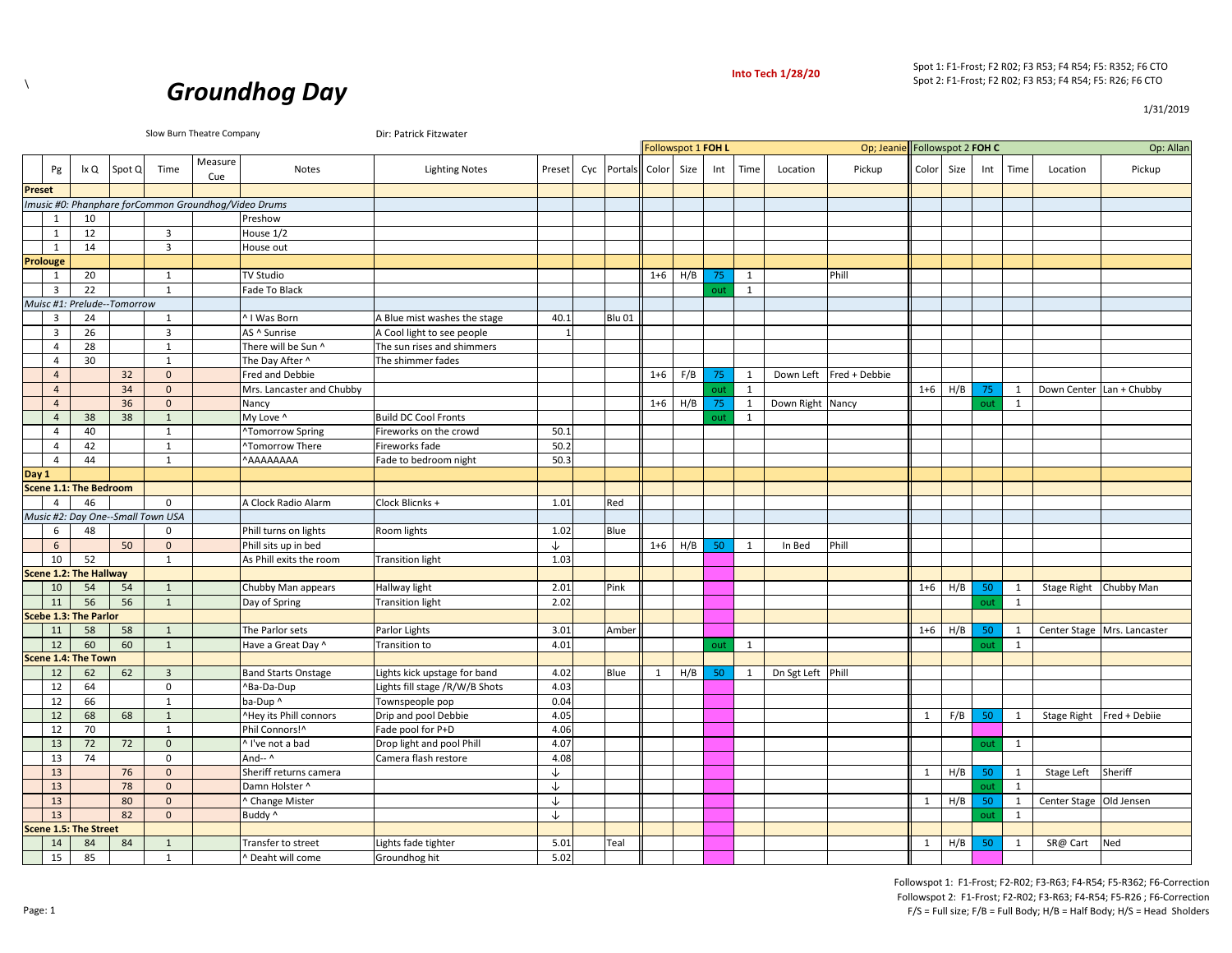

1/31/2019



|       |                  |                                    |        | Slow Burn Theatre Company             |                |                                | Dir: Patrick Fitzwater    |              |                        |                    |     |     |              |              |                |                    |           |     |              |                       |                    |
|-------|------------------|------------------------------------|--------|---------------------------------------|----------------|--------------------------------|---------------------------|--------------|------------------------|--------------------|-----|-----|--------------|--------------|----------------|--------------------|-----------|-----|--------------|-----------------------|--------------------|
|       |                  |                                    |        |                                       |                |                                |                           |              |                        | Followspot 1 FOH L |     |     |              |              | Op; Jeanie     | Followspot 2 FOH C |           |     |              |                       | Op: Allan          |
|       | Pg               | lx Q                               | Spot Q | Time                                  | Measure<br>Cue | Notes                          | <b>Lighting Notes</b>     | Preset       | Cyc Portals Color Size |                    |     | Int | Time         | Location     | Pickup         | Color Size         |           | Int | Time         | Location              | Pickup             |
|       | 15               | 86                                 | 86     | $\mathbf{1}$                          |                | Transition to Welocme Tent     | Lights dim                | 5.03         |                        |                    |     |     |              |              |                |                    |           | out | 1            |                       |                    |
|       |                  | <b>Scene 1.6: The Welcome Tent</b> |        |                                       |                |                                |                           |              |                        |                    |     |     |              |              |                |                    |           |     |              |                       |                    |
|       | 15               | 88                                 |        | $\mathsf 0$                           |                | <b>Welcome Tent</b>            | Pops                      | 6.01         | Blue                   |                    |     |     |              |              |                |                    |           |     |              |                       |                    |
|       | 16               | 90                                 |        | $\mathbf{1}$                          |                | ^Punxsutawney                  | R/W/B Lights              | 6.02         |                        |                    |     |     |              |              |                |                    |           |     |              |                       |                    |
|       |                  | Scene 1.7: The Rope                |        |                                       |                |                                |                           |              |                        |                    |     |     |              |              |                |                    |           |     |              |                       |                    |
|       | 16               | 92                                 |        | 1                                     |                | ^Tomorrow I'll wake            | DS Line                   | 7.01         | Teal                   |                    |     |     |              |              |                |                    |           |     |              |                       |                    |
|       | 16               | 94                                 |        | 1                                     |                | ^There's nothing more          | Into Scene Change         | 7.02         |                        |                    |     |     |              |              |                |                    |           |     |              |                       |                    |
|       | 16               | 96                                 |        | $\mathbf{1}$                          |                | Punx. On Groundhog ^           | Dim down                  |              |                        |                    |     |     |              |              |                |                    |           |     |              |                       |                    |
|       | 16               | 98                                 |        | $\mathbf 0$                           |                | Day <sup>^</sup>               | <b>Button</b>             |              |                        |                    |     |     |              |              |                |                    |           |     |              |                       |                    |
|       |                  |                                    |        | Music #3: Day One- Punxsutawney Phill |                |                                |                           |              |                        |                    |     |     |              |              |                |                    |           |     |              |                       |                    |
|       |                  | Scene 1.8: Gobbler's Knob          |        |                                       |                |                                |                           |              |                        |                    |     |     |              |              |                |                    |           |     |              |                       |                    |
|       | 16               | 100                                |        | $\mathbf{1}$                          |                | ^Phil! Phill!                  | Add light to platform     | 8.01         | Blue                   |                    |     |     |              |              |                |                    |           |     |              |                       |                    |
|       | 17               |                                    | 102    | $\mathbf{0}$                          |                | As Rita Enters                 |                           | ↓            |                        |                    |     |     |              |              |                | 1                  | H/B       | 50  | 1            | Aprn DSR              | Rita               |
|       | 18               | 104                                | 104    | $.5\phantom{0}$                       |                | Two ^                          | Drop to Camera Light      | 8.02         |                        |                    |     |     |              |              |                |                    |           | Out | $\mathbf 0$  |                       |                    |
|       | 18               | 106                                | 106    | $\mathbf{1}$                          |                | Feel Lucky ^                   | To Platform               | 8.03         |                        |                    |     |     |              |              |                | 1                  | H/B       | 50  | 1            | C Platform            | <b>Buster</b>      |
|       | 19               | 108                                |        | $\mathbf{1}$                          |                | ^ This Brown Hog               | "Slow Mo cheering"        | 8.04         |                        |                    |     |     |              |              |                |                    |           |     |              |                       |                    |
|       | 19               | 110                                |        | $\mathbf{1}$                          |                | ^Pux phill seer                | Slow mo restore           | 8.03         |                        |                    |     |     |              |              |                |                    |           |     |              |                       |                    |
|       | 19               | 111                                |        | $\mathbf{1}$                          |                | NWho is that                   | Moves Full Stage          | 8.05         |                        |                    |     |     |              |              |                |                    |           |     |              |                       |                    |
|       | 20               | 112                                | 112    | $\mathbf{0}$                          |                | <b>"This is one</b>            | Pop Camera                | 8.02         |                        |                    |     |     |              |              |                |                    |           | Out | $\mathbf 0$  |                       |                    |
|       | 20               |                                    | 114    | $\mathbf{0}$                          |                | <b>^Really Phill</b>           |                           | $\downarrow$ |                        |                    |     |     |              |              |                | $\mathbf{1}$       | H/B       | 50  | $\mathbf{1}$ | Aprn DSR              | Rita               |
|       | 20               | 116                                | 116    | $\mathbf{1}$                          |                | like this ^                    | To Scene change           | 8.06         |                        |                    |     |     |              |              |                |                    |           |     |              |                       | Rita -> Gnd Hog    |
|       | 20               | 118                                | 118    | $\mathbf{1}$                          |                | ^All the meteorologists        | Scene change              | 8.07         |                        |                    |     | Out | 1            |              |                |                    |           | Out | 1            |                       |                    |
|       | Scene 1.9: Diner |                                    |        |                                       |                |                                |                           |              |                        |                    |     |     |              |              |                |                    |           |     |              |                       |                    |
|       | 20               | 120                                | 120    | $\mathbf{0}$                          |                | The Diner                      | lights up                 | 9.01         | Pink                   | 1                  | H/B | 50  | 1            | Door         | Phill          | $1 + 6$            | H/B       | 50  | 1            | Door                  | Rita               |
|       | 21               |                                    | 121    | $\mathbf{0}$                          |                | As Rita and Phill Sit together |                           | ↓            |                        |                    |     |     |              | Follow Phill | Phill + (Rita) |                    |           | Out | 1            |                       |                    |
|       | 21               |                                    | 121.5  | $\mathbf{0}$                          |                | As Sheriff and Deputy enter    |                           | ↓            |                        |                    |     |     |              |              |                | $1 + 6$            | H/B       | 50  | 1            | Door                  | Sheriff + (Deputy) |
|       | 24               |                                    | 122    | $\mathbf{0}$                          |                | As Phill Exits                 |                           | $\downarrow$ |                        |                    |     |     |              |              |                |                    |           |     |              |                       |                    |
|       | 24               | 124                                |        | 1                                     |                | Scene Chagne                   |                           | 9.02         |                        |                    |     |     |              |              |                |                    |           | Out | 1            |                       |                    |
|       | 24               |                                    | 125    | $\mathbf{0}$                          |                |                                |                           | ↓            |                        |                    |     | Out | 1            |              |                |                    |           |     |              |                       |                    |
|       |                  | Music #4: Day One--Blizzard        |        |                                       |                |                                |                           |              |                        |                    |     |     |              |              |                |                    |           |     |              |                       |                    |
|       |                  | Scene 1.10: Hotel Bar              |        |                                       |                |                                |                           |              |                        |                    |     |     |              |              |                |                    |           |     |              |                       |                    |
|       | 24               | 126                                | 126    | $\mathbf{1}$                          |                | Scene light                    |                           | 10.01        | Purple                 | $1 + 6$            | H/B | 50  | 1            | SL By Bar    | <b>Buster</b>  |                    |           |     |              |                       |                    |
|       | 24               |                                    | 128    | $\mathbf{0}$                          |                | <b>Rita Entesrs</b>            |                           | $\downarrow$ |                        |                    |     | Out | 1            |              |                | $1 + 6$            | H/B       | 50  | $\mathbf{1}$ | SR At Table           | Rita               |
|       | 25               |                                    | 130    | $\mathbf{0}$                          |                | Phil Enters                    |                           | ↓            |                        | 1                  | H/B | 50  | $\mathbf{1}$ | At Door      | Phill          |                    |           |     |              |                       |                    |
|       |                  | Music #5: Day One--Diary           |        |                                       |                |                                |                           |              |                        |                    |     |     |              |              |                |                    |           |     |              |                       |                    |
|       | 27               | 132                                | 132    | $\mathbf{1}$                          |                | As Phill Exits                 | Pull into table           | 10.02        |                        |                    |     | Out | 1            |              |                |                    |           |     |              |                       |                    |
|       | 27               | 133                                |        | $\mathbf{1}$                          |                | Rita X DC                      |                           | 10.03        |                        |                    |     |     |              |              |                |                    |           |     |              |                       |                    |
|       | 27               | 134                                | 134    | $1\,$                                 |                | Good for this ^                | 10.03 Minus DC Arpon Pool | $\leftarrow$ |                        |                    |     |     |              |              |                |                    |           | Out | 1            |                       |                    |
|       | 28               | 136                                |        | 1                                     |                | <b>^Tomorrow Spring</b>        | Prolouge Fireworks fade   | 50.2         |                        |                    |     |     |              |              |                |                    |           |     |              |                       |                    |
|       | 28               | 138                                |        | $\mathbf{1}$                          |                | AAAAAAAA ^                     | to bedroom out light      | 50.3         |                        |                    |     |     |              |              |                |                    |           |     |              |                       |                    |
| Day 2 |                  |                                    |        |                                       |                |                                |                           |              |                        |                    |     |     |              |              |                |                    |           |     |              |                       |                    |
|       |                  |                                    |        | Msuic #6: Day Two--Small Town USA     |                |                                |                           |              |                        |                    |     |     |              |              |                |                    |           |     |              |                       |                    |
|       |                  | <b>Scene 2.1 The Bedroom</b>       |        |                                       |                |                                |                           |              |                        |                    |     |     |              |              |                |                    |           |     |              |                       |                    |
|       | 28               | 140                                |        | $\mathbf 0$                           |                | A Clock Radio Alarm            | Clock Blicnks +           | 1.01         | Red                    |                    |     |     |              |              |                |                    |           |     |              |                       |                    |
|       | 28               | 142                                | 142    | $\mathbf{0}$                          |                | Phill turns on lights          |                           | 1.02         | Blue                   | $1 + 6$            | H/B | 50  | 1            | Bed          | Phill          |                    |           |     |              |                       |                    |
|       | 31               | 144                                |        | $\mathbf{1}$                          |                | As Phill exits the room        | <b>Transition light</b>   | 1.03         |                        |                    |     |     |              |              |                |                    |           |     |              |                       |                    |
|       |                  | <b>Scene 2.2 The Hallway</b>       |        |                                       |                |                                |                           |              |                        |                    |     |     |              |              |                |                    |           |     |              |                       |                    |
|       | 31               | 146                                | 146    | $\mathbf{1}$                          |                | Chubby Man appears             | Hallway light             | 2.01         | Pink                   |                    |     |     |              |              |                |                    | $1+6$ H/B | 50  | 1            | Down Right Chubby Man |                    |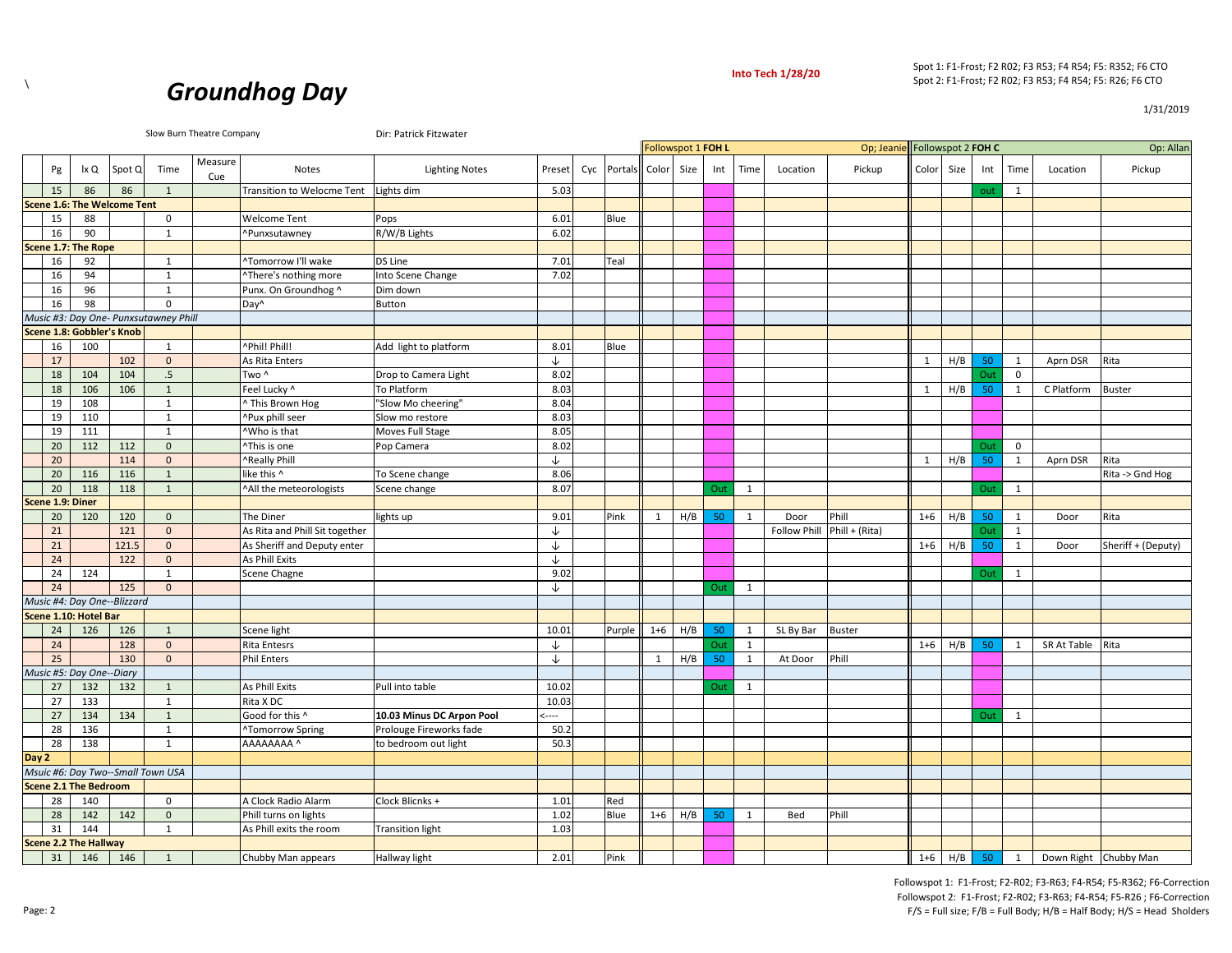

<u>es and Notes and Sighting Notes Preset Cyc Portals Color</u> Size Int Time Location Pickup Color Size Int Time Location Pickup Pickup Reset Pickup Color Size Int Time Location Pickup

Spot 1: F1‐Frost; F2 R02; F3 R53; F4 R54; F5: R352; F6 CTO Spot 2: F1‐Frost; F2 R02; F3 R53; F4 R54; F5: R26; F6 CTO

Op; Jeanie Op: Allan Followspot 1 **FOH L** Followspot 2 **FOH C**



Pg | Ix Q Spot Q | Time | Measure

Slow Burn Theatre Company **Dir: Patrick Fitzwater** 

|       | 32               | 148                           | 148   | 1              | Day of Spring                  | <b>Transition light</b>        | 2.02         |       |              |           |     |              |                   |                |         |     | out | 1            |                                     |                             |
|-------|------------------|-------------------------------|-------|----------------|--------------------------------|--------------------------------|--------------|-------|--------------|-----------|-----|--------------|-------------------|----------------|---------|-----|-----|--------------|-------------------------------------|-----------------------------|
|       |                  | <b>Scene 2.3 The Parolor</b>  |       |                |                                |                                |              |       |              |           |     |              |                   |                |         |     |     |              |                                     |                             |
|       | 32               | 150                           | 150   | 1              | The Parlor sets                | Parlor Lights                  | 3.01         | Amber |              |           |     |              |                   |                | $1 + 6$ | H/B | 50  | 1            |                                     | Center Stage Mrs. Lancaster |
|       | 33               | 152                           | 152   | $\overline{1}$ | Have a Great Day ^             | <b>Transition to</b>           | 4.01         |       |              |           | out | 1            |                   |                |         |     | out | 1            |                                     |                             |
|       |                  | Scene 2.4: The Town           |       |                |                                |                                |              |       |              |           |     |              |                   |                |         |     |     |              |                                     |                             |
|       | 33               | 154                           | 154   | $\overline{3}$ | <b>Band Starts Onstage</b>     | Lights kick upstage for band   | 4.02         | Blue  | $\mathbf{1}$ | H/B       | 50  | $\mathbf{1}$ | Dn Stg Left Phill |                |         |     |     |              |                                     |                             |
|       | 33               | 156                           |       | $\mathbf 0$    | ^Punxsutawney PA               | Townspeople pop                | 4.04         |       |              |           |     |              |                   |                |         |     |     |              |                                     |                             |
|       | 33               | 158                           | 158   | 1              | ^Hey its Phill connors         | Drip and pool Debbie           | 4.05         |       |              |           |     |              |                   |                | 1       | F/B | 50  | 1            | Stage Right                         | Fred + Debiie               |
|       | 33               | 160                           |       | 1              | Phil Connors!^                 | Fade pool for P+D              | 4.06         |       |              |           |     |              |                   |                |         |     |     |              |                                     |                             |
|       | 33               | 162                           | 162   | $\mathbf{0}$   | ^ I've not a bad               | Drop light and pool Phill      | 4.07         |       |              |           |     |              |                   |                |         |     | out | 1            |                                     |                             |
|       | 33               | 164                           |       | $\mathsf 0$    | And-- ^                        | Camera flash restore           | 4.08         |       |              |           |     |              |                   |                |         |     |     |              |                                     |                             |
|       | 34               |                               | 166   | $\mathbf{0}$   | Sheriff returns camera         |                                | ↓            |       |              |           |     |              |                   |                | $1 + 6$ | H/B | 50  | 1            | Stage Left                          | Sheriff                     |
|       | 34               |                               | 168   | $\mathbf{0}$   | Damn Holster ^                 |                                | ↓            |       |              |           |     |              |                   |                |         |     | out | 1            |                                     |                             |
|       | 34               | 170                           |       | 1              | ^I Just need a moment          | <b>Remove Freze Lights</b>     | $\leftarrow$ |       |              |           |     |              |                   |                |         |     |     |              |                                     |                             |
|       |                  | <b>Scene 2.5: The Street</b>  |       |                |                                |                                |              |       |              |           |     |              |                   |                |         |     |     |              |                                     |                             |
|       | 34               | 190                           | 190   | 1              | Transfer to street             | Lights fade tighter            | 5.01         |       |              |           |     |              |                   |                | $1 + 6$ | H/B | 50  | 1            | SR @ Cart                           | Ned                         |
|       | 34               | 191                           |       | 1              | ^Death will come               |                                | 5.02         |       |              |           |     |              |                   |                |         |     |     |              |                                     |                             |
|       | 35               | 192                           |       | $\mathbf{1}$   | Busy!                          | Pool builds for GH Hit         | 5.03         |       |              |           |     |              |                   |                |         |     |     |              |                                     |                             |
|       |                  | Scene 2.7: The Rope           |       |                |                                |                                |              |       |              |           |     |              |                   |                |         |     |     |              |                                     |                             |
|       | 36               | 194                           | 194   | $\mathbf{1}$   | ^Tomorrow I'll wake            | DS Line                        | 7.01         |       |              |           |     |              |                   |                |         |     | out | 1            |                                     |                             |
|       | 36               | 196                           |       | 1              | On ^ Groundhog                 | <b>Build into C</b>            | 7.02         |       |              |           |     |              |                   |                |         |     |     |              |                                     |                             |
|       |                  | Scene 2.8: Gobbler's Knob     |       |                |                                |                                |              |       |              |           |     |              |                   |                |         |     |     |              |                                     |                             |
|       | 36               | 198                           |       | $\overline{2}$ | ^Phil! Phill!                  | Add light to platform          | 8.01         |       |              |           |     |              |                   |                |         |     |     |              |                                     |                             |
|       | 36               |                               | 200   | $\mathbf{0}$   | As Rita Enters                 |                                | $\downarrow$ |       |              |           |     |              |                   |                | 1       | H/B | 50  | 1            | Dn Stg Right Rita                   |                             |
|       |                  | Music #7: Day Two--Punx Phil  |       |                |                                |                                |              |       |              |           |     |              |                   |                |         |     |     |              |                                     |                             |
|       | 38               | 202                           | 202   | $\mathbf{0}$   | Two ^                          | Drop into Camear light         | 8.02         |       |              |           |     |              |                   |                |         |     | Out | $\mathbf{0}$ |                                     |                             |
|       | 38               | 204                           | 204   | $\overline{2}$ | we can expect ^                | Fade to down pool DC Apron Bax | 8.07         |       |              |           | out | 1            |                   |                |         |     |     |              |                                     |                             |
|       | Scene 2.9: Diner |                               |       |                |                                |                                |              |       |              |           |     |              |                   |                |         |     |     |              |                                     |                             |
|       | 38               | 206                           | 206   | $\mathbf{0}$   | The Diner                      | lights up                      | 9.01         | Pink  | 1            | H/B       | 50  | $\mathbf{1}$ | Door              | Phill          | 1       | H/B | 50  | $\mathbf{1}$ | Door                                | Rita                        |
|       | 39               |                               | 207   | $\mathbf{0}$   | As Rita and Phill Sit together |                                | $\downarrow$ |       |              |           |     |              |                   | Phill + (Rita) |         |     | Out | 1            |                                     |                             |
|       | 39               |                               | 207.5 | $\mathbf{0}$   | As Sheriff and Deputy enter    |                                | ↓            |       |              |           |     |              |                   |                | 1       | H/B | 50  | 1            | Door                                | Sheriff + (Deputy)          |
|       | 41               |                               | 208   | $\mathbf{0}$   | ^Should I Call someone         |                                | $\downarrow$ |       |              |           |     |              |                   |                |         |     | Out | 1            |                                     |                             |
|       | 42               |                               | 210   | $\mathbf{0}$   | As Phill goes to exit          |                                | ↓            |       |              |           | out | 1            |                   |                | 1       | H/B | 50  | 1            | Bar                                 | Rita                        |
|       |                  | Music #8: Day two--Diary      |       |                |                                |                                |              |       |              |           |     |              |                   |                |         |     |     |              |                                     |                             |
|       | 42               | 212                           |       | 1              | ^Febuary 2nd                   | Pulls to counter pool          | 9.03         |       |              |           |     |              |                   |                |         |     |     |              |                                     |                             |
|       | 42               | 214                           |       | 1              | ^Tomorrow Spring               | To Pool DC                     | 9.04         |       |              |           |     |              |                   |                |         |     |     |              |                                     |                             |
|       | 42               | 216                           | 216   | 1              | As Rita Exits                  | <b>Prolouge Pinks</b>          | 50.2         |       |              |           |     |              |                   |                |         |     | Out | 1            |                                     |                             |
|       | 42               | 218                           |       | 1              | AAAAAAAA ^                     | to bedroom out light           | 50.3         |       |              |           |     |              |                   |                |         |     |     |              |                                     |                             |
| Day 3 |                  |                               |       |                |                                |                                |              |       |              |           |     |              |                   |                |         |     |     |              |                                     |                             |
|       |                  | Music #9: Day Three           |       |                |                                |                                |              |       |              |           |     |              |                   |                |         |     |     |              |                                     |                             |
|       |                  | <b>Scene 3.1: The Bedroom</b> |       |                |                                |                                |              |       |              |           |     |              |                   |                |         |     |     |              |                                     |                             |
|       | 43               | 220                           |       | $\mathbf 0$    | A Clock Radio Alarm            | Clock Blicnks +                | 1.01         | Red   |              |           |     |              |                   |                |         |     |     |              |                                     |                             |
|       | 43               | 221                           |       | $\Omega$       | Phill turns on lights          | Room lights                    | 1.02         | Blue  |              |           |     |              |                   |                |         |     |     |              |                                     |                             |
|       | 43               |                               | 222   | $\mathbf{0}$   | Phill sits up in bed           |                                | ↓            |       |              | $1+6$ H/B | 50  | 1            | Bed               | Phill          |         |     |     |              |                                     |                             |
|       | 45               | 224                           |       | 1              | As Phill exits the room        | <b>Transition light</b>        | 1.03         |       |              |           |     |              |                   |                |         |     |     |              |                                     |                             |
|       |                  | Scene 3.2: The Hallway        |       |                |                                |                                |              |       |              |           |     |              |                   |                |         |     |     |              |                                     |                             |
|       | 45               | 226 226                       |       | $\overline{1}$ | ^Good Mroning                  | Hallway light                  | 2.01         |       |              |           |     |              |                   |                |         |     |     |              | 1+6 H/B 50 1 Stage Right Chubby Man |                             |

45 228 228 1 AHHHHH ^ Transition light 2.02 out 1

1/31/2019

Followspot 1: F1‐Frost; F2‐R02; F3‐R63; F4‐R54; F5‐R362; F6‐Correction Followspot 2: F1‐Frost; F2‐R02; F3‐R63; F4‐R54; F5‐R26 ; F6‐Correction F/S = Full size; F/B = Full Body; H/B = Half Body; H/S = Head Sholders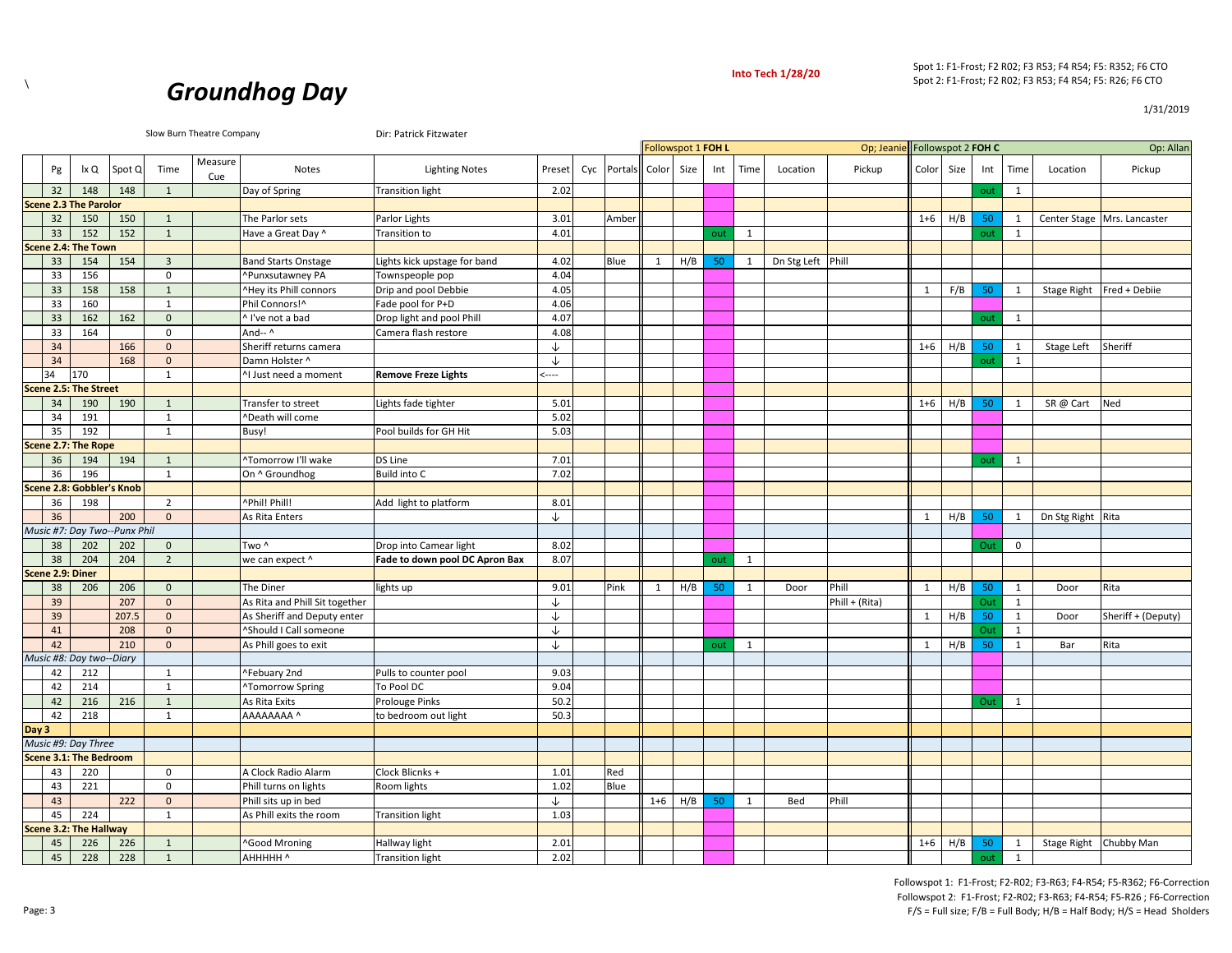



1/31/2019

|                  |                                |        |                | Slow Burn Theatre Company |                                               | Dir: Patrick Fitzwater         |              |     |         |              |                    |     |              |                   |                               |           |      |     |              |                  |                             |
|------------------|--------------------------------|--------|----------------|---------------------------|-----------------------------------------------|--------------------------------|--------------|-----|---------|--------------|--------------------|-----|--------------|-------------------|-------------------------------|-----------|------|-----|--------------|------------------|-----------------------------|
|                  |                                |        |                |                           |                                               |                                |              |     |         |              | Followspot 1 FOH L |     |              |                   | Op; Jeanie Followspot 2 FOH C |           |      |     |              |                  | Op: Allan                   |
| Pg               | lx Q                           | Spot Q | Time           | Measure<br>Cue            | Notes                                         | <b>Lighting Notes</b>          | Preset       | Cyc | Portals | Color        | Size               | Int | Time         | Location          | Pickup                        | Color     | Size | Int | Time         | Location         | Pickup                      |
|                  | Scebe 3.3: The Parlor          |        |                |                           |                                               |                                |              |     |         |              |                    |     |              |                   |                               |           |      |     |              |                  |                             |
| 45               | 230                            | 230    | 1              |                           | The Parlor sets                               | Parlor Lights                  | 3.01         |     |         |              |                    |     |              |                   |                               | $1 + 6$   | H/B  | 50  | 1            |                  | Center Stage Mrs. Lancaster |
| 46               | 232                            | 232    | $\mathbf{1}$   |                           | Will you be staying? ^                        | Transition to                  | 4.01         |     |         |              |                    | out | $\mathbf{1}$ |                   |                               |           |      | out | $\mathbf{1}$ |                  |                             |
|                  | Scene 3.4: The Town            |        |                |                           |                                               |                                |              |     |         |              |                    |     |              |                   |                               |           |      |     |              |                  |                             |
| 46               | 234                            | 234    | 1              |                           | <b>Band Starts Onstage</b>                    | Lights kick upstage for band   | 4.02         |     |         | $\mathbf{1}$ | H/B                | 50  | $\mathbf{1}$ | Dn Stage Rt Phill |                               |           |      |     |              |                  |                             |
| 46               | 236                            | 236    | $\mathbf{1}$   |                           | ^Hey its Phill connors                        | Drip and pool Debbie           | 4.05         |     |         |              |                    |     |              |                   |                               | 1         | F/B  | 50  | 1            |                  | Stage Right Fred + Debiie   |
| 46               | 238                            | 238    | 1              |                           | What a Dick ^                                 | Drop light and pool Phill      | 4.07         |     |         |              |                    |     |              |                   |                               |           |      | out | $\mathbf{1}$ |                  |                             |
| 46               |                                | 240    | $\mathbf{0}$   |                           | The Sheriff drops his holster                 |                                | ↓            |     |         |              |                    |     |              |                   |                               | $1+6$ H/B |      | 50  | 1            | Stage Left       | Sheriff                     |
| 46               |                                | 242    | $\mathbf{0}$   |                           | Damn Holster ^                                |                                | ↓            |     |         |              |                    |     |              |                   |                               |           |      | out | 1            |                  |                             |
|                  | Scene 3.5: The Street          |        |                |                           |                                               |                                |              |     |         |              |                    |     |              |                   |                               |           |      |     |              |                  |                             |
| 47               | 244                            | 244    | 1              |                           | Transfer to street                            | Lights fade tighter            | 5.01         |     |         |              |                    |     |              |                   |                               | $1 + 6$   | H/B  | 50  | 1            | SR@ Cart         | Ned                         |
|                  | 245                            |        | $\mathbf{1}$   |                           | ^Death will come                              | Phill Hit                      | 5.02         |     |         |              |                    |     |              |                   |                               |           |      |     |              |                  |                             |
| 47               | 246                            | 246    | $\mathbf{1}$   |                           | Transition to Welocme Tent                    | <b>Lights blink</b>            | $\leftarrow$ |     |         |              |                    |     |              |                   |                               |           |      | out | $\mathbf{1}$ |                  |                             |
| 47               | 250                            | 250    | $\mathbf{1}$   |                           | Help Me ^                                     | Add Green HSL + Sola Green     | $\leftarrow$ |     |         |              |                    | out | $\mathbf{1}$ |                   |                               |           |      |     |              |                  |                             |
|                  | <b>Scene 3.11 The Hospital</b> |        |                |                           |                                               |                                |              |     |         |              |                    |     |              |                   |                               |           |      |     |              |                  |                             |
| 48               | 252                            |        | 1              |                           | Scene light                                   | Pool Down Gurnery              | 11.01        |     | black   |              |                    |     |              |                   |                               |           |      |     |              |                  |                             |
| Music #10: Stuck |                                |        |                |                           |                                               |                                |              |     |         |              |                    |     |              |                   |                               |           |      |     |              |                  |                             |
| 48               | 254                            | 254    | 1              |                           | Ding                                          | Room light                     | 11.02        |     | teal    | $1 + 6$      | H/B                | 50  | 1            | OnCart            | Phill                         | $1 + 6$   | H/B  | 50  | 1            | Stage Lft        | Healer                      |
| 49               |                                | 256    | $\mathbf{0}$   |                           | As Natropath enters                           |                                | ↓            |     |         |              |                    |     |              |                   |                               |           |      |     |              |                  | Hlr -> Natropth             |
| 50               | 258                            | 258    | $\mathbf{1}$   |                           | I don't even know                             | Add SL Side                    | ↓            |     |         |              |                    |     |              |                   |                               |           |      | out | $\mathbf{1}$ |                  |                             |
| 51               | 260                            | 260    | $\overline{1}$ |                           | <sup>^</sup> I Have a PHD                     | Remove pool                    | $\downarrow$ |     |         |              |                    |     |              |                   |                               | $1 + 6$   | H/B  | 50  | $\mathbf{1}$ | Stage Rt         | Psy Pharma                  |
| 52               | 262                            | 262    | 1              |                           | ^ I don't even know                           | Both pools Breakup X stage     | $\downarrow$ |     |         |              |                    |     |              |                   |                               |           |      | out | 1            |                  |                             |
| 53               | 286                            |        | 1              |                           | ^ I Am stuck                                  | Movers Fade to Down pool       | $\downarrow$ |     |         |              |                    |     |              |                   |                               |           |      |     |              |                  |                             |
| 53               | 288                            |        | $\mathbf{1}$   |                           | ^Mind / That'll be                            | Solas Green Side wash          | $\downarrow$ |     |         |              |                    |     |              |                   |                               |           |      |     |              |                  |                             |
| 53               | 290                            |        | 1              |                           | Fine                                          | Square sides                   | ↓            |     |         |              |                    |     |              |                   |                               |           |      |     |              |                  |                             |
| 53               | 292                            |        | 1              |                           | Xenu! ^                                       | Add Bar US From 12.01          |              |     |         |              |                    |     |              |                   |                               |           |      |     |              |                  |                             |
|                  | Scene 3.12 The Bar             |        |                |                           |                                               |                                |              |     |         |              |                    |     |              |                   |                               |           |      |     |              |                  |                             |
|                  | Music #11: Nobody Cares        |        |                |                           |                                               |                                |              |     |         |              |                    |     |              |                   |                               |           |      |     |              |                  |                             |
| 53               | 294                            | 294    | $\mathbf{0}$   |                           | Alcohol!                                      | To Bar w/ Spot                 | 12.01        |     | Org/bl  |              |                    |     |              |                   |                               | $1 + 6$   | H/B  | 50  | 1            | At Bar           | <b>Gus and Ralph</b>        |
| 53               | 296                            | 296    | $\mathbf{0}$   |                           | Alcohol! ^                                    | <b>Button w/ Phill Back</b>    | ↓            |     |         |              |                    |     |              |                   |                               |           |      | out | $\mathbf{1}$ |                  |                             |
| 53               | 298                            | 298    | $\overline{1}$ |                           | As Phill Sits                                 | <b>Tight to Bar</b>            | 12.02        |     |         |              |                    | out | $\mathbf{1}$ |                   |                               |           |      |     |              |                  |                             |
| 56               |                                | 300    | $\mathbf{0}$   |                           | Gus gets up to go to truck                    |                                | $\downarrow$ |     |         |              |                    |     |              |                   |                               | $1 + 6$   | H/B  | 50  | 1            | Exits Bar SR Gus |                             |
| 57               |                                | 302    | $\Omega$       |                           | Gus Sits back down                            |                                | $\downarrow$ |     |         |              |                    |     |              |                   |                               |           |      | out | 1            |                  |                             |
|                  | <b>Scene 3.13 The Truck</b>    |        |                |                           |                                               |                                |              |     |         |              |                    |     |              |                   |                               |           |      |     |              |                  |                             |
| 57               | 304                            |        | $\mathbf{1}$   |                           | In The Truck                                  |                                | 13.02        |     | black   | $3+6$        | H/B                | 50  | $\mathbf{1}$ | "Windshield"      | All Three<br>Chopped          |           |      |     |              |                  |                             |
| 57               | 306                            | 306    | 1              |                           | <sup>^</sup> I Wake with a headache           | <b>Driving</b>                 | ↓            |     |         |              |                    |     |              |                   |                               |           |      |     |              |                  |                             |
| 57               | 308                            |        | 1              |                           | Morning to the same                           | swirling lights for drivers    | ↓            |     |         |              |                    |     |              |                   |                               |           |      |     |              |                  |                             |
| 58               | 309                            |        | $\mathbf 0$    |                           | Trash Can Hit                                 |                                |              |     |         |              |                    |     |              |                   |                               |           |      |     |              |                  |                             |
|                  | 309.01                         |        | $\mathbf{1}$   |                           | Auto Follow                                   |                                |              |     |         |              |                    |     |              |                   |                               |           |      |     |              |                  |                             |
| 58               | 310                            | 310    | $\overline{1}$ |                           |                                               | Police lights                  | $\downarrow$ |     |         |              |                    |     | $\mathbf{1}$ |                   |                               |           |      |     |              |                  |                             |
| 59               | 312                            |        | 1              |                           | Police Lights appear<br>The railroad tracks ^ | Blinking gate lights           | ↓            |     |         |              |                    | out |              |                   |                               |           |      |     |              |                  |                             |
| 59               | 314                            |        | 1              |                           | Aaahhh                                        |                                | $\downarrow$ |     |         |              |                    |     |              |                   |                               |           |      |     |              |                  |                             |
| 59               | 316                            |        | 1              |                           |                                               | Shaking as they drive          | $\downarrow$ |     |         |              |                    |     |              |                   |                               |           |      |     |              |                  |                             |
|                  | 316.01                         |        | $\mathbf{1}$   |                           | Train honking                                 | Back to driving light          |              |     |         |              |                    |     |              |                   |                               |           |      |     |              |                  |                             |
| 59               | 318                            |        | $\mathbf{1}$   |                           | Auto Follow                                   | ights fall to dim              | 13.02        |     |         |              |                    |     |              |                   |                               |           |      |     |              |                  |                             |
| 60               | 320                            |        | $\mathbf{1}$   |                           | To chase sequence<br>Nobody cares what        |                                | ↓            |     |         |              |                    |     |              |                   |                               |           |      |     |              |                  |                             |
| 60               | 322                            |        | $\Omega$       |                           | АННННН                                        | Restore truck<br>Strobe Scream | ↓            |     |         |              |                    |     |              |                   |                               |           |      |     |              |                  |                             |
|                  |                                |        |                |                           |                                               |                                |              |     |         |              |                    |     |              |                   |                               |           |      |     |              |                  |                             |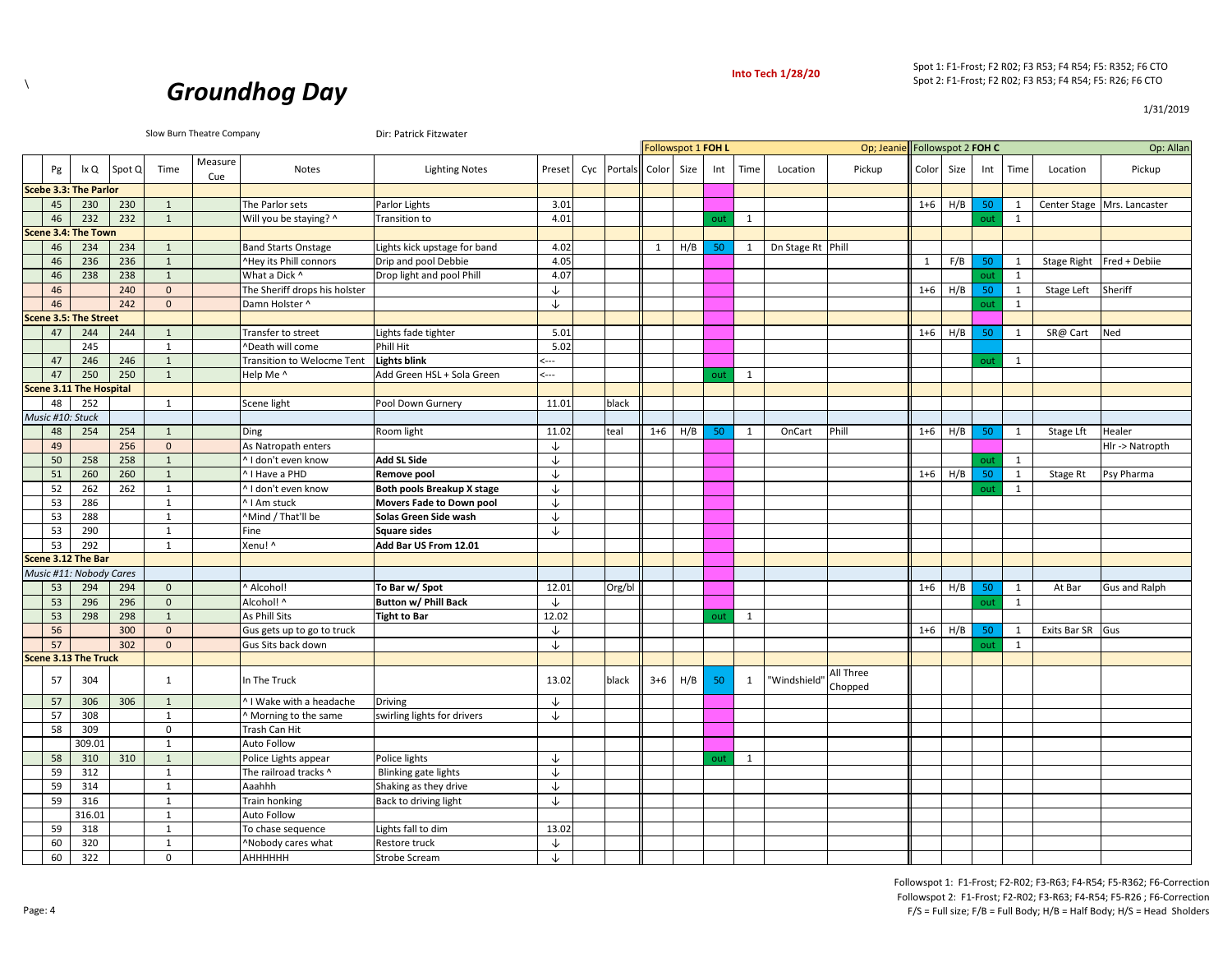

1/31/2019



|       |                  |                                |        |                | Slow Burn Theatre Company |                            | Dir: Patrick Fitzwater           |              |     |         |         |                    |     |              |            |            |                    |     |     |              |                        |                             |
|-------|------------------|--------------------------------|--------|----------------|---------------------------|----------------------------|----------------------------------|--------------|-----|---------|---------|--------------------|-----|--------------|------------|------------|--------------------|-----|-----|--------------|------------------------|-----------------------------|
|       |                  |                                |        |                |                           |                            |                                  |              |     |         |         | Followspot 1 FOH L |     |              |            | Op; Jeanie | Followspot 2 FOH C |     |     |              |                        | Op: Allan                   |
|       | Pg               | lx Q                           | Spot Q | Time           | Measure<br>Cue            | Notes                      | <b>Lighting Notes</b>            | Preset       | Cyc | Portals | Color   | Size               | Int | Time         | Location   | Pickup     | Color Size         |     | Int | Time         | Location               | Pickup                      |
|       |                  | 322.01                         |        | 1              |                           | Auto Follow                |                                  |              |     |         |         |                    |     |              |            |            |                    |     |     |              |                        |                             |
|       | 60               | 324                            |        | $\mathbf{1}$   |                           | Consquence at all ^        | Butto scene to police stop       | 13.03        |     |         |         |                    |     |              |            |            |                    |     |     |              |                        |                             |
|       | 60               |                                | 326    | $\mathbf{0}$   |                           | On your head ^             |                                  | $\downarrow$ |     |         | $3 + 6$ | H/B                | 50  | 1            | Spot       | Phill      | $3+6$              | H/B | 50  | 1            |                        | Sheriff                     |
|       | 61               | 328                            | 328    | $\mathbf{1}$   |                           | Scene Change               | Blackout                         |              |     |         |         |                    | out | $\mathbf{1}$ |            |            |                    |     | out | 1            |                        |                             |
|       | 61               | 330                            |        | $\mathbf{1}$   |                           | Cell door slams            | ights of bedroom setup           | 50.3         |     |         |         |                    |     |              |            |            |                    |     |     |              |                        |                             |
| Day 4 |                  |                                |        |                |                           |                            |                                  |              |     |         |         |                    |     |              |            |            |                    |     |     |              |                        |                             |
|       |                  | Scene 4.1: The Bedroom         |        |                |                           |                            |                                  |              |     |         |         |                    |     |              |            |            |                    |     |     |              |                        |                             |
|       | 62               | 332                            |        | $\mathbf{1}$   |                           | A Clock Radio Alarm        | Clock Blicnks +                  | 1.01         |     | Red     |         |                    |     |              |            |            |                    |     |     |              |                        |                             |
|       | Music #12: Strut |                                |        |                |                           |                            |                                  |              |     |         |         |                    |     |              |            |            |                    |     |     |              |                        |                             |
|       | 62               | 333                            | 333    | $\mathbf{1}$   |                           | Phill sits up in bed       | Room lights                      | 1.02         |     | Red     | $1 + 6$ | H/B                | 50  | 1            |            | Phill      |                    |     |     |              |                        |                             |
|       | 62               | 334                            |        | 1              |                           | As Phill exits the room    | <b>Transition light</b>          | 1.03         |     |         |         |                    |     |              |            |            |                    |     |     |              |                        |                             |
|       |                  | Scene 4.2: The Hallway         |        |                |                           |                            |                                  |              |     |         |         |                    |     |              |            |            |                    |     |     |              |                        |                             |
|       | 62               | 336                            | 336    | $\mathbf{1}$   |                           | Chubby Man appears         | Add Red + Blues                  | 2.01         |     | Red     |         |                    |     |              |            |            | $1+6$              | H/B | 50  | 1            | Stage Right Chubby Man |                             |
|       | 62               | 338                            | 338    | $\mathbf{1}$   |                           | long winter, Chubby ^      | Add Red + Blues 50%              | 2.02         |     |         |         |                    |     |              |            |            |                    |     | out | 1            |                        |                             |
|       |                  | <b>Scebe 4.3: The Parlor</b>   |        |                |                           |                            |                                  |              |     |         |         |                    |     |              |            |            |                    |     |     |              |                        |                             |
|       | 62               | 340                            | 340    | $\mathbf{1}$   |                           | The Parlor sets            | Add Red + Blues                  | 3.01         |     | Red     |         |                    |     |              |            |            | $1 + 6$            | H/B | 50  | 1            |                        | Center Stage Mrs. Lancaster |
|       | 63               | 342                            | 342    | 1              |                           | Have a Great Day ^         | Add Red + Blues 50%              | 4.01         |     |         |         |                    |     |              |            |            |                    |     | out | 1            |                        |                             |
|       |                  | Scene 4.4: The Town            |        |                |                           |                            |                                  |              |     |         |         |                    |     |              |            |            |                    |     |     |              |                        |                             |
|       | 63               | 344                            | 344    | $\mathbf{1}$   |                           | <b>Band Starts Onstage</b> | ights kick upstage for band      | 4.02         |     | Red     | Open    | F/S                |     |              |            |            |                    |     |     |              |                        |                             |
|       | 64               | 346                            |        | $\mathbf{1}$   |                           | AHey its Phill connors     | Drip and pool Debbie Deep Blue   | 4.05         |     |         |         |                    |     |              |            |            |                    |     |     |              |                        |                             |
|       | 64               | 348                            |        | $\mathbf{1}$   |                           | ^Debbie                    | Pool Deep kis                    | ↓            |     |         |         |                    |     |              |            |            |                    |     |     |              |                        |                             |
|       | 64               | 350                            |        | $\mathbf{1}$   |                           | A Bever ^                  | Pool fades                       | ↓            |     |         |         |                    |     |              |            |            |                    |     |     |              |                        |                             |
|       | 64               |                                | 352    | $\mathbf{0}$   |                           | Sheriff returns camera     |                                  | $\downarrow$ |     |         |         |                    |     |              |            |            | $1+6$              | H/B | 50  | 1            | Stage Left             | Sheriff                     |
|       | 64               | 354                            | 354    | $\mathbf 0$    |                           | Damn Holster ^             |                                  | ↓            |     |         |         |                    |     |              |            |            |                    |     | out | 1            |                        |                             |
|       | 65               | 356                            |        | 1              |                           | ^Who is that               | Pool area Deep Red               | ↓            |     |         |         |                    |     |              |            |            |                    |     |     |              |                        |                             |
|       | 65               | 358                            |        | $\mathbf 0$    |                           | ^Boom!                     | Pop pool fronts                  | $\downarrow$ |     |         |         |                    |     |              |            |            |                    |     |     |              |                        |                             |
|       |                  | <b>Scene 4.5: The Street</b>   |        |                |                           |                            |                                  |              |     |         |         |                    |     |              |            |            |                    |     |     |              |                        |                             |
|       | 65               | 360                            | 360    | $\mathbf{1}$   |                           | Transfer to street         | ights fade tighter Tight Stret   | 5.01         |     | Red     |         |                    |     |              |            |            | $1+6$              | H/B | 50  | 1            | Stage Right            | Ned                         |
|       |                  | 361                            |        | $\mathbf{1}$   |                           | Bing!                      |                                  | 5.02         |     |         |         |                    |     |              |            |            |                    |     |     |              |                        |                             |
|       | 65               | 362                            | 362    | $\mathbf{1}$   |                           | Transition to Welocme Tent | Lights dim                       | 5.03         |     |         |         |                    |     |              |            |            |                    |     | out | 1            |                        |                             |
|       |                  | Scene 4.8: Gobbler's Knob      |        |                |                           |                            |                                  |              |     |         |         |                    |     |              |            |            |                    |     |     |              |                        |                             |
|       | 65               | 364                            |        | $\mathbf{1}$   |                           | USA!                       | Add light to platform Pool Nancy | 8.01         |     | Red     |         |                    |     |              |            |            |                    |     |     |              |                        |                             |
|       | 66               |                                | 366    | $\mathbf{0}$   |                           | As Phill Approaches Nancy  |                                  | ↓            |     |         |         |                    |     |              |            |            | 1                  | H/B | 50  | 1            | Stage Right            | Nancy                       |
|       | 67               | 368                            | 368    | $\mathbf{1}$   |                           | <b>Rewind Reset</b>        | Blackout                         |              |     |         |         |                    | Out | 1            |            |            |                    |     | Out | 1            |                        |                             |
| Day 5 |                  |                                |        |                |                           |                            |                                  |              |     |         |         |                    |     |              |            |            |                    |     |     |              |                        |                             |
|       |                  | Scene 5.8: Gobbler's Knob      |        |                |                           |                            |                                  |              |     |         |         |                    |     |              |            |            |                    |     |     |              |                        |                             |
|       | 67               | 372                            | 372    | 1              |                           | Phill? Phill               | Add light to platform            | 364          |     | Red     | 1       | H/B                | 50  | 1            | <b>DSR</b> | Phill      | 1                  | H/B | 50  | $\mathbf{1}$ |                        | Rita                        |
|       | 67               |                                | 374    | $\mathbf{0}$   |                           | As Phill Approaches Nancy  |                                  | ↓            |     |         |         |                    |     |              |            |            |                    |     |     |              |                        | Rita -> Nancy               |
|       | 68               | 376                            | 376    | $\mathbf{1}$   |                           | Wait your Trun ^           | Transition to                    |              |     |         |         |                    | Out | $\mathbf{1}$ |            |            |                    |     |     |              |                        |                             |
|       |                  | <b>Scene 5.14 Hotel Room</b>   |        |                |                           |                            |                                  |              |     |         |         |                    |     |              |            |            |                    |     |     |              |                        |                             |
|       | 69               | 378                            | 378    | $\overline{3}$ |                           | The door is in place       | Door light                       |              |     | Black   |         |                    |     |              |            |            |                    |     | Out | 1            |                        |                             |
|       | 69               |                                | 380    | $\overline{0}$ |                           | Se you round ^             | Nancy outside door               |              |     |         |         |                    |     |              |            |            | 1                  | H/B | 50  | 1            | Stage Right            | Nancy                       |
| Day 6 |                  |                                |        |                |                           |                            |                                  |              |     |         |         |                    |     |              |            |            |                    |     |     |              |                        |                             |
|       |                  | <b>Scene 6.15 Park Benches</b> |        |                |                           |                            |                                  |              |     |         |         |                    |     |              |            |            |                    |     |     |              |                        |                             |
|       | 69               | 382                            | 382    | $\mathbf{1}$   |                           | As Phill sits on the bench | A New day                        |              |     |         | 1       | H/B                | 50  | 1            | Bench SR   | Phill      |                    |     | Out | 1            |                        |                             |
|       | 70               |                                | 384    | $\mathbf{0}$   |                           | <b>Sheriff Enters</b>      |                                  |              |     |         |         |                    |     |              |            |            | $\mathbf{1}$       | H/B | 50  | 1            | <b>Stage Right</b>     | Sheriff                     |
|       | 70               | 386                            | 386    | $\mathbf{1}$   |                           | Phill walks off with money |                                  |              |     |         |         |                    | Out | 1            |            |            |                    |     |     |              |                        |                             |
|       | 70               | 388                            | 388    | $\mathbf{1}$   |                           | To Black                   |                                  |              |     |         |         |                    |     |              |            |            |                    |     | Out | 1            |                        |                             |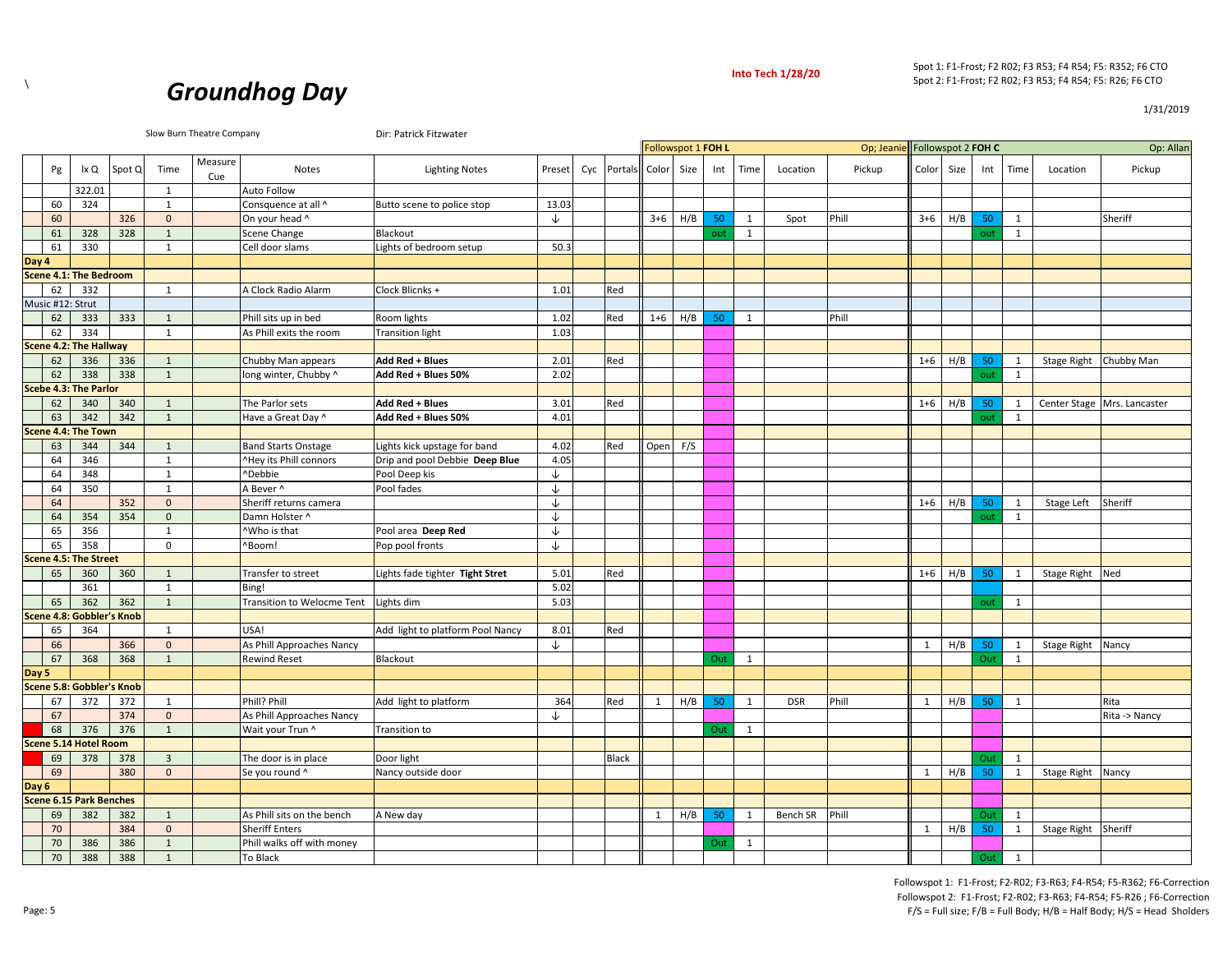



Slow Burn Theatre Company **Dir: Patrick Fitzwater** 

Op; Jeanie Op: Allan Followspot 1 **FOH L** Followspot 2 **FOH C**

|               | Pg               | lx Q                             | Spot Q                    | Time         | Measure<br>Cue | Notes                               | <b>Lighting Notes</b> | Preset | Cyc Portals Color Size |              |     | Int | Time | Location         | Pickup | Color Size |     | Int | Time | Location | Pickup       |
|---------------|------------------|----------------------------------|---------------------------|--------------|----------------|-------------------------------------|-----------------------|--------|------------------------|--------------|-----|-----|------|------------------|--------|------------|-----|-----|------|----------|--------------|
| Day 7         |                  |                                  |                           |              |                |                                     |                       |        |                        |              |     |     |      |                  |        |            |     |     |      |          |              |
|               |                  |                                  | Scene 7.8: Gobbler's Knob |              |                |                                     |                       |        |                        |              |     |     |      |                  |        |            |     |     |      |          |              |
|               | 71               | 390                              | 390                       | 1            |                | Two                                 | Rita on Camera        |        |                        | $\mathbf{1}$ | H/B | 50  | 1    | Ctr Stg          | Rita   |            |     |     |      |          |              |
|               | 72               | 392                              | 392                       | $\mathbf{1}$ |                | Assignment ^                        | Fade scene            |        |                        |              |     | Out | 1    |                  |        |            |     |     |      |          |              |
|               | Scene 7.16 Orgy  |                                  |                           |              |                |                                     |                       |        |                        |              |     |     |      |                  |        |            |     |     |      |          |              |
|               | 73               | 394                              |                           | 1            |                | Spot Phill Throw Money              |                       |        |                        |              |     |     |      |                  |        |            |     |     |      |          |              |
|               | 73               | 396                              |                           | 1            |                | Sexy times go                       |                       |        |                        |              |     |     |      |                  |        |            |     |     |      |          |              |
|               | 73               | 400                              |                           | 1            |                | Phill extis bed                     |                       |        |                        |              |     |     |      |                  |        |            |     |     |      |          |              |
|               | 73               | 404                              |                           | 1            |                | Phill at counter drinking<br>coffee |                       |        |                        |              |     |     |      |                  |        |            |     |     |      |          |              |
| Day 8         |                  |                                  |                           |              |                |                                     |                       |        |                        |              |     |     |      |                  |        |            |     |     |      |          |              |
|               | Scene 8.9: Diner |                                  |                           |              |                |                                     |                       |        |                        |              |     |     |      |                  |        |            |     |     |      |          |              |
|               | 73               | 406                              | 406                       | d1/1         |                | The Diner                           | lights up             | 9.01   |                        | 1            | H/B | 50  | 1    | At Counter Phill |        | $1 + 6$    | H/B | 50  | 1    | Door     | Rita         |
|               | 75               |                                  | 410                       | $\mathbf{0}$ |                | As Phill Exits                      |                       | ↓      |                        |              |     | out | 1    |                  |        |            |     |     |      |          |              |
|               | 75               | 412                              |                           | 1            |                | I'm Sorry^                          | <b>Pool Counter</b>   | ↓      |                        |              |     |     |      |                  |        |            |     |     |      |          |              |
|               |                  | Music #13: One Day               |                           |              |                |                                     |                       |        |                        |              |     |     |      |                  |        |            |     |     |      |          |              |
|               | 76               | 414                              |                           | 3/5          |                | It's a little Complex ^             | Fade for scene change |        |                        |              |     |     |      |                  |        |            |     |     |      |          |              |
|               | 76               | 415                              |                           | 1            |                | X To Bar Table                      |                       |        |                        |              |     |     |      |                  |        |            |     |     |      |          |              |
| Day 9         |                  |                                  |                           |              |                |                                     |                       |        |                        |              |     |     |      |                  |        |            |     |     |      |          |              |
|               |                  | Scene 9.10: Hotel Bar            |                           |              |                |                                     |                       |        |                        |              |     |     |      |                  |        |            |     |     |      |          |              |
|               | 76               | 416                              |                           | 1            |                | Scene light                         |                       | 10.01  |                        |              |     |     |      |                  |        |            |     |     |      |          |              |
|               | 77               |                                  | 418                       | $\mathbf{0}$ |                | <b>Phil Enters</b>                  |                       |        |                        | $1 + 6$      | H/B | 50  | 1    | Door             | Phill  |            |     |     |      |          |              |
|               | 77               | 420                              | 420                       | $\mathbf{1}$ |                | With a Twist ^                      | Rewind                |        |                        |              |     | out | 1    |                  |        |            |     | out | 1    |          |              |
|               |                  | Day 10<br>Scene 10.10: Hotel Bar |                           |              |                |                                     |                       |        |                        |              |     |     |      |                  |        |            |     |     |      |          |              |
|               |                  |                                  |                           |              |                |                                     |                       |        |                        |              |     |     |      |                  |        |            |     |     |      |          |              |
|               | 78               | 422                              | 422                       | 1            |                | Scene light                         |                       | 10.01  |                        |              |     |     |      |                  |        | $1 + 6$    | H/B | 50  | 1    | At Table | Rita         |
|               | 78               |                                  | 424                       | $\mathbf{0}$ |                | <b>Phil Enters</b>                  |                       |        |                        | $1 + 6$      | H/B | 50  | 1    | Door             | Phill  |            |     |     |      |          |              |
|               | 79               | 426                              | 426                       | $\mathbf{1}$ |                | Oh dear Lord ^                      | Rewind                |        |                        |              |     | out | 1    |                  |        |            |     | out | 1    |          |              |
| <b>Day 11</b> |                  |                                  |                           |              |                |                                     |                       |        |                        |              |     |     |      |                  |        |            |     |     |      |          |              |
|               |                  | Scene 11.10: Hotel Bar           |                           |              |                |                                     |                       |        |                        |              |     |     |      |                  |        |            |     |     |      |          |              |
|               | 79               | 428                              | 428                       | 1            |                | Scene light                         |                       | 10.01  |                        |              |     |     |      |                  |        | $1 + 6$    | H/B | 50  | 1    |          | Rita         |
|               | 79               |                                  | 430                       | $\mathbf{0}$ |                | <b>Phil Enters</b>                  |                       |        |                        | $1 + 6$      | H/B | 50  | 1    |                  | Phill  |            |     |     |      |          |              |
|               | 80               | 432                              | 432                       | $\mathbf{1}$ |                | this Upstairs ^                     | Drop                  |        |                        |              |     | out | 1    |                  |        | $1 + 3$    |     |     |      |          | Color Change |
|               | 81               | 433                              |                           | 1            |                | Scene chang                         | Back pool fades       |        |                        |              |     |     |      |                  |        |            |     |     |      |          |              |
|               | 81               | 433.5                            |                           | 1            |                | Rita X SL 12                        |                       |        |                        |              |     |     |      |                  |        |            |     |     |      |          |              |
| Day 12        |                  |                                  |                           |              |                |                                     |                       |        |                        |              |     |     |      |                  |        |            |     |     |      |          |              |
|               |                  | Scene 12.16 Restaurant           |                           |              |                |                                     |                       |        |                        |              |     |     |      |                  |        |            |     |     |      |          |              |
|               | 81               | 434                              | 434                       | $\mathbf 0$  |                | The Restraunt                       | lights up             | 16.01  |                        | 1            | H/B | 50  | 1    |                  | Phill  | $1 + 6$    |     |     |      |          | Color Change |

82 436 436 1 so Close ^ Rewind out 1 out 1

84 440 440 1 so Close ^ Rewind out 1 out 1

86 446 446 1 On it ^ Scene Change out 1

82 438 438 0 The Restraunt lights up 16.01 1 H/B 50 1 Phill 1 H/B 50 1 Rita

84 442 442 1 The Restraunt lights up 16..01 1 H/B 50 1 Phill 1 H/B 50 1 Rita 85 444 444 1 ^He'd know Drop to isolation 25 1+3 Color Change

**Day 13**

**Day 14**

**Scene 13.16 Restaurant** 

**Scene 14.16 Restaurant** 

1/31/2019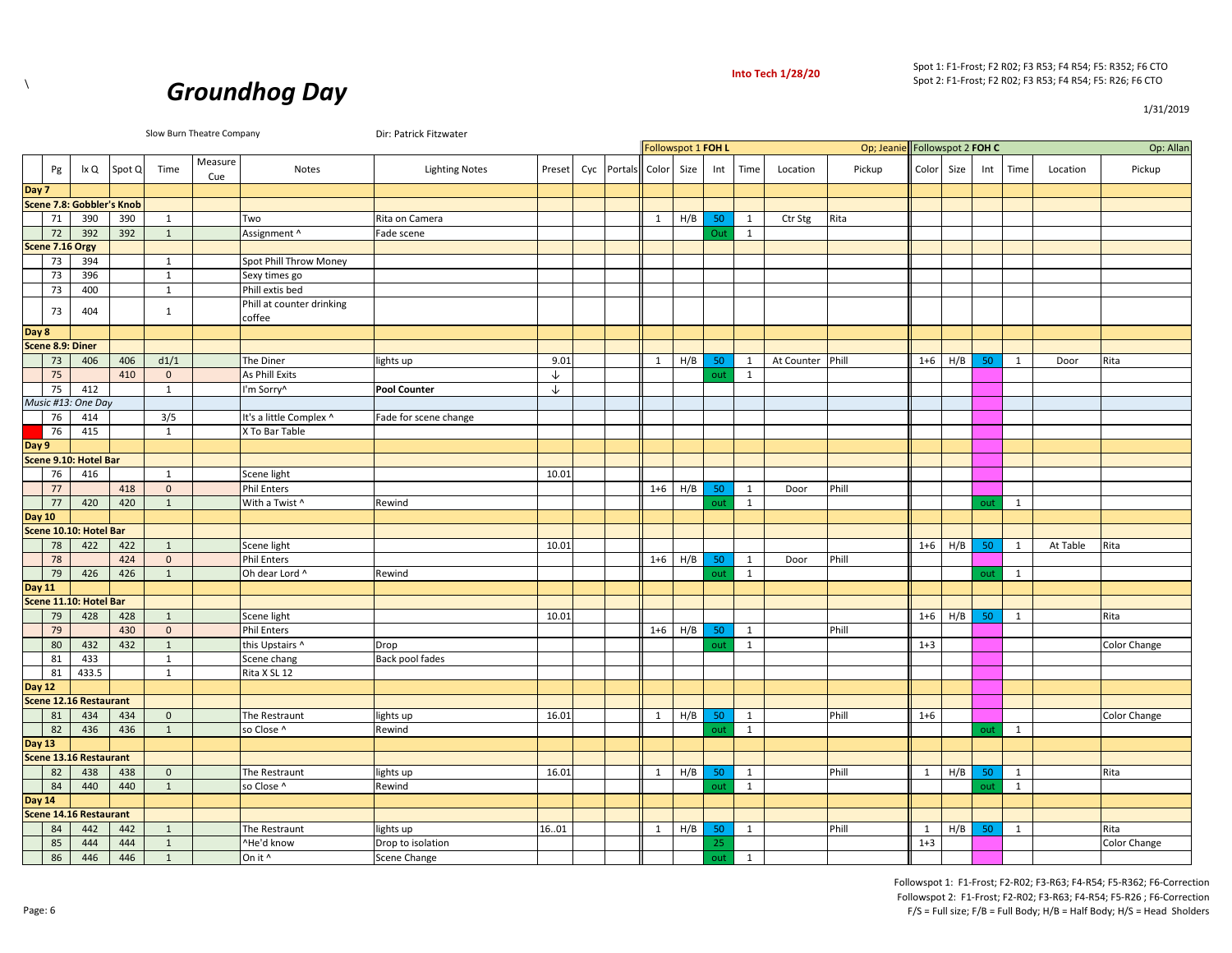



1/31/2019

|               |    |                                |        |              | Slow Burn Theatre Company |                             | Dir: Patrick Fitzwater     |        |     |         |                    |      |     |                         |          |                               |              |      |     |              |          |                     |
|---------------|----|--------------------------------|--------|--------------|---------------------------|-----------------------------|----------------------------|--------|-----|---------|--------------------|------|-----|-------------------------|----------|-------------------------------|--------------|------|-----|--------------|----------|---------------------|
|               |    |                                |        |              |                           |                             |                            |        |     |         | Followspot 1 FOH L |      |     |                         |          | Op; Jeanie Followspot 2 FOH C |              |      |     |              |          | Op: Allan           |
|               | Pg | lx Q                           | Spot Q | Time         | Measure<br>Cue            | Notes                       | <b>Lighting Notes</b>      | Preset | Cyc | Portals | Color              | Size | Int | Time                    | Location | Pickup                        | Color        | Size | Int | Time         | Location | Pickup              |
|               | 86 | 447                            |        | 1            |                           | Rita X 14L                  | Shift Pool                 |        |     |         |                    |      |     |                         |          |                               |              |      |     |              |          |                     |
| <b>Day 15</b> |    |                                |        |              |                           |                             |                            |        |     |         |                    |      |     |                         |          |                               |              |      |     |              |          |                     |
|               |    | Scene 15.17 Park Area          |        |              |                           |                             |                            |        |     |         |                    |      |     |                         |          |                               |              |      |     |              |          |                     |
|               | 86 | 448                            | 448    | 1            |                           | Poster Bed ^                | Park                       | 17.01  |     |         | 1                  | H/B  | 50  | 1                       |          | Phill                         | 1            |      |     |              |          | <b>Color Change</b> |
|               | 88 | 450                            | 450    | $\mathbf{1}$ |                           | Reset                       | Reset                      |        |     |         |                    |      | out | $\mathbf{1}$            |          |                               |              |      | out | $\mathbf{1}$ |          |                     |
| <b>Day 16</b> |    |                                |        |              |                           |                             |                            |        |     |         |                    |      |     |                         |          |                               |              |      |     |              |          |                     |
|               |    | Scene 16.17 Park Area          |        |              |                           |                             |                            |        |     |         |                    |      |     |                         |          |                               |              |      |     |              |          |                     |
|               | 89 | 452                            | 452    | $\mathbf{1}$ |                           | Poster Bed ^                | Park                       |        |     |         | 1                  | H/B  | 50  | 1                       |          | Phill                         | 1            | H/B  | 50  | $\mathbf{1}$ |          | Rita                |
|               | 90 |                                | 454    | $\mathbf{0}$ |                           | <b>Rita Exits</b>           |                            |        |     |         |                    |      |     |                         |          |                               |              |      | out | $\mathbf{1}$ |          |                     |
|               | 91 | 456                            |        | $\mathbf{1}$ |                           | "There was a day            | Pool Joelle                |        |     |         |                    |      |     |                         |          |                               |              |      |     |              |          |                     |
|               | 91 | 458                            | 458    | 1            |                           | ^One day                    |                            |        |     |         |                    |      | out | 1                       |          |                               |              |      |     |              |          |                     |
|               | 92 | 474                            | 474    | $\mathbf{1}$ |                           | ^One day                    | Pool downs to each scene   |        |     |         | $\mathbf{1}$       | H/B  | 50  | $\mathbf{1}$            |          | Phill                         | $\mathbf{1}$ | H/B  | 50  | $\mathbf{1}$ |          | Rita                |
|               | 92 | 475                            |        | 1            |                           | ^I'm Not your fictional man | Pools Fade and beat crash  |        |     |         |                    |      |     |                         |          |                               |              |      |     |              |          |                     |
|               | 92 | 476                            | 476    | $\mathbf{1}$ |                           | ^This is all that there is  | Fade to blues              |        |     |         |                    |      |     |                         |          |                               |              |      | out | 1            |          |                     |
|               | 92 | 478                            |        | $\mathbf{1}$ |                           | 543                         | <b>Strobe Days Passing</b> |        |     |         |                    |      |     |                         |          |                               |              |      |     |              |          |                     |
|               | 92 | 480                            |        | $\mathbf{1}$ |                           | 543                         | Day                        |        |     |         |                    |      |     |                         |          |                               |              |      |     |              |          |                     |
|               | 92 | 482                            |        | 1            |                           | 543                         | <b>Strobe Days Passing</b> |        |     |         |                    |      |     |                         |          |                               |              |      |     |              |          |                     |
| <b>Day 17</b> |    |                                |        |              |                           |                             |                            |        |     |         |                    |      |     |                         |          |                               |              |      |     |              |          |                     |
|               |    | <b>Scene 17.8 Goblers Knob</b> |        |              |                           |                             |                            |        |     |         |                    |      |     |                         |          |                               |              |      |     |              |          |                     |
|               | 93 | 483                            |        | 1            |                           | What do yuou know           | Phill Recording Pool       | 8.02   |     |         |                    |      |     |                         |          |                               |              |      |     |              |          |                     |
| <b>Day 18</b> |    |                                |        |              |                           |                             |                            |        |     |         |                    |      |     |                         |          |                               |              |      |     |              |          |                     |
|               |    | Scene 18.7 The Rope            |        |              |                           |                             |                            |        |     |         |                    |      |     |                         |          |                               |              |      |     |              |          |                     |
|               | 93 | 484                            |        | 1            |                           | ^Tomorrow spring will com   | rope line                  | 7.01   |     |         |                    |      |     |                         |          |                               |              |      |     |              |          |                     |
|               | 93 | 485                            |        | 1            |                           | <b>Blue Skys</b>            | Color drains out of scene  |        |     |         |                    |      |     |                         |          |                               |              |      |     |              |          |                     |
|               | 93 | 486                            |        | 1            |                           | ^Tomorrow there will be sun |                            |        |     |         |                    |      |     |                         |          |                               |              |      |     |              |          |                     |
|               | 93 | 488                            |        | $\mathbf 0$  |                           | Ground hog hit              |                            |        |     |         |                    |      |     |                         |          |                               |              |      |     |              |          |                     |
|               | 93 | 488.01                         |        | $\mathbf{1}$ |                           | Restore                     |                            |        |     |         |                    |      |     |                         |          |                               |              |      |     |              |          |                     |
|               | 93 | 490                            |        | $\mathbf 0$  |                           | Sheriff Drops Gun           |                            |        |     |         |                    |      |     |                         |          |                               |              |      |     |              |          |                     |
|               | 93 | 490.01                         |        | $\mathbf{1}$ |                           | Restore                     |                            |        |     |         |                    |      |     |                         |          |                               |              |      |     |              |          |                     |
|               | 93 | 492                            |        | $\mathbf 0$  |                           | Photo                       |                            |        |     |         |                    |      | out | $\overline{\mathbf{3}}$ |          |                               |              |      |     |              |          |                     |
|               | 93 | 492.01                         |        | 1            |                           | Restore                     |                            |        |     |         |                    |      |     |                         |          |                               |              |      |     |              |          |                     |
|               | 93 | 494                            |        | $\mathbf 0$  |                           | <b>Band Center</b>          |                            |        |     |         |                    |      |     |                         |          |                               |              |      |     |              |          |                     |
|               | 93 | 494.04                         |        | $\mathbf{1}$ |                           | Restore                     |                            |        |     |         |                    |      |     |                         |          |                               |              |      |     |              |          |                     |
|               | 93 | 496                            |        | $\mathbf 0$  |                           | Nancy                       |                            |        |     |         |                    |      |     |                         |          |                               |              |      |     |              |          |                     |
|               | 93 | 496.01                         |        | $\mathbf{1}$ |                           | Restore                     |                            |        |     |         |                    |      |     |                         |          |                               |              |      |     |              |          |                     |
|               | 93 | 498                            |        | $\mathsf 0$  |                           | Ms. Lancaster               |                            |        |     |         |                    |      |     |                         |          |                               |              |      |     |              |          |                     |
|               | 93 | 498.01                         |        | $\mathbf{1}$ |                           | Restore                     |                            |        |     |         |                    |      |     |                         |          |                               |              |      |     |              |          |                     |
|               | 93 | 500                            |        | $\mathbf 0$  |                           | Chubby Guy                  |                            |        |     |         |                    |      |     |                         |          |                               |              |      |     |              |          |                     |
|               | 93 | 500.01                         |        | 1            |                           | Restore                     |                            |        |     |         |                    |      |     |                         |          |                               |              |      |     |              |          |                     |
|               | 93 | 502                            |        | $\mathbf 0$  |                           | Chubby Guy                  |                            |        |     |         |                    |      |     |                         |          |                               |              |      |     |              |          |                     |
|               | 93 | 502.01                         |        | $\mathbf{1}$ |                           | Restore                     |                            |        |     |         |                    |      |     |                         |          |                               |              |      |     |              |          |                     |
|               | 93 | 504                            |        | $\mathbf 0$  |                           | Bedroom                     |                            |        |     |         |                    |      |     |                         |          |                               |              |      |     |              |          |                     |
|               | 93 | 504.01                         |        | $\mathbf{1}$ |                           | Restore                     |                            |        |     |         |                    |      |     |                         |          |                               |              |      |     |              |          |                     |
|               | 93 | 506                            |        | $\mathbf 0$  |                           | Bedroom                     |                            |        |     |         |                    |      |     |                         |          |                               |              |      |     |              |          |                     |
|               | 93 | 506.01                         |        | 1            |                           | Restore                     |                            |        |     |         |                    |      |     |                         |          |                               |              |      |     |              |          |                     |
|               | 93 | 508                            |        | $\mathbf 0$  |                           | Bedroom                     |                            |        |     |         |                    |      |     |                         |          |                               |              |      |     |              |          |                     |
|               | 93 | 508.01                         |        | 1            |                           | Restore                     |                            |        |     |         |                    |      |     |                         |          |                               |              |      |     |              |          |                     |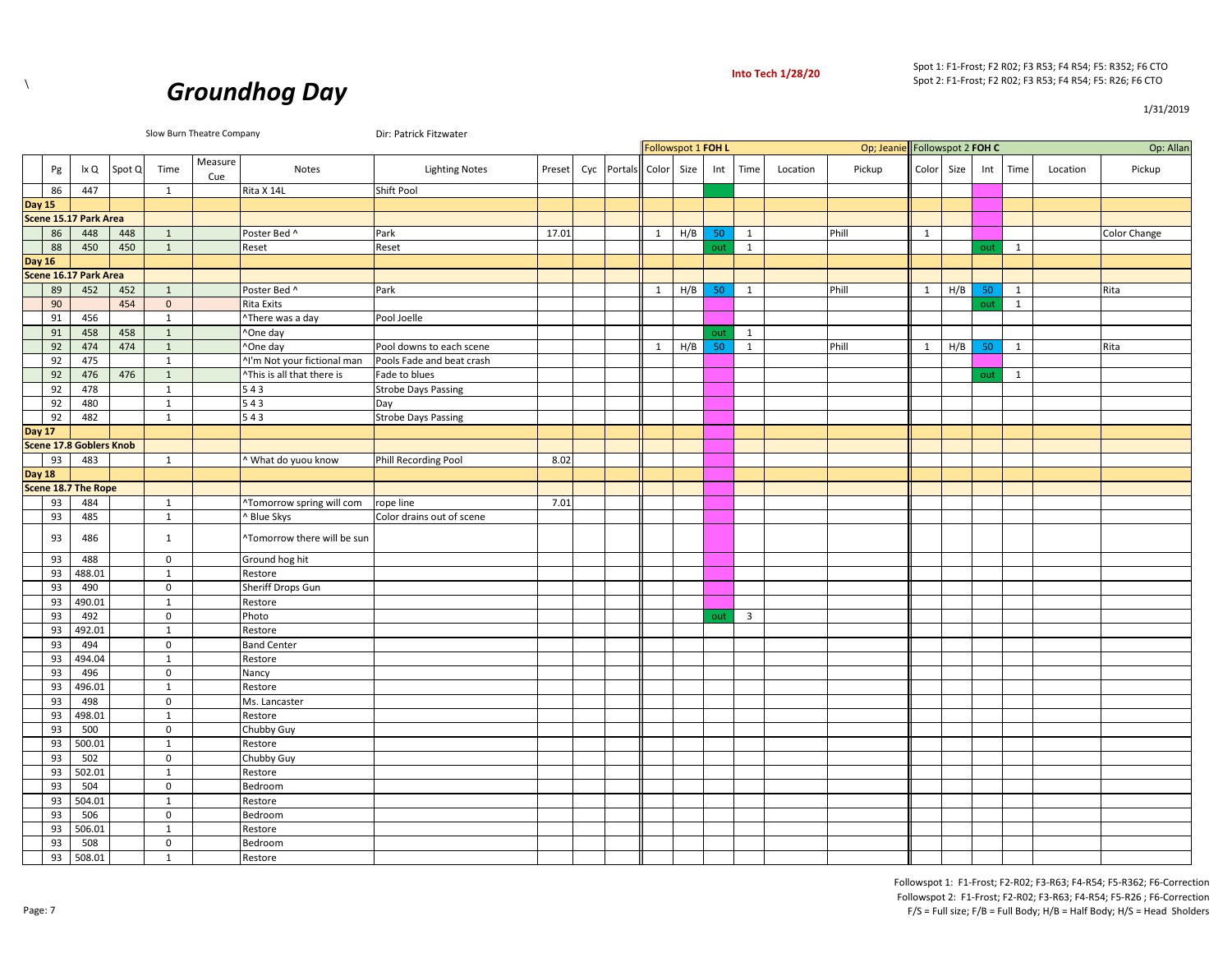

1/31/2019



| Slow Burn Theatre Company<br>Dir: Patrick Fitzwater<br>Followspot 1 FOH L<br>Followspot 2 FOH C<br>Op; Jeani<br>Measure<br>Cyc Portals |                    |                               |                                   |                                        |                                                 |                           |                                     |        |  |                |       |      |     |                |                               |        |         |      |     |                |                    |                   |
|----------------------------------------------------------------------------------------------------------------------------------------|--------------------|-------------------------------|-----------------------------------|----------------------------------------|-------------------------------------------------|---------------------------|-------------------------------------|--------|--|----------------|-------|------|-----|----------------|-------------------------------|--------|---------|------|-----|----------------|--------------------|-------------------|
|                                                                                                                                        |                    |                               |                                   |                                        |                                                 |                           |                                     |        |  |                |       |      |     |                |                               |        |         |      |     |                |                    | Op: Allan         |
|                                                                                                                                        | Pg                 | lx Q                          | Spot Q                            | Time                                   | Cue                                             | Notes                     | <b>Lighting Notes</b>               | Preset |  |                | Color | Size | Int | Time           | Location                      | Pickup | Color   | Size | Int | Time           | Location           | Pickup            |
| Day 19                                                                                                                                 |                    |                               |                                   |                                        |                                                 |                           |                                     |        |  |                |       |      |     |                |                               |        |         |      |     |                |                    |                   |
|                                                                                                                                        |                    | Scene 19.1 Bedroom            |                                   |                                        |                                                 |                           |                                     |        |  |                |       |      |     |                |                               |        |         |      |     |                |                    |                   |
|                                                                                                                                        | 93                 | 510                           |                                   | $\mathbf{1}$                           |                                                 | Clock Radio               |                                     |        |  |                |       |      |     |                |                               |        |         |      |     |                |                    |                   |
|                                                                                                                                        | 93                 | 512                           |                                   | $\mathbf 0$                            |                                                 | <b>Red back</b>           |                                     |        |  |                |       |      |     |                |                               |        |         |      |     |                |                    |                   |
|                                                                                                                                        | 93                 | 514                           |                                   | $\mathbf 0$                            |                                                 | Blackout                  |                                     |        |  |                |       |      |     |                |                               |        |         |      |     |                |                    |                   |
|                                                                                                                                        | <b>Intermssion</b> |                               |                                   |                                        |                                                 |                           |                                     |        |  |                |       |      |     |                |                               |        |         |      |     |                |                    |                   |
|                                                                                                                                        | 93                 | 570                           |                                   |                                        |                                                 | Intermsision              |                                     |        |  |                |       |      |     |                |                               |        |         |      |     |                |                    |                   |
|                                                                                                                                        | 93                 | 572                           |                                   |                                        |                                                 | House 1/2                 |                                     |        |  |                |       |      |     |                |                               |        |         |      |     |                |                    |                   |
|                                                                                                                                        | 93                 | 574                           |                                   |                                        |                                                 | House out                 |                                     |        |  |                |       |      |     |                |                               |        |         |      |     |                |                    |                   |
|                                                                                                                                        | 93                 | 576                           |                                   |                                        |                                                 | Blackout                  |                                     |        |  |                |       |      |     |                |                               |        |         |      |     |                |                    |                   |
| Day 20                                                                                                                                 |                    |                               |                                   |                                        |                                                 |                           |                                     |        |  |                |       |      |     |                |                               |        |         |      |     |                |                    |                   |
|                                                                                                                                        |                    |                               | Scene 20.8: Gobbler's Knob        |                                        |                                                 |                           |                                     |        |  |                |       |      |     |                |                               |        |         |      |     |                |                    |                   |
|                                                                                                                                        | 94                 | 578                           |                                   | 1                                      |                                                 | As The stage lands        | Repeat gobbler's knob (reverse rot) | 8.01   |  |                |       |      |     |                |                               |        |         |      |     |                |                    |                   |
|                                                                                                                                        |                    | Music #14--Playing Nancy      |                                   |                                        |                                                 |                           |                                     |        |  |                |       |      |     |                |                               |        |         |      |     |                |                    |                   |
|                                                                                                                                        | 94                 | 580                           | 580                               | $\mathbf 0$                            |                                                 | Pop on song               | <b>Focus to Nancy</b>               | 8.01   |  |                |       |      |     |                |                               |        | 1       | H/B  | 50  | 1              | Center Stage Nancy |                   |
|                                                                                                                                        | 95                 | 582                           | 582                               | $\mathbf{1}$                           |                                                 | Than Nancy ^              | Fade scene                          | 8.01   |  |                |       |      |     |                |                               |        |         |      | out | $\overline{3}$ |                    |                   |
|                                                                                                                                        | 95                 | 584                           |                                   | $\mathbf 0$                            |                                                 | ^Six more weeks           | Bring up back scene light           |        |  |                |       |      |     |                |                               |        |         |      |     |                |                    |                   |
|                                                                                                                                        | 95                 | 586                           | 586                               | $\mathbf{0}$                           |                                                 | Pop on Phill              |                                     | 8.02   |  |                | 1     | H/B  | 50  | <sup>1</sup>   | Center Stg                    | Phill  |         |      |     |                |                    |                   |
|                                                                                                                                        |                    |                               | Music #15: Punxsatwany Phill--Gun |                                        |                                                 |                           |                                     |        |  |                |       |      |     |                |                               |        |         |      |     |                |                    |                   |
|                                                                                                                                        | 96                 | 588                           | 588                               | $\mathbf{1}$                           |                                                 | He's got a gun ^          | Build out scene and sheriff         |        |  |                |       |      |     |                |                               |        | 1       | H/B  | 50  | 1              | Stage left         | Sheriff           |
|                                                                                                                                        | 96                 |                               | 590                               | $\mathbf{0}$                           |                                                 | That's my gun^            |                                     |        |  |                |       |      | out | $\overline{3}$ |                               |        |         |      | out | $\overline{3}$ |                    |                   |
|                                                                                                                                        | 96                 | 592                           |                                   | $\Omega$                               |                                                 | Blackout                  |                                     |        |  |                |       |      |     |                |                               |        |         |      |     |                |                    |                   |
| Day 21                                                                                                                                 |                    |                               |                                   |                                        |                                                 |                           |                                     |        |  |                |       |      |     |                |                               |        |         |      |     |                |                    |                   |
|                                                                                                                                        |                    | <b>Scene 21.1 The Bedroom</b> |                                   |                                        |                                                 |                           |                                     |        |  |                |       |      |     |                |                               |        |         |      |     |                |                    |                   |
|                                                                                                                                        | 96                 | 594                           | 594                               | $\mathbf{0}$                           |                                                 | Alarm clock               | Alarm Red lights beat               |        |  | <b>Red Blk</b> | 1     | H/B  | 50  | 1              | Bed                           | Phill  |         |      |     |                |                    |                   |
|                                                                                                                                        | Music #16 Hope     |                               |                                   |                                        |                                                 |                           |                                     |        |  |                |       |      |     |                |                               |        |         |      |     |                |                    |                   |
|                                                                                                                                        | 97                 | 596                           | 596                               | $\overline{3}$                         |                                                 | "There will be mornings   | Red wash stage                      |        |  |                |       |      |     |                |                               |        | $1 + 5$ | H/B  | 50  | 1              | Dn Stg Left        | <b>Punx Phill</b> |
|                                                                                                                                        | 97                 | 598                           | 598                               | $\mathbf{1}$                           |                                                 | As we approach handoff    |                                     |        |  |                |       |      |     |                | Phill-> Dip out -> Fake Phill |        |         |      |     |                |                    |                   |
|                                                                                                                                        |                    |                               |                                   | Scene 21.18 Fantasy Street (Suicide 1) |                                                 |                           |                                     |        |  |                |       |      |     |                |                               |        |         |      |     |                |                    |                   |
|                                                                                                                                        | 97                 | 600                           | 600                               | $\mathbf{1}$                           |                                                 | Truck light approaches    |                                     |        |  |                |       |      | out | 1              |                               |        |         |      | out | $\mathbf{1}$   |                    |                   |
|                                                                                                                                        | 97                 | 602                           |                                   | 1                                      |                                                 | Hey-Lookout!              | Truck light out                     |        |  |                |       |      |     |                |                               |        |         |      |     |                |                    |                   |
|                                                                                                                                        | 98                 | 604                           |                                   | $\mathbf{1}$                           |                                                 | Alarm Flash Sequence      |                                     |        |  |                |       |      |     |                |                               |        |         |      |     |                |                    |                   |
|                                                                                                                                        | 98                 |                               | 606                               | $\mathbf{0}$                           |                                                 | Phill Sits up in Bed      |                                     |        |  |                | 1     | H/B  | 50  | 1              | Bed                           | Phill  |         |      |     |                |                    |                   |
| Day 22                                                                                                                                 |                    |                               |                                   |                                        |                                                 |                           |                                     |        |  |                |       |      |     |                |                               |        |         |      |     |                |                    |                   |
|                                                                                                                                        |                    | <b>Scene 22.1 The Bedroom</b> |                                   |                                        |                                                 |                           |                                     |        |  |                |       |      |     |                |                               |        |         |      |     |                |                    |                   |
|                                                                                                                                        | 98                 | 608                           |                                   | 1                                      |                                                 | ^Never give up            | Red wash stage                      |        |  |                |       |      |     |                |                               |        |         |      |     |                |                    |                   |
|                                                                                                                                        |                    |                               |                                   |                                        | Scene 22.19 Fantasy Bathroom/Parlor (Suicide 2) |                           |                                     |        |  |                |       |      |     |                |                               |        |         |      |     |                |                    |                   |
|                                                                                                                                        | 98                 | 610                           |                                   | 1                                      |                                                 | ^An ever lasting          | <b>Bathroom Reveal</b>              |        |  |                |       |      |     |                |                               |        |         |      |     |                |                    |                   |
|                                                                                                                                        | 98                 | 612                           |                                   | ??????                                 |                                                 | You stay sane ^ And Touch | Downlight bathtub                   |        |  |                |       |      |     |                |                               |        |         |      |     |                |                    |                   |
|                                                                                                                                        | 98                 |                               | 614                               | $\mathbf{0}$                           |                                                 | Phill Closes Curtain      |                                     |        |  |                |       |      | out | 1              |                               |        |         |      |     |                |                    |                   |
|                                                                                                                                        | 98                 | 616                           |                                   | $\mathbf{1}$                           |                                                 | Oh God ^ This goddamn     | To backlight only on shower         |        |  |                |       |      |     |                |                               |        |         |      |     |                |                    |                   |
|                                                                                                                                        | 98                 | 618                           |                                   | $\mathsf 0$                            |                                                 | Shocking light            |                                     |        |  |                |       |      |     |                |                               |        |         |      |     |                |                    |                   |
|                                                                                                                                        | 98                 | 620                           |                                   | 1                                      |                                                 | Alarm Flash Sequence      |                                     |        |  |                |       |      |     |                |                               |        |         |      |     |                |                    |                   |
| Day 23                                                                                                                                 |                    |                               |                                   |                                        |                                                 |                           |                                     |        |  |                |       |      |     |                |                               |        |         |      |     |                |                    |                   |
|                                                                                                                                        |                    | <b>Scene 23.1 The Bedroom</b> |                                   |                                        |                                                 |                           |                                     |        |  |                |       |      |     |                |                               |        |         |      |     |                |                    |                   |
|                                                                                                                                        | 99                 | 622                           | 622                               | $\mathbf{3}$                           |                                                 | Never give up hope        | Red wash stage                      |        |  |                | 1     | H/B  | 50  | 1              | Bed                           | Phill  |         |      |     |                |                    |                   |
|                                                                                                                                        | 99                 | 624                           |                                   | $\mathbf{1}$                           |                                                 | A New day will follow     |                                     |        |  |                |       |      |     |                |                               |        |         |      |     |                |                    |                   |
|                                                                                                                                        |                    |                               |                                   | Scene 23.20 Fantasy Bar (Suicide 3)    |                                                 |                           |                                     |        |  |                |       |      |     |                |                               |        |         |      |     |                |                    |                   |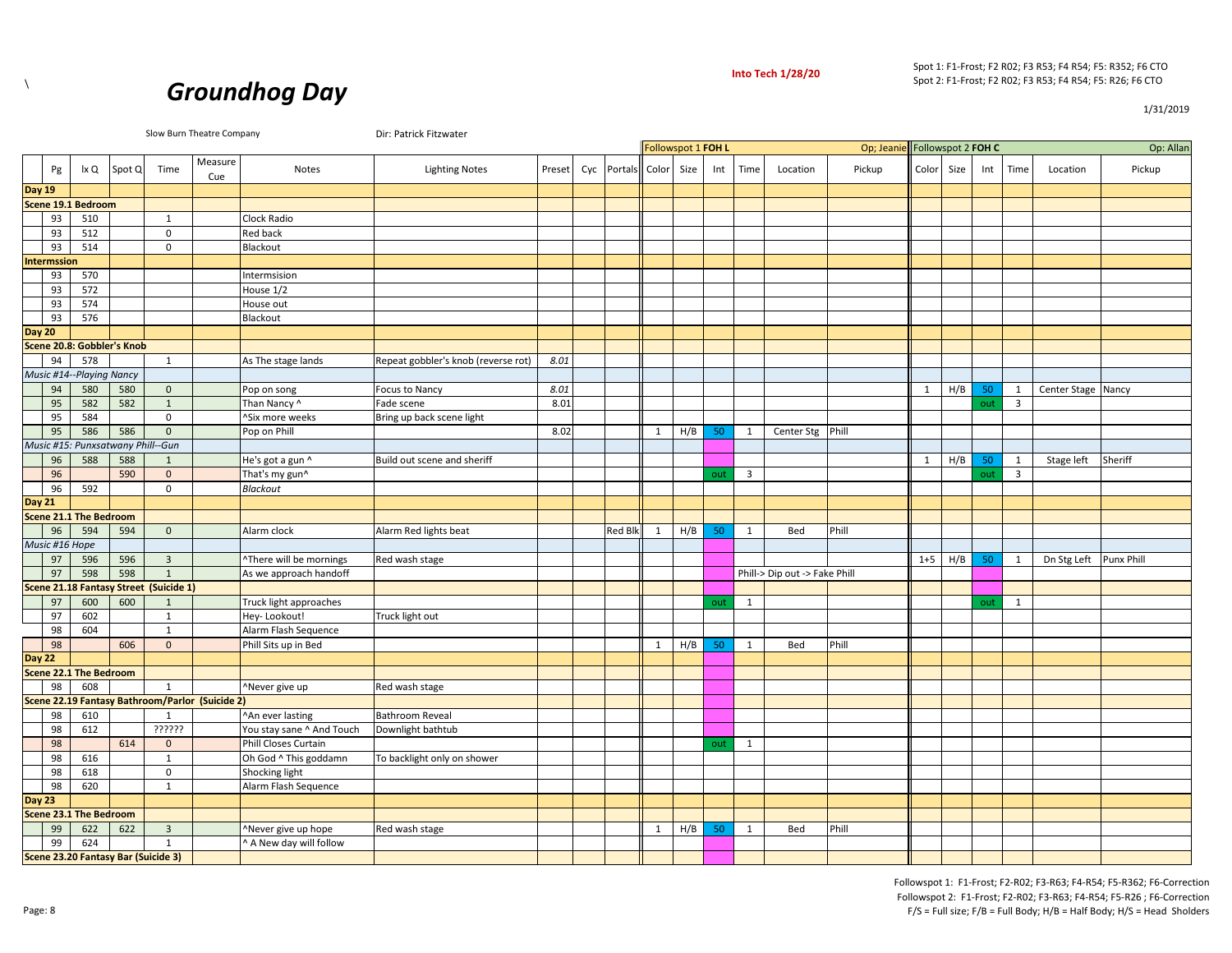



Slow Burn Theatre Company **Direct Company** Dir: Patrick Fitzwater

|        |                 |                              |                                   |                |                |                                       |                                    |        |     |         |       | Followspot 1 FOH L |     |              |                               | Op; Jeanie Followspot 2 FOH C |       |      |     |              |          | Op: Allan |
|--------|-----------------|------------------------------|-----------------------------------|----------------|----------------|---------------------------------------|------------------------------------|--------|-----|---------|-------|--------------------|-----|--------------|-------------------------------|-------------------------------|-------|------|-----|--------------|----------|-----------|
|        | Pg              | lx Q                         | Spot Q                            | Time           | Measure<br>Cue | <b>Notes</b>                          | <b>Lighting Notes</b>              | Preset | Cyc | Portals | Color | Size               | Int | Time         | Location                      | Pickup                        | Color | Size | Int | Time         | Location | Pickup    |
|        | 99              |                              | 626                               | $\mathbf 0$    |                | As Phill X to whatever we're<br>doing |                                    |        |     |         |       |                    |     |              | Phill-> Dip out -> Fake Phill |                               |       |      |     |              |          |           |
|        | 99              | 628                          | 628                               | $\overline{2}$ |                | I'll never give up                    | Everything fades dark              |        |     |         |       |                    | out | 1            |                               |                               |       |      |     |              |          |           |
|        | 99              | 630                          |                                   | $\mathbf{1}$   |                | Phill Climbs Thru window              | Spot window                        |        |     |         |       |                    |     |              |                               |                               |       |      |     |              |          |           |
|        | 99              | 632                          |                                   | $\mathbf{1}$   |                | Phill falls from window               | Pool Landing spot                  |        |     |         |       |                    |     |              |                               |                               |       |      |     |              |          |           |
| Day 24 |                 |                              |                                   |                |                |                                       |                                    |        |     |         |       |                    |     |              |                               |                               |       |      |     |              |          |           |
|        |                 |                              | <b>Scene 24.21 Fantasy Morgue</b> |                |                |                                       | <b>Unsure of Blocking Here</b>     |        |     |         |       |                    |     |              |                               |                               |       |      |     |              |          |           |
|        | 100             | 634                          | 634                               | $\mathbf 0$    |                | Never give up                         |                                    |        |     |         | 1     | H/B                | 50  | 1            | Bed                           | Phill                         |       |      |     |              |          |           |
|        | 100             | 636                          | 636                               | $\mathbf{1}$   |                | Townspeople Never give up             | Blood snow scene change            |        |     |         |       |                    | out | $\mathbf{1}$ |                               |                               |       |      |     |              |          |           |
|        | 100             | 638                          | 638                               | $\mathbf{1}$   |                | <b>NDid He Say Anything</b>           | Down pool bright on stage (No ani) |        |     |         | 1     | H/B                | 50  | $\mathbf{1}$ | Gurney                        | Larry                         | 1     | H/B  | 50  | 1            | Gurney   | Rita      |
|        | 100             | 640                          | 640                               | $\mathbf{1}$   |                | ^As the gurnery rolls away            | gurney pool fades Red change + ANI |        |     |         |       |                    | out | 1            |                               |                               |       |      | out | $\mathbf{1}$ |          |           |
| Day 25 |                 |                              |                                   |                |                |                                       |                                    |        |     |         |       |                    |     |              |                               |                               |       |      |     |              |          |           |
|        |                 | <b>Scene 25.9 The Diner</b>  |                                   |                |                |                                       |                                    |        |     |         |       |                    |     |              |                               |                               |       |      |     |              |          |           |
|        | 100             | 642                          | 642                               | 1              |                | "Hold on to your faith                | Red Dinner wash                    |        |     |         | 1     | H/B                | 50  | 1            | Down Ctr                      | Phill                         |       |      |     |              |          |           |
|        | 100             | 643                          |                                   | $\overline{2}$ |                |                                       |                                    |        |     |         |       |                    |     |              |                               |                               |       |      |     |              |          |           |
|        | 100             |                              | 644                               | $\mathbf 0$    |                | Give Up Hope^                         | Pool Down only                     |        |     |         |       |                    | out | 0            |                               |                               |       |      |     |              |          |           |
|        | 101             | 646                          | 646                               | $\mathbf{1}$   |                | The dimer                             |                                    |        |     |         | 1     | H/B                | 50  | 1            | Counter                       | Phill                         | 1     | H/B  | 50  | 1            | Counter  | Rita      |
|        | 102             | 648                          |                                   | $\overline{2}$ |                | The sheriff and deputy enter          | Light brightens sheriff area       |        |     |         |       |                    |     |              |                               |                               |       |      |     |              |          |           |
|        | 104             | 650                          |                                   | $\overline{2}$ |                | Doris speaks                          | Light brightens booth area         |        |     |         |       |                    |     |              |                               |                               |       |      |     |              |          |           |
|        |                 | Music #17: I'm Not Trying    |                                   |                |                |                                       |                                    |        |     |         |       |                    |     |              |                               |                               |       |      |     |              |          |           |
|        | 106             | 652                          | 652                               | $\mathbf{1}$   |                | As Phill and Rita Exits               | Scene change                       |        |     |         |       |                    | out | $\mathbf{1}$ |                               |                               |       |      | out | $\mathbf{1}$ |          |           |
|        |                 | Scene 25.17 Park Area        |                                   |                |                |                                       |                                    |        |     |         |       |                    |     |              |                               |                               |       |      |     |              |          |           |
|        | 106             | 654                          | 654                               | $\mathbf{1}$   |                |                                       |                                    |        |     |         | 1     | H/B                | 50  | $\mathbf{1}$ | Bench                         | Phill                         | 1     | H/B  | 50  | 1            | Bench    | Rita      |
|        |                 |                              | Music #18: Everything About You   |                |                |                                       |                                    |        |     |         |       |                    |     |              |                               |                               |       |      |     |              |          |           |
|        | 106             | 656                          |                                   | 3              |                | <b>Nou like boats</b>                 | pull focus to bench                |        |     |         |       |                    |     |              |                               |                               |       |      |     |              |          |           |
|        |                 |                              | Music #19: If I had my Time Again |                |                |                                       |                                    |        |     |         |       |                    |     |              |                               |                               |       |      |     |              |          |           |
|        | 108             | 658                          |                                   | $\mathbf{1}$   |                | ^Some times                           | Focus down to Rita                 |        |     |         |       |                    |     |              |                               |                               |       |      |     |              |          |           |
|        |                 | <b>Scene 25.5 The Street</b> |                                   |                |                |                                       |                                    |        |     |         |       |                    |     |              |                               |                               |       |      |     |              |          |           |
|        | 108             | 660                          |                                   | $\mathbf 0$    |                | ^If I had my time again               | Street scene                       |        |     |         |       |                    |     |              |                               |                               |       |      |     |              |          |           |
|        | 108             | 662                          |                                   | $\mathsf 0$    |                | Couple of ^ Changes                   | beat magic lights                  |        |     |         |       |                    |     |              |                               |                               |       |      |     |              |          |           |
|        | 109             | 664                          |                                   | $\mathbf{1}$   |                | ^ I've always dreamt                  | Townspeople up                     |        |     |         |       |                    |     |              |                               |                               |       |      |     |              |          |           |
|        | 109             | 666                          |                                   | $\mathbf{1}$   |                | ^If I had my time again               | Fade to scene chnange light        |        |     |         |       |                    |     |              |                               |                               |       |      |     |              |          |           |
|        | 109             | 667                          |                                   | 1              |                | Benches SR                            |                                    |        |     |         |       |                    |     |              |                               |                               |       |      |     |              |          |           |
|        | 109             | 668                          |                                   | 0/4            |                | If I had my time again ^              | Light shifts to rita               |        |     |         |       |                    |     |              |                               |                               |       |      |     |              |          |           |
|        | 109             | 670                          |                                   | $\mathbf{1}$   |                | a couple of fixes ^                   | beat magic lights                  |        |     |         |       |                    |     |              |                               |                               |       |      |     |              |          |           |
|        |                 | Scene 25.6: The Tent         |                                   |                |                |                                       |                                    |        |     |         |       |                    |     |              |                               |                               |       |      |     |              |          |           |
|        | 110             | 672                          |                                   | $\mathbf 0$    |                | ^I'vs always fancied                  |                                    |        |     |         |       |                    |     |              |                               |                               |       |      |     |              |          |           |
|        | 110             | 674                          |                                   | $\mathbf{1}$   |                | ^If I had my time again               | Change light                       |        |     |         |       |                    |     |              |                               |                               |       |      |     |              |          |           |
|        | 110             | 676                          |                                   | 1              |                | ^over there                           | Pool lights tight                  |        |     |         |       |                    |     |              |                               |                               |       |      |     |              |          |           |
|        |                 | Scene 25.22 Tilt a whirl     |                                   |                |                |                                       |                                    |        |     |         |       |                    |     |              |                               |                               |       |      |     |              |          |           |
|        | 111             | 678                          |                                   | ????           |                | ^Tickets                              | Build out to Tilt a whirl area     |        |     |         |       |                    |     |              |                               |                               |       |      |     |              |          |           |
|        | 111             | 680                          | 680                               | $\mathbf{1}$   | 174            | Music Shift                           |                                    |        |     |         |       |                    | out | 1            |                               |                               |       |      | out | $\mathbf{1}$ |          |           |
|        | 111             | 682                          | 682                               | $\mathbf{1}$   | 190            | Phill Realizes hot to change          | Breaks the loop                    |        |     |         | 1     | H/B                | 50  | 1            |                               | Phill                         | 1     | H/B  | 50  | $\mathbf{1}$ |          | Rita      |
|        |                 | Scene 25.23 Fudge Line       |                                   |                |                |                                       |                                    |        |     |         |       |                    |     |              |                               |                               |       |      |     |              |          |           |
|        | 111             | 684                          |                                   | $\mathsf 0$    |                | ^If I had my time again               | Down Center pool                   |        |     |         |       |                    |     |              |                               |                               |       |      |     |              |          |           |
|        | Scene 25.7 Rope |                              |                                   |                |                |                                       |                                    |        |     |         |       |                    |     |              |                               |                               |       |      |     |              |          |           |
|        | 111             | 686                          |                                   | $\mathbf{1}$   |                | <b>^BA BA BA</b>                      | Rope line                          |        |     |         |       |                    |     |              |                               |                               |       |      |     |              |          |           |

Followspot 1: F1‐Frost; F2‐R02; F3‐R63; F4‐R54; F5‐R362; F6‐Correction Followspot 2: F1‐Frost; F2‐R02; F3‐R63; F4‐R54; F5‐R26 ; F6‐Correction F/S = Full size; F/B = Full Body; H/B = Half Body; H/S = Head Sholders

1/31/2019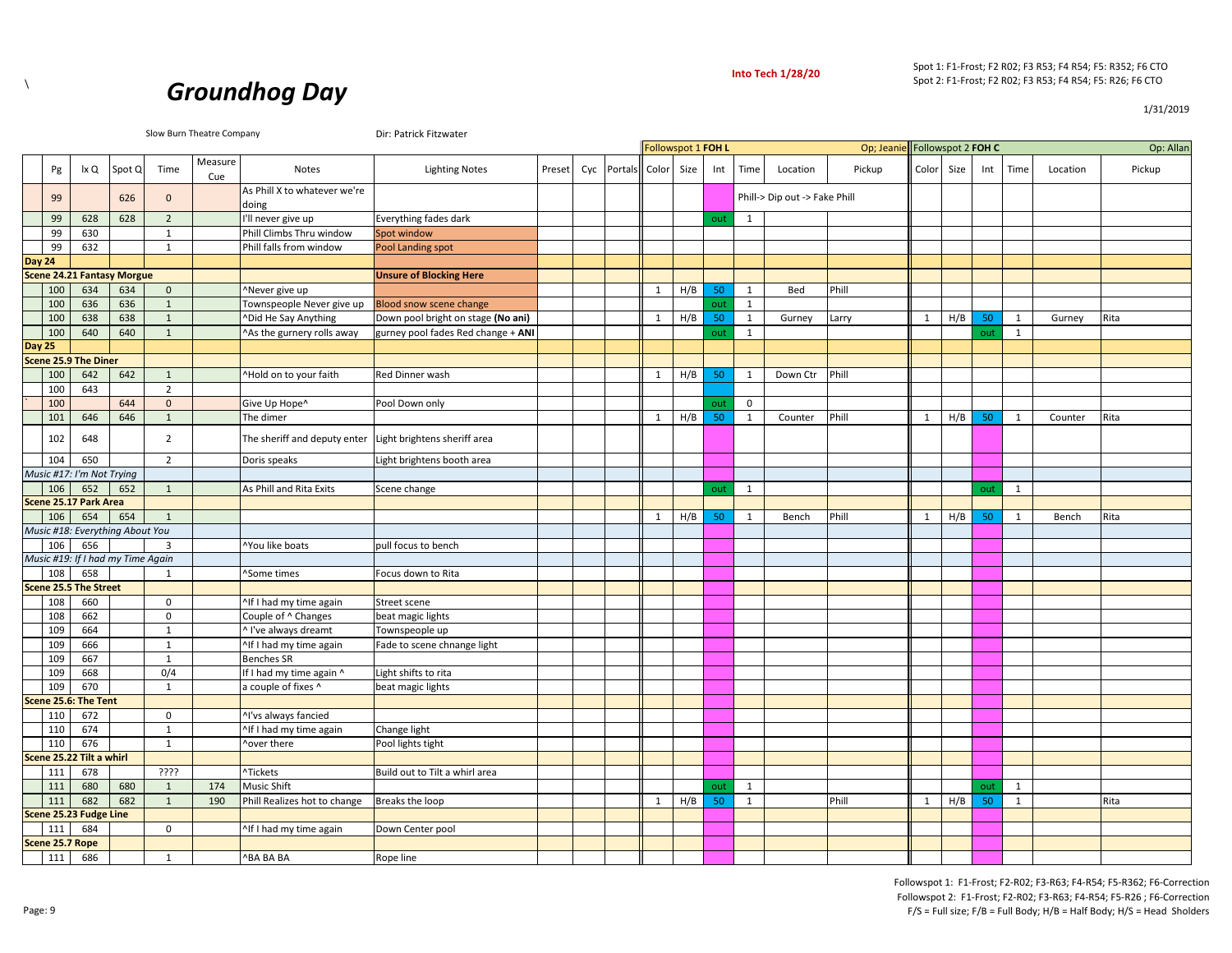

1/31/2019



|                               |      |                                     |                                         | Slow Burn Theatre Company                         |                               |                               | Followspot 1 FOH L |             |              |      |     | Op; Jeanie Followspot 2 FOH C |                   |        |              |            |     | Op: Allan      |                         |                                |
|-------------------------------|------|-------------------------------------|-----------------------------------------|---------------------------------------------------|-------------------------------|-------------------------------|--------------------|-------------|--------------|------|-----|-------------------------------|-------------------|--------|--------------|------------|-----|----------------|-------------------------|--------------------------------|
|                               |      |                                     |                                         | Measure                                           |                               |                               |                    |             |              |      |     |                               |                   |        |              |            |     |                |                         |                                |
| Pg                            | lx Q | Spot Q                              | Time                                    | Cue                                               | Notes                         | <b>Lighting Notes</b>         | Preset             | Cyc Portals | Color        | Size | Int | Time                          | Location          | Pickup |              | Color Size | Int | Time           | Location                | Pickup                         |
| 112                           | 688  |                                     | 1                                       |                                                   | woha!                         | Fireworks                     |                    |             |              |      |     |                               |                   |        |              |            |     |                |                         |                                |
| 112                           | 690  |                                     | $\mathbf{1}$                            |                                                   | (X1)^If I have my time again  | Back pool                     |                    |             |              |      |     |                               |                   |        |              |            |     |                |                         |                                |
| 112                           | 692  |                                     | 2                                       |                                                   | (X2) ^ If I had my time Again | Sides build                   |                    |             |              |      |     |                               |                   |        |              |            |     |                |                         |                                |
| 112                           | 684  | 694                                 | 1.5                                     |                                                   | (X2) f I had my time Again ^  | <b>Button bright</b>          |                    |             |              |      | out | $\mathbf 0$                   |                   |        |              |            | out | $\mathbf 0$    |                         |                                |
|                               |      |                                     |                                         | Scene 25.1 Phill's Bedroom (Late night with Rita) |                               |                               |                    |             |              |      |     |                               |                   |        |              |            |     |                |                         |                                |
| 112                           | 698  | 698                                 | 1                                       |                                                   | Scene light                   |                               |                    |             | $1 + 6$      | H/B  | 50  | 1                             | Floor             | Phill  | $1 + 6$      | H/B        | 50  | 1              | Bed                     | Rita                           |
|                               |      |                                     | Music #20: Everything about you Reprise |                                                   |                               |                               |                    |             |              |      |     |                               |                   |        |              |            |     |                |                         |                                |
| 114                           | 700  | 700                                 | 1                                       |                                                   | ^And you                      | Pull into phill               |                    |             |              |      |     |                               |                   |        |              |            | 25  |                |                         |                                |
| 114                           | 702  | 702                                 | $\mathbf{1}$                            |                                                   | Goodnight Rita                | Fade to black                 |                    |             |              |      | out | $\overline{2}$                |                   |        |              |            | out | $\overline{2}$ |                         |                                |
|                               |      | Music #21: Getting the Hang of This |                                         |                                                   |                               |                               |                    |             |              |      |     |                               |                   |        |              |            |     |                |                         |                                |
| <b>Day 26</b>                 |      |                                     |                                         |                                                   |                               |                               |                    |             |              |      |     |                               |                   |        |              |            |     |                |                         |                                |
|                               |      | <b>Scene 26.1 Phill's Bedroom</b>   |                                         |                                                   |                               |                               |                    |             |              |      |     |                               |                   |        |              |            |     |                |                         |                                |
| 114                           | 704  | 704                                 | 1                                       |                                                   | As the alarm fires off        | Bedroom light                 | 1.02               |             | $\mathbf{1}$ | H/B  | 50  | $\overline{4}$                | By Bed            | Phill  |              |            |     |                |                         |                                |
| 114                           | 706  |                                     | 1                                       |                                                   | As we transition to hall      | change light                  | 1.03               |             |              |      |     |                               |                   |        |              |            |     |                |                         |                                |
| <b>Scene 26.2 The Hallway</b> |      |                                     |                                         |                                                   |                               |                               |                    |             |              |      |     |                               |                   |        |              |            |     |                |                         |                                |
| 114                           | 708  | 708                                 | $\mathbf{1}$                            |                                                   | Chubby man in hall            | hallway light                 | 2.01               |             |              |      |     |                               |                   |        | $\mathbf{1}$ | H/B        | 50  | 1              | Stage Right Chubby Man  |                                |
| 115                           | 710  | 710                                 | $\mathbf{1}$                            |                                                   | transisiton to                |                               | 2.02               |             |              |      |     |                               |                   |        |              |            | out | 1              |                         |                                |
| <b>Scene 26.3 The Parlor</b>  |      |                                     |                                         |                                                   |                               |                               |                    |             |              |      |     |                               |                   |        |              |            |     |                |                         |                                |
| 115                           | 712  | 712                                 | $\mathbf{1}$                            |                                                   | Into the parlor               | parlor lights                 | 3.01               |             |              |      |     |                               |                   |        | 1            | H/B        | 50  | 1              | Center                  | Mrs. Lancaster                 |
| 116                           |      | 714                                 | $\mathbf 0$                             |                                                   | As Phill exits                |                               |                    |             |              |      | out | 1                             |                   |        |              |            |     |                |                         |                                |
| 116                           | 716  | 716                                 | $\mathbf{1}$                            |                                                   | Transition to the town        |                               | 4.01               |             |              |      |     |                               |                   |        |              |            | out | 1              |                         |                                |
| Scene 26.4: The Town          |      |                                     |                                         |                                                   |                               |                               |                    |             |              |      |     |                               |                   |        |              |            |     |                |                         |                                |
| 116                           | 718  | 718                                 | $\mathbf{1}$                            |                                                   | Band marches downstage        |                               | 4.02               |             | 1            | H/B  | 50  | $\overline{4}$                | Stage Right Phill |        |              |            |     |                |                         |                                |
| 116                           | 720  |                                     | $\mathbf{1}$                            |                                                   | AS they shift downstage       | Mvoers shift downstage        |                    |             |              |      |     |                               |                   |        |              |            |     |                |                         |                                |
| 116                           | 721  | 721                                 | 1                                       |                                                   | ^Hey it's phill connors       | Back pool F+D                 | 4.05               |             |              |      |     |                               |                   |        | 1            | H/B        | 50  | 1              | Stage Left              | Fred and Debbie                |
| 116                           | 722  |                                     | 1                                       |                                                   | Picture snap                  | Photo plash                   | 4.06               |             |              |      |     |                               |                   |        |              |            |     |                |                         |                                |
| 116                           | 724  |                                     | $\mathbf{1}$                            |                                                   |                               |                               |                    |             |              |      |     |                               |                   |        |              |            |     |                |                         | F+D -> Sheriff                 |
| 117                           | 726  | 724                                 |                                         |                                                   | Sheriff exits                 | Back pools shift to Jensen 4R |                    |             |              |      |     |                               |                   |        |              |            | out | 1              |                         |                                |
|                               |      |                                     | 1                                       |                                                   | keep it ^                     | Jensen pool fades             |                    |             |              |      |     |                               |                   |        |              |            |     |                |                         |                                |
| <b>Scene 26.5 The Street</b>  |      |                                     |                                         |                                                   |                               |                               |                    |             |              |      |     |                               |                   |        |              |            |     |                |                         |                                |
| 117                           | 728  | 728                                 | 1                                       |                                                   | Transition to street          |                               | 5.01               |             |              |      |     |                               |                   |        | $\mathbf{1}$ | H/B        | 50  | 1              | <b>Stage Right</b>      | Ned                            |
| 118                           | 730  |                                     | 1                                       |                                                   | You Too Ned ^                 | Transition to Scene change    | 5.02               |             |              |      |     |                               |                   |        |              |            |     |                |                         |                                |
| 118                           | 732  | 732                                 | 1                                       |                                                   | ^There is no town greater     | Pool Punx                     | 7.01               |             |              |      | out | 1                             |                   |        |              |            | out | 1              |                         |                                |
|                               |      | <b>Scene 26.8 Gobbler's Knob</b>    |                                         |                                                   |                               |                               |                    |             |              |      |     |                               |                   |        |              |            |     |                |                         |                                |
| 118                           | 734  |                                     | 1                                       |                                                   | Groundhog Day ^               | The knob                      | 8.01               |             |              |      |     |                               |                   |        |              |            |     |                |                         |                                |
|                               |      | Music #22: Pinao Lessons/ Jensen    |                                         |                                                   |                               |                               |                    |             |              |      |     |                               |                   |        |              |            |     |                |                         |                                |
| 119                           |      | 736                                 | $\mathbf{0}$                            |                                                   | <b>Rita Enters</b>            |                               |                    |             | 1            | H/B  | 50  | $\overline{4}$                | Center            | Phill  | 1            | H/B        | 50  | 1              | Stage Right             | Rita                           |
| 119                           |      | 738                                 | $\mathbf{0}$                            |                                                   | Don'ts? Like Yeah             |                               |                    |             |              |      |     |                               |                   |        |              |            |     |                |                         | Rita-> Larry                   |
| 120                           | 740  | 740                                 | $\mathbf{1}$                            |                                                   | ^Every Year for               | Shift to platform light       | 8.03               |             |              |      | out | 1                             |                   |        |              |            | out | 1              |                         |                                |
| 120                           | 742  |                                     | 1                                       |                                                   | Blackout                      |                               |                    |             |              |      |     |                               |                   |        |              |            |     |                |                         |                                |
|                               |      | Scene 26.24 Miss Jenson's House     |                                         |                                                   |                               |                               |                    |             |              |      |     |                               |                   |        |              |            |     |                |                         |                                |
| 121                           | 744  | 744                                 | 1                                       |                                                   | Scene light up                |                               | 24.01              |             |              |      |     |                               |                   |        | $\mathbf{1}$ | F/B        | 50  | 1              |                         | Stage Right Phill + Piano Tchr |
| 121                           | 746  | 746                                 | $\mathbf{1}$                            |                                                   | As Phill exits piano scene    |                               | 24.02              |             |              |      |     |                               |                   |        |              |            | out | 1              |                         |                                |
|                               |      | Scene 26.25 Jensen's Bench          |                                         |                                                   |                               |                               |                    |             |              |      |     |                               |                   |        |              |            |     |                |                         |                                |
| 121                           |      | 748                                 | $\mathbf{0}$                            |                                                   | Crossing to bench             |                               | 24.03              |             | 1            | H/B  | 50  | $\overline{4}$                | Walking SL Phill  |        | 1            | H/S        | 50  | 1              | Stage left   Old Jensen |                                |
| 121                           | 750  | 750                                 | $\mathbf{1}$                            |                                                   | Bench light fades             |                               |                    |             |              |      | out | $\mathbf{1}$                  |                   |        |              |            | out | 1              |                         |                                |
| <b>Day 27</b>                 |      |                                     |                                         |                                                   |                               |                               |                    |             |              |      |     |                               |                   |        |              |            |     |                |                         |                                |
|                               |      | Scene 27.24 Miss Jenson's House     |                                         |                                                   |                               |                               |                    |             |              |      |     |                               |                   |        |              |            |     |                |                         |                                |

121 752 752 1 Scene light up 24.01 1 F/B 50 1 Stage Right Phill + Piano Tchr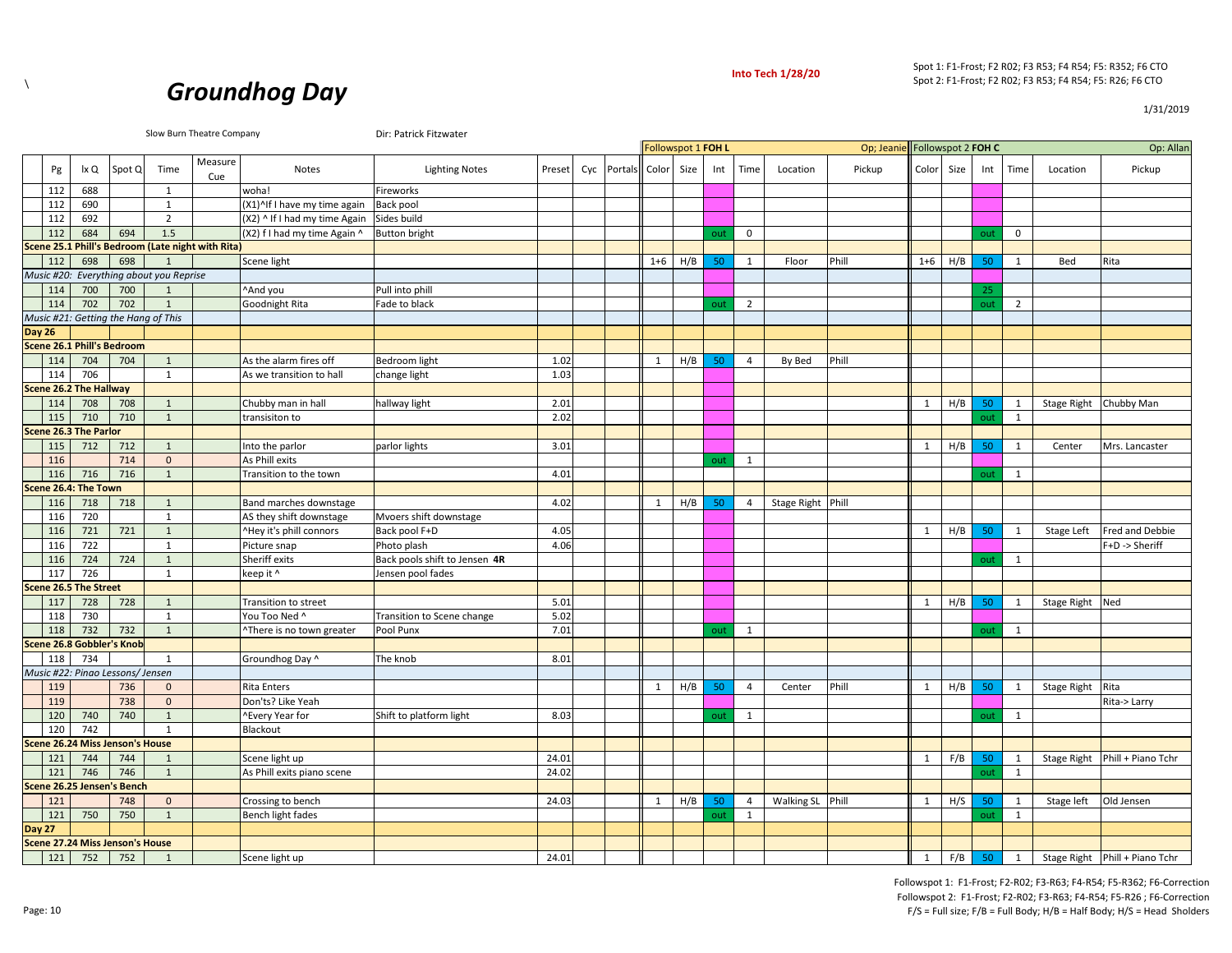

1/31/2019



Slow Burn Theatre Company **Dir: Patrick Fitzwater** 

|               |     |                           |                                 |                                          |                |                            |                                |        |                        | Followspot 1 FOH L |     |     |                |                    | Op; Jeanie Followspot 2 FOH C   |              |     |     |                |                    | Op: Allan        |
|---------------|-----|---------------------------|---------------------------------|------------------------------------------|----------------|----------------------------|--------------------------------|--------|------------------------|--------------------|-----|-----|----------------|--------------------|---------------------------------|--------------|-----|-----|----------------|--------------------|------------------|
|               | Pg  | lx Q                      | Spot Q                          | Time                                     | Measure<br>Cue | Notes                      | <b>Lighting Notes</b>          | Preset | Cyc Portals Color Size |                    |     | Int | Time           | Location           | Pickup                          | Color Size   |     | Int | Time           | Location           | Pickup           |
|               | 122 | 754                       | 754                             | $\mathbf{1}$                             |                | As Phill exits piano scene |                                | 24.02  |                        |                    |     |     |                |                    |                                 |              |     | out | 1              |                    |                  |
|               |     |                           |                                 | <b>Scene 27.26 Hospital Waiting Room</b> |                |                            |                                |        |                        |                    |     |     |                |                    |                                 |              |     |     |                |                    |                  |
|               | 122 | 756                       | 756                             | 1                                        |                | Scene light up             |                                |        |                        | $\mathbf{1}$       | H/B | 50  | $\overline{4}$ | Walking SL Phill   |                                 | $\mathbf{1}$ | H/B | 50  | $\overline{4}$ | <b>Stage Right</b> | Nurse            |
|               | 122 | 758                       | 758                             | $\overline{1}$                           |                | As Phill exits hospital    |                                |        |                        |                    |     | out | 1              |                    |                                 |              |     | out | 1              |                    |                  |
| <b>Day 28</b> |     |                           |                                 |                                          |                |                            |                                |        |                        |                    |     |     |                |                    |                                 |              |     |     |                |                    |                  |
|               |     |                           | Scene 28.24 Miss Jenson's House |                                          |                |                            |                                |        |                        |                    |     |     |                |                    |                                 |              |     |     |                |                    |                  |
|               | 122 | 760                       | 760                             | 1                                        |                | Scene light up             |                                | 24.01  |                        | 1                  | F/B | -50 | 1              |                    | Stage Left   Phill + Piano Tchr |              |     |     |                |                    |                  |
|               | 123 | 762                       | 762                             | $\mathbf{1}$                             |                | As Phill exits piano scene |                                | 24.02  |                        |                    |     | out | 1              |                    |                                 |              |     |     |                |                    |                  |
|               |     |                           | Scene 28.25 Jensen's Bench      |                                          |                |                            |                                |        |                        |                    |     |     |                |                    |                                 |              |     |     |                |                    |                  |
|               |     |                           | Music #23: Night Will Come      |                                          |                |                            |                                |        |                        |                    |     |     |                |                    |                                 |              |     |     |                |                    |                  |
|               | 123 | 764                       | 764                             | $\mathbf{1}$                             |                | ^On and on                 | Ned Scene                      |        |                        |                    |     |     |                |                    |                                 | 1            | H/B | 50  | $\overline{4}$ | Platform           | Ned              |
|               | 123 | 766                       |                                 | 1                                        |                |                            | Night bench area               |        |                        |                    |     |     |                |                    |                                 |              |     |     |                |                    |                  |
|               | 123 | 768                       |                                 | $\mathbf{1}$                             |                |                            | Build bench area               |        |                        |                    |     |     |                |                    |                                 |              |     |     |                |                    |                  |
|               | 123 | 770                       |                                 | $\mathbf{1}$                             |                |                            | restore to night bench area    |        |                        |                    |     |     |                |                    |                                 |              |     |     |                |                    |                  |
|               | 124 | 772                       | 772                             | $\mathbf{1}$                             |                | will come ^                | build bench area               |        |                        |                    |     |     |                |                    |                                 |              |     | out | $\overline{3}$ |                    |                  |
|               | 124 | 774                       | 774                             | $\mathbf{1}$                             |                | ^All the love              | bench fades to night/ back ned |        |                        |                    |     |     |                |                    |                                 | 1            | H/B | 50  | $\overline{4}$ | Down C             | Ned              |
|               | 124 | 775                       |                                 | $\mathbf{1}$                             |                | AS Phill X to Ned          | Backs only                     |        |                        |                    |     |     |                |                    |                                 |              |     |     |                |                    |                  |
|               | 125 |                           | 776                             | $\mathsf{O}\xspace$                      |                | x3 you gotta love life ^   | spots fade to backlight        |        |                        |                    |     |     |                |                    |                                 |              |     | out | $\overline{2}$ |                    |                  |
|               | 125 | 777                       |                                 | $\mathbf{1}$                             |                | fade to black              | fade to black                  |        |                        |                    |     |     |                |                    |                                 |              |     |     |                |                    |                  |
| Day 29        |     |                           |                                 |                                          |                |                            |                                |        |                        |                    |     |     |                |                    |                                 |              |     |     |                |                    |                  |
|               |     |                           | Scene 29.8 Gobbolers Knob       |                                          |                |                            |                                |        |                        |                    |     |     |                |                    |                                 |              |     |     |                |                    |                  |
|               | 125 | 778                       |                                 | $\mathbf 0$                              |                | ^ Six more weeks of winter | Bandstang                      | 8.01   |                        |                    |     |     |                |                    |                                 |              |     |     |                |                    |                  |
|               | 125 | 780                       | 780                             | $\mathbf{1}$                             |                | vaaaaa^                    | Camea solo                     | 8.02   |                        | 1                  | H/B | 50  | $\mathbf{0}$   | Center Stage Phill |                                 | 1            | H/B | 50  | 0              | Stage Right        | Rita             |
|               | 125 | 781                       |                                 | $\mathbf{1}$                             |                | End of shot                |                                |        |                        |                    |     |     |                |                    |                                 |              |     |     |                |                    |                  |
|               |     | Music #24: Phillonthranpy |                                 |                                          |                |                            |                                |        |                        |                    |     |     |                |                    |                                 |              |     |     |                |                    |                  |
|               | 127 | 782                       | 782                             | $\mathsf{O}$                             |                | ^One two                   | Drop into town                 |        |                        |                    |     | out | 1              |                    |                                 |              |     | out | 1              |                    |                  |
|               | 127 | 784                       |                                 | $\mathbf 0$                              |                | eight seven ^ six five     | time beat lights               |        |                        |                    |     |     |                |                    |                                 |              |     |     |                |                    |                  |
|               | 127 | 785                       |                                 | $\mathbf 0$                              |                | Counts end                 |                                |        |                        |                    |     |     |                |                    |                                 |              |     |     |                |                    |                  |
|               | 127 | 786                       | 786                             | $\mathbf{1}$                             | 26             | Ms. C Sneeze/Hanky         | Pool light                     |        |                        | 1                  | H/B | 50  | $\mathbf 0$    |                    | Phill                           | 1            | H/B | 50  | $\mathbf 0$    |                    | Ms. C            |
|               | 127 | 788                       | 788                             | $\mathbf{1}$                             | 34             | Sheriff / Holster          | <b>Beat light</b>              |        |                        |                    |     |     |                |                    |                                 |              |     |     |                |                    | Ms. C -> Sheriff |
|               | 127 | 790                       | 790                             | $\mathbf{1}$                             |                | exit                       |                                |        |                        |                    |     | out | 1              |                    |                                 |              |     | out | 1              |                    |                  |
|               | 127 | 792                       | 792                             | $\mathbf{1}$                             | 50             | Hot Dog                    |                                |        |                        | 1                  | H/B | 50  | $\mathbf 0$    |                    | Phill                           | 1            | H/B | 50  | $\mathsf 0$    |                    | Ms. C            |
|               | 127 | 794                       | 794                             | $\mathbf{1}$                             |                | exit                       | lights fill to center          |        |                        |                    |     | out | 1              |                    |                                 |              |     | out | $\mathbf{1}$   |                    |                  |
|               | 127 | 796                       | 796                             | $\mathsf 0$                              | 72             | <b>Band Swing</b>          | Pop light colors               |        |                        |                    |     |     |                |                    |                                 |              |     |     |                |                    |                  |
|               | 127 | 804                       | 804                             | $\mathbf{1}$                             |                | fade scene                 |                                |        |                        |                    |     | out |                |                    |                                 |              |     |     |                |                    |                  |
|               | 127 | 806                       | 806                             | $\mathbf{1}$                             | 102            | Delivery Room              |                                |        |                        | 1                  | H/B | 50  | $\mathbf{0}$   |                    | Phill                           | 1            | H/B | 50  | $\mathsf{O}$   |                    | Mon and Dad      |
|               | 127 | 808                       | 808                             | $\mathbf{1}$                             | 110            | Kick Line                  |                                |        |                        |                    |     | out |                |                    |                                 |              |     | out | 1              |                    |                  |
|               | 127 | 810                       | 810                             | $\mathbf{1}$                             |                | fade scene                 |                                |        |                        |                    |     |     |                |                    |                                 |              |     |     |                |                    |                  |
|               | 127 | 812                       | 812                             | $\mathbf{1}$                             | 127            | <b>Benches</b>             |                                |        |                        |                    |     |     |                |                    |                                 | 1            | H/B | 50  | $\mathbf 0$    | Bench              | Rita             |
|               | 127 |                           | 814                             | $\mathbf{0}$                             |                | As Phill Enters            |                                |        |                        | $\mathbf{1}$       | H/B | 50  | $\mathbf 0$    | Up Stg Lft         | Phill                           |              |     |     |                |                    |                  |
|               | 128 | 816                       | 816                             | $\mathbf{1}$                             | 180            | Afternoon Errands          |                                |        |                        |                    |     | out | 1              |                    |                                 |              |     | out | $\mathbf{1}$   |                    |                  |
|               | 128 | 818                       | 818                             | $\mathbf{1}$                             | 192            | Ladder Rescue              |                                |        |                        |                    |     |     |                |                    |                                 |              |     |     |                |                    |                  |
|               | 128 | 820                       |                                 | $\mathbf{1}$                             | 210            | ^Punx                      | Magenta                        |        |                        |                    |     |     |                |                    |                                 |              |     |     |                |                    |                  |
|               | 128 | 821                       |                                 | $\mathbf{1}$                             |                | ^ Punx                     | White                          |        |                        |                    |     |     |                |                    |                                 |              |     |     |                |                    |                  |
|               | 128 | 822                       |                                 | 1.5                                      |                | Groundhog ^                | Hit                            |        |                        |                    |     |     |                |                    |                                 |              |     |     |                |                    |                  |
|               | 128 | 824                       |                                 | 1.5                                      |                | Groundhog ^                | Hit                            |        |                        |                    |     |     |                |                    |                                 |              |     |     |                |                    |                  |
|               | 128 | 826                       | 826                             | 1.5                                      |                | Groundhog ^                | Hit                            |        |                        | 1                  | H/B | 50  | $\mathbf 0$    |                    | Phill                           | <sup>1</sup> | H/B | 50  | $\mathbf 0$    |                    | Doris            |
|               |     |                           |                                 |                                          |                |                            |                                |        |                        |                    |     |     |                |                    |                                 |              |     |     |                |                    |                  |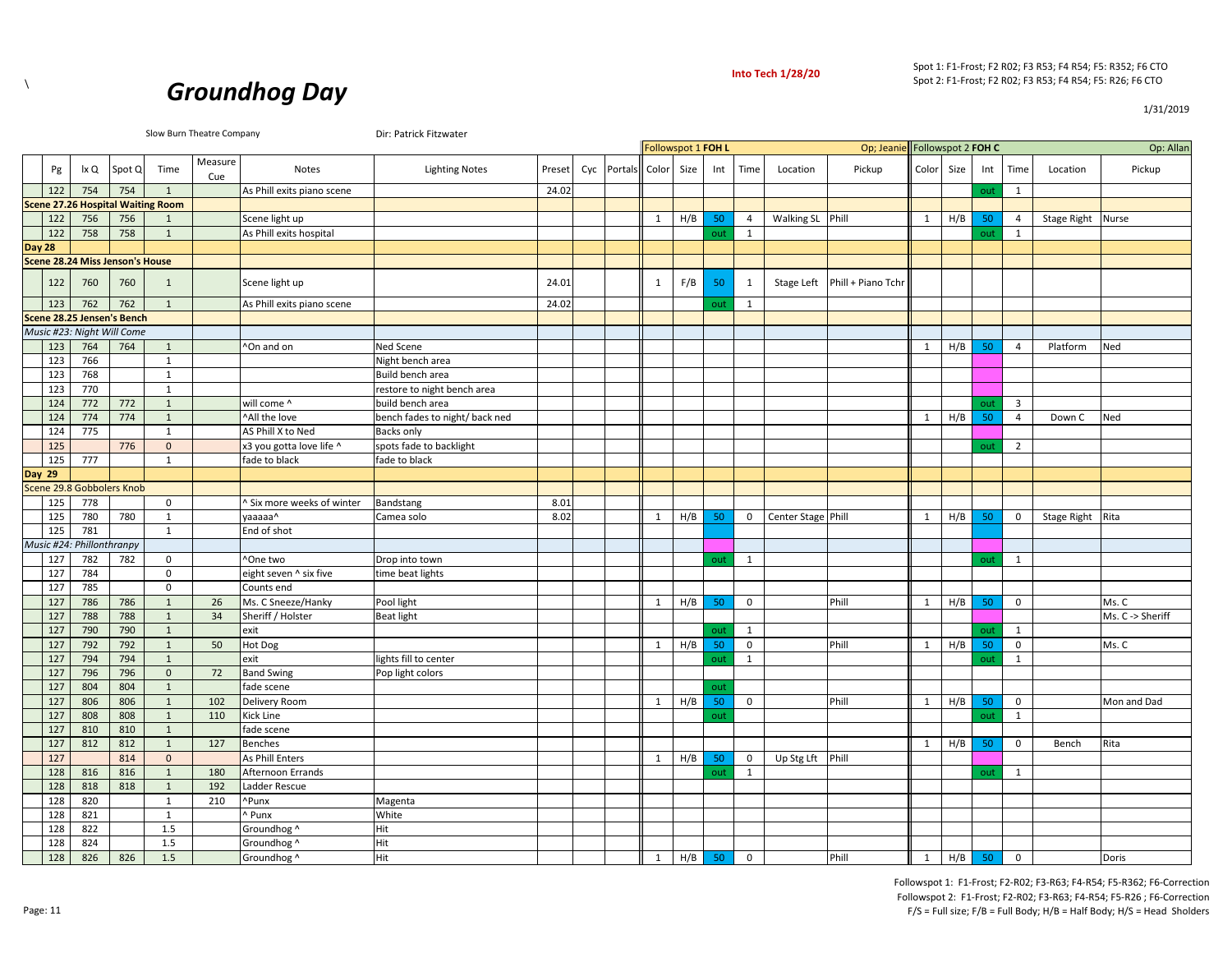



1/31/2019

|                   |     |                          |                             |                                      | Slow Burn Theatre Company |                              | Dir: Patrick Fitzwater           |        |     |                | Followspot 1 FOH L |      |     |                         | Op; Jeanie Followspot 2 FOH C |        |              |      |     |                         | Op: Allan |                 |
|-------------------|-----|--------------------------|-----------------------------|--------------------------------------|---------------------------|------------------------------|----------------------------------|--------|-----|----------------|--------------------|------|-----|-------------------------|-------------------------------|--------|--------------|------|-----|-------------------------|-----------|-----------------|
|                   |     |                          |                             |                                      | Measure                   |                              |                                  |        |     |                |                    |      |     |                         |                               |        |              |      |     |                         |           |                 |
|                   | Pg  | lx Q                     | Spot Q                      | Time                                 | Cue                       | Notes                        | <b>Lighting Notes</b>            | Preset | Cyc | <b>Portals</b> | Color              | Size | Int | Time                    | Location                      | Pickup | Color        | Size | Int | Time                    | Location  | Pickup          |
|                   | 129 | 828                      |                             | 1                                    |                           | ^Groundhog Day               | <b>Build</b>                     |        |     |                |                    |      |     |                         |                               |        |              |      |     |                         |           |                 |
|                   | 129 | 830                      | 830                         | $\mathbf{1}$                         |                           | Groundhog Day ^              | <b>Button</b>                    |        |     |                |                    |      | out | 1                       |                               |        |              |      | out | 1                       |           |                 |
|                   | 129 | 831                      |                             | $\mathbf{1}$                         |                           | Blackout                     |                                  |        |     |                |                    |      |     |                         |                               |        |              |      |     |                         |           |                 |
|                   |     | Scene 29.10 The Bar      |                             |                                      |                           |                              |                                  |        |     |                |                    |      |     |                         |                               |        |              |      |     |                         |           |                 |
|                   | 129 | 832                      | 832                         | $\mathbf{1}$                         |                           | Bar                          |                                  | 10.01  |     |                |                    |      |     |                         |                               |        | $\mathbf{1}$ | H/B  | 50  | $\mathsf 0$             | Table     | Rita            |
|                   |     |                          |                             | Music #25: Boots / Punxsautwney Rock |                           |                              |                                  |        |     |                |                    |      |     |                         |                               |        |              |      |     |                         |           |                 |
|                   | 132 | 834                      | 834                         | $\mathbf{1}$                         |                           | Fades to Rita                |                                  |        |     |                |                    |      |     |                         |                               |        |              |      | out | 1                       |           |                 |
| 132               |     | 836                      |                             | 1                                    |                           | Fades to black               |                                  |        |     |                |                    |      |     |                         |                               |        |              |      |     |                         |           |                 |
|                   |     | Scene 29.27 The Gala     |                             |                                      |                           |                              |                                  |        |     |                |                    |      |     |                         |                               |        |              |      |     |                         |           |                 |
|                   | 132 | 838                      | 838                         | 1                                    |                           | Piano teacher sing           | Tight to Teacher/wide blues      |        |     |                |                    |      |     |                         |                               |        | $\mathbf 0$  | F/S  | 50  | $\mathbf 0$             | Ctr Stage | Piano Teacher   |
|                   | 133 |                          | 840                         | $\mathbf 0$                          |                           | As Phil solos out            |                                  |        |     |                |                    |      |     |                         |                               |        |              |      |     |                         | Live mve  | PT - > Phill    |
| 133               |     | 841                      |                             |                                      |                           | Song Ends                    |                                  |        |     |                |                    |      |     |                         |                               |        |              |      |     |                         |           |                 |
|                   | 133 |                          | 842                         | $\mathbf{0}$                         |                           | As Buster takes focus        |                                  |        |     |                |                    |      |     |                         |                               |        |              |      |     |                         | Live Move | Phill -> Buster |
|                   | 134 | 844                      | 844                         | $\mathbf{1}$                         |                           | ^Three hundered and          | Add platform mvoer light         |        |     |                | $1 + 6$            | H/B  | 50  | $\mathsf 0$             | SR                            | Rita   |              |      |     |                         |           |                 |
|                   | 134 |                          | 845                         | $\mathbf 0$                          |                           | <b>Buster leads phill</b>    |                                  |        |     |                |                    |      | out | $\mathbf{1}$            |                               |        |              |      | out | $\mathbf{1}$            |           |                 |
|                   | 134 | 846                      |                             | $\mathbf 0$                          |                           | <b>Final Phill</b>           | Stop time                        |        |     |                |                    |      |     |                         |                               |        |              |      |     |                         |           |                 |
|                   |     | Music #26: Seeing You    |                             |                                      |                           |                              |                                  |        |     |                |                    |      |     |                         |                               |        |              |      |     |                         |           |                 |
|                   | 134 |                          | 848                         | $\mathbf{0}$                         |                           | ^Drove out                   |                                  |        |     |                | $1 + 3$            | H/B  | 50  | $\overline{\mathbf{3}}$ | Ctr Stage                     | Phil   |              |      |     |                         |           |                 |
|                   | 135 | 850                      | 850                         | $\mathbf{1}$                         |                           | "Think I ignored the warning |                                  |        |     |                |                    |      |     |                         |                               |        | $1 + 3$      | H/B  | 50  | $\overline{\mathbf{3}}$ | At Ctr    | Rita            |
|                   | 135 | 852                      |                             | 1                                    |                           | ^But I'm here                | Movers/ focus pool               |        |     |                |                    |      |     |                         |                               |        |              |      |     |                         |           |                 |
|                   | 135 | 853                      |                             | $\mathbf{1}$                         |                           | ^For the first time          | Back pool                        |        |     |                |                    |      |     |                         |                               |        |              |      |     |                         |           |                 |
|                   | 135 | 854                      |                             | $\overline{2}$                       |                           | For the first Time^          | Change begins                    |        |     |                |                    |      |     |                         |                               |        |              |      |     |                         |           |                 |
|                   | 135 | 858                      |                             | $\overline{2}$                       |                           | Larry and nacy get up        | fade to scene change             |        |     |                |                    |      |     |                         |                               |        |              |      |     |                         |           |                 |
|                   |     | Scene 29.28: The rooftop |                             |                                      |                           |                              |                                  |        |     |                |                    |      |     |                         |                               |        |              |      |     |                         |           |                 |
|                   | 135 | 860                      |                             | $\mathbf{1}$                         |                           | The rooftop                  |                                  |        |     |                |                    |      |     |                         |                               |        |              |      |     |                         |           |                 |
|                   | 136 | 862                      |                             | $\mathbf{1}$                         |                           | She Kisses him               | down punch light                 |        |     |                |                    |      |     |                         |                               |        |              |      |     |                         |           |                 |
| 137               |     | 864                      |                             | 1                                    |                           | ^I thought I'd seen          | cools to night                   |        |     |                |                    |      |     |                         |                               |        |              |      |     |                         |           |                 |
| 137               |     | 864.5                    |                             | 1                                    |                           | Debbie Pool                  |                                  |        |     |                |                    |      |     |                         |                               |        |              |      |     |                         |           |                 |
| 137               |     | 865                      |                             | 1                                    |                           | Fred Bpol                    |                                  |        |     |                |                    |      |     |                         |                               |        |              |      |     |                         |           |                 |
| 137               |     | 866                      | 866                         | $\mathbf{1}$                         |                           | Snow starts to fall          | a beautiful blueout              |        |     |                |                    |      | out | 1                       |                               |        |              |      | out | $\mathbf{1}$            |           |                 |
| 117               |     | 868                      |                             | 1                                    |                           | Walks out                    |                                  |        |     |                |                    |      |     |                         |                               |        |              |      |     |                         |           |                 |
| <b>Day 30</b>     |     |                          |                             |                                      |                           |                              |                                  |        |     |                |                    |      |     |                         |                               |        |              |      |     |                         |           |                 |
|                   |     |                          | Scene 30.1: Phill's Bedroom |                                      |                           |                              |                                  |        |     |                |                    |      |     |                         |                               |        |              |      |     |                         |           |                 |
| 137               |     | 869                      |                             | $\mathbf{1}$                         |                           | Night light in the bedroom   | Morning light through bed window | 1.01   |     |                |                    |      |     |                         |                               |        |              |      |     |                         |           |                 |
|                   | 137 | 870                      | 870                         | $\mathbf{1}$                         |                           | Phill sits up                |                                  | 1.02   |     |                | $1 + 6$            | H/B  | 50  | $\overline{3}$          | Bed                           | Phil   |              |      |     |                         |           |                 |
|                   | 138 |                          | 871                         | $\mathbf{0}$                         |                           | <b>Rita Enters</b>           |                                  |        |     |                |                    |      |     |                         |                               |        | $1 + 6$      | H/B  | 50  | $\mathbf 0$             | SR Door   | Rita            |
| Music #20: Finale |     |                          |                             |                                      |                           |                              |                                  |        |     |                |                    |      |     |                         |                               |        |              |      |     |                         |           |                 |
|                   | 139 | 872                      | 872                         | 1                                    |                           | I've Got To see              |                                  |        |     |                |                    |      | out | 1                       |                               |        |              |      | out | 1                       |           |                 |
|                   | 139 | 874                      |                             | 1                                    |                           | The sunrise                  |                                  |        |     |                |                    |      |     |                         |                               |        |              |      |     |                         |           |                 |
|                   | 139 | 876                      |                             | 1                                    |                           | Fade to black                |                                  |        |     |                |                    |      |     |                         |                               |        |              |      |     |                         |           |                 |
|                   | 139 | 878                      |                             | 1                                    |                           | Curtian Call                 |                                  |        |     |                |                    |      |     |                         |                               |        |              |      |     |                         |           |                 |
|                   | 139 | 880                      |                             | 1                                    |                           | Walkout                      |                                  |        |     |                |                    |      |     |                         |                               |        |              |      |     |                         |           |                 |
|                   |     |                          |                             |                                      |                           |                              |                                  |        |     |                |                    |      |     |                         |                               |        |              |      |     |                         |           |                 |
|                   |     |                          |                             |                                      |                           |                              |                                  |        |     |                |                    |      |     |                         |                               |        |              |      |     |                         |           |                 |
|                   |     |                          |                             |                                      |                           |                              |                                  |        |     |                |                    |      |     |                         |                               |        |              |      |     |                         |           |                 |
|                   |     |                          |                             |                                      |                           |                              |                                  |        |     |                |                    |      |     |                         |                               |        |              |      |     |                         |           |                 |
|                   |     |                          |                             |                                      |                           |                              |                                  |        |     |                |                    |      |     |                         |                               |        |              |      |     |                         |           |                 |